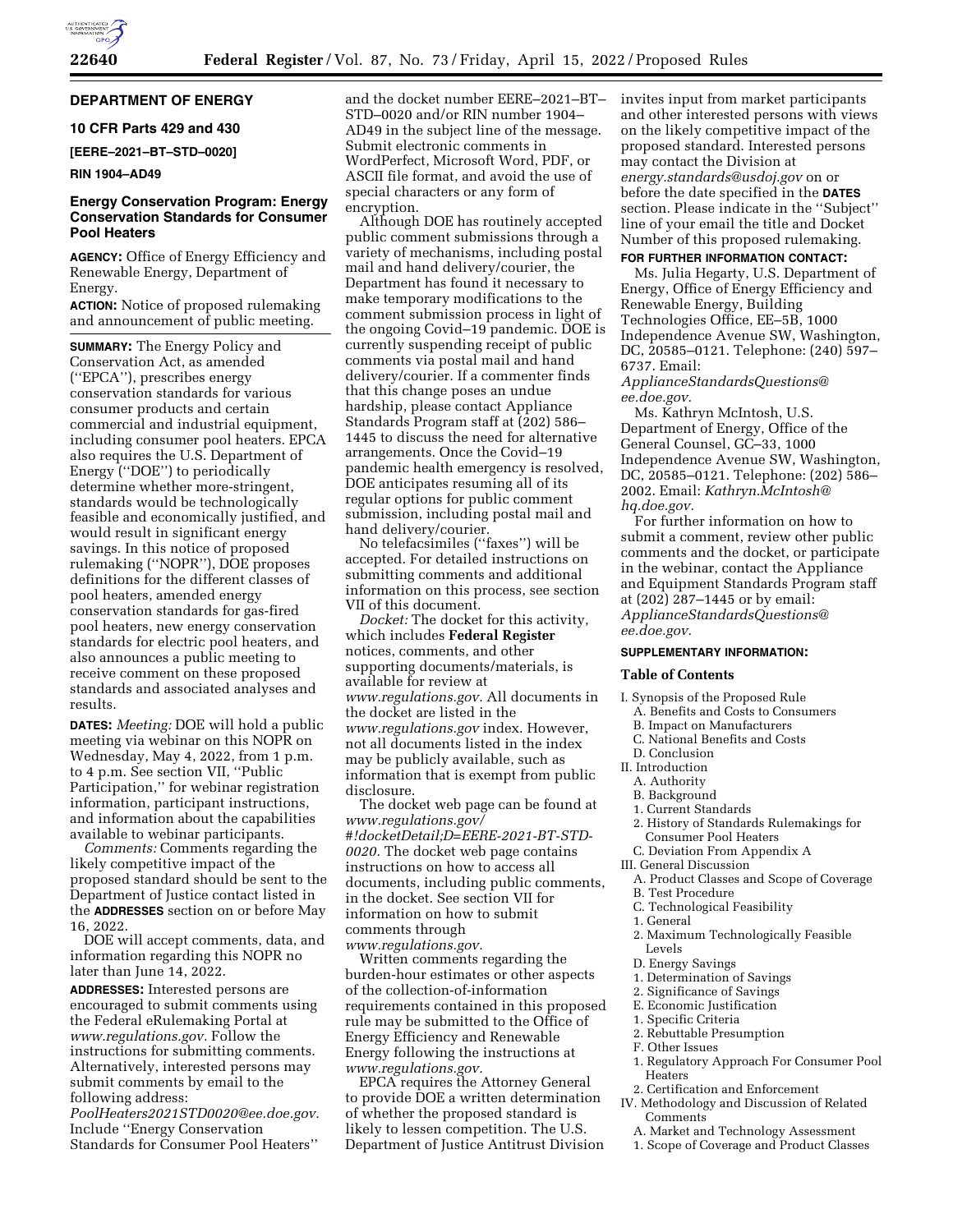- 2. Technology Options
- B. Screening Analysis
- 1. Screened-Out Technologies
- 2. Remaining Technologies
- C. Engineering Analysis
- 1. Efficiency analysis
- 2. Cost Analysis
- D. Markups Analysis
- E. Energy Use Analysis
- 1. Pool Heater Consumer Samples
- 2. Energy Use Estimation
- 3. Energy Use Results
- F. Life-Cycle Cost and Payback Period Analysis
- 1. Product Cost
- 2. Installation Cost
- 3. Annual Energy Consumption
- 4. Energy Prices
- 5. Repair and Maintenance Costs
- 6. Product Lifetime
- 7. Discount Rates
- 8. Energy Efficiency Distribution in the No-New-Standards Case
- 9. Payback Period Analysis
- G. Shipments Analysis
- H. National Impact Analysis
- 1. Product Efficiency Trends
- 2. National Energy Savings
- 
- 3. Net Present Value Analysis
- I. Consumer Subgroup Analysis J. Manufacturer Impact Analysis
- 
- 1. Overview
- 2. Government Regulatory Impact Model and Key Inputs
- 3. Manufacturer Interviews
- K. Emissions Analysis
- 1. Air Quality Regulations Incorporated in DOE's Analysis
- L. Monetizing Emissions Impacts
- 1. Monetization of Greenhouse Gas Emissions
- 2. Monetization of Other Air Pollutants
- M. Utility Impact Analysis
- N. Employment Impact Analysis
- V. Analytical Results and Conclusions
	- A. Trial Standard Levels
	- B. Economic Justification and Energy Savings
	- 1. Economic Impacts on Individual Consumers
	- 2. Economic Impacts on Manufacturers
	- 3. National Impact Analysis
	- 4. Impact on Utility or Performance of Products
	- 5. Impact of Any Lessening of Competition
- 6. Need of the Nation to Conserve Energy
- 7. Other Factors 8. Summary of National Economic Impacts
- C. Conclusion
- 1. Benefits and Burdens of TSLs Considered for Consumer Pool Heater Standards
- 2. Annualized Benefits and Costs of the Proposed Standards
- VI. Procedural Issues and Regulatory Review A. Review Under Executive Orders 12866 and 13563
	- B. Review Under the Regulatory Flexibility Act
	- C. Review Under the Paperwork Reduction Act
	- D. Review Under the National Environmental Policy Act of 1969
	- E. Review Under Executive Order 13132
	- F. Review Under Executive Order 12988
	- G. Review Under the Unfunded Mandates Reform Act of 1995
	- H. Review Under the Treasury and General Government Appropriations Act, 1999
	- I. Review Under Executive Order 12630
	- J. Review Under the Treasury and General Government Appropriations Act, 2001
	- K. Review Under Executive Order 13211
	- L. Information Quality
	- M. Description of Materials Incorporated by Reference
- VII. Public Participation
	- A. Participation in the Webinar
	- B. Procedure for Submitting Prepared General Statements for Distribution
	- C. Conduct of the Webinar
	- D. Submission of Comments
	- E. Issues on Which DOE Seeks Comment
- VIII. Approval of the Office of the Secretary

## **I. Synopsis of the Proposed Rule**

Title III, Part  $B<sup>1</sup>$  of EPCA,<sup>2</sup> established the Energy Conservation Program for Consumer Products Other Than Automobiles. (42 U.S.C. 6291–6309) These products include consumer pool

heaters, the subject of this rulemaking. (42 U.S.C. 6292(a)(11))

Pursuant to EPCA, any new or amended energy conservation standard must be designed to achieve the maximum improvement in energy efficiency that DOE determines is technologically feasible and economically justified. (42 U.S.C. 6295(o)(2)(A)) Furthermore, the new or amended standard must result in a significant conservation of energy. (42 U.S.C. 6295(o)(3)(B)) EPCA also provides that not later than 6 years after issuance of any final rule establishing or amending a standard, DOE must publish either a notice of determination that standards for the product do not need to be amended, or a notice of proposed rulemaking including new proposed energy conservation standards (proceeding to a final rule, as appropriate). (42 U.S.C. 6295(m)(1))

In accordance with these and other statutory provisions discussed in this document, DOE proposes amended energy conservation standards for gasfired pool heaters and new energy conservation standards for electric pool heaters. In addition, the proposed new and amended standards are expressed in terms of the integrated thermal efficiency  $(TE_I)$  metric, which replaces the thermal efficiency (TE) metric for gas-fired pool heaters, and are shown in Table I.1. The proposed  $TE_I$  standards are expressed as a function of the active mode electrical input power (PE) in British thermal units per hour (Btu/h) for electric pool heaters and the gas input rating  $(Q_{IN})$  in Btu/h for gas-fired pool heaters. These proposed standards, if adopted, would apply to all consumer pool heaters listed in Table I.1 manufactured in, or imported into, the United States starting on the date 5 years after the publication of the final rule for this rulemaking. (42 U.S.C. 6295(m)(4)(A)(ii))

<sup>1</sup>For editorial reasons, upon codification in the U.S. Code, Part B was redesignated Part A.

<sup>2</sup>All references to EPCA in this document refer to the statute as amended through the Energy Act of 2020, Public Law 116–260 (Dec. 27, 2020).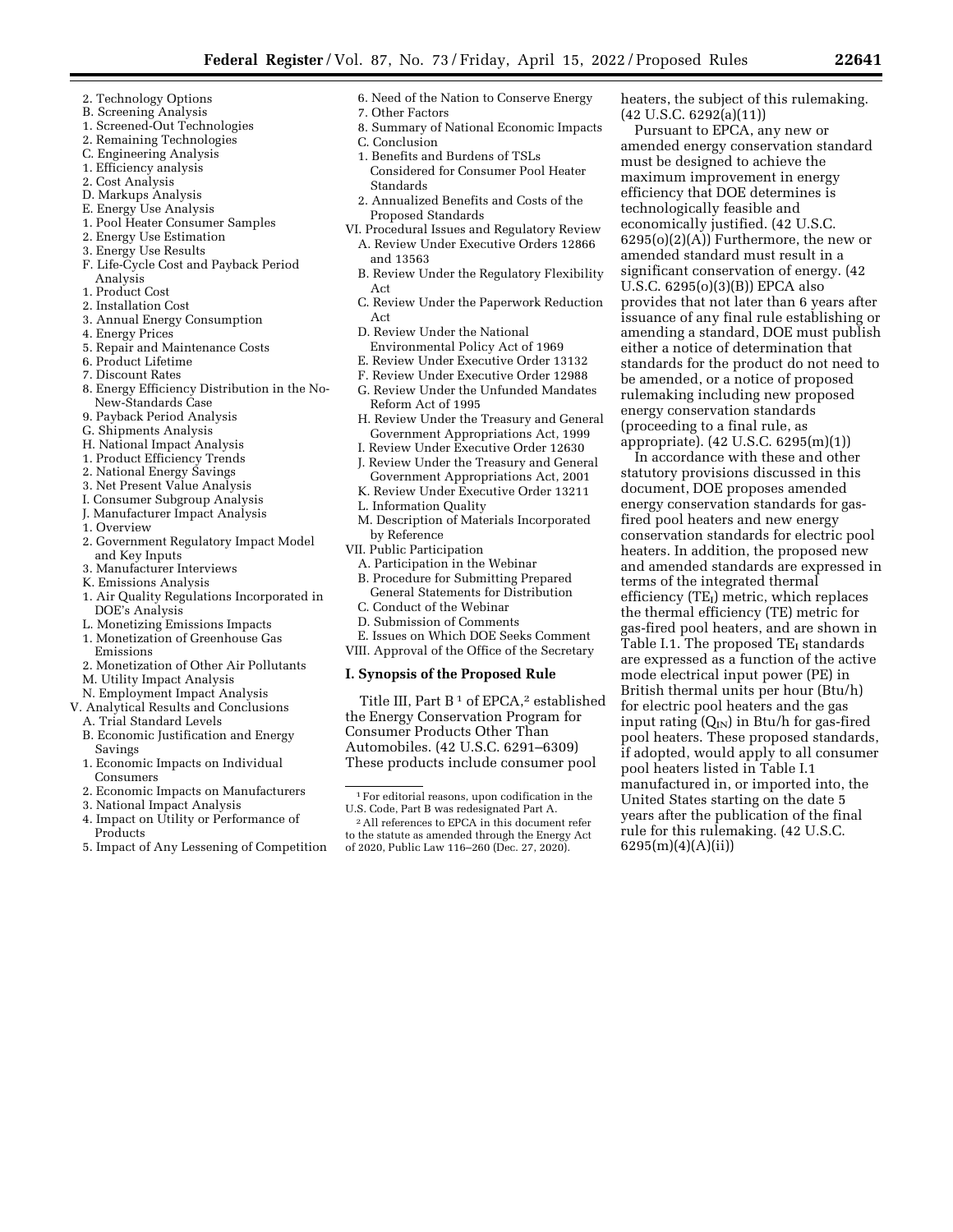## Table I.1 Proposed Energy Conservation Standards for Consumer Pool Heaters

| <b>Product Class</b>  | <b>Integrated Thermal Efficiency</b><br>$TE_I^*$<br>(percent) |
|-----------------------|---------------------------------------------------------------|
| Electric Pool Heater  | 600(PE)<br>$PE + 1,619$                                       |
| Gas-Fired Pool Heater | $84(Q_{IN} + 491)$<br>$\overline{Q_{IN} + 2,536}$             |

\*PE is the active electrical power for electric pool heaters, in Btu/h, and  $Q_{N}$  is the input capacity for gasfired pool heaters, in Btu/h, as determined in accordance with the DOE test procedure at title 10 of the Code of Federal Regulations part 430, subpart B, appendix P.

## *A. Benefits and Costs to Consumers*

Table I.2 presents DOE's evaluation of the economic impacts of the proposed standards on consumers of consumer

pool heaters, as measured by the average life-cycle cost (''LCC'') savings and the simple payback period ("PBP").<sup>3</sup> The average LCC savings are positive for electric pool heaters and gas-fired pool

heaters, and the PBP is less than the average lifetime of electric pool heaters and gas-fired pool heaters, which is estimated to be 11.2 years (*see* section IV.F.6 of this NOPR).

## TABLE I.2—IMPACTS OF PROPOSED ENERGY CONSERVATION STANDARDS ON CONSUMERS OF POOL HEATERS

| Product class                                 | Average LCC<br>savings<br>2020\$ | Simple pay-<br>back period<br>vears |
|-----------------------------------------------|----------------------------------|-------------------------------------|
| Electric Pool Heater<br>Gas-fired Pool Heater | 1,029<br>43                      | 0.7<br>1.5                          |

DOE's analysis of the impacts of the proposed standards on consumers is described in section IV.F of this document.

## *B. Impact on Manufacturers*

The industry net present value (''INPV'') is the sum of the discounted cash flows to the industry from the reference year through the end of the analysis period (2021–2057). Using a real discount rate of 7.4 percent,4 DOE estimates that the INPV for manufacturers of consumer pool heaters in the case without new and amended energy conservation standards is \$188.7 million in 2020\$. Under the proposed standards, the change in INPV is estimated to range from  $-14.7$  percent to  $-7.7$  percent, which is approximately  $-$  \$27.7 million to  $-$  \$14.4 million. In order to bring products into compliance with the proposed standards, it is estimated that the consumer pool heater industry

would incur conversion costs of approximately \$38.8 million.

DOE's analysis of the impacts of the proposed standards on manufacturers is described in section IV.J of this document. The analytic results of the manufacturer impact analysis (''MIA'') are presented in section V.B.2 of this document.

#### *C. National Benefits and Costs* 5

DOE's analyses indicate that the proposed energy conservation standards for consumer pool heaters would save a significant amount of energy. Relative to the case without new or amended standards, the lifetime energy savings for consumer pool heaters purchased in the 30-year period that begins in the anticipated first full year of compliance with the new or amended standards (2028–2057) amount to 0.49 quadrillion British thermal units (''Btu''), or quads.6 This represents a savings of 5.3 percent relative to the energy use of electric and

gas-fired pool heaters in the case without amended standards (referred to as the ''no-new-standards case'').

The cumulative net present value (''NPV'') of total consumer benefits of the proposed standards for consumer pool heaters ranges from \$0.95 billion (at a 7-percent discount rate) to \$2.39 billion (at a 3-percent discount rate). This NPV expresses the estimated total value of future operating-cost savings minus the estimated increased product and installation costs for consumer pool heaters purchased in 2028–2057.

In addition, the proposed standards for consumer pool heaters are projected to yield significant environmental benefits. DOE estimates that the proposed standards would result in cumulative emission reductions (over the same period as for energy savings) of 19 million metric tons (''Mt'') 7 of carbon dioxide (" $CO<sub>2</sub>$ "), 5.5 thousand tons of sulfur dioxide  $("SO<sub>2</sub>")$ , 90 thousand tons of nitrogen oxides

<sup>&</sup>lt;sup>3</sup>The average LCC savings refer to consumers that are affected by a standard and are measured relative to the efficiency distribution in the no-newstandards case, which depicts the market in the compliance year in the absence of new or amended standards (*see* section IV.F.9 of this NOPR). The simple PBP, which is designed to compare specific efficiency levels, is measured relative to the baseline product (*see* section IV.C of this NOPR).

<sup>4</sup>The discount rate was derived from industry financials from publicly traded companies and then modified according to feedback received during manufacturer interviews.

<sup>5</sup>All monetary values in this document are expressed in 2020 dollars.

<sup>6</sup>The quantity refers to full-fuel-cycle (''FFC'') energy savings. FFC energy savings includes the energy consumed in extracting, processing, and

transporting primary fuels (*i.e.,* coal, natural gas, petroleum fuels), and, thus, presents a more complete picture of the impacts of energy efficiency standards. For more information on the FFC metric, see section IV.H.1 of this document.

<sup>7</sup>A metric ton is equivalent to 1.1 short tons. Results for emissions other than CO<sub>2</sub> are presented in short tons.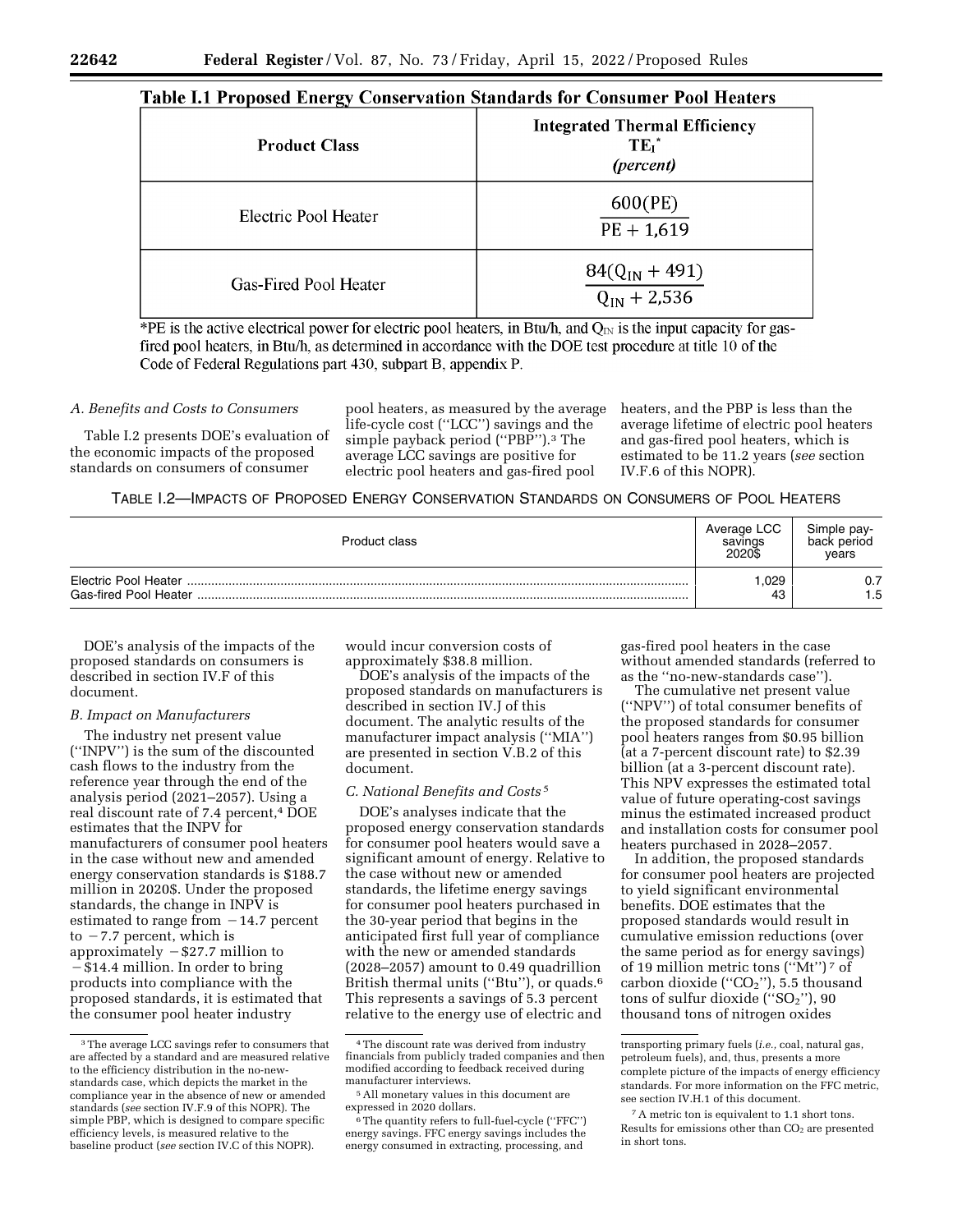(" $NO<sub>X</sub>$ "), 161 thousand tons of methane (''CH4''), 0.15 thousand tons of nitrous oxide (" $N_2O$ "), and 0.03 tons of mercury (''Hg'').8

DOE estimates the value of climate benefits from a reduction in greenhouse gases using four different estimates of the social cost of  $CO<sub>2</sub>$  ("SC– $CO<sub>2</sub>$ "), the social cost of methane (" $SC-CH<sub>4</sub>$ "), and the social cost of nitrous oxide (''SC–  $N<sub>2</sub>O$ "). Together these represent the social cost of greenhouse gases (SC– GHG). DOE used interim SC–GHG values developed by an Interagency Working Group on the Social Cost of Greenhouse Gases (IWG).9 The derivation of these values is discussed in section IV.L of this document. For presentational purposes, the climate

benefits associated with the average SC– GHG at a 3-percent discount rate are estimated to be \$0.9 billion. DOE does not have a single central SC–GHG point estimate and it emphasizes the importance and value of considering the benefits calculated using all four SC– GHG estimates.

DOE also estimates health benefits from  $SO_2$  and  $NO_X$  emissions reductions.10 DOE estimates the present value of the health benefits would be \$0.1 billion using a 7-percent discount rate, and \$0.3 billion using a 3-percent discount rate.11 DOE is currently only monetizing (for  $SO_2$  and  $NO_X$ )  $PM_{2.5}$ precursor health benefits and (for  $NO_X$ ) ozone precursor health benefits but will continue to assess the ability to

monetize other effects such as health benefits from reductions in direct  $PM<sub>2.5</sub>$ emissions 12 13

Table I.3 summarizes the economic benefits and costs expected to result from the proposed standards for consumer pool heaters. In the table, total benefits for both the 3-percent and 7-percent cases are presented using the average GHG social costs with 3-percent discount rate. DOE does not have a single central SC–GHG point estimate and it emphasizes the importance and value of considering the benefits calculated using all four SC–GHG estimates. The estimated total net benefits using each of the four SC–GHG estimates are presented in section V.B.8. of this document.

TABLE I.3—SUMMARY OF MONETIZED ECONOMIC BENEFITS AND COSTS OF PROPOSED ENERGY CONSERVATION STANDARDS FOR CONSUMER POOL HEATERS

[TSL 5]

|                  | Billion 2020\$ |
|------------------|----------------|
| 3% discount rate |                |
|                  | 3.2            |
|                  | 0.9            |
|                  | 0.3            |
|                  | 4.4            |
|                  | 0.8            |
|                  | 3.6            |
| 7% discount rate |                |
|                  | 1.4            |
|                  | 0.9            |
|                  | 0.1            |
|                  | 2.4            |

Net Benefits ......................................................................................................................................................................................... 2.0 **Note:** This table presents the costs and benefits associated with consumer pool heaters shipped in 2028–2057. These results include benefits to consumers which accrue after 2057 from the products shipped in 2028–2057.

Consumer Incremental Product costs ‡ ............................................................................................................................................... 0.4

\* Climate benefits are calculated using four different estimates of the social cost of carbon (SC–CO2), methane (SC–CH4), and nitrous oxide (SC–N2O) (model average at 2.5 percent, 3 percent, and 5 percent discount rates; 95th percentile at 3 percent discount rate), as shown in Table V.17 through Table V.19. Together these represent the global social cost of greenhouse gases (SC–GHG). For presentational purposes of this<br>table, the climate benefits associated with the average SC–GHG at a 3 percent disco single central SC–GHG point estimate. See section. IV.L of this document for more details

Health benefits are calculated using benefit-per-ton values for NO<sub>X</sub> and SO<sub>2</sub>. DOE is currently only monetizing PM<sub>2.5</sub> and (for NO<sub>X</sub>) ozone precursor health benefits, but will continue to assess the ability to monetize other effects such as health benefits from reductions in direct PM<sub>2.5</sub> emissions. The health benefits are presented at real discount rates of 3 and 7 percent. See section IV.L of this document for more details.

9See Interagency Working Group on Social Cost of Greenhouse Gases, Technical Support Document: Social Cost of Carbon, Methane, and Nitrous Oxide. Interim Estimates Under Executive Order 13990, Washington, DC, February 2021. Available at: *[www.whitehouse.gov/wp-content/uploads/2021/02/](http://www.whitehouse.gov/wp-content/uploads/2021/02/TechnicalSupportDocument_SocialCostofCarbonMethaneNitrousOxide.pdf) [TechnicalSupportDocument](http://www.whitehouse.gov/wp-content/uploads/2021/02/TechnicalSupportDocument_SocialCostofCarbonMethaneNitrousOxide.pdf)*\_

*[SocialCostofCarbonMethaneNitrousOxide.pdf](http://www.whitehouse.gov/wp-content/uploads/2021/02/TechnicalSupportDocument_SocialCostofCarbonMethaneNitrousOxide.pdf)* (last accessed March 17, 2022).

 $10$  DOE estimated the monetized value of  $SO<sub>2</sub>$  and  $\rm NO_{\rm X}$  emissions reductions associated with site and

electricity savings using benefit per ton estimates from the scientific literature. See section IV.L.2 of this document for further discussion.

11 DOE estimates the economic value of these emissions reductions resulting from the considered TSLs for the purpose of complying with the requirements of Executive Order 12866.

12 DOE plans to update its methodology to reflect the Environmental Protection Agency's recent updates to benefit-per-ton values in a future impact analysis if DOE issues a final rule and generally for forthcoming rulemakings, but DOE does not have time to fully vet the new methods for this impact analysis.

13On March 16, 2022, the Fifth Circuit Court of Appeals (No. 22–30087) granted the federal government's emergency motion for stay pending appeal of the February 11, 2022, preliminary

injunction issued in *Louisiana* v. *Biden,* No. 21–cv– 1074–JDC–KK (W.D. La.). As a result of the Fifth Circuit's order, the preliminary injunction is no longer in effect, pending resolution of the federal government's appeal of that injunction or a further court order. Among other things, the preliminary injunction enjoined the defendants in that case from ''adopting, employing, treating as binding, or relying upon'' the interim estimates of the social cost of greenhouse gases—which were issued by the Interagency Working Group on the Social Cost of Greenhouse Gases on February 26, 2021—to monetize the benefits of reducing greenhouse gas emissions. In the absence of further intervening court orders, DOE will revert to its approach prior to the injunction and present monetized benefits where appropriate and permissible under law.

<sup>8</sup> DOE calculated emissions reductions relative to the no-new-standards case, which reflects key assumptions in the *Annual Energy Outlook 2021*  (''*AEO2021*). *AEO2021* represents current federal and state legislation and final implementation of regulations as of the time of its preparation. See section IV.K for further discussion of *AEO2021*  assumptions that effect air pollutant emissions.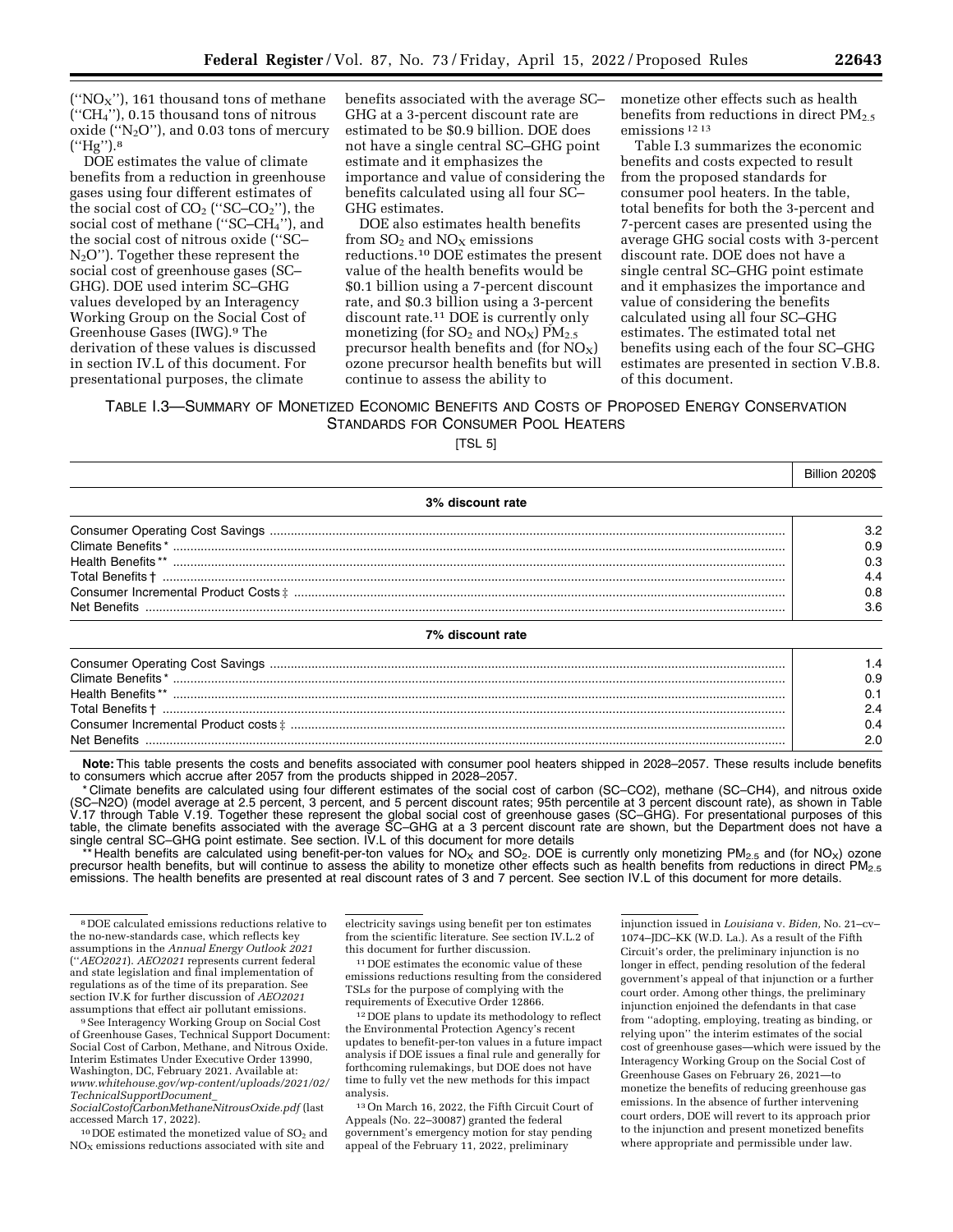† Total and net benefits include consumer, climate, and health benefits. For presentation purposes, total and net benefits for both the 3-percent and 7-percent cases are presented using the average SC–GHG with 3-percent discount rate, but the Department does not have a single central SC–GHG point estimate. DOE emphasizes the importance and value of considering the benefits calculated using all four SC–GHG estimates. See Table V.22 for net benefits using all four SC–GHG estimates. On March 16, 2022, the Fifth Circuit Court of Appeals (No. 22–30087) granted the federal government's emergency motion for stay pending appeal of the February 11, 2022, preliminary injunction issued in *Louisiana* v. *Biden,* No. 21–cv–1074–JDC–KK (W.D. La.). As a result of the Fifth Circuit's order, the preliminary injunction is no longer in effect, pending resolution of the federal government's appeal of that injunction or a further court order. Among other things, the preliminary injunction enjoined the defendants in that case from ''adopting, employing, treating as binding, or relying upon'' the interim estimates of the social cost of greenhouse gases—which were issued by the Interagency Working Group on the Social Cost of Greenhouse Gases on February 26, 2021—to monetize the benefits of reducing greenhouse gas emissions. In the absence of further intervening court orders, DOE will revert to its approach prior to the injunction and present monetized benefits where appropriate and permissible under law.

‡ Costs include incremental equipment costs as well as installation costs.

The benefits and costs of the proposed standards, for consumer pool heaters sold in 2028–2057, can also be expressed in terms of annualized values. The monetary values for the total annualized net benefits are (1) the reduced consumer operating costs, minus (2) the increase in product purchase prices and installation costs, plus (3) the value of the benefits of GHGs,  $SO<sub>2</sub>$  and  $NO<sub>x</sub>$  emission reductions, all annualized.14

The national operating savings are domestic private U.S. consumer monetary savings that occur as a result of purchasing the covered products and are measured for the lifetime of consumer pool heaters shipped in 2028– 2057. The climate and health benefits associated with reduced emissions achieved as a result of the proposed standards are also calculated based on the lifetime of consumer pool heaters shipped in 2028–2057.

Estimates of annualized benefits and costs of the proposed standards are shown in Table I.4. The results under the primary estimate are as follows.

Using a 7-percent discount rate for consumer benefits and costs and health benefits from reduced  $SO_2$  and  $NO_X$ emissions, and the 3-percent discount rate case for climate benefits from reduced GHG emissions, the estimated cost of the standards proposed in this rule is \$49.0 million per year in

increased equipment costs, while the estimated annual benefits are \$164 million in reduced equipment operating costs, \$54.5 million in climate benefits, and \$15.6 million in health benefits. In this case, the net benefit would amount to \$185 million per year.

Using a 3-percent discount rate for all benefits and costs, the estimated cost of the proposed standards is \$49.3 million per year in increased equipment costs, while the estimated annual benefits are \$195 million in reduced operating costs, \$54.5 million in climate benefits, and \$19.6 million in health benefits. In this case, the net benefit would amount to \$220 million per year.

TABLE I.4—ANNUALIZED MONETIZED BENEFITS AND COSTS OF PROPOSED ENERGY CONSERVATION STANDARDS FOR CONSUMER POOL HEATERS

[TSL 5]

|                  | Million 2020\$/year                         |                                             |                                             |
|------------------|---------------------------------------------|---------------------------------------------|---------------------------------------------|
|                  | Primary<br>estimate                         | Low-net-<br>benefits<br>estimate            | High-net-<br>benefits<br>estimate           |
| 3% discount rate |                                             |                                             |                                             |
| 7% discount rate | 194.9<br>54.5<br>19.6<br>269<br>49.3<br>220 | 179.0<br>52.4<br>18.9<br>250<br>51.4<br>199 | 212.8<br>56.6<br>20.4<br>290<br>49.4<br>240 |
|                  | 164.2                                       | 152.7                                       | 177.7                                       |
|                  | 54.5                                        | 52.4                                        | 56.6                                        |
|                  | 15.6                                        | 15.0                                        | 16.1                                        |
|                  | 234                                         | 220                                         | 250                                         |
|                  | 49.0                                        | 50.7                                        | 49.2                                        |
|                  | 185                                         | 169                                         | 201                                         |

**Note:** This table presents the costs and benefits associated with consumer pool heaters shipped in 2028–2057. These results include benefits to consumers which accrue after 2057 from the products shipped in 2028–2057.

\* Climate benefits are calculated using four different estimates of the social cost of carbon (SC–CO2), methane (SC–CH4), and nitrous oxide (SC–N2O) (model average at 2.5 percent, 3 percent, and 5 percent discount rates; 95th percentile at 3 percent discount rate). Together these represent the global social cost of greenhouse gases (SC–GHG). For presentational purposes of this table, the climate benefits associated with the average SC–GHG at a 3 percent discount rate are shown, but the Department does not have a single central SC–GHG point estimate, and it emphasizes the importance and value of considering the benefits calculated using all four SC–GHG estimates. See section. IV.L of this document for more details.

with each year's shipments in the year in which the shipments occur (*e.g.,* 2030), and then discounted the present value from each year to 2028. The calculation uses discount rates of 3 and 7 percent for all costs and benefits. Using the present value,

DOE then calculated the fixed annual payment over a 30-year period, starting in the compliance year, that yields the same present value.

<sup>14</sup>To convert the time-series of costs and benefits into annualized values, DOE calculated a present value in 2028, the year used for discounting the NPV of total consumer costs and savings. For the benefits, DOE calculated a present value associated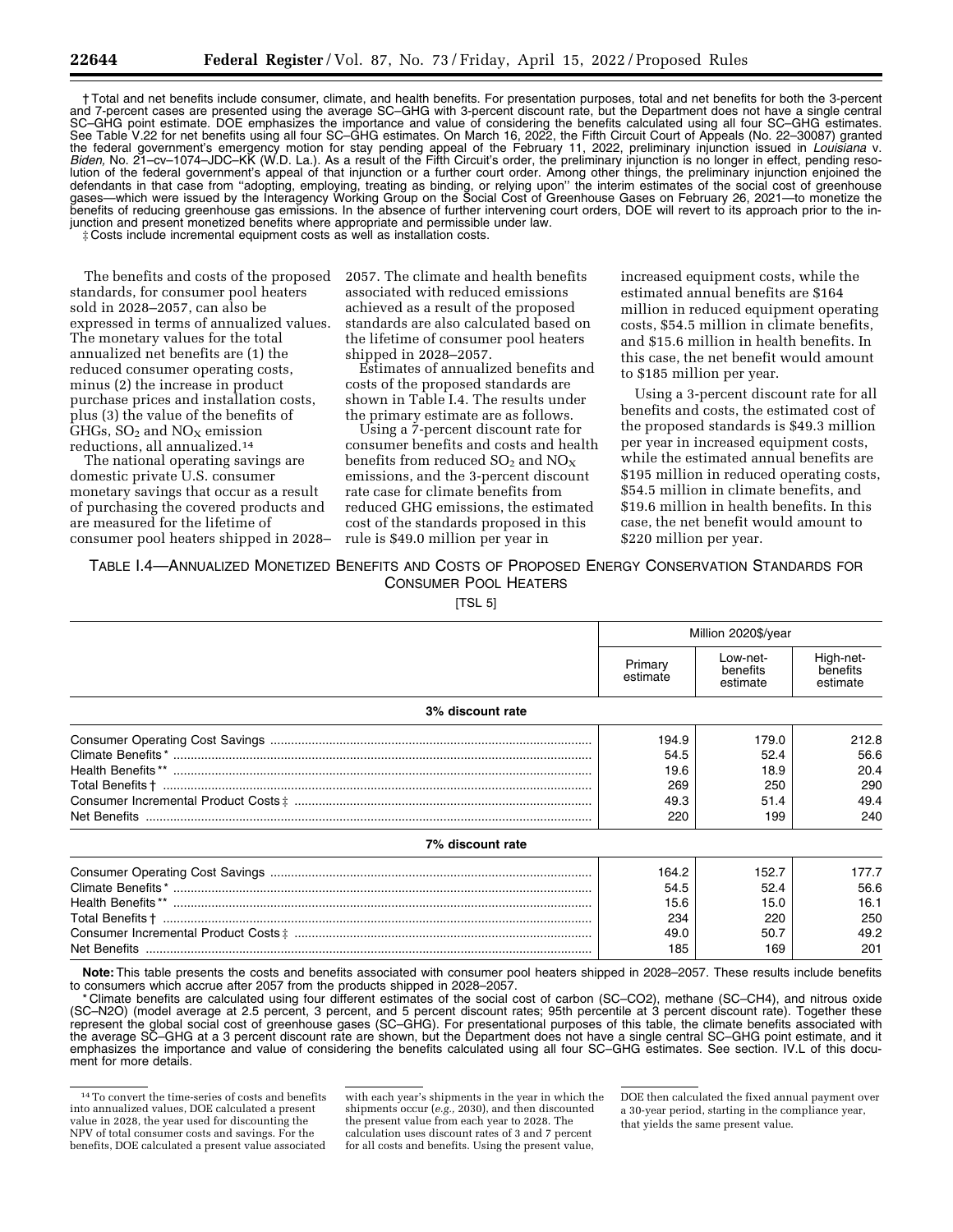\*\* Health benefits are calculated using benefit-per-ton values for NO<sub>X</sub> and SO<sub>2</sub>. DOE is currently only monetizing PM<sub>2.5</sub> and (for NO<sub>X</sub>) ozone precursor health benefits, but will continue to assess the ability to monetize other effects such as health benefits from reductions in direct PM<sub>2.5</sub> emissions. The health benefits are presented at real discount rates of 3 and 7 percent. See section IV.L of this document for more details.

† Total and net benefits include consumer, climate, and health benefits. For presentation purposes, total and net benefits for both the 3-percent and 7-percent cases are presented using the average SC–GHG with 3-percent discount rate, but the Department does not have a single central SC–GHG point estimate. DOE emphasizes the importance and value of considering the benefits calculated using all four SC–GHG estimates. On March 16, 2022, the Fifth Circuit Court of Appeals (No. 22–30087) granted the federal government's emergency motion for stay pending appeal of the February 11, 2022, preliminary injunction issued in *Louisiana* v. *Biden,* No. 21–cv–1074–JDC–KK (W.D. La.). As a result of the Fifth Circuit's order, the preliminary injunction is no longer in effect, pending resolution of the federal government's appeal of that injunction or a further court order. Among other things, the preliminary injunction enjoined the defendants in that case from ''adopting, employing, treating as binding, or relying upon'' the interim estimates of the social cost of greenhouse gases—which were issued by the Interagency Working Group on the Social Cost of Greenhouse Gases on February 26, 2021—to monetize the benefits of reducing greenhouse gas emissions. In the absence of further intervening court orders, DOE will revert to its approach prior to the injunction and present monetized benefits where appropriate and permissible under law.

‡ Costs include incremental equipment costs as well as installation costs.

DOE's analysis of the national impacts *A. Authority*  of the proposed standards is described in sections IV.H, IV.K, and IV.L of this document.

#### *D. Conclusion*

DOE has tentatively concluded that the proposed standards represent the maximum improvement in energy efficiency that is technologically feasible and economically justified and would result in the significant conservation of energy. DOE further notes that products achieving these standard levels are already commercially available for all product classes covered by this proposal. Based on the analyses described previously, DOE has tentatively concluded that the benefits of the proposed standards to the Nation (energy savings, positive NPV of consumer benefits, consumer LCC savings, and emission reductions) would outweigh the burdens (loss of INPV for manufacturers and LCC increases for some consumers).

DOE also considered more-stringent energy efficiency levels as potential standards and is still considering them in this rulemaking. However, DOE has tentatively concluded that the potential burdens of the more-stringent energy efficiency levels would outweigh the projected benefits.

Based on consideration of the public comments DOE received in response to this document and related information collected and analyzed during the course of this rulemaking effort, DOE may adopt energy efficiency levels presented in this document that are either higher or lower than the proposed standards, or some combination of level(s) that incorporate the proposed standards in part.

#### **II. Introduction**

The following section briefly discusses the statutory authority underlying this proposed rule, as well as some of the relevant historical background related to the establishment of standards for consumer pool heaters.

EPCA authorizes DOE to regulate the energy efficiency of a number of consumer products and certain industrial equipment. Title III, Part B of EPCA established the Energy Conservation Program for Consumer Products Other Than Automobiles. These products include consumer pool heaters, the subject of this document. (42 U.S.C. 6292(a)(11)) EPCA prescribed energy conservation standards for these products (42 U.S.C. 6295(e)(2)) and directs DOE to conduct two cycles rulemakings to determine whether to amend these standards. (42 U.S.C. 6295(e)(4)) EPCA further provides that, not later than 6 years after the issuance of any final rule establishing or amending a standard, DOE must publish either a notice of determination that standards for the product do not need to be amended, or a NOPR including new proposed energy conservation standards (proceeding to a final rule, as appropriate). (42 U.S.C. 6295(m)(1))

The energy conservation program for covered products under EPCA consists essentially of four parts: (1) Testing, (2) labeling, (3) the establishment of Federal energy conservation standards, and (4) certification and enforcement procedures. Relevant provisions of EPCA specifically include definitions (42 U.S.C. 6291), test procedures (42 U.S.C. 6293), labeling provisions (42 U.S.C. 6294), energy conservation standards (42 U.S.C. 6295), and the authority to require information and reports from manufacturers (42 U.S.C. 6296).

Federal energy efficiency requirements for covered products established under EPCA generally supersede State laws and regulations concerning energy conservation testing, labeling, and standards. (42 U.S.C. 6297(a)–(c)) DOE may, however, grant waivers of Federal preemption for particular State laws or regulations, in accordance with the procedures and other provisions set forth under EPCA. (*See* 42 U.S.C. 6297(d))

Subject to certain criteria and conditions, DOE is required to develop test procedures to measure the energy efficiency, energy use, or estimated annual operating cost of each covered product. (42 U.S.C. 6295(o)(3)(A) and 42 U.S.C. 6295(r)) Manufacturers of covered products must use the prescribed DOE test procedure as the basis for certifying to DOE that their products comply with the applicable energy conservation standards adopted under EPCA and when making representations to the public regarding the energy use or efficiency of those products. (42 U.S.C. 6293(c) and 42 U.S.C. 6295(s)) Similarly, DOE must use these test procedures to determine whether the products comply with standards adopted pursuant to EPCA. (42 U.S.C. 6295(s)) The DOE test procedures for consumer pool heaters appear at title 10 of the Code of Federal Regulations (''CFR'') part 430, subpart B, appendix P (''appendix P'').

DOE must follow specific statutory criteria for prescribing new or amended standards for covered products, including consumer pool heaters. Any new or amended standard for a covered product must be designed to achieve the maximum improvement in energy efficiency that the Secretary of Energy determines is technologically feasible and economically justified. (42 U.S.C. 6295(o)(2)(A) and 42 U.S.C. 6295(o)(3)(B)) Furthermore, DOE may not adopt any standard that would not result in the significant conservation of energy. (42 U.S.C. 6295(o)(3)(B))

Moreover, DOE may not prescribe a standard: (1) For certain products, including consumer pool heaters, if no test procedure has been established for the product, or (2) if DOE determines by rule that the standard is not technologically feasible or economically justified. (42 U.S.C. 6295(o)(3)(A)–(B)) In deciding whether a proposed standard is economically justified, DOE must determine whether the benefits of the standard exceed its burdens. (42 U.S.C. 6295(o)(2)(B)(i)) DOE must make this determination after receiving comments on the proposed standard,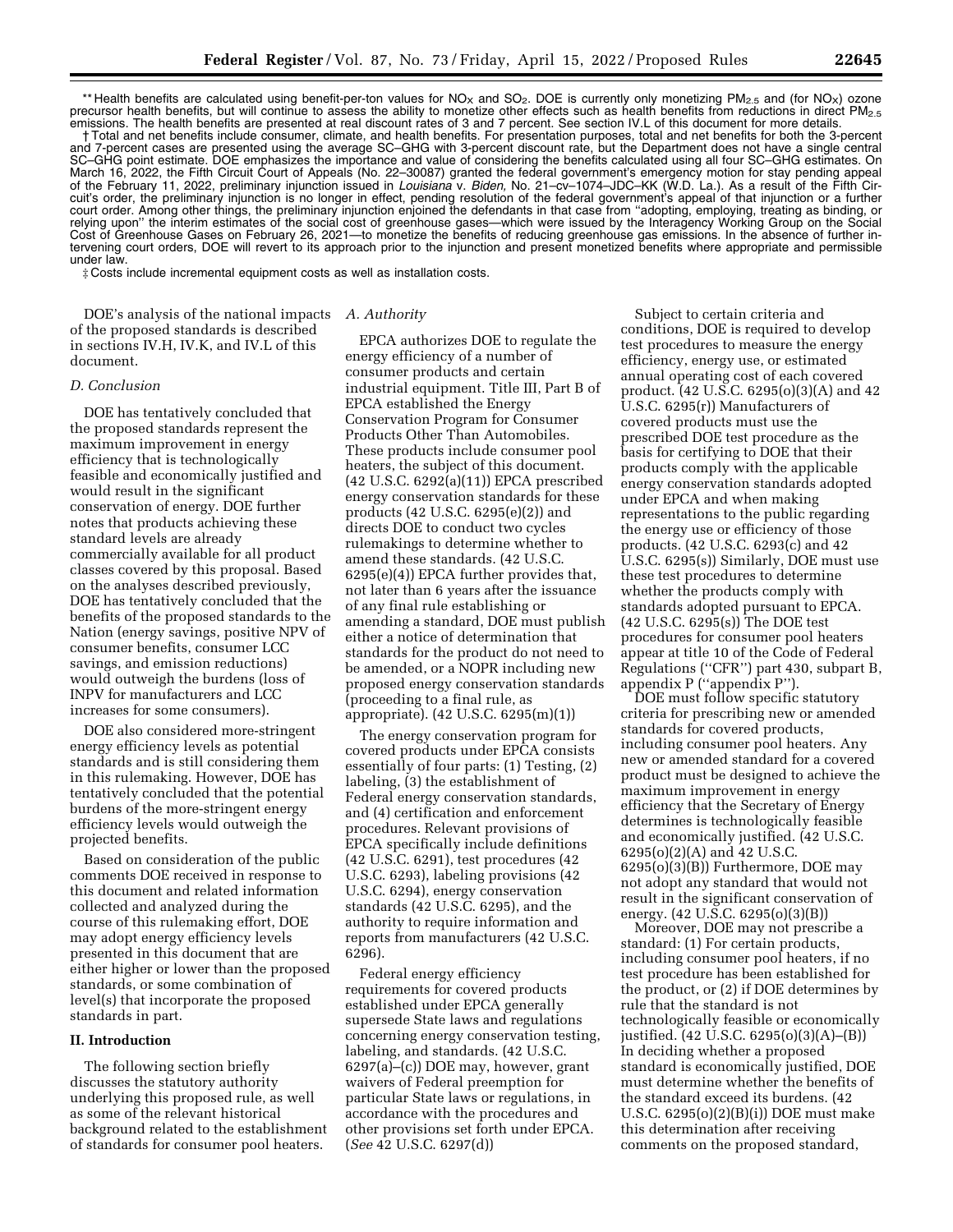and by considering, to the greatest extent practicable, the following seven statutory factors:

(1) The economic impact of the standard on manufacturers and consumers of the products subject to the standard;

(2) The savings in operating costs throughout the estimated average life of the covered products in the type (or class) compared to any increase in the price, initial charges, or maintenance expenses for the covered products that are likely to result from the standard;

(3) The total projected amount of energy (or as applicable, water) savings likely to result directly from the standard;

(4) Any lessening of the utility or the performance of the covered products likely to result from the standard;

(5) The impact of any lessening of competition, as determined in writing by the Attorney General, that is likely to result from the standard;

(6) The need for national energy and water conservation; and

(7) Other factors the Secretary of Energy (''Secretary'') considers relevant.  $(42 \text{ U.S.C. } 6295(0)(2)(B)(i)(I) - (VII))$ 

Further, EPCA establishes a rebuttable presumption that a standard is economically justified if the Secretary finds that the additional cost to the consumer of purchasing a product complying with an energy conservation standard level will be less than three times the value of the energy savings during the first year that the consumer will receive as a result of the standard, as calculated under the applicable test procedure. (42 U.S.C. 6295(o)(2)(B)(iii))

EPCA also contains what is known as an ''anti-backsliding'' provision, which prevents the Secretary from prescribing any amended standard that either increases the maximum allowable energy use or decreases the minimum required energy efficiency of a covered product. (42 U.S.C. 6295(o)(1)) Also, the Secretary may not prescribe an amended or new standard if interested persons have established by a preponderance of the evidence that the standard is likely to result in the unavailability in the United States in any covered product type (or class) of performance characteristics (including reliability), features, sizes, capacities, and volumes that are substantially the same as those generally available in the United States.  $(42 \text{ U.S.C. } 6295(0)(4))$ 

Additionally, EPCA specifies requirements when promulgating an energy conservation standard for a covered product that has two or more subcategories. DOE must specify a different standard level for a type or class of product that has the same

function or intended use, if DOE determines that products within such group: (A) Consume a different kind of energy from that consumed by other covered products within such type (or class); or (B) have a capacity or other performance-related feature which other products within such type (or class) do not have and such feature justifies a higher or lower standard. (42 U.S.C. 6295(q)(1)) In determining whether a performance-related feature justifies a different standard for a group of products, DOE must consider such factors as the utility to the consumer of the feature and other factors DOE deems appropriate. *Id.* Any rule prescribing such a standard must include an explanation of the basis on which such higher or lower level was established. (42 U.S.C. 6295(q)(2))

Finally, pursuant to the amendments contained in the Energy Independence and Security Act of 2007 (''EISA 2007''), Public Law 110–140, any final rule for new or amended energy conservation standards promulgated after July 1, 2010, is required to address standby mode and off mode energy use. (42 U.S.C. 6295(gg)(3)) Specifically, when DOE adopts a standard for a covered product after that date, it must, if justified by the criteria for adoption of standards under EPCA (42 U.S.C. 6295(o)), incorporate standby mode and off mode energy use into a single standard, or, if that is not feasible, adopt a separate standard for such energy use for that product. (42 U.S.C.  $6295(gg)(3)(A)$ – $(B)$ ) DOE's current test procedures for consumer pool heaters, which measures integrated thermal efficiency, addresses standby mode and off mode energy use. In this rulemaking, DOE intends to incorporate such energy use into any new or amended energy conservation standards it adopts in the final rule through use of integrated thermal efficiency as the regulating metric.

## *B. Background*

## 1. Current Standards

The current energy conservation standard for gas-fired pool heaters is set forth in DOE's regulations at 10 CFR 430.32(k) and is repeated in Table II.1 of this document. The current energy conservation standard for gas-fired pool heaters is in terms of thermal efficiency, which measures only active mode efficiency. Electric pool heaters are a covered product under EPCA, but there is currently no Federal energy conservation standard.

TABLE II.1—FEDERAL ENERGY CON-SERVATION STANDARDS FOR CON-SUMER POOL HEATERS

| Product class          | Minimum<br>thermal<br>efficiency<br>(percent) |
|------------------------|-----------------------------------------------|
| Gas-Fired Pool Heaters | 82                                            |

2. History of Standards Rulemakings for Consumer Pool Heaters

On April 16, 2010, DOE published a final rule in which it concluded the first round of rulemaking required under EPCA and established an amended energy conservation standard for consumer pool heaters. 75 FR 20112 (''April 2010 final rule'').15 In relevant part, the April 2010 final rule amended the statutorily prescribed standards for gas-fired pool heaters with a compliance date of April 16, 2013, on and after which gas-fired pool heaters were required to achieve a thermal efficiency of 82 percent.

On December 17, 2012, DOE published a final rule in the **Federal Register** that established a new efficiency metric for gas-fired pool heaters, ''integrated thermal efficiency.'' 77 FR 74559, 74565 (''December 2012 TP final rule''). The integrated thermal efficiency  $(TE_I)$  metric built on the existing thermal efficiency metric for measuring active mode energy efficiency, and also accounts for the energy consumption during standby mode and off mode operation. DOE stated in the December 2012 TP final rule that for purposes of compliance with the energy conservation standard, the test procedure amendments related to standby mode and off mode (*i.e.,*  integrated thermal efficiency) are not required until the compliance date of the next standards final rule, which addresses standby and off mode. 77 FR 74559, 74559.

On January 6, 2015, DOE published a final rule pertaining to its test procedures for direct heating equipment (''DHE'') and consumer pool heaters. 80 FR 792 (''January 2015 TP final rule''). In that final rule, DOE established test methods for measuring the integrated thermal efficiency of electric resistance and electric heat pump pool heaters.

To evaluate whether to propose amendments to the energy conservation standard for consumer pool heaters, DOE issued a request for information (''RFI'') in the **Federal Register** on March 26, 2015. 80 FR 15922 (''March

<sup>15</sup>A correction notice was published on April 27, 2010, correcting a reference to the compliance date for the energy conservation standard. 75 FR 21981.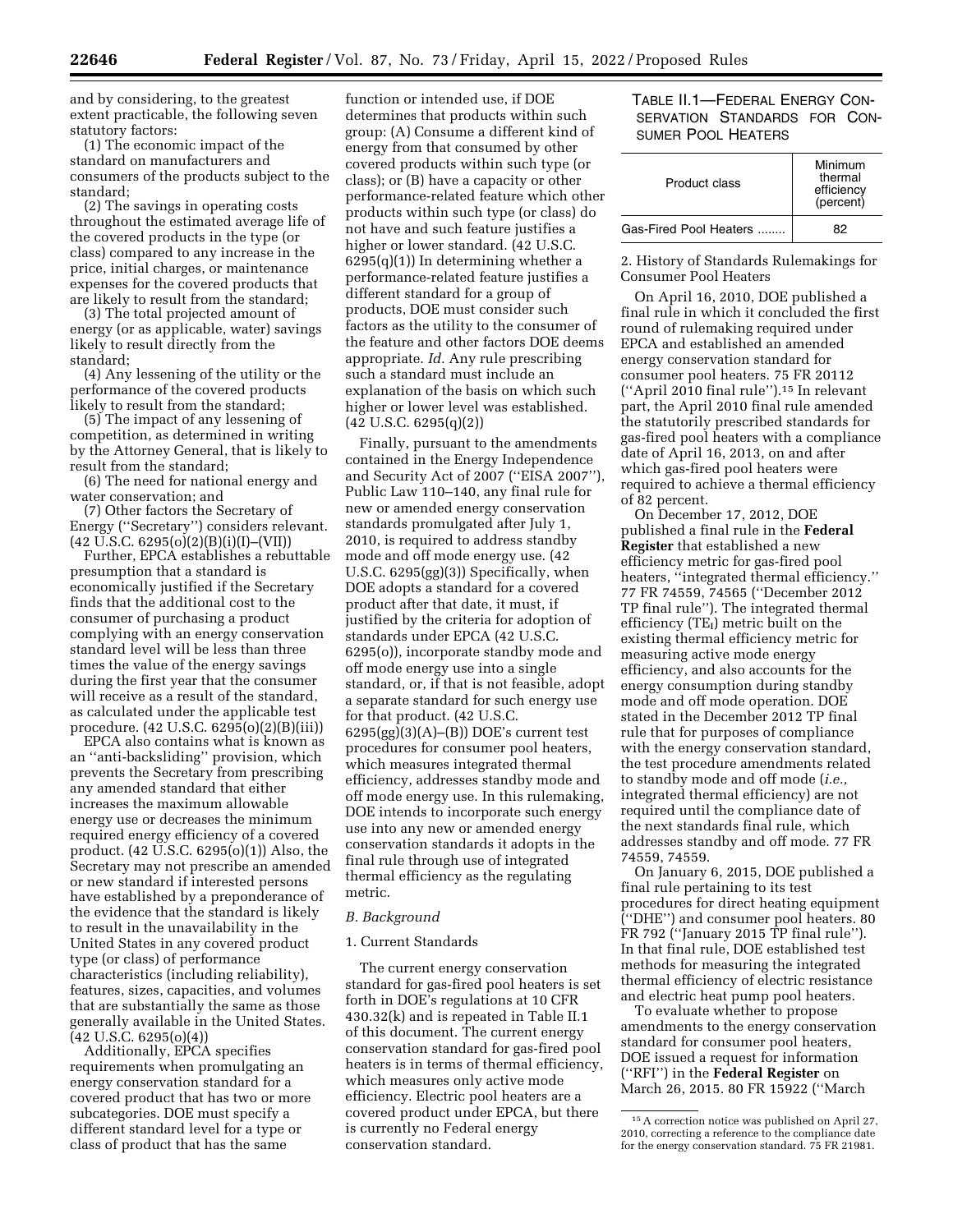2015 RFI''). Through the March 2015 RFI, DOE requested data and information pertaining to its planned technical and economic analyses for DHE and consumer pool heaters. Among other topics, the March 2015 RFI sought data and information pertaining to electric pool heaters. 80 FR 15922, 15924–15925. Although the March 2015 RFI and the previous energy conservation standards rulemaking (concluding with the April 2010 final rule) included both DHE and consumer pool heaters, DOE has elected to review its energy conservation standards for each of these products separately.16

DOE subsequently published a notice of data availability (''NODA'') in the **Federal Register** on October 26, 2015, which announced the availability of its analyses for electric pool heaters. 80 FR 65169 (''October 2015 NODA''). The

purpose of the October 2015 NODA was to make publicly available the initial technical and economic analyses conducted for electric pool heaters, and present initial results of those analyses to seek further input from stakeholders. DOE did not propose new or amended standards for consumer pool heaters at that time. The initial technical support document (''TSD'') and accompanying analytical spreadsheets for the October 2015 NODA provided the analyses DOE undertook to examine the potential for establishing energy conservation standards for electric pool heaters and provided preliminary discussions in response to a number of issues raised by comments to the March 2015 RFI. It described the analytical methodology that DOE used and each analysis DOE had performed.

In response to the publication of the March 2015 RFI, DOE received seven comments from interested parties regarding DOE's analytical approach pertaining to both electric and gas-fired pool heaters. The March 2015 RFI comments relating to electric pool heaters were addressed in chapter 2 of the October 2015 NODA TSD. DOE received nine comments in response to the October 2015 NODA. Commenters on the March 2015 RFI and October 2015 NODA are listed in Table II.2 of this document. The comments received in response to October 2015 NODA, as well as those comments received in response to the March 2015 RFI not previously addressed in the October 2015 NODA, are discussed in the appropriate sections of this document.

TABLE II.2—INTERESTED PARTIES PROVIDING WRITTEN COMMENT IN RESPONSE TO THE MARCH 2015 RFI AND/OR OCTOBER 2015 NODA

| Name(s)                                                                                                                                                                                                       | Commenter<br>type * | Acronym        |
|---------------------------------------------------------------------------------------------------------------------------------------------------------------------------------------------------------------|---------------------|----------------|
| Association of Pool and Spa Professionals and International Hot Tub Association<br>(Joint Comment).                                                                                                           | TA.                 | APSP and IHTA. |
| Appliance Standard Awareness Project and Natural Resources Defense Council<br>(Joint Comment).                                                                                                                | EA                  | ASAP and NRDC. |
| Appliance Standard Awareness Project, Natural Resources Defense Council, Alli-<br>ance to Save Energy, American Council for an Energy-Efficient Economy, and<br>National Consumer Law Center (Joint Comment). | EA                  | ASAP et al.    |
|                                                                                                                                                                                                               | U                   | Laclede.       |
|                                                                                                                                                                                                               | U                   | NPGA.          |
|                                                                                                                                                                                                               | TA                  | AHRI.          |
|                                                                                                                                                                                                               | U                   | EEI.           |
|                                                                                                                                                                                                               | U                   | CA IOUS.       |
|                                                                                                                                                                                                               |                     | Murray.        |
|                                                                                                                                                                                                               |                     | Tawney.        |
|                                                                                                                                                                                                               | м                   | Raypak.        |
|                                                                                                                                                                                                               | M                   | Lochinvar.     |
|                                                                                                                                                                                                               | M                   | Coates.        |

\* EA: Efficiency/Environmental Advocate; I: Individual; M: Manufacturer; TA: Trade Association; U: Utility or Utility Trade Association.

A parenthetical reference at the end of a comment quotation or paraphrase provides the location of the item in the public record.17

# *C. Deviation From Appendix A*

In accordance with section 3(a) of 10 CFR part 430, subpart C, appendix A (''appendix A''), DOE notes that it is deviating from the provision in appendix A regarding the pre-NOPR stages for an energy conservation standards rulemaking. Section 6(d)(2) of appendix A specifies that the length of the public comment period for a NOPR will vary depending upon the circumstances of the particular

rulemaking, but will not be less than 75 calendar days. For this NOPR, DOE has opted to instead provide a 60-day comment period. As stated, DOE requested comment in the March 2015 RFI on the technical and economic analyses and provided stakeholders a 30-day comment period. 80 FR 15922. Additionally, DOE provided a 45-day comment period for the October 2015 notice of data availability 80 FR 65169. DOE has relied on many of the same analytical assumptions and approaches as used in the preliminary assessment presented in the notice of data availability and has determined that a 60-day comment period in conjunction

with the prior comment periods provides sufficient time for interested parties to review the proposed rule and develop comments.

## **III. General Discussion**

DOE developed this proposal after considering written comments, data, and information from interested parties that represent a variety of interests. The following discussion addresses issues raised by these commenters.

## *A. Product Classes and Scope of Coverage*

When evaluating and establishing energy conservation standards, DOE

<sup>&</sup>lt;sup>16</sup> The rulemaking docket for DHE can be found at: *[www.regulations.gov/#!docketDetail;D=EERE-](http://www.regulations.gov/#!docketDetail;D=EERE-2016-BT-STD-0007)[2016-BT-STD-0007.](http://www.regulations.gov/#!docketDetail;D=EERE-2016-BT-STD-0007)* 

<sup>&</sup>lt;sup>17</sup>The parenthetical reference provides a reference for information located in the docket of DOE's rulemaking to develop energy conservation standards for pool heaters. (Docket No. EERE–2021–

BT–STD–0020, which is maintained at *[www.regulations.gov](http://www.regulations.gov)*). The references are arranged as follows: (Commenter name, comment docket ID number, page of that document).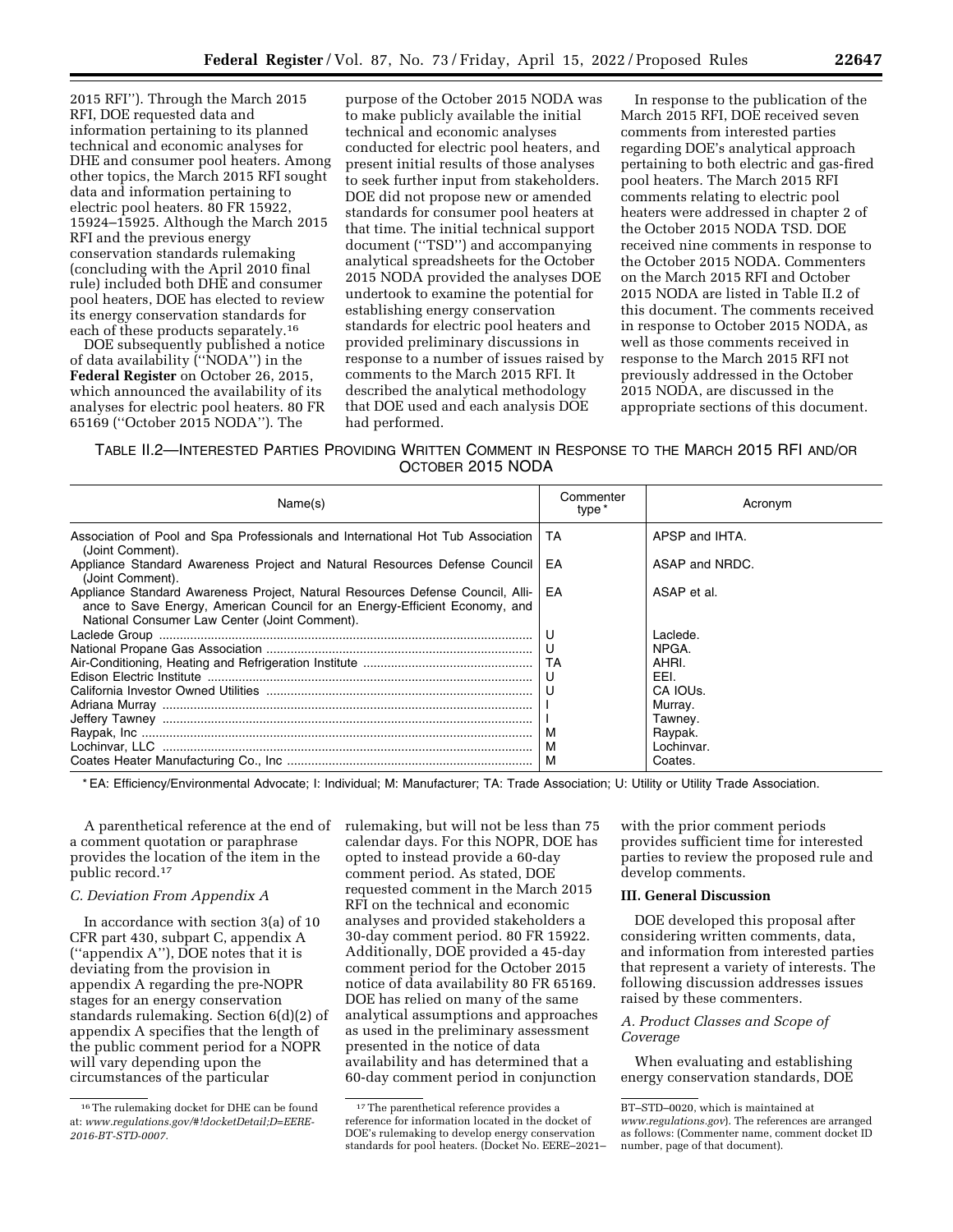divides covered products into product classes by the type of energy used or by capacity or other performance-related features that justify differing standards. In determining whether a performancerelated feature justifies a different standard, DOE must consider such factors as the utility of the feature to the consumer and other factors DOE determines are appropriate. (42 U.S.C. 6295(q)(1))

This NOPR covers consumer ''pool heaters'' defined as an appliance designed for heating nonpotable water contained at atmospheric pressure, including heating water in swimming pools, spas, hot tubs and similar applications. 10 CFR 430.2. The scope of coverage and product classes for this NOPR are discussed in further detail in section IV.A.1 of this NOPR.

#### *B. Test Procedure*

EPCA sets forth generally applicable criteria and procedures for DOE's adoption and amendment of test procedures. (42 U.S.C. 6293) Manufacturers of covered products must use these test procedures to certify to DOE that their product complies with energy conservation standards and to quantify the efficiency of their product. DOE's current energy conservation standards for consumer pool heaters are expressed in terms of thermal efficiency. See 10 CFR 430.32(k)(2). As stated in section II.A, DOE's test procedure for consumer pool heaters is found at appendix P.

As discussed in section II of this document, EISA 2007 amended EPCA to require DOE to amend its test procedures for covered consumer products generally to include measurement of standby mode and off mode energy consumption. (42 U.S.C. 6295(gg)(2)(A)) The test procedure applicable to fossil fuel-fired pool heaters, as amended in the December  $2012$  TP final rule, relies on the TE<sub>I</sub> metric, which accounts for energy consumption during active mode operation (sections 2.1.1, 3.1.1, and 4.1.1 of appendix P) and standby mode (sections 2.2, 3.2, and 4.2 of appendix P) and off mode operation (sections 2.3, 3.2, and 4.3 of appendix P), as required by EISA 2007. 77 FR 74559, 74572. *See*  also, 77 FR 74559, 74564–74565.

The DOE test procedure for electric resistance and electric heat pump pool heaters incorporates by reference Air-Conditioning, Heating, and Refrigeration Institute (''AHRI'') Standard 1160–2009, ''Performance Rating of Heat Pump Pool Heaters'' (''AHRI 1160'') and American National Standards Institute (''ANSI'')/ American Society of Heating, Refrigerating, and Air-Conditioning

Engineers (''ASHRAE'') Standard 146– 2011, ''Method of Testing and Rating Pool Heaters'' (''ASHRAE 146''). The procedures referenced in AHRI 1160 and ASHRAE 146 are used to determine the active mode energy use for electric resistance (sections 2.1.2, 3.1.2, and 4.1.2 of appendix P) and electric heat pump pool heaters (sections 2.1.3, 3.1.3, and 4.1.3 of appendix P). Standby mode and off mode energy use are also recorded using the same procedures used for fossil-fuel fired pool heaters (sections 2.2, 3.2, and 4.2 and 2.3, 3.2, and 4.3 of appendix P, respectively). The active mode, standby mode, and off mode energy use is then combined into the  $TE_I$  metric (section 5 of appendix P).

In this document, DOE is proposing new and amended energy conservation standards for consumer pool heaters. To the extent DOE is also proposing amendments to the test procedure, such proposed amendments are limited to those necessary to accommodate the proposed definitions and the proposed product classes. As discussed further in sections III.F.2 and IV.A.1 of this document, DOE is proposing to amend appendix P to add definitions for active electrical power, input capacity, and output capacity, add a calculation to determine the output capacity for electric pool heaters, and clarify the calculation of input capacity for fossil fuel-fired pool heaters. The proposed amendments to appendix P, if made final, would not impact how the test procedure is conducted in terms of the measurements taken, but rather the additional provisions use existing measurements to calculate the values necessary for comparing product efficiency to the proposed standards.

In response to the March 2015 RFI and October 2015 NODA, DOE received several comments from stakeholders relating to the consumer pool heater test procedure, which DOE will consider further in the next revision of its consumer pool heater test procedure.

## *C. Technological Feasibility*

#### 1. General

In evaluating potential amendments to energy conservation standards, DOE conducts a screening analysis based on information gathered on all current technology options and prototype designs that could improve the efficiency of the products or equipment that are the subject of the rulemaking. As the first step in such an analysis, DOE develops a list of technology options for consideration in consultation with manufacturers, design engineers, and other interested parties. Sections 6(c)(1), (2) of 10 CFR part 430,

subpart C, appendix A. DOE then determines which of those means for improving efficiency are technologically feasible. DOE considers technologies incorporated in commercially-available products or in working prototypes to be technologically feasible. Sections  $6(b)(3)(i)$  and  $7(b)(1)$  of appendix A to part 430, subpart C.

After DOE has determined that particular technology options are technologically feasible, it further evaluates each technology option in light of the following additional screening criteria: (1) Practicability to manufacture, install, and service; (2) adverse impacts on product utility or availability; (3) adverse impacts on health or safety, and (4) unique-pathway proprietary technologies. Sections 6(b)(3)(ii)–(v) and 7(b)(2)–(5) of appendix A to part 430 subpart C. Section IV.B of this document discusses the results of the screening analysis for consumer pool heaters, particularly the designs DOE considered, those it screened out, and those that are the basis for the standards considered in this rulemaking. For further details on the screening analysis for this rulemaking, see chapter 4 of the NOPR TSD.

2. Maximum Technologically Feasible Levels

When DOE proposes to adopt an amended standard for a type or class of covered product, it must determine the maximum improvement in energy efficiency or maximum reduction in energy use that is technologically feasible for such product. (42 U.S.C.  $6295(p)(1)$  Accordingly, in the engineering analysis, DOE determined the maximum technologically feasible (''max-tech'') improvements in energy efficiency for consumer pool heaters, using the design parameters for the most efficient products available on the market or in working prototypes. The max-tech levels that DOE determined for this rulemaking are described in section IV.C.1.c of this document and in chapter 5 of the NOPR TSD.

## *D. Energy Savings*

#### 1. Determination of Savings

For each trial standard level ("TSL"), DOE projected energy savings from application of the TSL to consumer pool heaters purchased in the 30-year period that begins in the first full year of compliance with the proposed standards (2028–2057).18 The savings

<sup>18</sup>Each TSL is composed of specific efficiency levels for each product class. The TSLs considered for this NOPR are described in section V.A of this document. DOE conducted a sensitivity analysis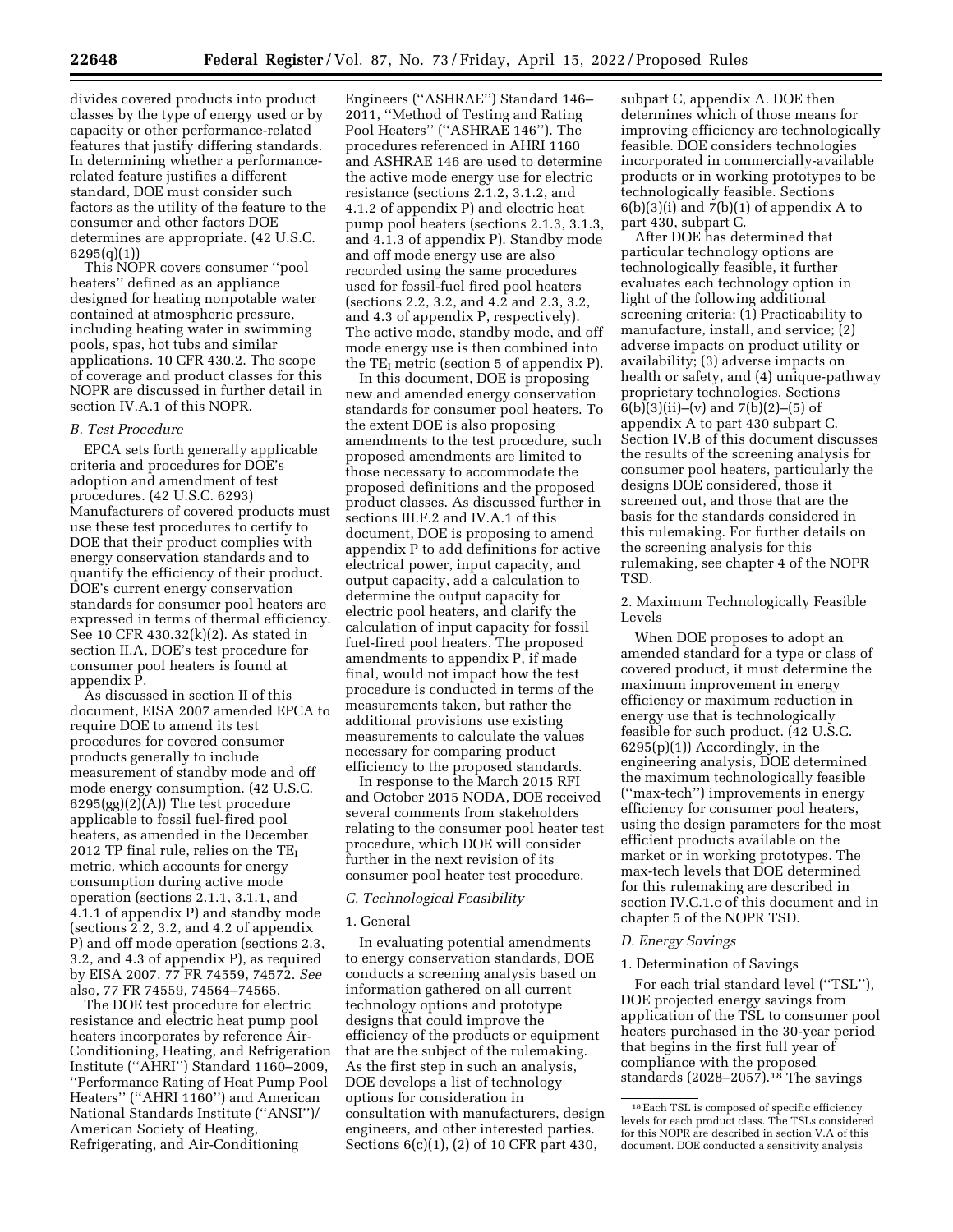are measured over the entire lifetime of consumer pool heaters purchased in the previous 30-year period. DOE quantified the energy savings attributable to each TSL as the difference in energy consumption between each standards case and the no-new-standards case. The no-new-standards case represents a projection of energy consumption that reflects how the market for a product would likely evolve in the absence of new or amended energy conservation standards.

DOE used its national impact analysis (''NIA'') spreadsheet model to estimate national energy savings (''NES'') from potential amended or new standards for consumer pool heaters. The NIA spreadsheet model (described in section IV.H of this document) calculates energy savings in terms of site energy, which is the energy directly consumed by products at the locations where they are used. For electricity, DOE reports national energy savings in terms of primary energy savings, which is the savings in the energy that is used to generate and transmit the site electricity. For natural gas, the primary energy savings are considered to be equal to the site energy savings. DOE also calculates NES in terms of full-fuelcycle (''FFC'') energy savings. The FFC metric includes the energy consumed in extracting, processing, and transporting primary fuels (*i.e.,* coal, natural gas, petroleum fuels), and thus presents a more complete picture of the impacts of energy conservation standards.19 DOE's approach is based on the calculation of an FFC multiplier for each of the energy types used by covered products or equipment. For more information on FFC energy savings, see section IV.H.1 of this document.

## 2. Significance of Savings

To adopt standards for a covered product, DOE must determine that such action would result in ''significant'' energy savings. (42 U.S.C.  $6295(o)(3)(B))$ ) Although the term ''significant'' is not defined in the EPCA, the U.S. Court of Appeals, for the District of Columbia Circuit in *Natural Resources Defense Council* v. *Herrington,* 768 F.2d 1355, 1373 (D.C. Cir. 1985), opined that Congress intended ''significant'' energy savings in the context of EPCA to be savings that were not ''genuinely trivial.''

The significance of energy savings offered by a new or amended energy

conservation standard cannot be determined without knowledge of the specific circumstances surrounding a given rulemaking.20 For example, the United States has now rejoined the Paris Agreement and will exert leadership in confronting the climate crisis. Additionally, some covered products and equipment have most of their energy consumption occur during periods of peak energy demand. The impacts of these products on the energy infrastructure can be more pronounced than products with relatively constant demand. In evaluating the significance of energy savings, DOE considers differences in primary energy and fullfuel-cycle (''FFC'') effects for different covered products and equipment when determining whether energy savings are significant. Primary energy and FFC effects include the energy consumed in electricity production (depending on load shape), in distribution and transmission, and in extracting, processing, and transporting primary fuels (*i.e.,* coal, natural gas, petroleum fuels), and thus present a more complete picture of the impacts of energy conservation standards.

Accordingly, DOE evaluated the significance of energy savings on a caseby-case basis. As discussed in section V.C of this document, DOE is proposing to adopt TSL 5, which would save an estimated 0.49 quads of energy (FFC). DOE has initially determined the energy savings for the TSL proposed in this proposed rulemaking are nontrivial, and, therefore, DOE considers them ''significant'' within the meaning of 42 U.S.C. 6295(o)(3)(B).

#### *E. Economic Justification*

## 1. Specific Criteria

As noted previously, EPCA provides seven factors to be evaluated in determining whether a potential energy conservation standard is economically justified. (42 U.S.C. 6295(o)(2)(B)(i)(I)– (VII)) The following sections discuss how DOE has addressed each of those seven factors in this rulemaking.

a. Economic Impact on Manufacturers and Consumers

In determining the impacts of a potential amended standard on manufacturers, DOE conducts a MIA, as discussed in section IV.J of this document. DOE first uses an annual cash-flow approach to determine the

quantitative impacts. This step includes both a short-term assessment—based on the cost and capital requirements during the period between when a regulation is issued and when entities must comply with the regulation—and a long-term assessment over a 30-year period. The industry-wide impacts analyzed include (1) INPV, which values the industry on the basis of expected future cash flows, (2) cash flows by year, (3) changes in revenue and income, and (4) other measures of impact, as appropriate. Second, DOE analyzes and reports the impacts on different types of manufacturers, including impacts on small manufacturers. Third, DOE considers the impact of standards on domestic manufacturer employment and manufacturing capacity, as well as the potential for standards to result in plant closures and loss of capital investment. Finally, DOE takes into account cumulative impacts of various DOE regulations and other regulatory requirements on manufacturers.

For individual consumers, measures of economic impact include the changes in LCC and PBP associated with new or amended standards. These measures are discussed further in the following section. For consumers in the aggregate, DOE also calculates the national net present value of the consumer costs and benefits expected to result from particular standards. DOE also evaluates the impacts of potential standards on identifiable subgroups of consumers that may be affected disproportionately by a standard.

b. Savings in Operating Costs Compared To Increase in Price (LCC and PBP)

EPCA requires DOE to consider the savings in operating costs throughout the estimated average life of the covered product in the type (or class) compared to any increase in the price of, or in the initial charges for, or maintenance expenses of, the covered product that are likely to result from a standard. (42 U.S.C. 6295(o)(2)(B)(i)(II)) DOE conducts this comparison in its LCC and PBP analysis.

The LCC is the sum of the purchase price of a product (including its installation) and the operating expense (including energy, maintenance, and repair expenditures) discounted over the lifetime of the product. The LCC analysis requires a variety of inputs, such as product prices, product energy consumption, energy prices, maintenance and repair costs, product lifetime, and discount rates appropriate for consumers. To account for uncertainty and variability in specific inputs, such as product lifetime and discount rate, DOE uses a distribution of

that considers impacts for products shipped in a 9 year period.

<sup>19</sup>The FFC metric is discussed in DOE's statement of policy and notice of policy amendment. 76 FR 51282 (Aug. 18, 2011), as amended at 77 FR 49701 (Aug. 17, 2012).

<sup>20</sup>A numeric threshold for determining the significance of energy savings was established in a final rule published on February 14, 2020 (85 FR 8626, 8670), but was subsequently eliminated in a final rule published on December 13, 2021 (86 FR 70892).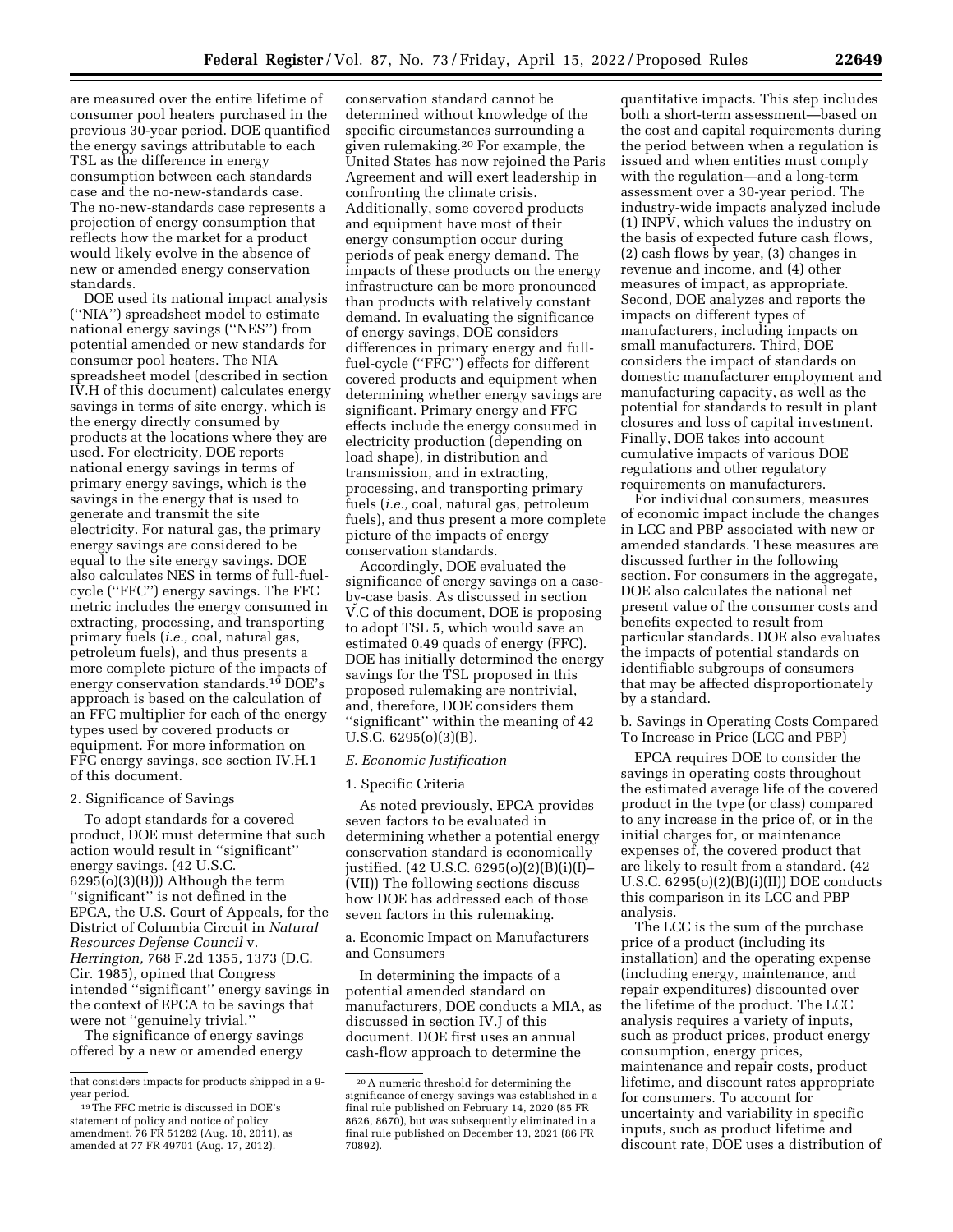values, with probabilities attached to each value.

The PBP is the estimated amount of time (in years) it takes consumers to recover the increased purchase cost (including installation) of a moreefficient product through lower operating costs. DOE calculates the PBP by dividing the change in purchase cost due to a more-stringent standard by the change in annual operating cost for the year that standards are assumed to take effect.

For its LCC and PBP analysis, DOE assumes that consumers will purchase the covered products in the first full year of compliance with new or amended standards. The LCC savings for the considered efficiency levels are calculated relative to the case that reflects projected market trends in the absence of new or amended standards. DOE's LCC and PBP analysis is discussed in further detail in section IV.F of this document.

## c. Energy Savings

Although significant conservation of energy is a separate statutory requirement for adopting an energy conservation standard, EPCA requires DOE, in determining the economic justification of a standard, to consider the total projected energy savings that are expected to result directly from the standard. (42 U.S.C. 6295(o)(2)(B)(i)(III)) As discussed in section III.D of this document, DOE uses the NIA spreadsheet models to project national energy savings.

d. Lessening of Utility or Performance of Products

In establishing product classes and in evaluating design options and the impact of potential standard levels, DOE evaluates potential standards that would not lessen the utility or performance of the considered products. (42 U.S.C. 6295(o)(2)(B)(i)(IV)) Based on data available to DOE, the standards proposed in this document would not reduce the utility or performance of the products under consideration in this rulemaking.

## e. Impact of Any Lessening of Competition

EPCA directs DOE to consider the impact of any lessening of competition, as determined in writing by the Attorney General, that is likely to result from a proposed standard. (42 U.S.C.  $6295(o)(2)(B)(i)(V))$  It also directs the Attorney General to determine the impact, if any, of any lessening of competition likely to result from a proposed standard and to transmit such determination to the Secretary within 60 days of the publication of a proposed rule, together with an analysis of the nature and extent of the impact. (42 U.S.C. 6295(o)(2)(B)(ii)) DOE will transmit a copy of this proposed rule to the Attorney General with a request that the Department of Justice (''DOJ'') provide its determination on this issue. DOE will publish and respond to the Attorney General's determination in the final rule. DOE invites comment from the public regarding the competitive impacts that are likely to result from this proposed rule. In addition, stakeholders may also provide comments separately to DOJ regarding these potential impacts. See the **ADDRESSES** section for information to send comments to DOJ.

f. Need for National Energy Conservation

DOE also considers the need for national energy and water conservation in determining whether a new or amended standard is economically justified. (42 U.S.C. 6295(o)(2)(B)(i)(VI)) The energy savings from the proposed standards are likely to provide improvements to the security and reliability of the Nation's energy system. Reductions in the demand for electricity also may result in reduced costs for maintaining the reliability of the Nation's electricity system. DOE conducts a utility impact analysis to estimate how standards may affect the Nation's needed power generation capacity, as discussed in section IV.M of this document.

DOE maintains that environmental and public health benefits associated with the more efficient use of energy are important to take into account when considering the need for national energy conservation. The proposed standards are likely to result in environmental benefits in the form of reduced emissions of air pollutants and greenhouse gases (''GHGs'') associated with energy production and use. As part of the analysis of the need for national energy and water conservation, DOE conducts an emissions analysis to estimate how potential standards may affect these emissions, as discussed in section IV.K of this document; the estimated emissions impacts are reported in section V.B.7 of this document.

## g. Other Factors

In determining whether an energy conservation standard is economically justified, DOE may consider any other factors that the Secretary deems to be relevant. (42 U.S.C. 6295(o)(2)(B)(i)(VII)) To the extent DOE identifies any relevant information regarding

economic justification that does not fit into the other categories described previously, DOE could consider such information under ''other factors.'' No other factors were considered in this analysis.

## 2. Rebuttable Presumption

As set forth in 42 U.S.C.  $6295(o)(2)(B)(iii)$ , EPCA creates a rebuttable presumption that an energy conservation standard is economically justified if the additional cost to the consumer of a product that meets the standard is less than three times the value of the first year's energy savings resulting from the standard, as calculated under the applicable DOE test procedure. DOE's LCC and PBP analyses generate values used to calculate the effects that proposed energy conservation standards would have on the payback period for consumers. These analyses include, but are not limited to, the 3-year payback period contemplated under the rebuttable-presumption test. In addition, DOE routinely conducts an economic analysis that considers the full range of impacts to consumers, manufacturers, the Nation, and the environment, as required under 42 U.S.C.  $6295(o)(2)(B)(i)$ . The results of this analysis serve as the basis for DOE's evaluation of the economic justification for a potential standard level (thereby supporting or rebutting the results of any preliminary determination of economic justification). The rebuttable presumption payback calculation is discussed in section IV.F.9 of this document.

## *F. Other Issues*

1. Regulatory Approach for Consumer Pool Heaters

In response to the March 2015 RFI, EEI stated that if DOE intends to establish new energy efficiency standards for electric resistance pool heaters and electric heat pump pool heaters, it must follow the process used by DOE when considering whether to include a product as a covered product under EPCA. (EEI, No. 6 at p. 2) In response, DOE notes that the December 11, 2009 NOPR that preceded the April 2010 final rule explained in detail that the definition of ''pool heater'' in EPCA covers both gas-fired pool heaters and electric pool heaters, including heat pump pool heaters. 74 FR 65852, 65866–65867. And, as noted previously, DOE has established a test procedure for electric pool heaters and is now proposing standards in this document.

In the October 2015 NODA, DOE requested comment on its determination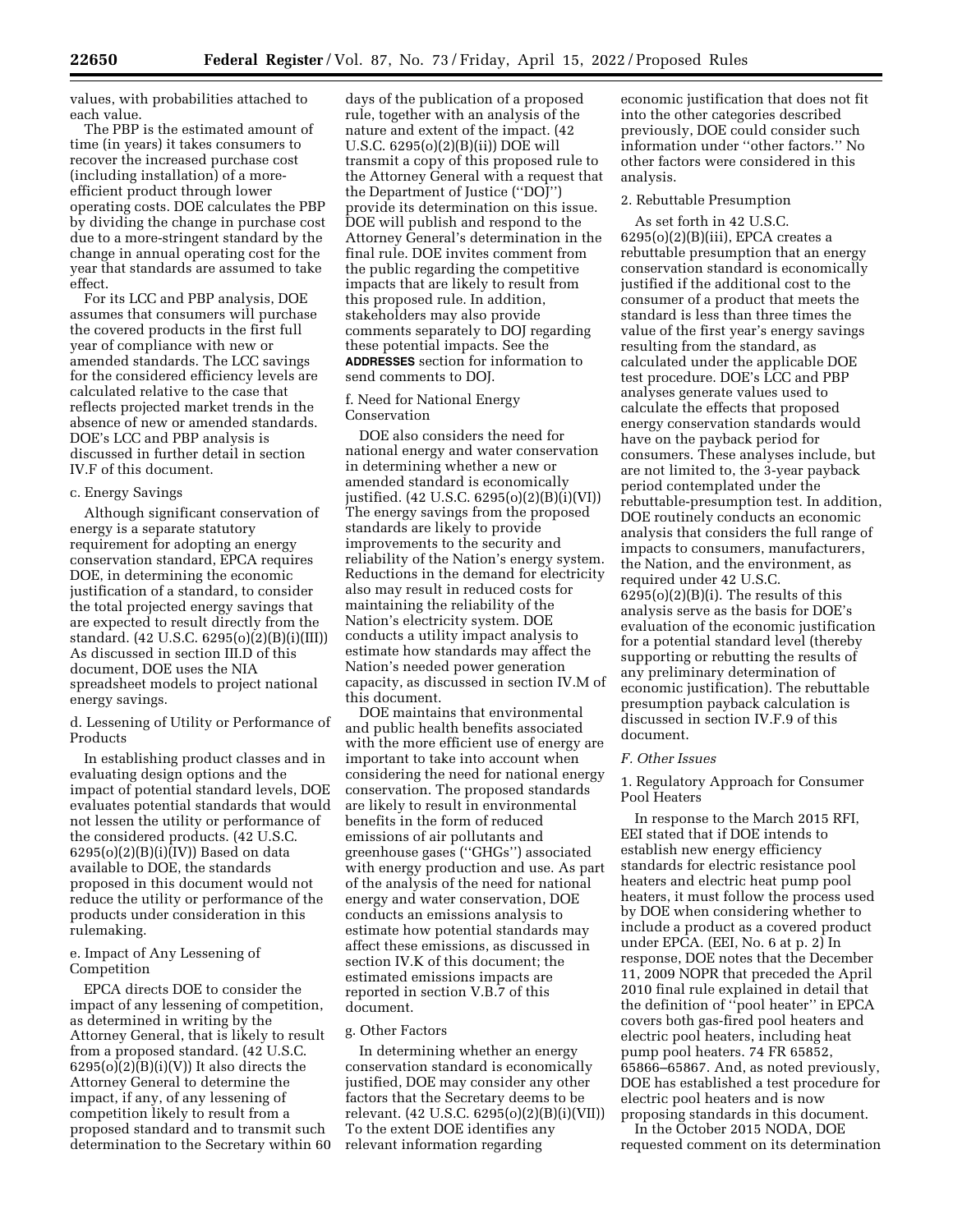to forgo a preliminary analysis for gasfired pool heaters and noted that interested parties will have the opportunity to comment on DOE's analyses for gas-fired pool heaters during the next phase of the analysis. 80 FR 65169, 65171. In response, NPGA and EEI argued that DOE should publish a NODA for gas-fired pool heaters in order to provide the public with equal

EEI, No. 21 at p. 2) In response to these comments, DOE notes that the analysis conducted for gas-fired pool heaters in this proposed rulemaking follows similar methodologies to those presented and used in the April 2010 final rule. Stakeholders were informed that the analysis methodology employed in this proposed determination would be based on the prior rulemaking. As such, DOE determined that a preliminary analysis was not necessary for gas-fired pool heaters. Interested parties have an opportunity to comment on the analysis during the course of this proposed rulemaking.

opportunities to provide comments for both products. (NPGA, No. 15 at p. 2;

Laclede stated that it opposes any limitation of minimum efficiency standards for consumer pool heaters to those fueled by natural gas and propane. (Laclede Group, No. 17 at p. 3) As noted previously, DOE is proposing to adopt the  $TE<sub>I</sub>$  metric for gas-fired pool heater standard, as well as proposing to establish a new standard for electric pool heaters, in this document.

The CA IOUs encouraged DOE to establish standards for standby and off mode energy consumption separately from thermal efficiency, because establishing a requirement for an integrated thermal efficiency metric may lead to the standby and off mode energy consumption not being considered by manufacturers, as they are small relative to overall consumer pool heater energy consumption. The CA IOUs added that establishing separate standby and off mode requirements and thermal efficiency requirements will ensure that seasonal off switches remain on most consumer pool heaters. (CA IOUs, No. 20 at p. 3) In response, DOE notes that it is required by EISA 2007 to include the standby and off mode energy consumption in the test procedure of all covered products unless such an integrated test procedure is technically infeasible for a covered product. (42 U.S.C. 6295(gg)(2)(A)) DOE must prescribe separate standby mode and off mode energy use test procedure if an integrated test procedure is deemed technically infeasible. (42 U.S.C.  $6295(gg)(2)(A)(ii)$  DOE notes that such determinations are based on the

technical characteristics of a product and, as such, are product specific. In the case of consumer pool heaters, in the December 2012 TP final rule DOE determined that the inclusion of the standby and off mode energy use into an integrated metric would provide a measurable performance differentiation and concluded that an integrated metric is technically feasible. 77 FR 74559, 74564 (December 17, 2012). DOE disagrees with the CA IOUs' assertion that the integrated thermal efficiency may lead to standby and off mode energy consumption not being considered by manufacturers. DOE has initially found that the presence of a seasonal off switch improves the integrated thermal efficiency and has included it as a technology option in its analysis. Standby and off mode energy consumption may have a large impact on the integrated thermal efficiency, primarily due to the large number of operational hours in standby and off modes as compared to active mode. For instance, the standby fuel consumption of a pilot light on a gas-fired pool heater has a dramatic impact on its integrated thermal efficiency. Likewise, DOE estimates that for a heat pump pool heater inclusion of the standby and off mode energy consumption can reduce the overall efficiency by as much as 8 percent.

## 2. Certification and Enforcement

DOE reviewed its certification and enforcement provisions as they pertain to consumer pool heaters and proposes several provisions to clarify its procedures for gas-fired pool heaters.

DOE proposes to harmonize its terminology related to the capacity of consumer pool heaters as it relates to certification. For gas-fired pool heaters, DOE proposes to use the term ''input capacity'' in its provisions. DOE notes that input capacity is already certified for basic models of gas-fired pool heaters and DOE's proposed revisions to its regulations are a clarification only. If standards for gas-fired pool heaters are adopted via this proposed rulemaking, DOE would consider requirements for reporting and certifying to TE<sub>I</sub> in lieu of TE in a separate rulemaking.

If standards for electric pool heaters are adopted via this rulemaking, DOE would consider requirements for reporting and certifying active electrical power (as applicable) along with the representative value for integrated thermal efficiency in a separate rulemaking.

To provide clarity on how values would be determined for certification, DOE also proposes clarifications in its test procedure found in appendix P by

adding definitions for the terms ''input capacity"  $(Q_{IN})$ , "active electrical power'' (PE), and ''output capacity''  $(Q<sub>OUT</sub>)$  and identifying which measured variables in the test procedure represent these characteristics. Specifically, DOE proposes to: Use values measured during the active mode test described in Section 2.10.1 of ANSI Z21.56 (*i.e.,*  heating value times correction factor times the quantity of fossil-fuel used divided by the length of the test) to determine the input capacity of a fossil fuel-fired water heater, as this calculation was not stated clearly within appendix P; to clarify that active electrical power is represented by the variable PE; and to provide a calculation for output capacity so the product class for an electric pool heater can be appropriately determined.

Also, DOE proposes that for enforcement testing, the input capacity or active electrical power (as applicable) would be measured pursuant to appendix P and compared against the rated value certified by the manufacturer. If the measured input capacity or active electrical power (as applicable) is within ±2 percent of the certified value, then DOE would use the certified value when determining the applicable standard. The ±2 percent threshold is already used 21 within the DOE enforcement provisions and test procedures as a reasonable range for input capacity to account for manufacturing variations that may affect the input capacity.

During enforcement testing for a gasfired pool heater, if the measured input capacity is not within ±2 percent of the certified value, then DOE would follow these steps to attempt to bring the fuel input rate to within ±2 percent of the certified value. First, DOE would attempt to adjust the gas pressure in order to increase or decrease the input capacity as necessary. If the input capacity is still not within ±2 percent of the certified value, DOE would then attempt to modify the gas inlet orifice (*i.e.,* drill) if the unit is equipped with one. Finally, if these measures do not bring the input capacity to within ±2 percent of the certified value, DOE would use the mean measured input capacity (either for a single unit sample or the average for a multiple unit sample) when determining the applicable standard for the basic model.

<sup>21</sup>For example, the enforcement provisions for commercial water heating equipment, at 10 CFR 429.134(n), requires that the tested input rate be within 2 percent of the certified rated input.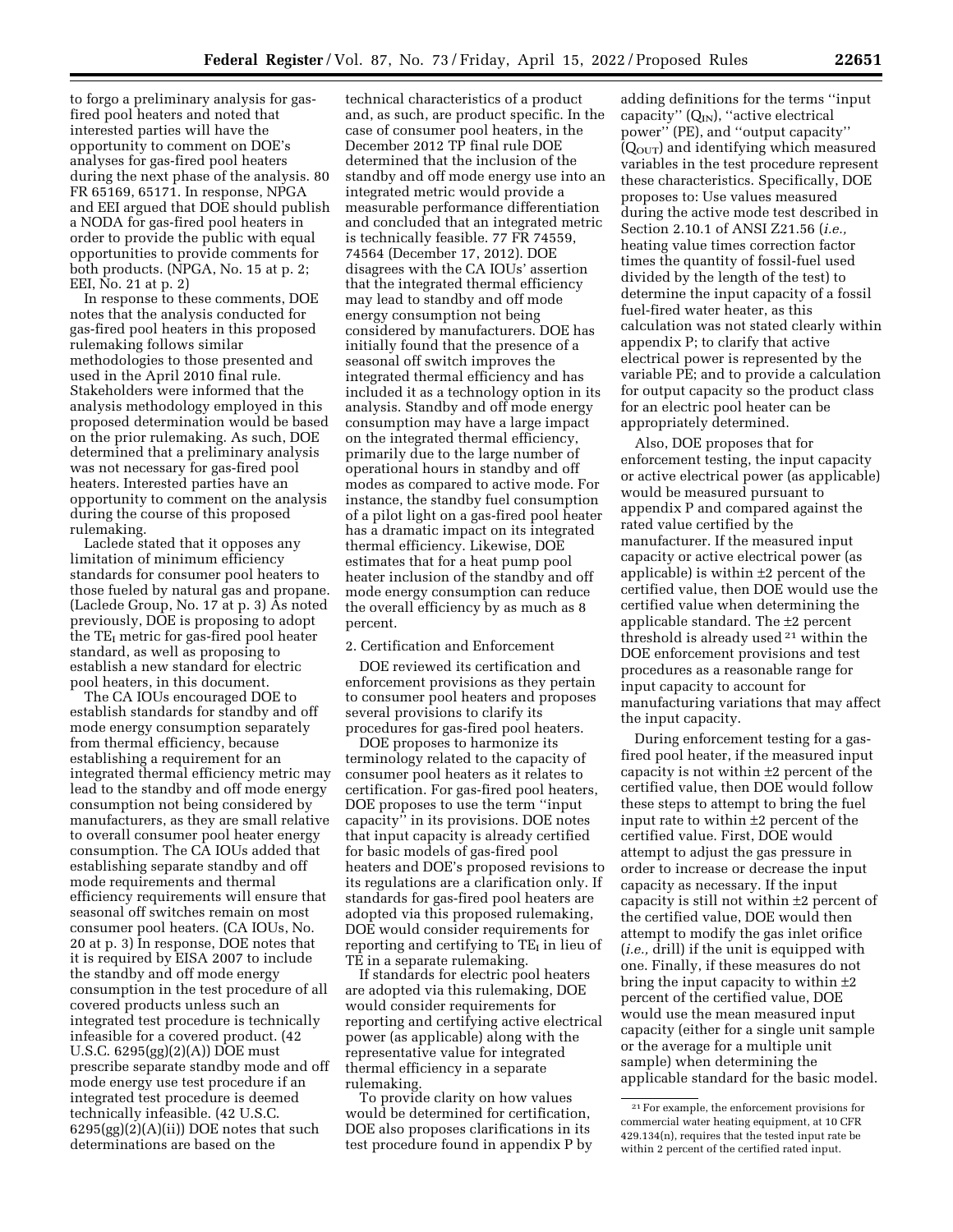For an electric pool heater, DOE would not take any steps to modify the unit to bring the active electrical power of the unit within the  $\pm 2$  percent threshold. Rather, if the active electrical power is not within ±2 percent of the certified value, DOE would use the measured active electrical power (either for a single unit sample or the average for a multiple unit sample) when determining the applicable standard for the basic model. DOE proposes this verification process to provide manufacturers with additional information about how DOE will evaluate compliance.

DOE requests comment on the proposal to add to its enforcement provisions to use a ±2 percent threshold on the certified value of input capacity or active electrical power (as applicable) when determining the applicable energy conservation standard for the basic model.

In response to the October 2015 NODA, AHRI expressed concern regarding the representation of the integrated thermal efficiency values. AHRI acknowledged that the inclusion of the standby and off mode consumptions in the  $TE_I$  calculation results in percentages that are lower than the coefficient of performance (''COP'') equivalent, but suggested that the relative scale of the ratings has been lost in this process. AHRI suggested that for products where the efficiency ratings are less than 100 percent, a change of one or two percentage points may make a difference. However, for products such as heat pump pool heaters with efficiency ratings that exceed 300 percent,22 a difference of 1 or 2 points is inconsequential. (AHRI, No. 16 at p. 3)

In response, in the context of an initial analysis, DOE used the test procedure equations in appendix P to arrive at the analyzed efficiency levels examined in the NODA. See chapter 5 of the NODA TSD. For this NOPR, however, DOE proposes capacitydependent standards as described in section IV.C.1 of this document. It is important to preserve a higher level of precision in the test procedure and certification criteria because the evaluated standards are continuous functions that vary greatly dependent on capacity of the pool heater (input capacity or active electrical power, as applicable). In order to clarify this

precision, DOE would consider rounding requirements for consumer pool heater in a separate rulemaking addressing certification reports.

In response to the March 2015 RFI, Lochinvar and Raypak expressed concern that the use of the integrated thermal efficiency metric would reduce the efficiency ratings for consumer pool heaters. (Lochinvar, No. 2 at p. 2; Raypak, No. 4 at p. 2) Lochinvar highlighted that the small reduction in the efficiency rating would impose a significant burden on manufacturers who will be required to assign new model numbers to all products due to the efficiency reduction. (Lochinvar, No. 2 at p. 2) AHRI requested that DOE clarify whether manufacturers will be required to change model numbers when implementing the new efficiency metric. (AHRI, No. 7 at p. 2) Raypak requested clarification on how DOE will address products that currently meet the minimum 82% thermal efficiency requirement but would no longer meet the minimum standard. (Raypak, No. 4 at p. 2)

In response, DOE first clarifies that specifying amended energy conservation standards for consumer pool heaters in terms of TE<sub>I</sub> rather than in terms of TE would not require new basic model numbers. Were certification to TEI required, pursuant to 10 CFR 429.12(b)(7), manufacturers may submit updated or corrected certification information for basic models. Therefore, at such time as certification were required using TE<sub>I</sub> manufacturers could submit an updated certification report with the  $TE_I$  for a given basic model rather than assign a new basic model number upon the compliance date of amended energy conservation standards.

Regarding the reduction in efficiency ratings for models rated using the TE<sub>I</sub> metric relative to the TE metric, DOE accounted for the differences between the metrics in its analysis. DOE examined efficiency levels, including the baseline efficiency level corresponding to the current energy conservation standards, in terms of TE<sub>I</sub> that account for to the inclusion of standby mode and off mode energy consumption and electrical energy consumption that will cause the  $TE<sub>I</sub>$ value to be lower than the TE value of a given model. See section IV.C.1 for discussion of the  $TE_I$  efficiency levels analyzed. Furthermore, EPCA requires that when a test procedure amendment changes the measured energy efficiency, models in use before the date on which the amended energy conservation standard becomes effective that comply with the energy conservation standard

applicable to such covered products on the day before such date shall be deemed to comply with the amended energy conservation standard. (42 U.S.C. 6293(e)(3))

DOE seeks comment on its proposed certification and enforcement provisions and clarifications.

## **IV. Methodology and Discussion of Related Comments**

This section addresses the analyses DOE has performed for this rulemaking with regard to consumer pool heaters. Separate subsections address each component of DOE's analyses.

DOE used several analytical tools to estimate the impact of the standards proposed in this document. The first tool is a spreadsheet that calculates the LCC savings and PBP of potential amended or new energy conservation standards. The NIA uses a second spreadsheet set that provides shipments projections and calculates national energy savings and net present value of total consumer costs and savings expected to result from potential energy conservation standards. DOE uses the third spreadsheet tool, the Government Regulatory Impact Model (''GRIM''), to assess manufacturer impacts of potential standards. These three spreadsheet tools are available on the DOE website for this proposed rulemaking:

*[www1.eere.energy.gov/buildings/](http://www1.eere.energy.gov/buildings/appliance_standards/standards.aspx?productid=44&action=viewcurrent)  appliance*\_*[standards/standards.aspx?](http://www1.eere.energy.gov/buildings/appliance_standards/standards.aspx?productid=44&action=viewcurrent) [productid=44&action=viewcurrent.](http://www1.eere.energy.gov/buildings/appliance_standards/standards.aspx?productid=44&action=viewcurrent)*  Additionally, DOE used output from the latest version of the Energy Information Administration's (''EIA's'') *Annual Energy Outlook* (''*AEO*'') 2020, a widely known energy projection for the United States, for the emissions and utility impact analyses.

## *A. Market and Technology Assessment*

DOE develops information in the market and technology assessment that provides an overall picture of the market for the products concerned, including the purpose of the products, the industry structure, manufacturers, market characteristics, and technologies used in the products. This activity includes both quantitative and qualitative assessments, based primarily on publicly-available information. The subjects addressed in the market and technology assessment for this rulemaking include (1) a determination of the scope of the rulemaking and product classes, (2) manufacturers and industry structure, (3) existing efficiency programs, (4) shipments information, (5) market and industry trends; and (6) technologies or design options that could improve the energy efficiency of consumer pool heaters. The

<sup>22</sup>Heat pump pool heaters move heat from the ambient air and to the pool water instead of heating the pool water directly, as is done with electric resistance pool heaters. Heat pumps move heat as opposed to generating heat, so a relatively small amount of energy is required to provide a large amount of heat.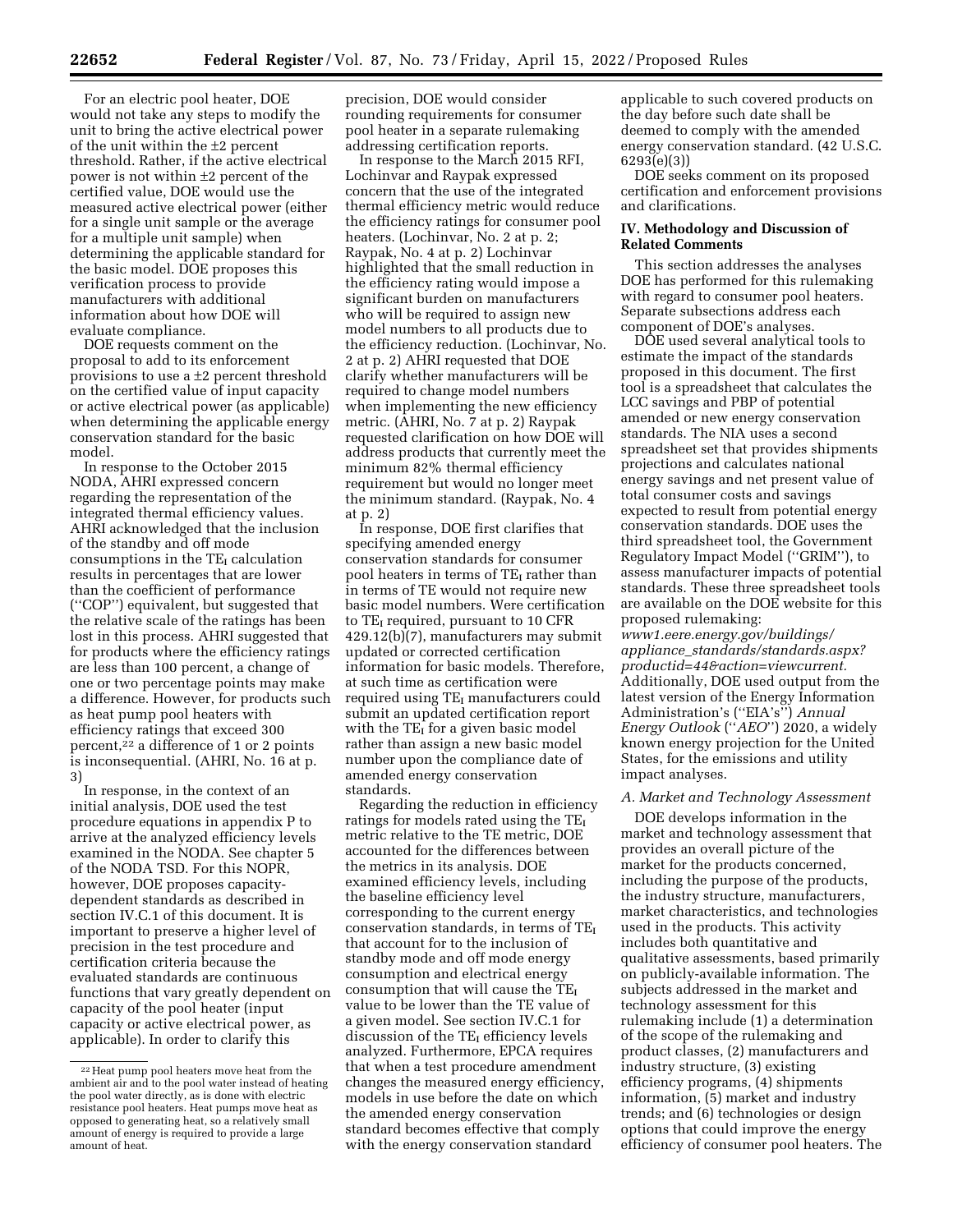findings of the market assessment inform downstream analyses, such as the engineering analysis and LCC analysis, and are presented in detail in chapter 3 of the NOPR TSD. In addition, chapter 3 of the TSD includes a detailed discussion of technology options for improving the energy efficiency of consumer pool heaters; the key findings and updates to the technology assessment are summarized in the following section.

## 1. Scope of Coverage and Product Classes

Under EPCA, pool heaters (which include electric pool heaters, and gasfired pool heaters, and oil-fired pool heaters) are covered products. (42 U.S.C. 6292(a)(11)) EPCA defines ''pool heater'' as an ''appliance designed for heating nonpotable water contained at atmospheric pressure, including heating water in swimming pools, spas, hot tubs and similar applications.'' (42 U.S.C. 6291(25)) However, energy conservation standards have only been established for gas-fired pool heaters.23 For this proposed rulemaking, DOE proposes to establish additional product classes for electric pool heaters, establish energy conservation standards for electric pool heaters, and for gas-fired pool heaters, to translate the existing standard from the TE metric to an equivalent level in terms of the  $TE_I$  metric and to amend the energy conservation standards. DOE has tentatively determined not to analyze potential standards for oil-fired pool heaters based on the understanding that such standards would result in minimal energy savings. DOE also did not perform energy conservation standards analysis for electric spa heaters as DOE was unable to identify technology options available to improve the efficiency of such products. Accordingly, DOE is not proposing amended standards for these products in this NOPR.

In the March 2015 RFI, DOE noted that oil-fired pool heaters have an extremely small market share and requested comment on the potential energy savings that could result from energy conservation standards for oilfired pool heaters. 80 FR 15922, 15925. In response, Raypak and AHRI indicated that there is little opportunity for savings. (Raypak, No. 4 at p. 3; AHRI, No. 7 at p. 3) AHRI noted that they only knew of one oil-fired pool heater on the market currently. (AHRI, No. 7 at p. 3) EEI suggested that DOE should analyze

oil-fired pool heaters if they have significant market share (*i.e.,* greater than 2%) in order to maintain fuel and market neutrality. (EEI, No. 6 at p. 4) For this NOPR, DOE tentatively determined not to analyze potential standards for oil-fired pool heaters based on its previous understanding that the market for oil-fired pool heaters is extremely limited and, thus, any standards would be unlikely to result in significant energy savings. DOE's market research and the comments from AHRI and Raypak indicate that oil-fired pool heaters comprise a very small share of the consumer pool heater market. DOE does not anticipate a significant number of consumers would choose an oil-fired pool heater as a substitute for a gas-fired or electric pool heater due to the high first cost associated with installing a fuel oil tank, and the ongoing cost of fuel oil for pool heating.

In response to the March 2015 RFI, AHRI suggested that DOE limit the scope to less than 400,000 Btu/h for gasand oil-fired pool heaters and less than or equal to 140,000 Btu/h for heat pump pool heaters to make a clear distinction between residential and commercial products. (AHRI, No. 7 at p. 2) Raypak stated that gas-fired pool heaters typically range from 50,000 Btu/h to 400,000 Btu/h for residential pools and commercial pool heaters typically range from 200,000 Btu/h to 4,000,000 Btu/hr. Raypak also stated that it is not uncommon to see multiple smaller pool heaters used together instead of utilizing a larger pool heater(s). (Raypak, No. 4 at p. 4)

EPCA places no capacity limit on the pool heaters it covers in terms of its definition of ''pool heater.'' (42 U.S.C. 6291(25)) Furthermore, EPCA covers pool heaters as a ''consumer product,'' (42 U.S.C. 6291(2), 42 U.S.C. 6292(a)(11)) and defines ''consumer product,'' in part, as an article that ''to any significant extent, is distributed in commerce for personal use or consumption by individuals.'' (42 U.S.C. 6291(1)) Standards established for pool heaters as a consumer product under EPCA apply to any pool heater distributed to any significant extent as a consumer product for residential use, regardless of input capacity and including consumer pool heater models that may also be installed in commercial applications. DOE has initially concluded that further delineation by adding an input capacity limit is not necessary. As discussed in the April 2010 final rule, pool heaters marketed as commercial equipment contain additional design modifications related to safety requirements for installation in commercial buildings. 75 FR 20112,

20127. In that final rule, DOE noted that this would include pool heating systems that are designed to meet a high volume flow and are matched with a pump from the point of manufacture to accommodate the needs of commercial facilities. *Id.* DOE stated that manufacturers can distinguish those units from pool heaters distributed to any significant extent as a consumer product for residential use, regardless of input capacity. *Id.* at 75 FR 20127– 20128. Moreover, standards for gas-fired pool heaters regardless of size have been in place since 1990, and to place a capacity limit on standards now would result in backsliding for products over the capacity limit, which would be contrary to the anti-backsliding provision in EPCA. (42 U.S.C. 6295(o)(1))

In response to the March 2015 RFI, AHRI suggested that DOE consider atmospheric gas-fired heaters separately from fan-assist gas-fired heaters. Similarly, AHRI suggested that DOE consider condensing and noncondensing products separately as well. (AHRI, No. 7 at p. 4)

EPCA requires that a rule prescribing an energy conservation standard for a type (or class) of covered products must specify a level of energy use higher or efficiency lower, than that which applies (or would apply) for such type (or class) for any group of covered products which have the same function or intended use, if the Secretary determines that covered products within such group—(A) consume a different kind of energy from that consumed by other covered products within such type (or class); or (B) have a capacity or other performance-related feature which other products within such type (or class) do not have and such feature justifies a higher or lower standard from that which applies (or will apply) to other products within such type (or class). (42 U.S.C.  $6295(q)(1)$  In making a determination concerning whether a performancerelated feature justifies the establishment of a higher or lower standard, the Secretary shall consider such factors as the utility to the consumer of such a feature, and such other factors as the Secretary deems appropriate. (*Id.*) DOE is not proposing to increase the stringency of the standard for gas-fired pool heaters to a level that would be unachievable by the gas-fired pool heaters described by AHRI. The gas-fired pool heaters described by AHRI are subject to the current standard and presently there are atmospheric, fan-assist, noncondensing, and condensing models on the market in compliance with that

<sup>23</sup>EPCA prescribed a minimum thermal efficiency of pool heaters and initially only defined thermal efficiency of pool heaters in the context of test conditions for gas-fired pool heaters. (*See* 42 U.S.C. 6295(e)(2) and 42 U.S.C. 6291(26))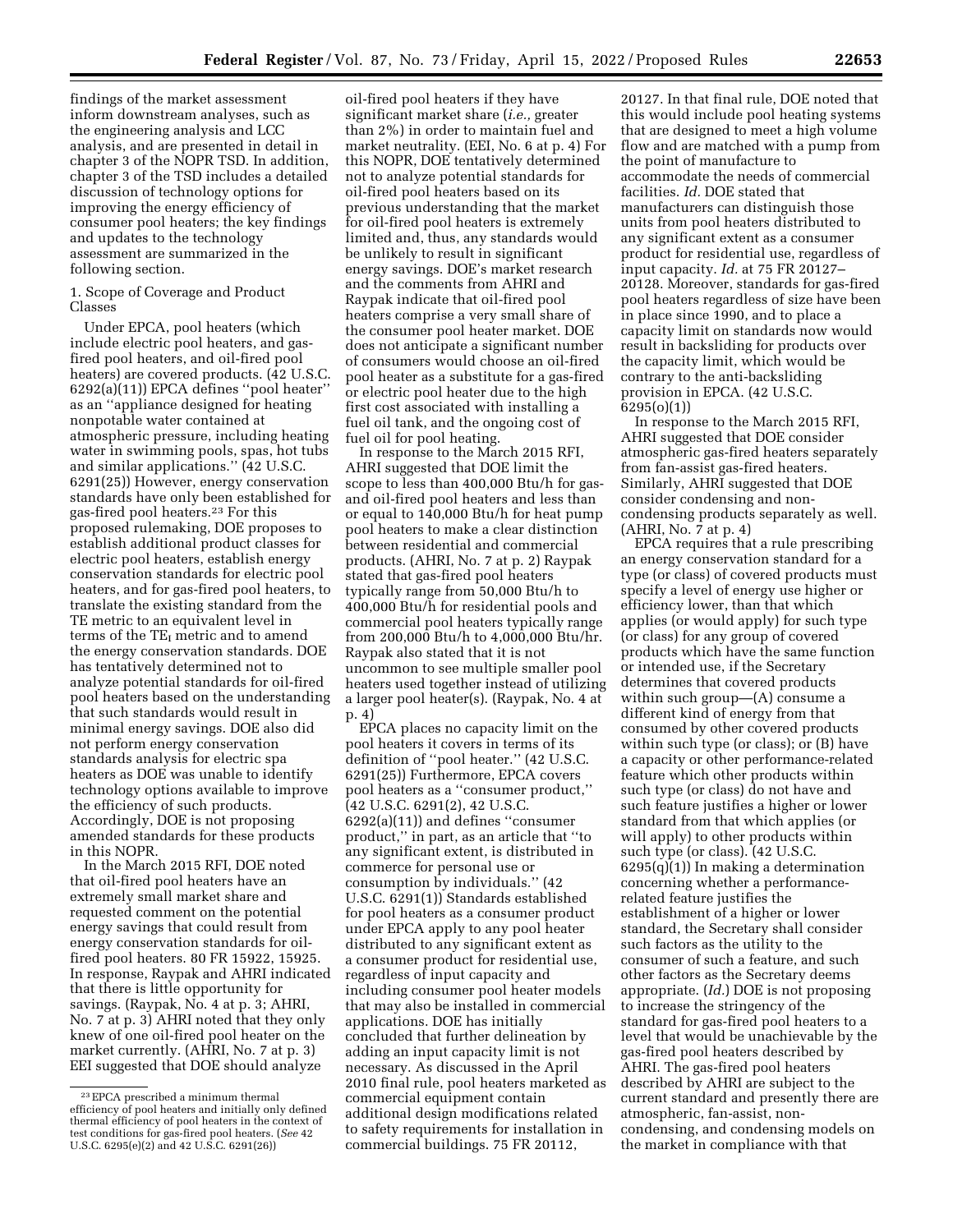standard. As such, there is no need to evaluate in the present document whether atmospheric, fan-assist, noncondensing, and/or condensing gas-fired pool heaters provide a unique feature and if so whether such feature justifies a different standard for gas-fired pool heaters.

In the March 2015 RFI, DOE requested comment on whether capacity or other performance related features that may affect efficiency would justify the establishment of consumer pool heater product classes that would be subject to different energy conservation standards. 80 FR 15922, 15925. Specifically, DOE sought comment on whether heat pump technology was a viable design for applications which typically utilize electric resistance pool heaters.

The CA IOUs and ASAP et al. both encouraged DOE to regulate electric pool heaters under a single product class, and to consider heat pump technology as a design option for electric pool heaters. (CA IOUs, No. 5 at p. 5 and No. 20 at p. 5; ASAP et al., No. 3 at p. 1–2) Murray stated support for a uniform homogenous standard for all consumer pool heaters. (Murray, No. 14 at p. 1) The CA IOUs further noted that in DOE's residential water heater standard, electric resistance and heat pump water heaters are combined into one product class and are not treated separately. (CA IOUs, No. 5 at p. 5) The CA IOUs encouraged DOE to investigate the national savings potential from water heating in portable electric spas which is almost entirely provided by electric resistance heating. (CA IOUs, No. 5 at p. 5)

EEI suggested that separate product classes should be established for electric resistance pool heaters and heat pump pool heaters in DOE's analysis, and AHRI recommended that each fuel type (gas, electric, and heat pump) be analyzed separately. (EEI, No. 6 at p. 2; AHRI, No. 7 at p. 2) EEI asserted that electric resistance pool heaters and heat pump pool heaters are distinct products with different characteristics and as such require different product classes. EEI stated that key differences include space constraints and operational considerations. (EEI, No. 6 at pp. 2–3)

AHRI and Raypak stated that heat pump technology is not a viable design for all applications in which electric resistance pool heaters are found. (AHRI, No. 7 at p. 3; Raypak, No. 4 at p. 2) The electric resistance-type units are typically installed as a component into a larger, more complex piece of equipment such as a spa or hot tub. AHRI stated that heat pumps could not typically be installed in the same housing. They further asserted that

electric resistance pool heaters are typically installed in indoor applications where heat pump technology is not a cost-effective substitution. (AHRI, No. 7 at p. 3)

Coates stated that heat pump pool heaters have proven ineffective in climates that do not have high temperature and high humidity, being expensive and unable to perform as needed. Coates indicated that electric resistance spa heaters range from 1.5 kW to 11 kW. Coates added that heat pump pool heaters are usually not acceptable for spas due to their slow heat-up time, high cost, and inability to heat during the cool or cold months in northern climates. (Coates, No. 8 at p. 2)

In response to Murray's comment, DOE notes that, in evaluating and establishing energy conservation standards, EPCA directs DOE to divide covered products into classes based on the type of energy used. EPCA also directs DOE to divide covered products into classes based on capacity or other performance-related feature if such feature justifies a different standard. (42 U.S.C. 6295(q))

DOE considered comments raised by stakeholders when considering whether separate product classes should be evaluated in its analysis of potential standards for electric resistance pool heaters and electric heat pump pool heaters. DOE recognizes that that the performance of a heat pump is dependent upon the air temperature and air humidity at which it operates. However, DOE disagrees with Coates's assertion that heat pump pool heaters are ineffective in colder climates. Although heat pump pool heaters perform best when operating within an environment with high air temperature and high air humidity, they are nonetheless capable of operating effectively in cooler climates during the swimming season. DOE is aware of consumer heat pump pool heaters currently on the market with the capability of operating at below-freezing temperatures. DOE recognizes that heat pump pool heaters may have difficulty providing adequate heat to pools if operating during the colder months in northern climates. Rare cases such as these could be accommodated through the use of heat pump pool heaters that incorporate electric resistance backup in their designs (as is done in the case of some heat pump water heater designs 24). Therefore, DOE proposes to

maintain a single product class for electric pool heaters.

For this analysis, DOE has tentatively determined to separate certain electric pool heaters into an ''electric spa heaters'' product class. ANSI/APSP/ International Code Council (''ICC'') Standard 6–2013, ''American National Standard for Residential Portable Spas and Swim Spas'' (ANSI 6) provides recommended minimum guidelines for the design, equipment, installation, and use of residential portable spas and swim spas. Spas and hot tubs come in many different configurations but are distinguished in section 1 of ANSI 6 based on whether they are portable or built-in and within the portable distinction whether they are selfcontained or non-self-contained. Lower capacity electric heaters used to heat water in spas are a covered product by virtue of being within EPCA's definition of pool heater. (42 U.S.C. 6291(25)) Electric spa heaters are often incorporated into the construction of a self-contained spa or hot tub, resulting in the heater performing its major function (heating spa water) in a space constrained environment. These space constraints preclude the use of higher efficiency technologies (heat pump) and manufacturers instead rely on electric resistance heating elements. DOE has initially determined that heat pump technology is not a viable option for electric spa heaters designed for use within a self-contained portable electric spa because the space required for a heat pump impedes its incorporation into the construction of a spa or hot tub. DOE has also initially determined that heat pump technology is a viable option for heating a spa or hot tub if the heater is separate from the construction of the hot tub or spa (*i.e.,* non-self-contained as defined in section 1 of ANSI 6). As a result, DOE has separated electric spa heaters from the analysis of electric pool heaters. The proposed definition of ''electric spa heater'' distinguishes this product based on capacity and whether the product is designed to be installed within a portable electric spa. The proposed definitions for ''electric spa heater'' and ''portable electric spa'' are presented later in this section.

Electric spa heaters rely on electric heating elements for which there is currently negligible opportunity for efficiency gains. Consequently, DOE did not perform energy conservation standards analysis for electric spa heaters as DOE did not initially identify technology options that could be implemented to improve the efficiency of these products.

For the October 2015 NODA analysis, DOE defined electric spa heaters to be

<sup>24</sup> DOE gave similar consideration to establishing a separate product class for heat pump water heaters and consistent with the proposal in this document, DOE determined that heat pump electric water heaters do not warrant a separate product class. *See,* 75 FR 20112, 20135 (April 16, 2010).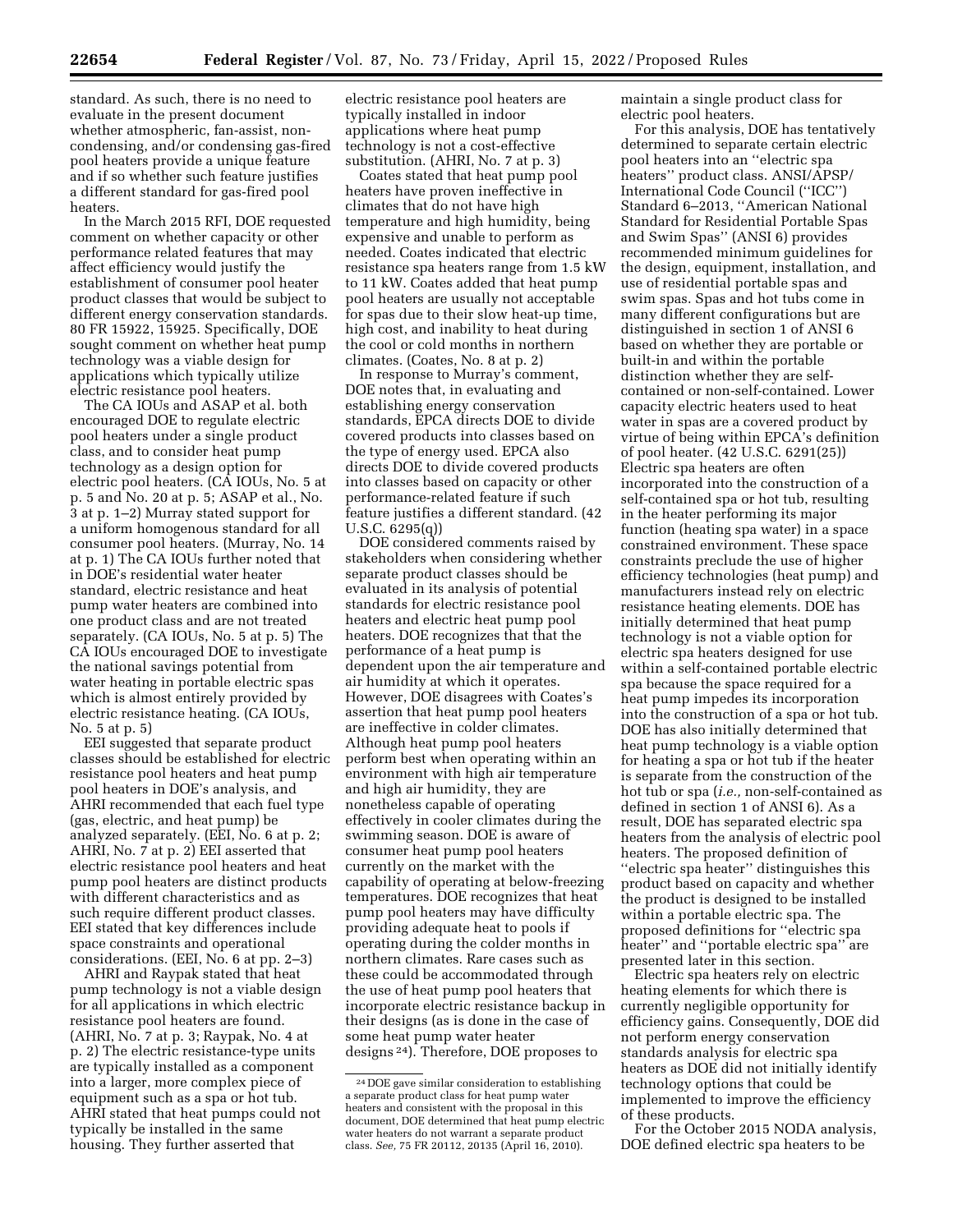heaters that: (1) Have a rated output capacity of 11 kW (37,534 Btu/h) or less; and (2) are factory- or field-assembled within the envelope of a spa, hot tub, or pool as defined by 10 CFR 430.2. See chapter 3 of the October 2015 NODA TSD. In the October 2015 NODA, DOE

identified the 11 kW threshold as being a typical output capacity below which electric resistance heaters are integrated in spas. *Id.* DOE tentatively used this threshold in the October 2015 NODA analysis based on its assessment of the market. The threshold was also

suggested in response to the March 2015 RFI by Coates, a manufacturer of electric resistance spa and pool heaters. (Coates, No. 8 at p. 2) Table IV.1 lists the product classes for consumer pool heaters outlined in Table 2.4.1 of the October 2015 NODA TSD.

## TABLE IV.1—OCTOBER 2015 NODA PRODUCT CLASSES FOR CONSUMER POOL HEATERS

| Product class                                                        | Additional description                                                        | Analyzed in October 2015 NODA? |
|----------------------------------------------------------------------|-------------------------------------------------------------------------------|--------------------------------|
| Gas-fired Pool Heater<br>Electric Pool Heater<br>Electric Spa Heater | Output Capacity ≤11 kW; Assembled within spa, hot tub, or pool en-<br>velope. | No.<br>Yes.<br>No.             |

In response to the scope of coverage presented in the October 2015 NODA, AHRI stated that the analysis appears not to consider the market segment 25 that may require capacities much higher than the largest heat pump pool heaters available on the market. AHRI stated that the analysis must consider the entire current market for electric pool heaters and should not establish an efficiency standard that will make products unavailable for some segments of that market. AHRI recommended DOE establish separate product classes for electric pool heaters based on a capacity breakpoint. (AHRI, No. 16 at p. 1)

DOE's review of the heat pump pool heater market found that most models have output capacities less than 200,000 Btu/h, however, DOE did find electric heat pump pool heaters with output capacities up to 500,000 Btu/h. Whereas gas-fired pool heaters are available with output capacities approaching 4,100,000 Btu/h. Therefore, DOE agrees with AHRI's comment that heat pump technology is not currently utilized to a significant extent in the high capacity pool heater market segment. As discussed in section IV.C.1 of this document, DOE is proposing capacity dependent energy conservation standards for gas-fired and electric pool heaters. Further, the estimated TE<sub>I</sub> values for the high capacity heat pump pool heaters available on the market are greater than the proposed efficiency levels discussed in section V.C, therefore, there DOE has tentatively determined that it is not currently necessary to establish separate product classes for electric pool heaters based on a capacity breakpoint.

DOE requested comment regarding whether the product classes outlined in the October 2015 NODA adequately describes the electric pool heater

market. See chapter 3 of the October 2015 NODA.

Several commenters agreed with DOE's position to exclude electric spa heaters from the analysis. (CA IOUs, No. 20 at p. 6; APSP and IHTA No. 18 at p. 1) APSP and AHRI agreed with DOE's assumption that heat pump technology could not be implemented within a spa heater. (APSP and IHTA No. 18 at p. 1; AHRI, No. 16 at p. 2) The CA IOUs encouraged DOE to explore the energy savings potential from portable electric spas in another rulemaking. (CA IOUs, No. 20 at p. 6)

AHRI agreed that the basic concept of the product classes is adequate for the consumer pool heater market but suggested further development be made to the electric spa heater definition. AHRI agreed with the specification of a maximum output capacity as part of the definition of the electric spa heater product class, noting that the 11 kW limit is reasonable for spa heaters. However, AHRI stated that the second part of the definition (assembled within spa, hot tub, or pool envelope) is not clear enough. AHRI noted that the definition appears to exclude spa heaters that may be physically separate from the spa, hot tub, or pool but which are required to heat water for those units. AHRI suggested that either the specification of an ''envelope'' needs to be described in greater detail, or such specification should be reconsidered. (AHRI, No. 16 at p. 2)

DOE has considered AHRI's comment and agrees that the criterion that an electric spa heater is shipped within the spa envelope may cause confusion and issues for replacement electric spa heaters intended for existing portable electric spas. Due to these concerns, DOE has amended the envelope criterion in the definition of an electric spa heater to include electric spa heaters that are designed to be installed within a portable electric spa, which does not preclude electric spa heaters that are

sold and shipped outside of the envelope of a spa, hot tub, or pool. The updated proposed definition is presented later in this section of this document.

In response to the product classes presented in the October 2015 NODA, Tawney suggested that DOE set separate standards for electric pool heaters that have both heating and cooling capabilities. Tawney stated that the addition of reversing components creates a diminished performance for all other components (*i.e.,* the compressor, evaporator, and condenser) and, therefore, requiring the minimum efficiency level to be set equal for these two different types of products would create design issues for the manufacturer and consumers. (Tawney, No. 13 at p. 1)

DOE recognizes that heat/cool heat pumps have reverse cycle capabilities to provide the cooling function, and, theoretically, manufacturers could design products intended for heating and cooling differently from those intended for heating only (*i.e.,* different size heat exchanger coils). However, based on DOE's review of products currently on the market, DOE does not expect the reverse cycle capability would negatively impact the integrated thermal efficiency of heat/cool heat pumps in heating mode. DOE examined parts diagrams found in manufacturer literature of traditional heat pump pool heaters and heat/cool heat pump models within the same product family which revealed the addition of a reversing valve as the only differentiator between the two products. DOE then compared the rated heating efficiency of both models and found them to be identical in the majority of cases, indicating that the presence of the reversing valve and reverse cycle capability does not inherently reduce heating performance. Therefore, DOE has tentatively determined that the creation of a separate product classes for heat pump

<sup>25</sup> Very large pools or pool in colder climates. (AHRI, No. 16, at p. 1)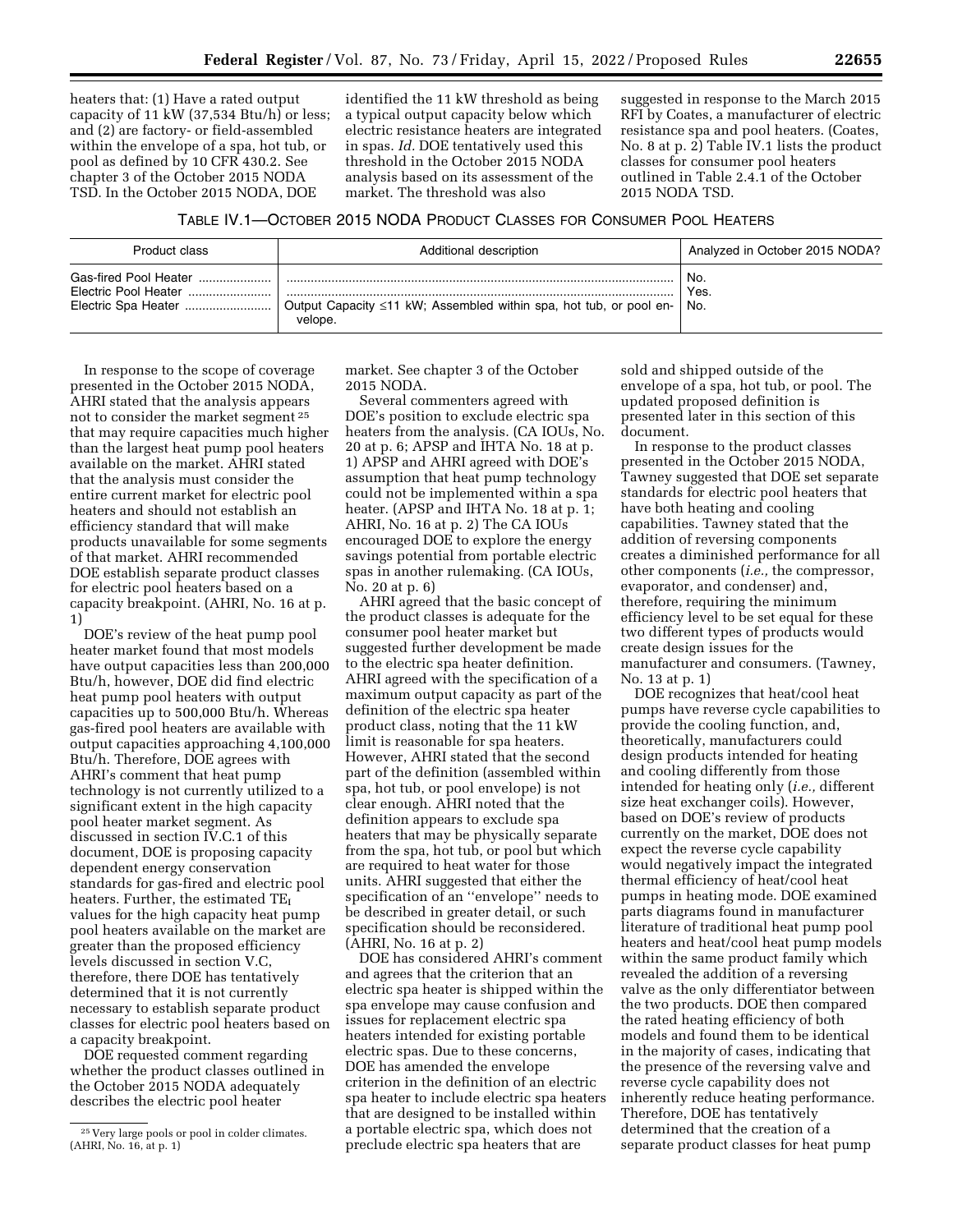pool heaters with cooling capability is not necessary.

DOE requests comment on its assumption that electric pool heaters that have both heating and cooling capabilities do not suffer diminished efficiency performance in heating mode.

DOE analyzed new and amended standards for gas-fired pool heaters and electric pool heaters but did not analyze energy conservation standards for electric spa heaters (*i.e.,* electric pool heaters with output capacity  $\leq 11$  kW that are designed to be installed in a portable electric spa).

DOE requests comment on the product classes analyzed for this proposed rulemaking.

DOE is proposing definitions for electric pool heaters, electric spa heaters, gas-fired pool heaters, oil-fired pool heaters, and portable electric spas to clarify its regulations as they apply to consumer pool heaters. Based on comments received in response to the October 2015 NODA, DOE refined its definition for electric spa heaters. The proposed definitions are as follows:

*Electric pool heater* means a pool heater other than an electric spa heater that uses electricity as its primary energy source.

*Electric spa heater* means a pool heater that (1) uses electricity as its primary energy source; (2) has an output capacity (as measured according to appendix P to subpart B of part 430) of 11 kW or less; and (3) is designed to be installed within a portable electric spa.

*Gas-fired pool heater* means a pool heater that uses gas as its primary energy source.

*Oil-fired pool heater* means a pool heater that uses oil as its primary energy source.

*Portable electric spa* means a selfcontained, factory-built spa or hot tub in which all control, water heating and water circulating equipment is an integral part of the product. Selfcontained spas may be permanently wired or cord connected.

DOE requests comment on the proposed definitions for electric pool heater, electric spa heater, gas-fired pool heater, oil-fired pool heater, and portable electric spa.

DOE also proposes to define output capacity and provide equations for its calculation for electric pool and spa heaters in its test procedure at appendix P. As described in section III.B of this document, appendix P incorporates by reference ASHRAE 146. DOE's proposed calculation for output capacity for an electric pool or spa heater utilizes measurements already taken for other calculations in appendix P and therefore DOE does not consider this provision to

result in any additional test procedure burden. DOE proposes to define the output capacity for electric pool heaters and spa heaters as follows:

*Output capacity* for an electric pool or spa heater means the maximum rate at which energy is transferred to the water.

DOE proposes separate equations for the calculation of output capacity of an electric resistance pool heater and electric heat pump pool heater. For electric pool heaters that rely on electric resistance heating elements, DOE proposes that the output capacity be calculated as:

 $Q_{\text{OUT,ER}} = k * W * (T_{\text{mo}} - T_{\text{mi}}) * (60/$ 30)

where k is the specific heat of water, W is the mass of water collected during the test,  $T_{\text{mo}}$  is the average outlet water temperature recorded during the primary test,  $T_{mi}$  is the average inlet water temperature record during the primary test, all as defined in Section 11.1 of ASHRAE 146, and (60/30) is the conversion factor to convert unit from per 30 minutes to per hour.

DOE proposes that the output capacity of an electric pool heater that uses heat pump technology be calculated as:

$$
Q_{\text{OUT,HP}} = k * W * (T_{\text{ohp}} - T_{\text{ihp}}) * (60 / t_{\text{HP}})
$$

where k is the specific heat of water, W is the mass of water collected during the test,  $T_{\text{ohp}}$  is the average outlet water temperature during the standard rating test, T<sub>ihp</sub> is the average inlet water temperature during the standard rating test, all as defined in Section 11.2 of ASHRAE 146, and  $t_{HP}$  is the elapsed time of data recording during the thermal efficiency test on electric heat pump pool heater, as defined in Section 9.1 of ASHRAE 146, in minutes.

DOE requests comment on its proposed definition for output capacity, as well as its proposed calculations for determining the output capacity of electric pool heaters.

## 2. Technology Options

In response to the March 2015 RFI, Coates stated their concern that DOE used the term ''less efficient products, such as electric resistance pool heaters'' and that the efficiency of electric pool and spa heaters is very high (98 percent or higher). (Coates, No. 8 at p. 5) DOE agrees that electric resistance pool heaters have efficiencies around 98 percent. However, the statement DOE made compares the efficiency of electric resistance pool heaters to heat pump pool heaters which have efficiencies greater than 100 percent. 80 FR 15922, 15929 (March 26, 2015). Therefore,

electric resistance pool heaters are less efficient than heat pump pool heaters.

In the October 2015 NODA market and technology analysis for electric pool heaters, DOE identified eight technology options that would be expected to improve the efficiency of electric pool heaters, as measured by the DOE test procedure: Insulation improvements; control improvements; heat pump technology; heat exchanger improvements (heat pump); compressor improvements (heat pump); expansion valve improvements (heat pump); fan improvements (heat pump); and off switch. See section 3.3 of chapter 3 of the October 2015 NODA TSD.

DOE received no comments suggesting technology options be added to those listed in the October 2015 NODA analysis for electric pool heaters. In this NOPR analysis, DOE added switching mode power supply to the list of technology options for electric pool heaters.

In the March 2015 RFI, DOE identified five technology options that it expected to improve the efficiency of gas-fired pool heaters, as measured by the DOE test procedure: Insulation improvements; control improvements; improved heat exchanger design; condensing heat exchanger technology; and electronic ignition systems. 80 FR 15922, 15925.

In response to the potential technology options identified for gasfired pool heaters in the March 2015 RFI, Raypak stated that improved insulation, improved controls, and improved ignition systems are currently widely used and have little opportunity to provide improvements in thermal efficiency. (Raypak, No. at 4 at p. 3) AHRI stated that improved controls are expected to have minimal or negative impact on efficiency due to the large size of pools as modulating heat is not an effective way to heat up pools. AHRI stated that most gas-fired pool heaters on the market currently are equipped with electronic ignition systems and the pilot light only comes on when heat is called. AHRI also opined that condensing heat exchanger technology is not an economically feasible option for gas-fired pool heaters due to the relatively short burner operating hours. (AHRI, No. 7 at p. 3)

In response, DOE notes that in its review of the market and during the engineering analysis (*see* section IV.C of this document), DOE generally identifies technologies that are commonly incorporated at the baseline efficiency level, as well as those typically implemented to achieve higher efficiencies. In the technology assessment DOE identifies all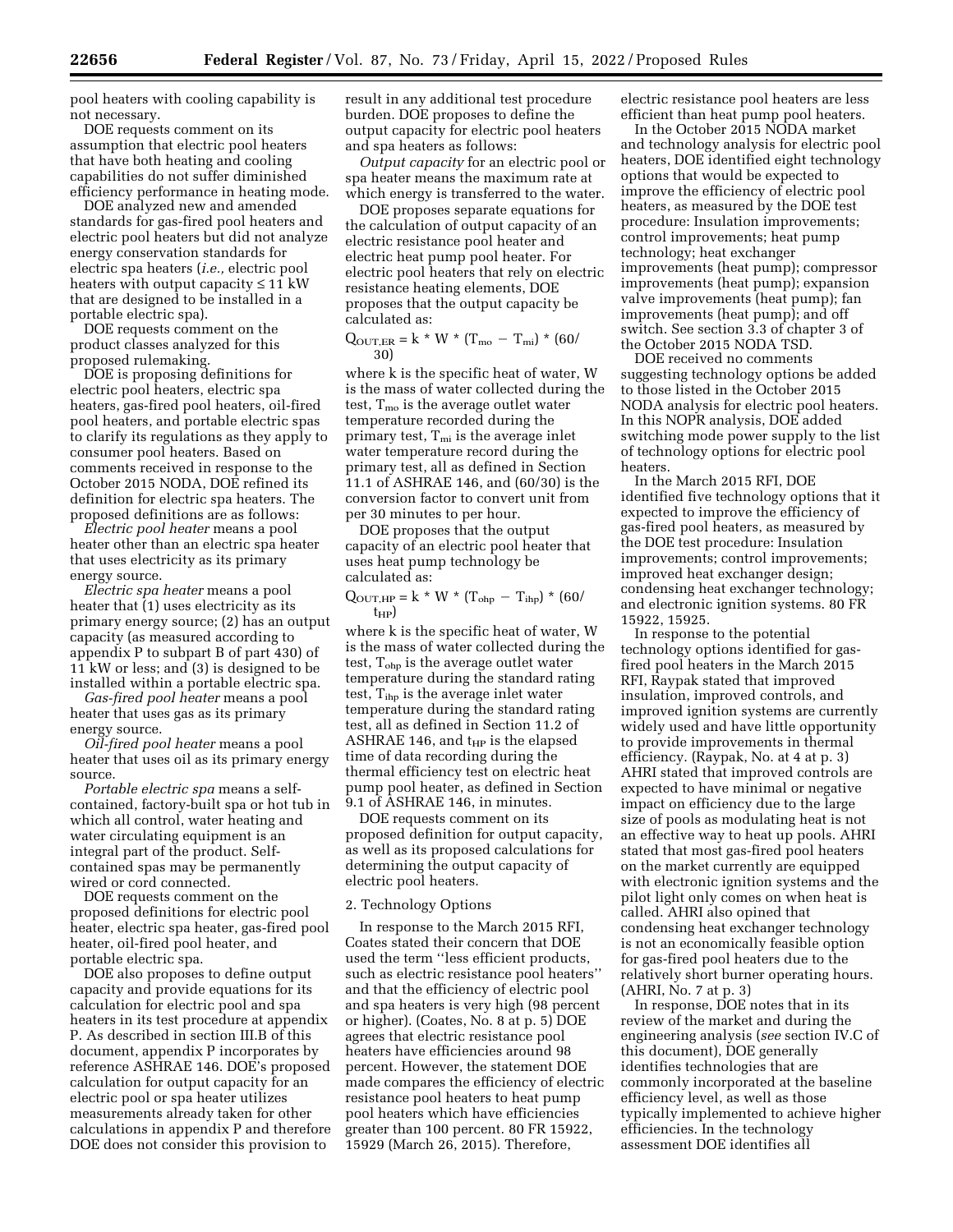technologies that are possibilities for improving efficiency, in the event that any models do not already utilize them. DOE's engineering analysis is based on the typical technology or combination of technologies used to achieve each efficiency level, as observed in products on the market.

For this NOPR analysis, DOE identified three more technology options that would be expected to improve the integrated thermal efficiency of gas-fired pool heaters as measured by the test procedure, which were not listed in the March 2015 RFI. These technologies include: Condensing pulse combustion, switch mode power supply, and seasonal off switch.

After identifying all potential technology options for improving the efficiency of consumer pool heaters, DOE performed the screening analysis (*see* section IV.B of this document or chapter 4 of the TSD) on these technologies to determine which could be considered further in the analysis and which should be eliminated.

#### *B. Screening Analysis*

DOE uses the following five screening criteria to determine which technology options are suitable for further consideration in an energy conservation standards rulemaking:

(1) *Technological feasibility.*  Technologies that are not incorporated in commercial products or in working prototypes will not be considered further.

(2) *Practicability to manufacture, install, and service.* If it is determined

that mass production and reliable installation and servicing of a technology in commercial products could not be achieved on the scale necessary to serve the relevant market at the time of the projected compliance date of the standard, then that technology will not be considered further.

(3) *Impacts on product utility or product availability.* If it is determined that a technology would have a significant adverse impact on the utility of the product for significant subgroups of consumers or would result in the unavailability of any covered product type with performance characteristics (including reliability), features, sizes, capacities, and volumes that are substantially the same as products generally available in the United States at the time, it will not be considered further.

(4) *Adverse impacts on health or safety.* If it is determined that a technology would have significant adverse impacts on health or safety, it will not be considered further.

(5) *Unique-Pathway Proprietary Technologies.* If a design option utilizes proprietary technology that represents a unique pathway to achieving a given efficiency level, that technology will not be considered further, due to the potential for monopolistic concerns.

10 CFR part 430, subpart C, appendix A, sections  $6(b)(3)$  and  $7(b)$ .

In summary, if DOE determines that a technology, or a combination of technologies, fails to meet one or more of the listed five criteria, it will be

excluded from further consideration in the engineering analysis.

The subsequent sections include comments from interested parties pertinent to the screening criteria, DOE's evaluation of each technology option against the screening analysis criteria, and whether DOE determined that a technology option should be excluded (''screened out'') based on the screening criteria. DOE did not receive any comments from interested parties related to the screening analysis.

#### 1. Screened-Out Technologies

DOE eliminated condensing pulse combustion from its analysis having tentatively determined that it is not technologically feasible and not practical to manufacture, install, and service. Although condensing pulse combustion technology shows promising results in increasing efficiency, it has not yet penetrated the consumer pool heater market, and similar efficiencies are achievable with other technologies that have already been introduced on the market.

## 2. Remaining Technologies

Through a review of each technology, DOE tentatively concludes that all of the other identified technologies listed in section IV.A.2 met all five screening criteria to be examined further as design options in DOE's NOPR analysis. In summary, DOE did not screen out the technology options shown in Table IV.2 of this document and considers them as design options in the engineering analysis.

# TABLE IV.2—TECHNOLOGY OPTIONS WHICH PASSED SCREENING CRITERIA

| Technology option | Electric pool<br>heater | Gas-fired pool |
|-------------------|-------------------------|----------------|
|                   |                         |                |
|                   |                         |                |
|                   |                         |                |
|                   |                         |                |

DOE has initially determined that these technology options are technologically feasible because they are being used or have previously been used in commercially-available products or commercially viable, existing prototypes. DOE also finds that all of the remaining technology options meet the other screening criteria (*i.e.,* practicable to manufacture, install, and service and

do not result in adverse impacts on consumer utility, product availability, health, or safety, unique-pathway proprietary technologies). For additional details, see chapter 4 of the NOPR TSD.

## *C. Engineering Analysis*

The purpose of the engineering analysis is to establish the relationship between the efficiency and cost of

consumer pool heaters. There are two elements to consider in the engineering analysis; the selection of efficiency levels to analyze (*i.e.,* the ''efficiency analysis'') and the determination of product cost at each efficiency level (*i.e.,* the ''cost analysis''). In determining the performance of higher-efficiency products, DOE considers technologies and design option combinations not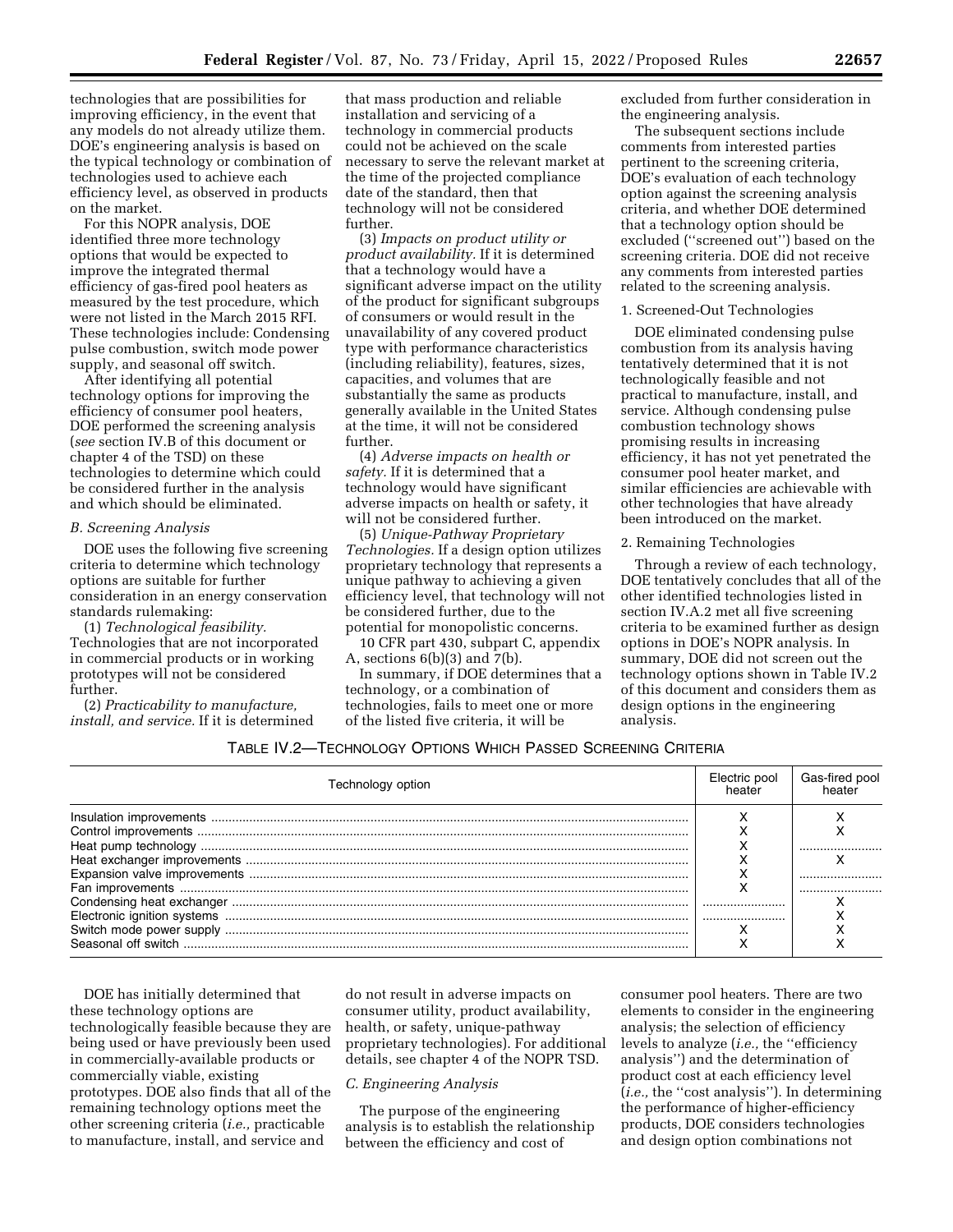eliminated by the screening analysis. For each product class, DOE estimates the baseline cost, as well as the incremental cost for the product at efficiency levels above the baseline. The output of the engineering analysis is a set of cost-efficiency ''curves'' that are used in downstream analyses (*i.e.,* the LCC and PBP analyses and the NIA).

## 1. Efficiency Analysis

DOE typically uses one of two approaches to develop energy efficiency levels for the engineering analysis: (1) Relying on observed efficiency levels in the market (*i.e.,* the efficiency-level approach), or (2) determining the incremental efficiency improvements associated with incorporating specific design options to a baseline model (*i.e.,*  the design-option approach). Using the efficiency-level approach, the efficiency levels established for the analysis are determined based on the market distribution of existing products (in other words, based on the range of efficiencies and efficiency level ''clusters'' that already exist on the market). Using the design option approach, the efficiency levels established for the analysis are determined through detailed engineering calculations and/or computer simulations of the efficiency improvements from implementing specific design options that have been identified in the technology assessment. DOE may also rely on a combination of these two approaches. For example, the efficiency-level approach (based on actual products on the market) may be extended using the design option approach to ''gap fill'' levels (to bridge large gaps between other identified efficiency levels) and/or to extrapolate to the max-tech level (particularly in cases where the max-tech level exceeds

the maximum efficiency level currently available on the market).

In this proposed rulemaking, DOE relies on the efficiency-level approach. For the October 2015 NODA, DOE identified the efficiency levels for analysis based on a review of products on the market and then, as described in section IV.C.2 of this document, used a cost-assessment approach which includes product teardowns to determine the technologies used at each efficiency level and the associated manufacturing costs at those levels. See section 5.7 of chapter 5 of the October 2015 NODA TSD.

DOE continued to use the same analytical approaches for this NOPR. DOE received specific comments from interested parties on certain aspects of the engineering analysis in response to the October 2015 NODA. A brief overview of the methodology, a discussion of the comments DOE received, DOE's response to those comments, and any adjustments made to the engineering analysis methodology or assumptions as a result of those comments is presented in the sections below. See chapter 5 of the NOPR TSD for additional details about the engineering analysis.

## a. Efficiency Levels

As noted previously, for analysis of consumer pool heater standards, DOE used an efficiency-level approach to identify incremental improvements in efficiency for each product class. An efficiency-level approach enabled DOE to identify incremental improvements in efficiency for efficiency-improving technologies that consumer pool heater manufacturers already incorporate in commercially available models. After identifying efficiency levels for analysis, DOE used a cost-assessment approach (section IV.C.2 of this document) to

determine the manufacturer production cost (''MPC'') at each efficiency level identified for analysis.

Integrated thermal efficiency accounts for the fuel and electricity consumption in active, standby, and off modes. However, at the time the engineering analysis for this NOPR was performed, manufacturers had not yet begun publishing the integrated thermal efficiency of their products (there are no existing standards for electric pool heaters, and standards for gas-fired pool heaters are currently in terms of thermal efficiency as described in section III.B of this document). Therefore, in the gathering of information to inform the engineering analysis, DOE was limited to thermal efficiency in the case of gasfired pool heaters, and coefficients of performance (''COP'') (set equal to thermal efficiency by the test procedure) in the case of heat pump pool heaters. DOE then calculated the integrated thermal efficiency by combining the thermal efficiency (as defined in section 5.1 of the DOE test procedure) of the product, with typical values for active mode, standby mode, and off mode energy consumption. DOE derived these typical values from test data and sought manufacturer feedback during confidential manufacturer interviews to confirm that the values were appropriate.

The energy consumption rate measurements that contribute to the integrated thermal efficiency metric are presented in Table IV.3 of this document, and vary by consumer pool heater type (*i.e.,* electric resistance, electric heat pump, and gas-fired). DOE notes that these measurements also vary by efficiency level. The ''typical case'' energy use assumptions used to determine the efficiency levels are presented in greater detail in sections IV.C.1.b and IV.C.1.c of this document.

TABLE IV.3—INPUTS TO INTEGRATED THERMAL EFFICIENCY BY CONSUMER POOL HEATER TYPE

| Consumer pool heater type       | Inputs to $TE1$ | Description                                                                               |
|---------------------------------|-----------------|-------------------------------------------------------------------------------------------|
| Electric Resistance Pool Heater |                 | Thermal efficiency (11.1 of ASHRAE 146).<br>Average annual electrical energy consumption. |
|                                 |                 | Electrical consumption in Btu per 30 mins.<br>Standby power consumption rate.             |
| Heat Pump Pool Heater           |                 | Off power consumption rate.<br>Thermal efficiency (11.1 of ASHRAE 146).                   |
|                                 |                 | Average annual electrical energy consumption.<br>Electrical consumption during test time. |
|                                 |                 | Test time.<br>Standby power consumption rate.<br>Off power consumption rate.              |
| Gas-Fired Pool Heater           |                 | Thermal efficiency (2.10 of ANSI Z21.56).<br>Electrical consumption in Btu per 30 mins.   |
|                                 |                 | Consumption rate of pilot.<br>Off mode fuel consumption rate.                             |
|                                 |                 | Standby power consumption rate.<br>Off Power consumption rate.                            |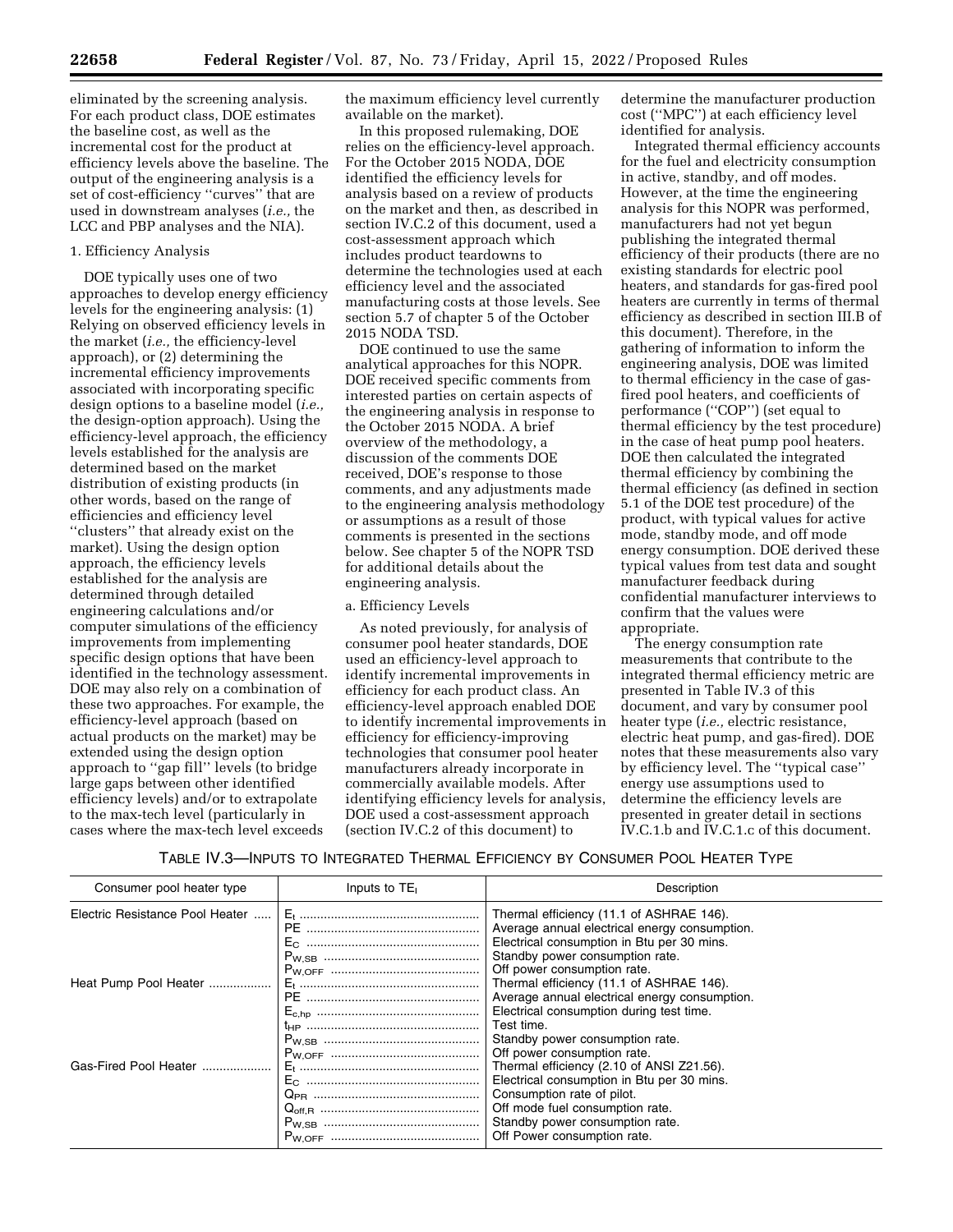The integrated thermal efficiency metric is the ratio of the seasonal useful output of the consumer pool heater divided by the annual input to the consumer pool heater. Based on manufacturer interviews, DOE has tentatively determined that standby and off mode electricity consumption do not increase as capacity increases. This causes differences in the resulting integrated thermal efficiencies for units at different capacities that have the same thermal efficiency and same standby and off mode energy consumption. Lower capacity units will have lower integrated thermal efficiency ratings due to standby and off mode energy use comprising a larger share of the total energy use of the product than for larger capacity units. To account for this, instead of standards that are fixed integrated thermal efficiency levels as presented in section 5.3 of chapter 5 of the October 2015 NODA TSD, DOE is proposing equation-based efficiency levels in which the integrated thermal efficiency level is a function of the capacity of the unit.

DOE developed these integrated thermal efficiency equations using a similar methodology to the one used to develop the integrated thermal efficiency levels in the October 2015 NODA analysis for electric pool heaters. See section 5.3 of chapter 5 of the October 2015 NODA. Specifically, DOE selected the efficiency levels based on thermal efficiency, and then determined the typical values for all other energy consumption rate values that contribute to the integrated thermal efficiency metric (*i.e.,* standby mode, off mode). DOE then calculated the integrated

thermal efficiency as a function of capacity by utilizing these typical values for all efficiency levels other than the max-tech level. As discussed further in section IV.C.1.c of this document, the max-tech level is the maximum efficiency theoretically possible and uses technologies (*i.e.,* seasonal off switch and switch mode power supply) that result in energy consumption rate values that are lower than the typical values used for the other efficiency levels.

Additional information regarding the selection of efficiency levels is provided in the following sections and in chapter 5 of the NOPR TSD.

#### b. Baseline Levels

For each product class, DOE generally selects a baseline model as a reference point for each class, and measures changes resulting from potential energy conservation standards against the baseline. The baseline model in each product class represents the characteristics of a product typical of that class (*e.g.,* capacity, physical size). Generally, a baseline model is one that just meets current energy conservation standards, or, if no standards are in place, the baseline is typically the most common or least efficient unit on the market.

DOE uses the baseline model for comparison in several phases of the analyses, including the engineering analysis, LCC analysis, PBP analysis, and NIA. To determine energy savings that will result from a new or amended energy conservation standard, DOE compares energy use at each of the higher energy efficiency levels to the

energy consumption of the baseline unit. Similarly, to determine the changes in price to the consumer that will result from an amended energy conservation standard, DOE compares the price of a baseline unit to the price of a unit at each higher efficiency level. In the March 2015 RFI, DOE requested information regarding typical energy use (fossil fuel and electricity) in all modes, including standby and off modes for all consumer pool heater types. 80 FR 15992, 15924.

Raypak responded that the typical fossil fuel energy use in standby and off modes is zero because gas-fired pool heaters only fire when there is a call for heat to maintain a set temperature. Raypak commented that the electricity consumption is limited to standby and off mode for all types of consumer pool heaters and that the magnitude of these electricity consumption values may change slightly based on the input capacity of the unit. (Raypak, No. 4 at p. 2)

DOE has found several consumer pool heaters on the market which utilize standing pilots. These pilot lights operate when the consumer pool heater is not in use and contribute to fossil fuel energy use in standby mode. DOE does not disagree that electricity consumption may change slightly based on input capacity but has tentatively determined to use a single typical value for the various types of electrical energy consumption based on feedback received during confidential manufacturer interviews. Table IV.4 of this document presents the baseline efficiency level identified for gas-fired pool heaters.

**Table IV.4 Baseline Efficiency Level for Gas-Fired Pool Heaters** 

| <b>Efficiency</b> | (percent) | $\mathbf{Q}_\mathrm{PR}$ | $Q_{\rm off,R}$ | PE  | $P_{W,SB}$ * | $P_{W,OFF}$ * | $TE_1$ **                              |
|-------------------|-----------|--------------------------|-----------------|-----|--------------|---------------|----------------------------------------|
| Level             |           | (Btu/h)                  | 'Btu/h)         | (W) | (W)          | (W)           | (percent)                              |
| EL0               | 82        | 1,000                    | 1,000           | 20  | 7.2          | 7.2           | $82(Q_{IN} + 68)$<br>$Q_{IN}$ + 85,344 |

\* Presented in terms of Btu/h in appendix P.

\*\* Equation comprises input capacity QIN and Et and assumptions for PW, SB, and PW, OFF at left and uses equation  $5.4.3$  in the DOE test procedure found in appendix P.

Table IV.5 of this document presents the baseline efficiency level identified for electric pool heaters. No comments

were received in response to the October 2015 NODA in regard to the baseline efficiency level for electric pool heaters.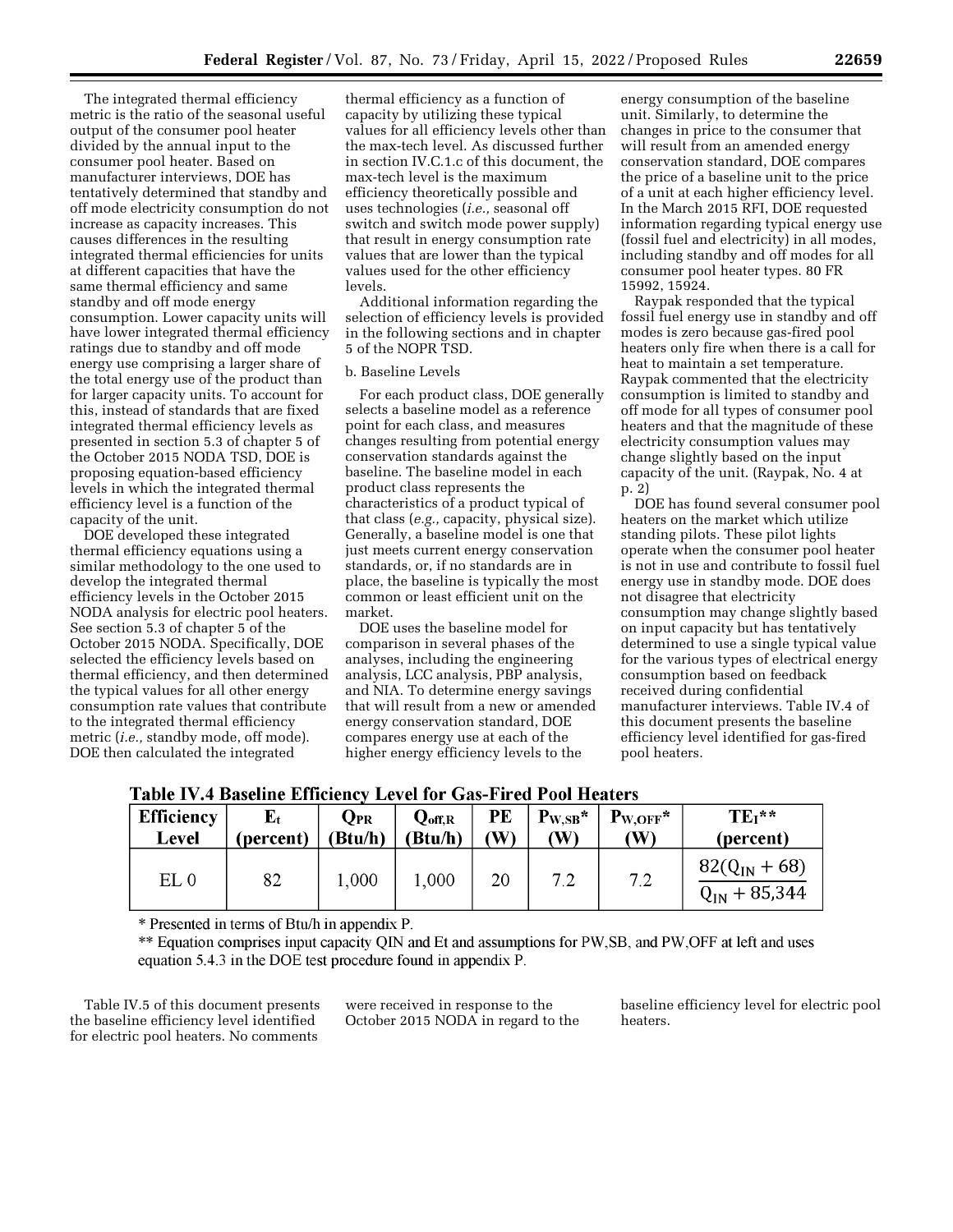| <b>Efficiency</b> | ${\bf E}_{\bf t}$ | $P_{W,SB}$                | $P_{W,OFF}$               | $TE_1$ **           |
|-------------------|-------------------|---------------------------|---------------------------|---------------------|
| Level             | (percent)         | $\mathbf{W}$ <sup>*</sup> | $\mathbf{W}$ <sup>*</sup> | (percent)           |
| EL <sub>0</sub>   | 99                | ר ו                       | 1.2                       | 99 PE<br>$PE + 341$ |

| <b>Table IV.5 Baseline Efficiency Level for Electric Pool Heaters</b> |  |  |  |
|-----------------------------------------------------------------------|--|--|--|
|-----------------------------------------------------------------------|--|--|--|

\* Presented in terms of Btu/h in appendix P.

\*\* Equation comprises active electrical power PE and assumptions for  $E_t$ ,  $P_{W, SB}$ , and  $P_{W, OFF}$  at left and uses equation 5.4.3 in the DOE test procedure found in appendix P.

Additional details on the selection of baseline models and the development of the baseline efficiency equations may be found in chapter 5 of the NOPR TSD.

c. Other Efficiency Levels

As part of DOE's analysis, the maximum available efficiency level is the highest efficiency model currently available on the market. DOE also

defines a ''max-tech'' efficiency level to represent the maximum possible efficiency for a given product.

Table IV.6 of this document shows the efficiency levels DOE selected for the October 2015 NODA analysis. See section 5.3 of chapter 5 of the October 2015 NODA. As described previously in this section, all else being equal, the integrated thermal efficiency metric is

expected to vary depending on a consumer pool heater's capacity. The integrated thermal efficiencies listed in Table IV.6 are based on an output capacity of 110,000 Btu/h. (Note, the large increase in integrated thermal efficiency between EL 0 and EL 1 is the result of a technology option change from electric resistance elements as the heat source to a heat pump.)

TABLE IV.6—OCTOBER 2015 NODA EFFICIENCY LEVEL FOR ELECTRIC POOL HEATERS AT OUTPUT CAPACITY OF 110,000 BTU/H

| Efficiency level                                                               |                                       | ۲w.sв                           | W.OFF |                                       |
|--------------------------------------------------------------------------------|---------------------------------------|---------------------------------|-------|---------------------------------------|
| EL <sub>0</sub><br><b>EL</b><br>EL <sub>2</sub><br>EL <sub>3</sub><br>EL<br>EL | 99<br>360<br>520<br>580<br>600<br>610 | 5.2<br>5.2<br>5.2<br>5.2<br>5.2 | 5.2   | 99<br>344<br>486<br>538<br>556<br>564 |

\* Presented in terms of Btu/h in appendix P.

\* Values are based on E<sub>t</sub> and assumptions for P<sub>W,SB</sub> and P<sub>W,OFF</sub> at left, and uses equation 5.4.3 in the DOE test procedure found in appendix P.

DOE requested comment on the efficiency levels presented in the October 2015 NODA analysis, including the typical standby and off mode energy consumption of electric pool heaters.

In response to the October 2015 NODA analysis, AHRI stated that many manufacturers have not measured the standby and off mode consumption for many of their consumer pool heater models. Therefore, AHRI stated that they are not able to address the ''typical'' values used in the preliminary

analysis. AHRI also stated that the efficiency levels presented in the October 2015 NODA analysis were acceptable. (AHRI, No. 16 at p. 2, 3)

In response to the efficiency levels presented in the October 2015 NODA for electric pool heaters ASAP and NRDC and CA IOUs encouraged DOE to re-evaluate the max-tech level for electric pool heaters. The commenters stated that the AHRI database includes models that exceed a COP of 6.1, the level presented as max-tech in the October 2015 NODA. The commenters stated that those units with a COP

greater than 6.1 are smaller in capacity than the representative unit size of 110,000 Btu/h. (CA IOUs, No. 20 at p. 5; ASAP and NRDC, No. 19 at p. 2) CA IOUs stated their belief that larger capacity units could achieve similarly high COP levels. (CA IOUs, No. 20, at p. 5)

DOE recognizes that there are models on the market with higher COP ratings than the assumed COP rating used in the max-tech energy level. However, as noted by commenters, these units have a lower capacity than DOE's representative capacity. DOE has not identified larger residential heat pump pool heaters with a COP rating greater than 6.1 on the market or in prototypes. Smaller heat pump pool heaters with a COP greater than 6.1 may not be representative of efficiency improvements of which larger heat pump pool heaters are capable. Therefore, DOE maintained the same COP max-tech level used in the October 2015 NODA as an input to the integrated thermal efficiency equation for this analysis.

ASAP and NRDC urged DOE to evaluate a level that incorporates technology options presented in the October 2015 NODA TSD that may not be present in currently available consumer pool heaters including electronically commutated motor (''ECM'') fan motors (*i.e.,* brushless permanent magnet (''BPM'') motors),26 toroidal transformers, and an off switch. (ASAP and NRDC, No. 19 at p. 3)

In response to these comments, DOE has incorporated standby and off mode technology options at the max-tech level to decrease the standby and off mode electricity consumption and thereby increase the integrated thermal efficiency at that level. These technology options include: Transformer improvements, switching mode power supply, and a seasonal off switch.

As was noted in chapter 3 of the October 2015 NODA TSD, the efficiency

<sup>26</sup> ''ECM'' refers to the constant-airflow BPM offerings of a specific motor manufacturer. DOE refers to this technology using the generic term, ''BPM motor.''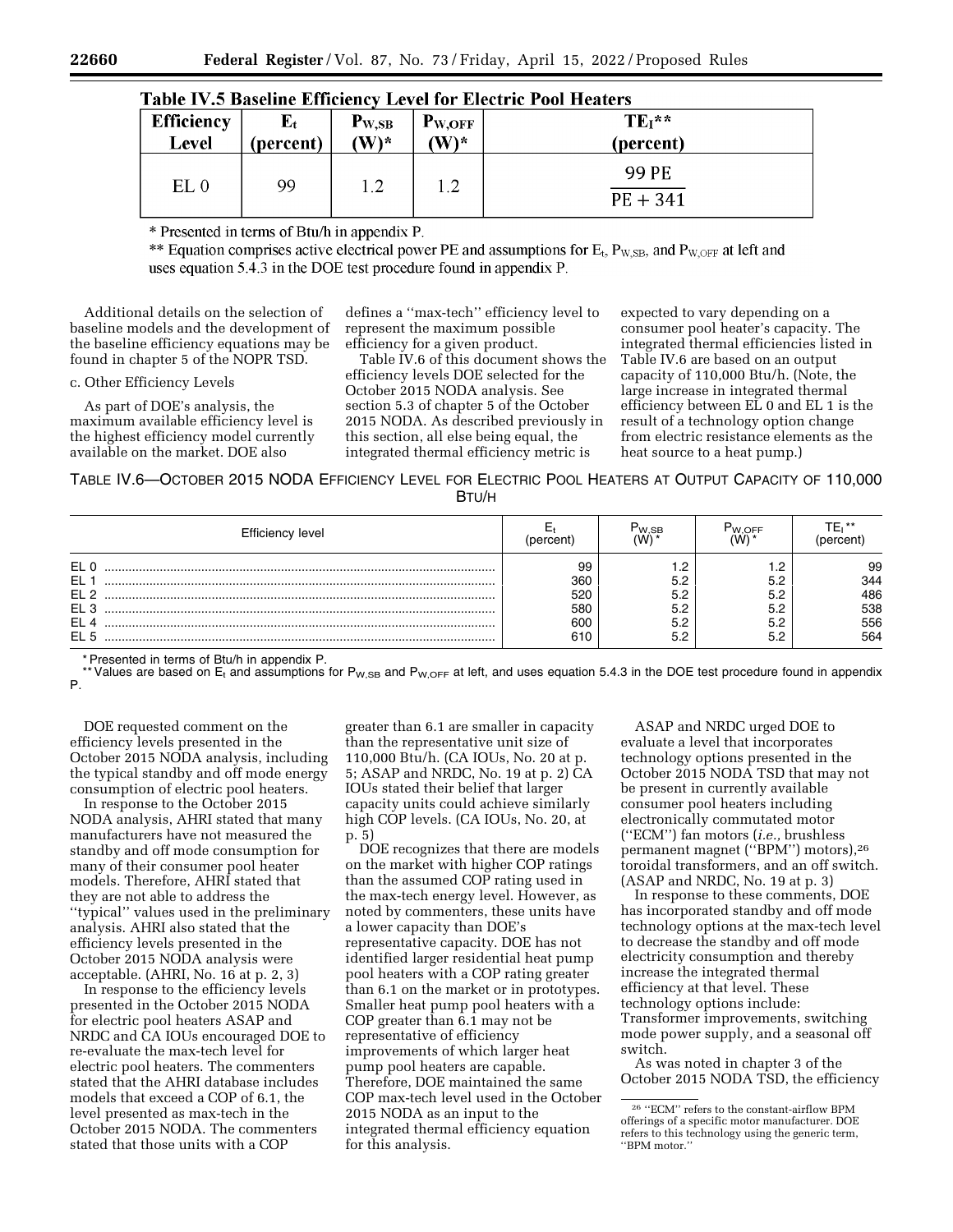of permanent split capacitor (''PSC'') motors is highest at a single speed, with significant diminishing operation efficiency at other speeds, whereas BPM motors are capable of maintaining a high operating efficiency at multiple speeds. However, the energy savings associated with this technology may be limited as heat pump pool heaters operate at full capacity to satisfy the call for heat. As noted by ASAP and NRDC, heat pump pool heaters on the market do not currently utilize BPM fan motors. Therefore, DOE has not been able to test products in order to determine the magnitude of efficiency improvement, if any, that could be expected due to the incorporation of BPM motors.

DOE requests comment on the efficiency improvement expected from replacing a PSC fan motor with a BPM fan motor in heat pump pool heater.

AHRI stated that the use of straight (EL 1) or twisted (EL 2) titanium tube coils are two different ways to get to the same end. AHRI further commented that the two different design features described for EL 1 and EL 2, respectively, do not inherently result in the significantly different efficiencies estimated in the analysis. AHRI stated that the efficiency that will result from the use of straight or twisted titanium tubing will be based on the effectiveness of the overall design of the heat exchanger; the twisted tube provides no significant efficiency improvement of itself. (AHRI, No. 16 at pp. 3–4)

In response to AHRI's assertions, DOE notes that for electric pool heaters it

selected efficiency levels and units for teardown based on the published coefficients of performance of models currently on the market (as integrated thermal efficiency data were not yet available). As shown in Table IV.7, the heat exchanger design of the model DOE analyzed at EL 1 in the October 2015 NODA included two straight titanium tube coils in submerged water tanks; at EL2, the model that was analyzed had a heat exchanger consisting of a single twisted titanium tube coil in concentric counter-flow PVC pipe. These models were included in the engineering analysis described in chapter 5 of the October 2015 NODA TSD. DOE did not assume *a priori* that the concentric/ counter-flow PVC heat exchanger design would result in a certain efficiency increase compared to the submerged coil design, but rather found that these were the design paths for units with such rated efficiencies on the market. Upon further review of the models on the market, DOE has tentatively determined that consideration of two straight titanium tube coils in submerged water tanks as a design option for EL 1, as presented in the October 2015 NODA, does not represent a typical design for the lowest efficiency heat pump pool heater and, as discussed later in section IV.C.2.c of this document, this design option is more expensive than other designs that are similar to those used at the other ELs. As such, DOE has amended the design option for EL 1 to a heat pump with a

heat exchanger consisting of a single twisted titanium tube coil in concentric counter-flow PVC pipe as this design better resembles the lowest efficiency heat pump pool heater on the market.

Table IV.7 provides a description of the typical technological change at each efficiency level for electric pool heaters.

# TABLE IV.7—TECHNOLOGY DESCRIP-TION BY EFFICIENCY LEVEL FOR ELECTRIC POOL HEATERS

| <b>Efficiency level</b> | Technology                                                                                                |
|-------------------------|-----------------------------------------------------------------------------------------------------------|
| EL 0<br>.<br>FL 1*      | Electric Resistance.<br>Heat Pump, twisted Titanium<br>tube coil in concentric/<br>counter flow PVC Pipe. |
| $EL 2$                  | $EL1 + increased$ evaporator<br>surface area.                                                             |
|                         | $EL2 + increased$ evaporator<br>surface area.                                                             |
| $F1$ 4 $\ldots$         | $EL3 + increased$ evaporator<br>surface area.                                                             |
| EL 5                    | EL4 + condenser coil length<br>+ seasonal off switch +<br>switch mode power sup-<br>ply.                  |

\*The EL 1 design option has been updated from that presented in the October 2015 NODA. The description in the October 2015 NODA was, ''Heat Pump, two straight Titanium tube coils in submerged water tanks.''

Table IV.8 shows the efficiency levels DOE selected for the NOPR analysis for electric pool heaters based on application of the design options presented in Table IV.7. **BILLING CODE 6450–01–P**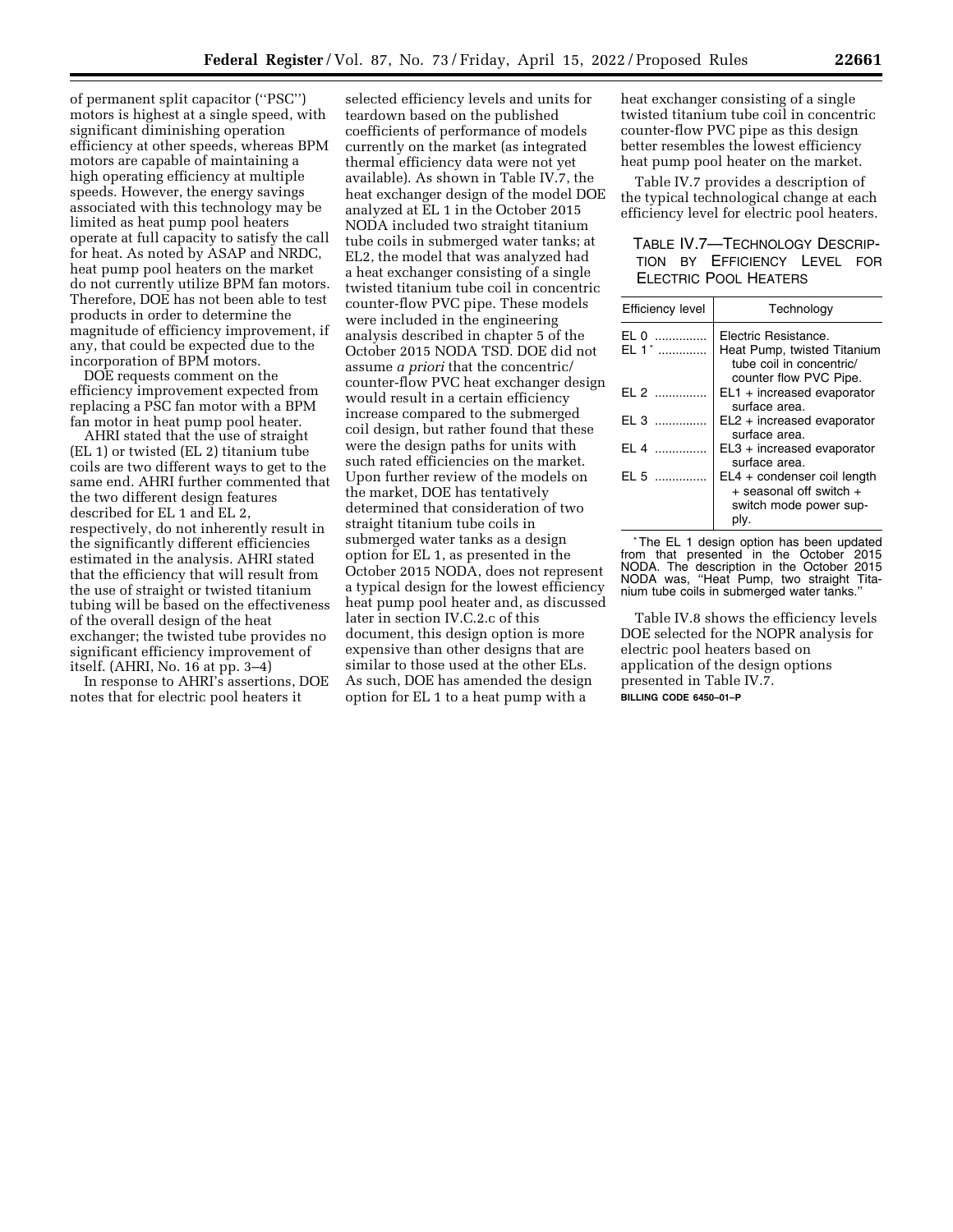| TADIC TV.0 EMICICILY LEVEIS TOT EXCUTE TOOI HEATERS |                   |              |                  |                            |
|-----------------------------------------------------|-------------------|--------------|------------------|----------------------------|
| <b>Efficiency</b>                                   | ${\bf E}_{\bf t}$ | $P_{W,SB}$ * | $P_{W,OFF}$ *    | $TE_{I}$ :                 |
| Level                                               | (percent)         | <b>(W)</b>   | <b>(W)</b>       | (percent)                  |
| EL <sub>0</sub>                                     | 99                | 1.2          | 1.2              | <b>99 PE</b><br>$PE + 341$ |
| EL <sub>1</sub>                                     | 410               | 5.7          | 5.7              | 410 PE<br>$PE + 1,619$     |
| EL <sub>2</sub>                                     | 520               | 5.7          | 5.7              | 520 PE<br>$PE + 1,619$     |
| EL <sub>3</sub>                                     | 580               | 5.7          | 5.7              | 580 PE<br>$PE + 1,619$     |
| EL <sub>4</sub>                                     | 600               | 5.7          | 5.7              | 600 PE<br>$PE + 1,619$     |
| EL $5\dagger$                                       | 610               | 3.1          | $\boldsymbol{0}$ | 610 PE<br>$PE + 443$       |

Table IV & Efficiency Levels for Electric Pool Heaters

\* Presented in terms of Btu/h in appendix P.

<sup>†</sup> The max-tech efficiency level includes standby and off mode technology options.

 $\ddagger$  Equation comprises assumptions for E<sub>t</sub>, P<sub>W,SB</sub>, and P<sub>W,OFF</sub> at left and uses equation 5.4.3 in the DOE test procedure found in appendix P.

In the March 2015 RFI, DOE also requested information on the max-tech efficiency levels for gas-fired pool heaters. 80 FR 15922, 15926. In response, Raypak stated that the maxtech efficiency level for gas-fired pool heaters would be in the range of 94 to 96-percent thermal efficiency. Raypak stated that the selection of heat exchanger materials for gas-fired pool

heaters restricts the max-tech efficiency from being higher because the materials used have to be resistant to the chemicals used in pools, particularly when the pool chemistry is not properly maintained. (Raypak, No. 4 at p. 3)

DOE analyzed a max-tech efficiency level of 95-percent thermal efficiency in this NOPR analysis based on its review of the gas-fired pool heater market. At

the time of the analysis, 95-percent thermal efficiency represented the highest level available on the market.

Table IV.9 shows the efficiency levels DOE analyzed for this NOPR with respect to gas-fired pool heaters. DOE selected the thermal efficiency levels based on its review of the gas-fired pool heaters market.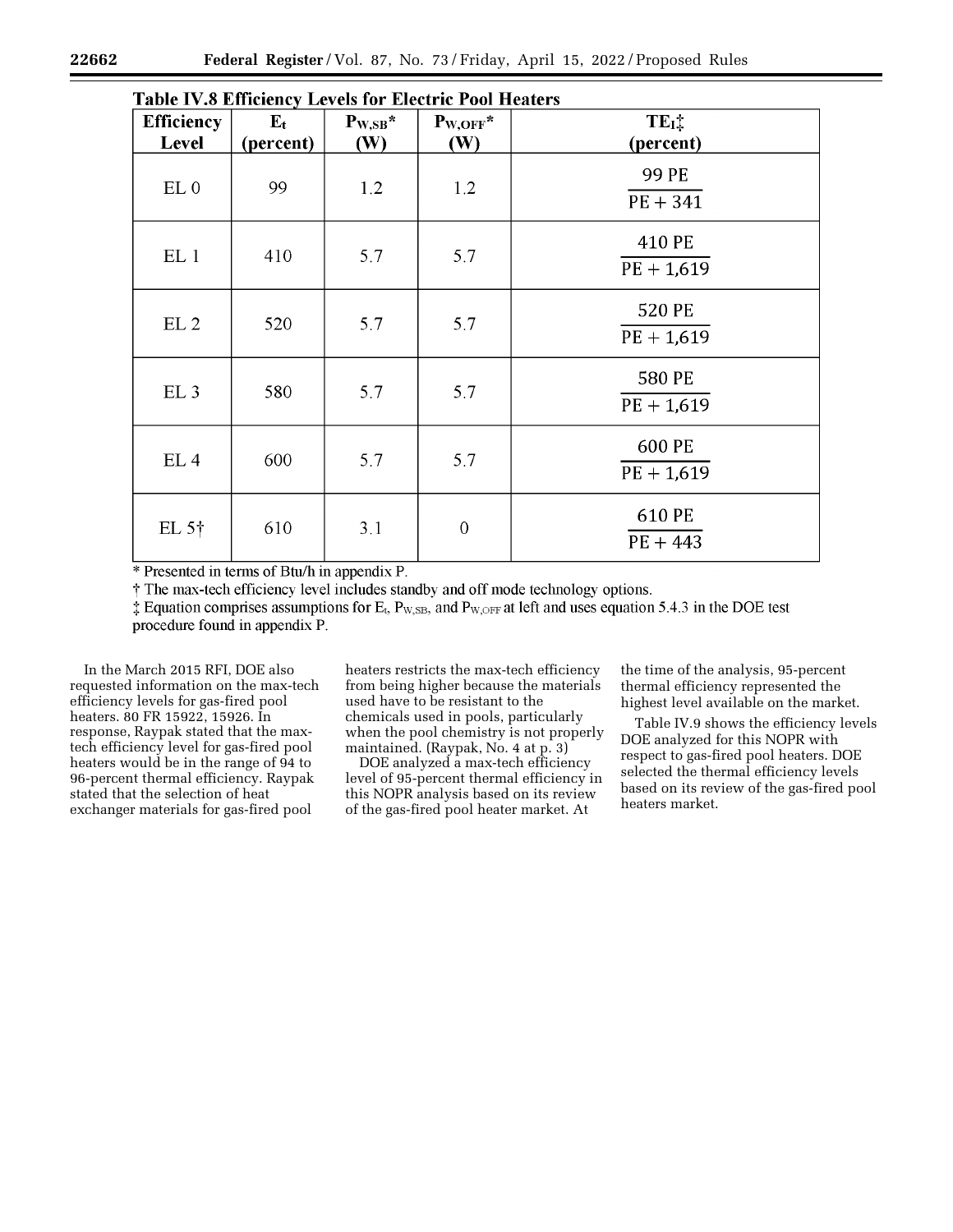| Table IV.9 Efficiency Levels for Gas-Fired Pool Heaters |                          |                     |                               |           |                                |                                 |                                        |
|---------------------------------------------------------|--------------------------|---------------------|-------------------------------|-----------|--------------------------------|---------------------------------|----------------------------------------|
| <b>Efficiency</b><br><b>Level</b>                       | ${\bf E_t}$<br>(percent) | $Q_{PR}$<br>(Btu/h) | $Q_{\text{off,R}}$<br>(Btu/h) | PE<br>(W) | $P_{W,SB}$ *<br>$(\mathbf{W})$ | $P_{W,OFF}$ *<br>$(\mathbf{W})$ | $TEI^{\dagger}$<br>(percent)           |
| EL <sub>0</sub>                                         | 82                       | 1,000               | 1,000                         | 20        | 7.2                            | 7.2                             | $82(Q_{IN} + 68)$<br>$Q_{IN}$ + 85,344 |
| EL <sub>1</sub>                                         | 82                       | $\overline{0}$      | 0                             | 20        | 7.2                            | 7.2                             | $82(Q_{IN} + 68)$<br>$Q_{IN}$ + 2,113  |
| EL <sub>2</sub>                                         | 84                       | $\overline{0}$      | $\Omega$                      | 144       | 7.2                            | 7.2                             | $84(Q_{IN} + 491)$<br>$Q_{IN}$ + 2,536 |
| EL $3***$                                               | 95                       | $\overline{0}$      | $\overline{0}$                | 220       | $4.6***$                       | $0***$                          | $95(Q_{IN} + 751)$<br>$Q_{IN} + 1,409$ |

\* Presented in terms of Btu/h in appendix P.

\*\* The max-tech efficiency level includes standby and off mode technology options.

<sup>†</sup> Equation comprises assumptions for E<sub>t</sub>, P<sub>W,SB</sub>, and P<sub>W,OFF</sub> at left and uses equation 5.4.3 in the DOE test procedure found in appendix P.

## **BILLING CODE 6450–01–C**

DOE seeks comment from interested parties regarding the efficiency levels selected for the NOPR analysis.

Table IV.10 provides a description of the typical technological change(s) at each efficiency level for gas-fired pool heaters.

TABLE IV.10—TECHNOLOGY DESCRIP-TION BY EFFICIENCY LEVEL FOR GAS-FIRED POOL HEATERS

| Efficiency level | Technology                                                                                      |
|------------------|-------------------------------------------------------------------------------------------------|
| EL 0             | Standing Pilot + Cu or CuNi<br>Finned Tube + Atmos-<br>pheric.                                  |
| F11              | Electronic Ignition $+$ Cu or<br>CuNi Finned Tube + At-<br>mospheric.                           |
| F12              | Electronic Ignition + Cu or<br>CuNi Finned Tube + Blow-<br>er Driven Gas/Air Mix.               |
| $F1$ 3           | Condensing + CuNi and Cu<br>Finned Tube + seasonal<br>off switch + switch mode<br>power supply. |

DOE seeks comment from interested parties regarding the typical technological changes associated with each efficiency level.

See section VII.E for a list of issues on which DOE seeks comment.

#### 2. Cost Analysis

The cost analysis portion of the engineering analysis is conducted using one or a combination of cost approaches. The selection of cost approach depends on a suite of factors, including the availability and reliability of public information, characteristics of the regulated product, the availability and timeliness of purchasing the

product on the market. The cost approaches are summarized as follows:

• *Physical teardowns:* Under this approach, DOE physically dismantles a commercially available product, component-by-component, to develop a detailed bill of materials for the product.

• *Catalog teardowns:* In lieu of physically deconstructing a product, DOE identifies each component using parts diagrams (available from manufacturer websites or appliance repair websites, for example) to develop the bill of materials for the product.

• *Price surveys:* If neither a physical nor catalog teardown is feasible (for example, for tightly integrated products such as fluorescent lamps, which are infeasible to disassemble and for which parts diagrams are unavailable) or costprohibitive and otherwise impractical (*e.g.* large commercial boilers), DOE conducts price surveys using publicly available pricing data published on major online retailer websites and/or by soliciting prices from distributors and other commercial channels.

At the start of the engineering analysis, DOE identified the energy efficiency levels associated with consumer pool heaters on the market using data gathered in the market assessment. DOE also identified the technologies and features that are typically incorporated into products at the baseline level and at the various energy efficiency levels analyzed above the baseline. Next, DOE selected products for the physical teardown analysis having characteristics of typical products on the market at the representative capacity. DOE gathered information from performing a physical teardown analysis (see section IV.C.2.a of this document) to create detailed bill

of materials (BOMs), which included all components and processes used to manufacture the products. DOE used the BOMs from the teardowns as inputs to calculate the MPC for products at various efficiency levels spanning the full range of efficiencies from the baseline to the maximum technology available. DOE reexamined and revised its cost assessment performed for the October 2015 NODA analysis.

During the development of the analysis for the NOPR, DOE held interviews with manufacturers to gain insight into the consumer pool heater industry, and to request feedback on the engineering analysis. DOE used the information gathered from these interviews, along with the information obtained through the teardown analysis and public comments, to refine its MPC estimates for this rulemaking. Next, DOE derived manufacturer markups using publicly-available consumer pool heater industry financial data in conjunction with manufacturers' feedback. The markups were used to convert the MPCs into manufacturer sales prices (MSPs). Further information on comments received and the analytical methodology is presented in the following subsections. For additional detail, see chapter 5 of the NOPR TSD.

## a. Teardown Analysis

To assemble BOMs and to calculate the manufacturing costs for the different components in consumer pool heaters, DOE disassembled multiple units into their base components and estimated the materials, processes, and labor required for the manufacture of each individual component, a process referred to as a ''physical teardown.''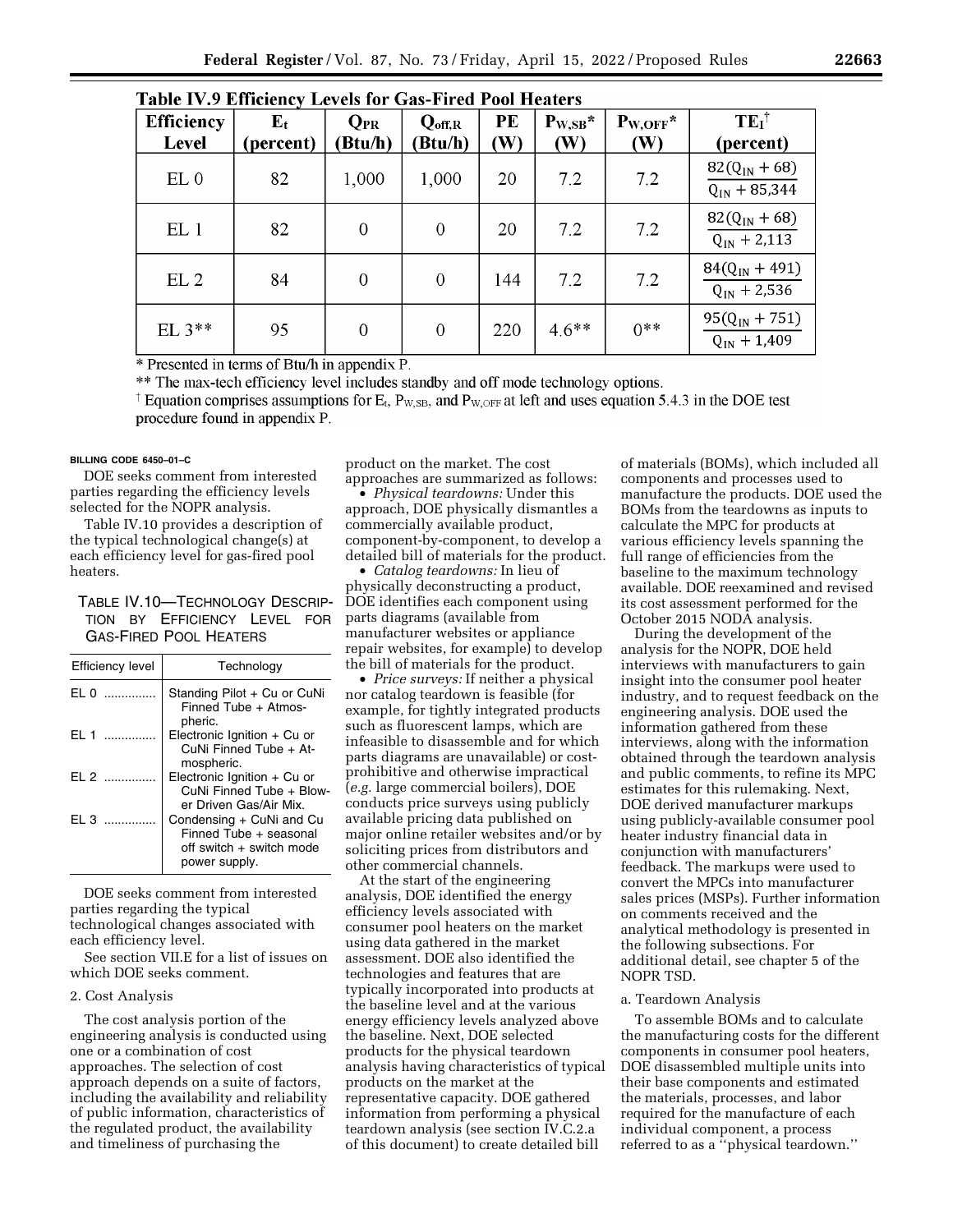Using the data gathered from the physical teardowns, DOE characterized each component according to its weight, dimensions, material, quantity, and the manufacturing processes used to fabricate and assemble it.

DOE also used a supplementary method, called a ''virtual teardown,'' which examines published manufacturer catalogs and supplementary component data to estimate the major physical differences between a product that was physically disassembled and a similar product that was not. For supplementary virtual teardowns, DOE gathered product data such as dimensions, weight, and design features from publicly-available information, such as manufacturer catalogs.

The teardown analysis allowed DOE to identify the technologies that manufacturers typically incorporate into their products, along with the efficiency levels associated with each technology or combination of technologies. The BOMs from the teardown analysis were then used as inputs to calculate the MPC for each product that was torn down. The MPC's resulting from the teardowns were used to develop an industry average MPC for each efficiency level of each product class analyzed.

More information regarding details on the teardown analysis can be found in chapter 5 of the NOPR TSD.

## b. Cost Estimation Method

The costs of individual models are estimated using the content of the BOMs (*i.e.,* materials, fabrication, labor, and all other aspects that make up a production facility) to generate the MPCs. For example, these MPCs include overhead and depreciation. DOE collected information on labor rates, tooling costs, raw material prices, and other factors as inputs into the cost estimates. For purchased parts, DOE estimates the purchase price based on volumevariable price quotations and detailed discussions with manufacturers and component suppliers. For fabricated parts, the prices of raw metal

materials 27 (*i.e.,* tube, sheet metal) are estimated using the average of the most recent 5-year period. The cost of transforming the intermediate materials into finished parts was estimated based on current industry pricing at the time of analysis.28

#### c. Manufacturing Production Costs

DOE estimated the MPC at each efficiency level considered for each product class, from the baseline through the max-tech and then calculated the percentages attributable to each cost category (*i.e.,* materials, labor, depreciation, and overhead). These percentages are used to validate the assumptions by comparing them to manufacturers' actual financial data published in annual reports, along with feedback obtained from manufacturers during interviews. DOE uses these production cost percentages in the MIA (see section IV.J of this document).

DOE's analysis focused on a single representative capacity for each product class analyzed. DOE selected a representative output capacity of 110,000 Btu/h for electric pool heaters and a representative input capacity of 250,000 Btu/h for gas-fired pool heaters.29 DOE selected these representative capacities based on the number of available models on the market and by referencing a number of sources, including information collected for the market and technology assessment, as well as information obtained from product literature. DOE then sought feedback on the representative capacities during confidential manufacturer interviews.

AHRI stated that the MPC estimates for electric pool heaters presented in the October 2015 NODA analysis are significantly flawed. AHRI stated that the relationship of manufacturing cost to efficiency for heat pump pool heaters is relatively linear and proportional, similar to other consumer products. AHRI suggested that the design features assumed for EL 1 and EL 2 mischaracterize how those respective efficiency levels are achieved and

provide an unrealistic estimate of MPC, *i.e.,* a 40% improvement in the EL 1 efficiency cannot be achieved for only a \$1 increase in MPC. (AHRI, No. 16 at p. 3–4)

As discussed in section IV.C.1.c, the electric pool heaters selected for teardown and to represent each efficiency level were based on the published coefficients of performance of models currently on the market (as integrated thermal efficiency data were not yet available). DOE did not assume *a priori* that the concentric/counter-flow PVC heat exchanger design would result in a certain efficiency increase compared to the submerged coil design, but rather found that these were the design paths for units with such rated efficiencies on the market. Further, as demonstrated by DOE's cost-efficiency curves, although the design at EL 2 provides a large improvement in efficiency as compared to the design evaluated at EL 1 in the October 2015 NODA, DOE's estimate of the MPC based on its teardown analysis indicated that the cost to manufacture the product with a heat exchanger as designed at EL 2 was not substantially more than that at EL 1. For the analysis conducted for this NOPR, as discussed in section IV.C.1.c, DOE has tentatively determined to change the design option for the electric pool heater EL 1 to be more similar to the design options at the other ELs (*i.e.,* twisted Titanium tube coil in concentric/counter flow PVC Pipe).

For this NOPR analysis, DOE revised the cost analysis assumptions it used for the October 2015 NODA analysis based on updated pricing information (for raw materials and purchased parts) and additional manufacturer feedback. This resulted in refined MPCs and production cost percentages.

Table IV.11 presents DOE's estimates of the MPC's by efficiency level for electric pool heaters in the NOPR analysis. The integrated thermal efficiencies and MPCs listed in Table IV.11 are based on an output capacity of 110,000 Btu/h.

TABLE IV.11—MANUFACTURING PRODUCTION COST FOR ELECTRIC POOL HEATERS AT REPRESENTATIVE OUTPUT CAPACITY OF 110,000 BTU/H

| Efficiency level    | --<br>percent) | <b>MPC</b><br>(\$2020) |
|---------------------|----------------|------------------------|
| FI<br>ᅩ<br>FI<br>-- | 99<br>387      | 893<br>.093            |

27American Metals Market, available at *[www.amm.com/.](http://www.amm.com/)* 

28U.S. Department of Labor, Bureau of Labor Statistics, Producer Price Indices, available at *[www.bls.gov/ppi/.](http://www.bls.gov/ppi/)* 

29For gas-fired pool heaters, manufacturers are currently required to certify input capacity pursuant to 10 CFR 429.12. For electric heat pump pool heaters, manufacturers currently use output capacity in order to represent the capacity of a unit. DOE used a combination of the AHRI directory data (*[www.ahridirectory.org/\)](http://www.ahridirectory.org/)* and product literature to obtain data regarding electric heat pump pool heater output capacity.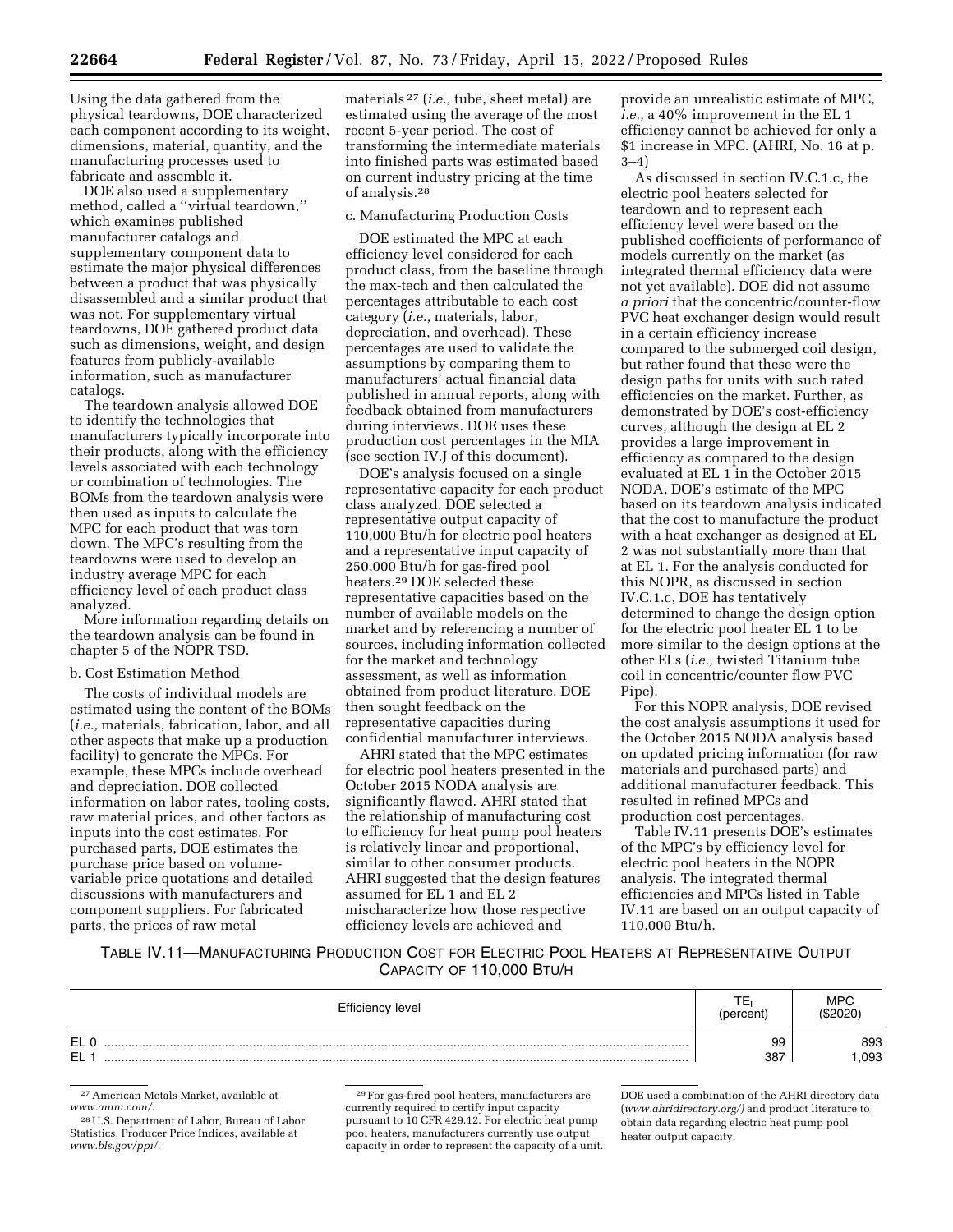# TABLE IV.11—MANUFACTURING PRODUCTION COST FOR ELECTRIC POOL HEATERS AT REPRESENTATIVE OUTPUT CAPACITY OF 110,000 BTU/H—Continued

| Efficiency level                                                         |                          | MPC                          |
|--------------------------------------------------------------------------|--------------------------|------------------------------|
| EL <sub>2</sub><br>EL <sub>3</sub><br>EL <sub>4</sub><br>EL <sub>5</sub> | 483<br>534<br>551<br>595 | .144<br>.188<br>.220<br>.304 |

In developing the MPCs for gas-fired pool heaters for this NOPR, DOE considered the heat exchanger material and whether a model would utilize a cupronickel or copper heat exchanger at a given efficiency level. DOE surveyed the market and found that the percentage of models at each efficiency

level that currently utilize copper or cupronickel heat exchangers and assumed that, under an amended standard, the percentage would remain unchanged.30

DOE requests comment on its assumption that the fraction of shipments which utilize cupronickel heat exchangers would not change as a result of amended standards.

Table IV.12 presents DOE's estimates of the MPCs by efficiency level for gasfired pool heaters in the NOPR analysis. The integrated thermal efficiencies and MPCs listed in Table IV.12 are based on an input capacity of 250,000 Btu/h.

TABLE IV.12—MANUFACTURING PRODUCTION COST FOR GAS-FIRED POOL HEATERS AT REPRESENTATIVE INPUT CAPACITY OF 250,000 BTU/H

| Efficiency level                   |              | MPC         |
|------------------------------------|--------------|-------------|
| EL <sub>0</sub><br><b>EL</b>       | 61.1<br>81.3 | 659<br>665  |
| EL <sub>2</sub><br>EL <sub>3</sub> | 83.3<br>94.8 | 827<br>.157 |

Chapter 5 of the NOPR TSD presents additional detail regarding the development of DOE's estimates of the MPCs for consumer pool heaters.

## d. Manufacturer Markups

To account for manufacturers' nonproduction costs and profit margin, DOE applies a non-production cost multiplier (the manufacturer markup) to the MPC. The resulting MSP is the price that DOE research suggests the manufacturer can sell a given unit into the marketplace under a standards scenario. To meet new or amended energy conservation standards, manufacturers typically redesign their baseline products. These design changes typically increase MPCs relative to those of previous baseline MPCs. Depending on the competitive environment for these particular products, some or all of the increased production costs may be passed from manufacturers to retailers and eventually to customers in the form of higher purchase prices. As production costs increase, manufacturers may also incur additional overhead (*e.g.,*  warranty costs).

The manufacturer markup has an important bearing on profitability. A high markup under a standards scenario suggests manufacturers can readily pass

along the increased variable costs and some of the capital and product conversion costs (the one-time expenditures) to consumers. A low markup suggests that manufacturers will have greater difficulty recovering their investments, product conversion costs, and/or incremental MPCs.

DOE estimated manufacturer markups based on publicly available financial information for consumer pool heater manufacturers, and information obtained during manufacturer interviews, DOE assumed the nonproduction cost markup—which includes selling, general, and administrative (''SG&A'') expenses, research and development (''R&D'') expenses, interest, and profit—to be 1.33 for gas-fired pool heaters and 1.28 for electric pool heaters. See chapter 5 of the NOPR TSD for more details about the manufacturer markup calculation.

## e. Manufacturer Interviews

Throughout the rulemaking process, DOE has sought and continues to seek feedback and insight from interested parties that would improve the information used in its analyses. DOE interviewed manufacturers as a part of the NOPR manufacturer impact analysis (*see* section IV.J.3 of this document).

During the interviews, DOE sought feedback on all aspects of its analyses for consumer pool heaters. For the engineering analysis, DOE discussed the analytical assumptions and estimates, cost analysis, and cost-efficiency curves with consumer pool heater manufacturers. DOE considered all the information manufacturers provided when refining the cost analysis and assumptions. DOE incorporated equipment and manufacturing process figures into the analysis as averages to avoid disclosing sensitive information about individual manufacturers' products or manufacturing processes. More details about the manufacturer interviews are contained in chapter 12 of the NOPR TSD.

# *D. Markups Analysis*

The markups analysis develops appropriate markups (*e.g.,* wholesaler and distributors, pool contractors, pool retailers, pool builders) in the distribution chain and sales taxes to convert the MSP estimates derived in the engineering analysis to consumer prices, which are then used in the LCC and PBP analysis. At each step in the distribution channel, companies add markup to the price of the product to cover business costs and profit margin.

<sup>30</sup>For example, assume that at EL 1, 60 percent of the market currently uses copper heat exchangers and 40 percent of the market currently uses

cupronickel heat exchangers. Then, if EL 1 was chosen as the amended standard level, DOE assumes that 60 percent of the market would

continue to use copper heat exchangers and 40 percent of the market would continue to use cupronickel heat exchangers.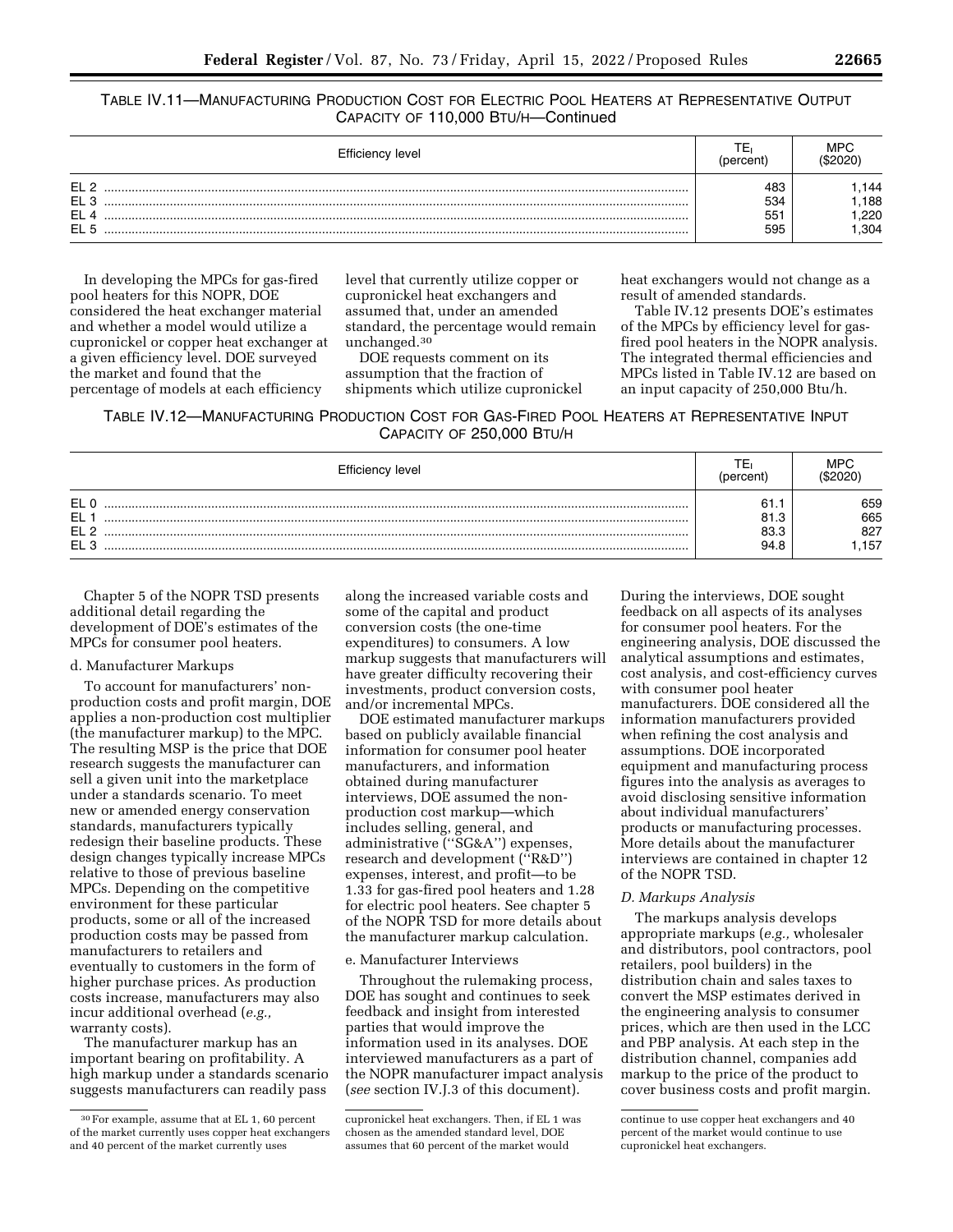For consumer pool heaters, the main parties in the distribution chain are: (1) Manufacturers; (2) wholesalers or distributors; (3) pool contractors; (4) pool retailers; (5) buying groups; 31 and (6) pool builders. For each actor in the distribution chain except for manufacturers, DOE developed baseline and incremental markups. Baseline markups are applied to the price of products with baseline efficiency, while incremental markups are applied to the difference in price between baseline and higher-efficiency models (the incremental cost increase). The incremental markup is typically less than the baseline markup and is designed to maintain similar per-unit operating profit before and after new or amended standards.32

At each step in the distribution channel, companies add markup to the price of the product to cover business costs and profit margin. For the electric pool heater October 2015 NODA, DOE characterized two markets in which pool products pass from the manufacturer to residential and commercial consumers: 33 (1) Replacement or new installation of consumer pool heater for existing swimming pool or spa; (2) installation of consumer pool heater in new swimming pool or spa. For this NOPR, DOE gathered data from several sources including 2020 Pkdata report,34 POOLCORP's 2020 Form 10-K, 35

<sup>32</sup> Because the projected price of standardscompliant products is typically higher than the price of baseline products, using the same markup for the incremental cost and the baseline cost would result in higher per-unit operating profit. While such an outcome is possible, DOE maintains that in markets that are reasonably competitive it is unlikely that standards would lead to a sustainable increase in profitability in the long run.

33 DOE estimates that 6 percent of electric pool heaters and 13 percent of gas pool heaters will be shipped to commercial applications in 2028. See section IV.E.1 of this document for further discussion.

34Pkdata, *2020 Residential and Commercial Swimming Pool, Hot Tub, and Pool Heater Customized Report for LBNL,* October 15, 2020, available at: *[www.pkdata.com/](http://www.pkdata.com/datapointstrade.html#/) [datapointstrade.html#/](http://www.pkdata.com/datapointstrade.html#/)* (last accessed April 15, 2021).

35POOLCORP, *2020 Form 10–K,* available at: *dd7pmep5szm19.cloudfront.net/603/0000945841- 21-000022.pdf* (last accessed April 15, 2021).

PRNewswire,<sup>36</sup> PoolPro Magazine,<sup>37</sup> Aqua Magazine,38 and Pool and Spa News 39 to determine the distribution channels and fraction of shipments going through each distribution channel. The distribution channels for replacement or new installation of a consumer pool heater for existing swimming pool or spa are characterized as follows: 40

- Manufacturer  $\rightarrow$  Wholesaler  $\rightarrow$  Pool Contractor → Consumer
- Manufacturer  $\rightarrow$  Wholesaler  $\rightarrow$  Pool Retailer → Consumer
- Manufacturer  $\rightarrow$  Pool Retailer  $\rightarrow$ Consumer
- Manufacturer  $\rightarrow$  Buying Group  $\rightarrow$  Pool Contractor → Consumer

The distribution channels for installation of consumer pool heaters in a new swimming pool or spa are characterized as follows: 41

- Manufacturer → Wholesaler → Pool Builder → Consumer
- Manufacturer  $\rightarrow$  Buying Group  $\rightarrow$  Pool Builder → Consumer

Lochinvar stated that the distribution channels for pool heaters sold for commercial applications are similar to those used in commercial packaged boiler and commercial water heater rulemakings. (Lochinvar, No. 2 at p. 2) Lochinvar did not provide specific fractions of shipments for each

37PoolPro, *Channel Choices,* PoolPro Magazine, March 5, 2018, available at: *poolpromag.com/ channel-choices/* (last accessed April 15, 2021).

38Herman, E., *Distributors: The Middleman's Role,* Aqua Magazine, December 2017, available at: *aquamagazine.com/features/the-middleman-srole.html* (last accessed April 15, 2021).

39 Green, L., *Forward Thinking: A Look at Distributor Sector in Pool, Spa Industry Distributors adapt with the times*, Pool and Spa News, March 27, 2015, available at: *[www.poolspanews.com/](http://www.poolspanews.com/business/retail-management/forward-thinking-a-look-at-distributor-sector-in-pool-spa-industry_o) [business/retail-management/forward-thinking-a](http://www.poolspanews.com/business/retail-management/forward-thinking-a-look-at-distributor-sector-in-pool-spa-industry_o)[look-at-distributor-sector-in-pool-spa-industry](http://www.poolspanews.com/business/retail-management/forward-thinking-a-look-at-distributor-sector-in-pool-spa-industry_o)*\_*o*  (last accessed April 15, 2021).

40Based on 2020 Pkdata, in residential pools and spas, DOE assumes that the consumer pool heater goes through the wholesaler 45 percent of the time, 10 percent of the time wholesaler to retailer, 40 percent of the time directly through the pool retailer, and 5 percent of the time through the buying group.

41Based on 2020 Pkdata, DOE estimated that about 40 percent of consumer pool heater installations in new pools are distributed through a wholesaler and about 60 percent are distributed through a buying group.

distribution channel. For the NOPR analysis, DOE estimated that half of consumer pool heaters installed in commercial applications would use similar distribution channels to commercial packaged boilers and commercial water heaters (Manufacturer  $\rightarrow$  Wholesaler  $\rightarrow$  Mechanical Contractor  $\rightarrow$  Consumer for replacements and new owners; and Manufacturer → Wholesaler  $\rightarrow$  Mechanical Contractor  $\rightarrow$ General Contractor  $\rightarrow$  Consumer for new swimming pool construction), $42$  while the remaining consumer pool heaters would have the distribution channels described previously.

DOE requests comment on whether the distribution channels described above are appropriate for consumer pool heaters and are sufficient to describe the distribution markets. In addition, DOE seeks input on the percentage of products being distributed through the different distribution channels, and whether the share of products through each channel varies based on product class, capacity, or other features.

To estimate average baseline and incremental markups, DOE relied on several sources, including: (1) Form 10–K from U.S. Securities and Exchange Commission (''SEC'') for Pool Corp (pool wholesaler and retailers); 43 (2) form 10–K from U.S. SEC for the Home Depot, Lowe's, Wal-Mart, and Costco (for pool retailers); (3) U.S. Census Bureau 2017 Annual Retail Trade Report for miscellaneous store retailers (NAICS 453) (for direct pool retailers), 44 (4) U.S. Census Bureau 2017 Economic Census data 45 on the residential and commercial building construction industry (for pool builder, pool contractor, and general and plumbing/ mechanical contractors for commercial applications); and (5) the Heating, Air Conditioning & Refrigeration Distributors International (''HARDI'') 2013 Profit Report 46 (for wholesalers for

43U.S. Securities and Exchange Commission, *SEC 10–K Reports* (2016–2020), available at *[www.sec.gov/](http://www.sec.gov/)* (last accessed April 15, 2021).

44U.S. Census Bureau, *2017 Annual Retail Trade Report,* available at *[www.census.gov/programs](http://www.census.gov/programs-surveys/arts.html)[surveys/arts.html](http://www.census.gov/programs-surveys/arts.html)* (last accessed April 15, 2021). Note that the 2017 Annual Retail Trade Report is the latest version of the report that includes detailed operating expenses data.

45U.S. Census Bureau, *2017 Economic Census Data.* available at *[www.census.gov/programs](http://www.census.gov/programs-surveys/economic-census.html)[surveys/economic-census.html](http://www.census.gov/programs-surveys/economic-census.html)* (last accessed April 15, 2021).

46Heating, Air Conditioning & Refrigeration Distributors International (''HARDI''), *2013 HARDI Profit Report,* available at *hardinet.org/* (last

<sup>31</sup>Buying groups are intermediaries between the pool heater manufacturers and contractors. A buying group is a coalition of companies within a shared category who leverage their collective purchasing power to negotiate price reductions from manufacturers.

<sup>36</sup>PRNewswire, *United Aqua Group, one of the nation's largest organizations dedicated to the professional pool construction, service and retail industry, announces that POOLCORP*® *is no longer the preferred distributor for its swimming pool products or building materials,* May 15, 2018, available at: *[www.prnewswire.com/news-releases/](http://www.prnewswire.com/news-releases/united-aqua-group-one-of-the-nations-largest-organizations-dedicated-to-the-professional-pool-construction-service-and-retail-industry-announces-that-poolcorp-is-no-longer-the-preferred-distributor-for-its-swimming-pool-produ-300648220.html)  [united-aqua-group-one-of-the-nations-largest](http://www.prnewswire.com/news-releases/united-aqua-group-one-of-the-nations-largest-organizations-dedicated-to-the-professional-pool-construction-service-and-retail-industry-announces-that-poolcorp-is-no-longer-the-preferred-distributor-for-its-swimming-pool-produ-300648220.html)[organizations-dedicated-to-the-professional-pool](http://www.prnewswire.com/news-releases/united-aqua-group-one-of-the-nations-largest-organizations-dedicated-to-the-professional-pool-construction-service-and-retail-industry-announces-that-poolcorp-is-no-longer-the-preferred-distributor-for-its-swimming-pool-produ-300648220.html)[construction-service-and-retail-industry-announces](http://www.prnewswire.com/news-releases/united-aqua-group-one-of-the-nations-largest-organizations-dedicated-to-the-professional-pool-construction-service-and-retail-industry-announces-that-poolcorp-is-no-longer-the-preferred-distributor-for-its-swimming-pool-produ-300648220.html)[that-poolcorp-is-no-longer-the-preferred-distributor](http://www.prnewswire.com/news-releases/united-aqua-group-one-of-the-nations-largest-organizations-dedicated-to-the-professional-pool-construction-service-and-retail-industry-announces-that-poolcorp-is-no-longer-the-preferred-distributor-for-its-swimming-pool-produ-300648220.html)[for-its-swimming-pool-produ-300648220.html](http://www.prnewswire.com/news-releases/united-aqua-group-one-of-the-nations-largest-organizations-dedicated-to-the-professional-pool-construction-service-and-retail-industry-announces-that-poolcorp-is-no-longer-the-preferred-distributor-for-its-swimming-pool-produ-300648220.html)* (last accessed April 15, 2021).

<sup>42</sup>Based on 2020 Pkdata, which showed a much larger fraction of pool heaters being sold through distributors (about 70 percent) and directly to end users (about 20 percent) in commercial applications compared to pool heaters in residential applications.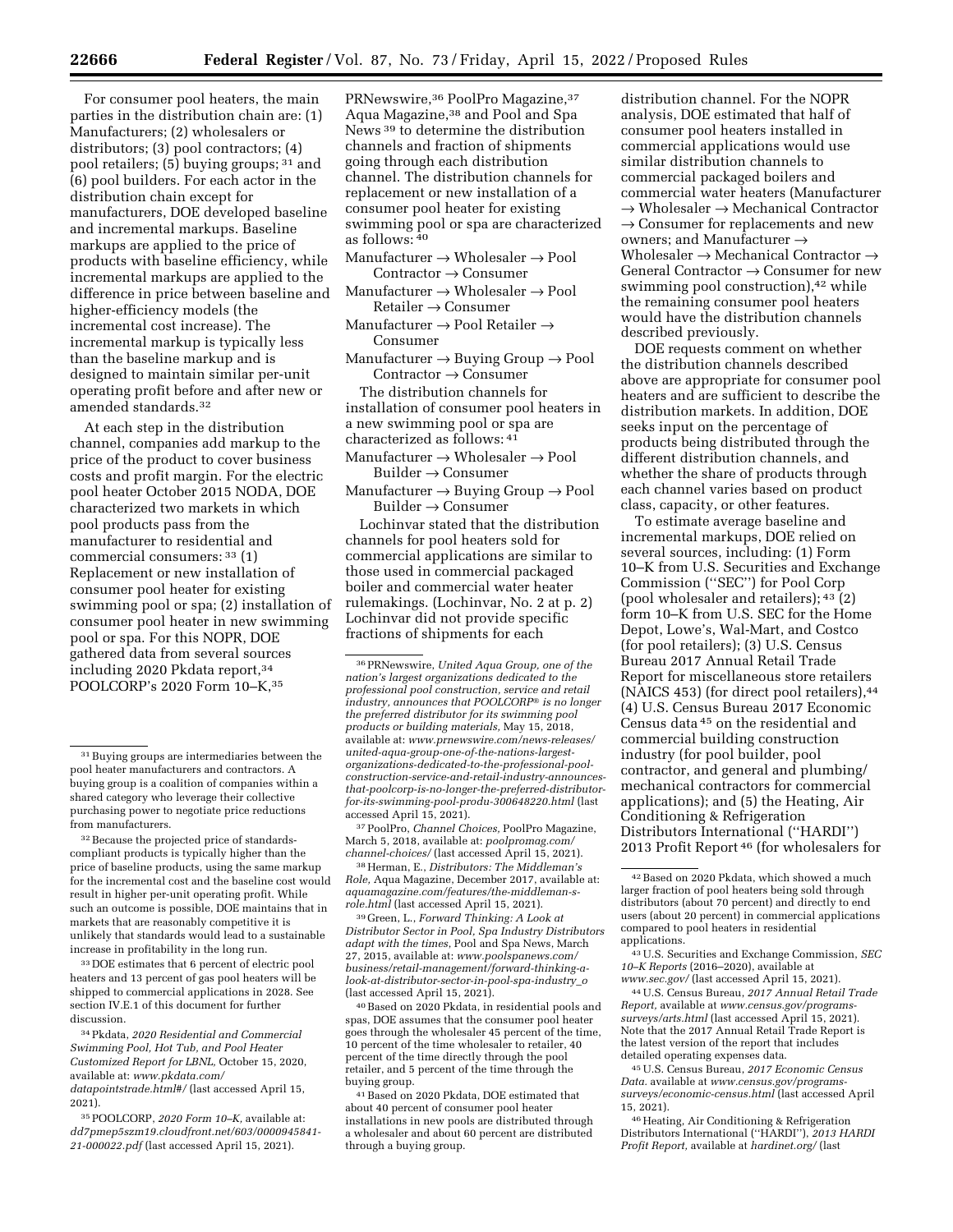commercial applications). DOE assumes that the markups for buying group is half of the value of pool wholesaler markups derived from Pool Corp's form 10–K. In addition, DOE used the 2005 Air Conditioning Contractors of America's (''ACCA'') Financial Analysis on the Heating, Ventilation, Air-Conditioning, and Refrigeration (''HVACR'') contracting industry 47 to disaggregate the mechanical contractor markups into replacement and new construction markets for consumer pool heaters used in commercial applications.

In addition to the markups, DOE obtained state and local taxes from data provided by the Sales Tax Clearinghouse.48 These data represent weighted average taxes that include county and city rates. DOE derived shipment-weighted average tax values for each region considered in the analysis.

DOE requests comment on the data sources used to establish the markups for the parties involved with the distribution of covered products.

Chapter 6 of the NOPR TSD provides details on DOE's development of markups for consumer pool heaters.

## *E. Energy Use Analysis*

The purpose of the energy use analysis is to determine the annual energy consumption of consumer pool heaters at different efficiencies in representative U.S. applications, and to assess the energy savings potential of

increased consumer pool heater efficiency. The energy use analysis estimates the range of energy use of consumer pool heaters in the field (*i.e.,*  as they are actually used by consumers). The energy use analysis provides the basis for other analyses DOE performed, particularly assessments of the energy savings and the savings in consumer operating costs that could result from adoption of amended or new standards.

#### 1. Pool Heater Consumer Samples

DOE created individual consumer samples for seven pool heater market types: (1) pool heaters in single family homes that serve a swimming pool only (pool type 1); (2) pool heaters in single family homes that serve both a swimming pool and spa (pool type 2); (3) pool heaters in single family homes that serve a spa only (pool type 3);  $49(4)$ pool heaters in single-family community swimming pools or spas (pool type 4); (5) pool heaters in multi-family community swimming pools or spas (pool type 5); (6) pool heaters in indoor commercial swimming pools or spas (pool type 6); (7) pool heaters in outdoor commercial swimming pools or spas (pool type 7). DOE used the samples not only to determine pool heater annual energy consumption, but also as the basis for conducting the LCC and PBP analysis.

For the October 2015 NODA, DOE used EIA 2009 Residential Energy Consumption Survey (''RECS 2009'') to establish a sample of single family

homes that use an electric pool heater in swimming pool or spa or both.50 For the NOPR, DOE used the EIA's 2015 Residential Energy Consumption Survey (''RECS 2015'') to establish a sample of single family homes that use an electric or gas-fired pool heater in a swimming pool or spa or both.51 RECS 2015 includes information such as the household or building owner demographics, fuel types used, months swimming pool used in the last year, energy consumption and expenditures, and other relevant data.

For consumer pool heaters used in indoor swimming pools in commercial applications, DOE developed a sample using the 2012 Commercial Building Energy Consumption Survey (''CBECS 2012'').52 CBECS 2012 does not provide data on community pools or outdoor swimming pools in commercial applications. To develop samples for consumer pool heaters in single or multi-family community pools and/or spas, DOE used a combination of RECS 2015, U.S. Census 2017 American Home Survey Data, and the 2020 Pkdata.<sup>53</sup> To develop a sample for pool heaters in outdoor swimming pools in commercial applications, DOE used a combination of CBECS 2012 and the 2020 Pkdata.

Table IV.13 shows the estimated weights for the samples of electric pool heaters and gas pool heaters by the seven pool heater market types. See chapter 7 of the NOPR TSD for more details about the creation of the samples and the regional breakdowns.

# TABLE IV.13—FRACTION OF ELECTRIC POOL HEATERS AND GAS-FIRED POOL HEATERS BY POOL HEATER MARKET

| Pool type ID | Description                                                | Electric pool<br>heaters<br>(%) | Gas-fired pool<br>heaters<br>(%) |
|--------------|------------------------------------------------------------|---------------------------------|----------------------------------|
|              | Single Family with Pool Heater Serving Swimming Pool Only  | 58.4                            | 32.5                             |
|              | Single Family with Pool Heater Serving Swimming Pool + Spa | 28.3                            | 28.7                             |
|              |                                                            |                                 | 25.7                             |
|              |                                                            | 0.8                             | 1.5                              |
|              |                                                            | 2.8                             | 5.1                              |
|              |                                                            |                                 | 3.9                              |
|              |                                                            |                                 | 2.6                              |

accessed April 15, 2021). Note that the 2013 HARDI

<sup>47</sup> Air Conditioning Contractors of America (''ACCA''), *Financial Analysis for the HVACR Contracting Industry* (2005), available at *[www.acca.org/store#/storefront](http://www.acca.org/store#/storefront)* (last accessed April 15, 2021). Note that the 2005 Financial Analysis for the HVACR Contracting Industry is the latest version of the report and is only used to disaggregate the mechanical contractor markups into replacement and new construction markets.

48Sales Tax Clearinghouse Inc., *State Sales Tax Rates Along with Combined Average City and County Rates* (Feb. 8, 2021), available at *thestc.com/ STrates.stm* (last accessed April 15, 2021).

49For electric pool heater sample, DOE only considered a small fraction of large spas that require a pool heater large than 11 kW. For this NOPR, the fraction of spas with an electric pool heater larger than 11 kW was determined based on 2020 Pkdata

<sup>50</sup> U.S. Department of Energy–Energy Information Administration. *2009 RECS Survey Data,* available at *[www.eia.gov/consumption/residential/data/](http://www.eia.gov/consumption/residential/data/2009/)  [2009/](http://www.eia.gov/consumption/residential/data/2009/)* (last accessed April 15, 2021).

51U.S. Department of Energy–Energy Information Administration. *2015 RECS Survey Data,* available at *[www.eia.gov/consumption/residential/data/](http://www.eia.gov/consumption/residential/data/2015/)  [2015/](http://www.eia.gov/consumption/residential/data/2015/)* (last accessed April 15, 2021). RECS 2015 uses the term hot tub instead of spa. When a

household has a pool heater and spa heater of the same fuel, RECS 2015 does not provide information about whether the pool heater is used for both. For the NOPR, DOE assumes that in this case, a single pool heater is used to heat both the pool and spa.

52U.S. Department of Energy–Energy Information Administration. *2012 CBECS Survey Data,* available at *[www.eia.gov/consumption/commercial/data/](http://www.eia.gov/consumption/commercial/data/2012/)  [2012/](http://www.eia.gov/consumption/commercial/data/2012/)* (last accessed April 15, 2021).

53Pkdata. *2020 Residential and Commercial Swimming Pool, Hot tub, and Pool Heater Customized Report for LBNL,* available at *[www.pkdata.net/datapointstrade.html](http://www.pkdata.net/datapointstrade.html)* (last accessed April 15, 2021).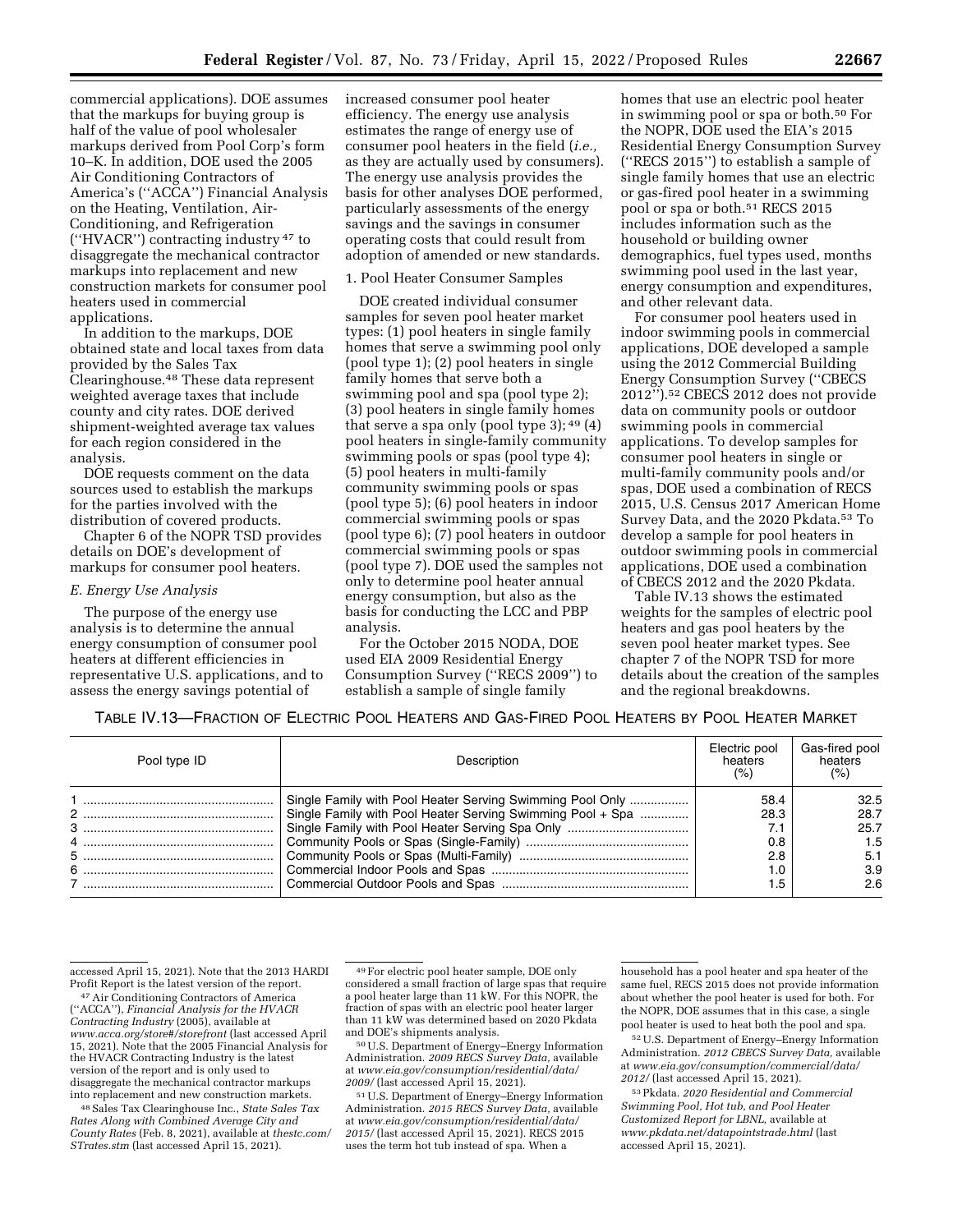AHRI stated that although the RECS information is readily available and useful, the usage and installation circumstances of electric pool heaters may be such that a more detailed estimate of installations per state is needed to properly analyze an efficiency standard for electric pool heaters. AHRI stated that because climate affects the electricity use of electric pool heaters, any changes in the assumed geographical distribution of electric pool heaters would alter electricity use. (AHRI, No. 16 at p. 4) DOE contends that RECS provides a reasonable distribution of users of electric pool heaters, since it closely matches regional data for electric pool heaters from 2020 Pkdata. DOE acknowledges that there is some uncertainty related to the distribution of electric pool heaters and discusses its assumptions in more detail in appendix 7A of the NOPR TSD.

EEI stated that because commercial pools, including community pools, commercial indoor spas or pools, and commercial outdoor swimming pools, are usually much larger in volume and operate for many more hours during the year than pools in residential applications, their inclusion in the analysis distorts the baseline energy usage and the impacts of energy efficiency improvements. EEI stated that because commercial swimming pool heaters are outside of the scope of this residential product rulemaking, any data or estimates associated with such

units should be removed from the final analysis. (EEI, No. 21 at p. 5, 13)

EPCA specifies pool heaters as a consumer product that is a covered product for the purpose of the Energy Conservation Program for Consumer Products Other Than Automobiles. (42 U.S.C. 6292(a)(11)) EPCA defines ''consumer product,'' in part, as ''any article [. . .] of a type- (A) which in operation consumes, or is designed to consume, energy [. . .]; and (B) which, to any significant extent, is distributed in commerce for personal use or consumption by individuals; without regard to whether such article of such type is in fact distributed in commerce for personal use or consumption by an individual[.] (42 U.S.C. 6291(1)) As such, if a product meets the definition of ''pool heater,'' regardless of whether that unit it is installed in a residential or commercial application, that product is still subject to regulation as a consumer product. Because pool heaters are considered a consumer product under this definition, and because the definition of pool heaters does not include a capacity limit, DOE's authority to consider energy conservation standards for pool heaters includes consumer pool heaters used in commercial settings.

To accurately estimate the costs and benefits of potential standards, DOE must consider all applications of the covered product, including commercialsector usage of a consumer product. DOE limited consideration of pool heaters installed in commercial pools in

its energy use analysis to pool heaters installed in commercial pools of similar size as pools in residential applications, because it has limited data on the number of pool heaters serving larger commercial pools and their energy use. For the NOPR, DOE revised its energy use estimates based on all available data, including recent data from the 2020 Pkdata about pool heaters in commercial applications. DOE notes that the fraction of electric pool heaters used in commercial applications decreased from 10 percent in the October 2015 NODA to 6 percent in the NOPR (see the section regarding residential and commercial applications in chapter 7 of the NOPR TSD).

AHRI stated that it seems unreasonable that the cold and relatively sparsely populated Mountain Census division would have a higher fraction of electric pool heaters than the Pacific Census division, which includes highly populated and warm California. (AHRI, No. 16 at p. 4) The CA IOUs stated that in California the vast majority of pool heaters are gas-fired, and that they understand that electric pool heaters are used extensively elsewhere throughout the country. (CA IOUs, No. 5 at p. 5)

In response, DOE notes that in RECS 2015, the Mountain Census division does consistently show a lower fraction of pool heaters than the Pacific Census division (see Table IV.14 for details), and these data are consistent with the comments from AHRI and the CA IOUs.

TABLE IV.14—FRACTION OF POOL HEATERS IN MOUNTAIN CENSUS DIVISION AND PACIFIC DIVISION

|        | Percent of existing installations<br>in U.S. |                               |
|--------|----------------------------------------------|-------------------------------|
| Region | Mountain<br>Census<br>division<br>(percent)  | Pacific division<br>(percent) |
|        |                                              | 21<br>26<br>23                |

Source: RECS 2015

DOE requests comment on the data sources and methodology used to establish pool heater consumer samples.

## 2. Energy Use Estimation

For the October 2015 NODA, to estimate the annual energy consumption of consumer pool heaters at the considered efficiency levels, DOE first calculated the pool heater load for each sampled consumer based on assumptions regarding the size of a

typical pool, ambient conditions for different locations, length of the swimming pool season, and whether the pool has a cover.54 For each household

or building with a consumer pool heater, DOE matched the pool heating load to the sampled swimming pool based on household or building geographical location and an assumption of whether the pool is covered or not. DOE then used the pool heating load together with the consumer

<sup>54</sup>For the October 2015 NODA (80 FR 65169), RECS 2009 estimates of the annual energy consumption from the household's energy bills using conditional demand analysis does not provide separate estimates for electric pool heater energy use. Instead, RECS 2009 groups these pool heaters in the ''other devices and purposes not elsewhere classified.'' Furthermore, RECS 2009 does not provide any energy use data for

community pools with pool heaters and CBECS 2012 does not provide separate energy use estimates for pool heaters in other commercial applications.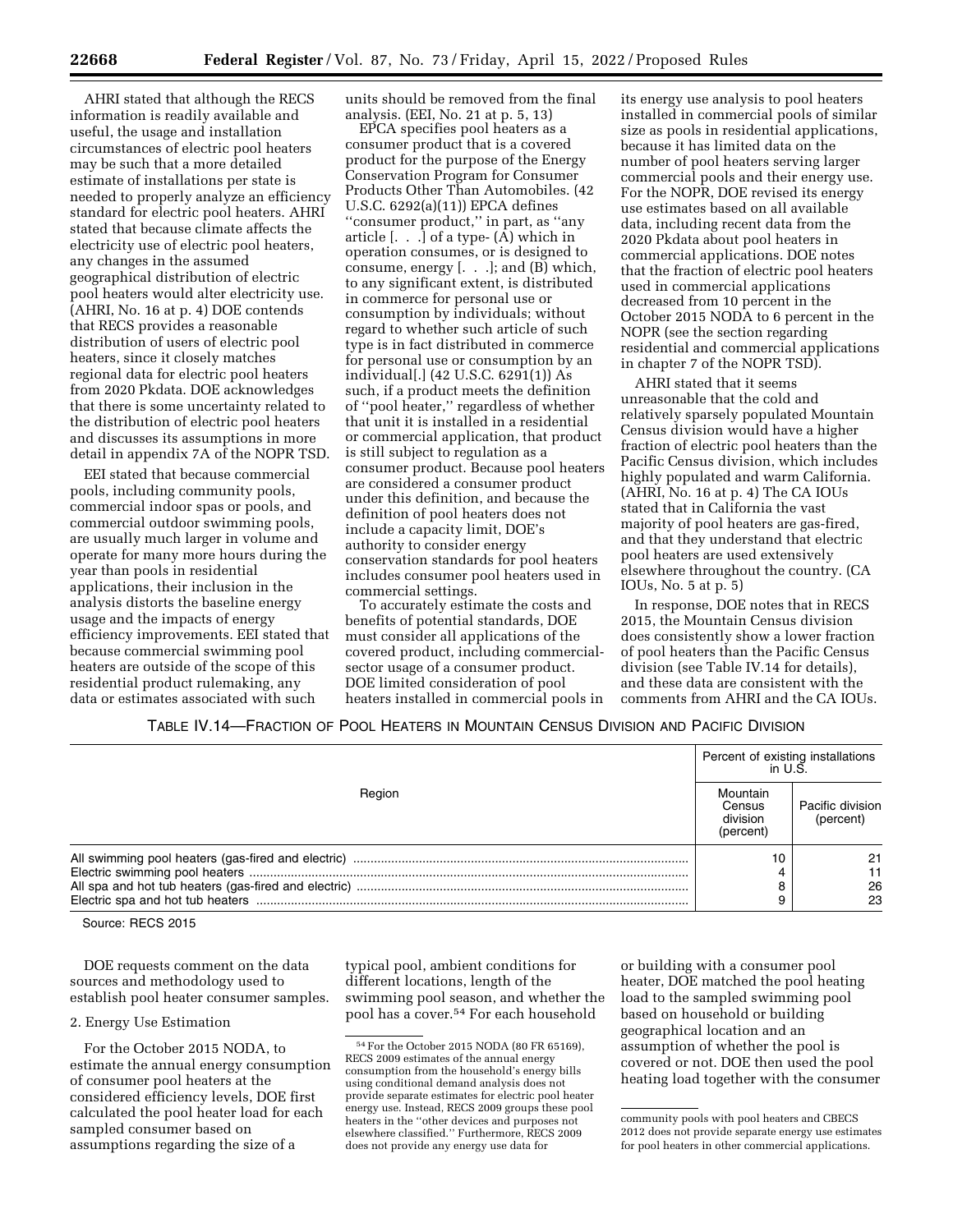pool heater output 55 to determine the burner operating hours. The electricity or fuel consumption in active mode was calculated by multiplying the burner operating hours by the input capacity. For heat pump pool heaters, DOE accounted for the potential increase in pump electricity use due to longer operating hours of these products (see discussion below). For heat pump pool heaters, to account for variations of output capacity, input capacity, and COPs observed in the field, DOE determined these values based on the geographical location of the sampled household.

For the October 2015 NODA, DOE assumed that 32 percent of pools with consumer pool heaters use a cover and 68 percent of pools with consumer pool heaters do not use a cover based on comments from NRDC in a CEC pool pumps rulemaking.56 See chapter 7 of the October 2015 NODA TSD.

EEI stated that since at least 2001, residential and commercial swimming pool heaters installed with or in new buildings are required to have covers, readily accessible on-off switches, and time switches. EEI also stated that assuming no pool cover overstates the baseline energy usage by at least 5 times the actual energy usage. (EEI, No. 21 at p. 6) For the October 2015 NODA, DOE did account for a fraction of installations with a pool cover. See chapter 7 of the October 2015 NODA TSD. DOE also notes that code requirements only affect pools built since these codes went into effect, and the timing of requirements for pools varies among the different States. Also, these building code requirements are focused on safety and do not necessarily require only pool covers. For example, Florida requirements can be met using fencing or alarms instead of pool covers.57 California requires that when a building permit is issued for the construction of a new swimming pool or

56NRDC's Response to CEC's Invitation to Participate in the Development of Appliance Energy Efficiency Measures 2013 Appliance Efficiency Pre-Rulemaking on Appliance Efficiency Regulations: Docket Number 12–AAER–2F—Residential Pool Pumps and Motors (May 2013), available at *efiling. energy.ca.gov/GetDocument.aspx?tn= 70721&DocumentContentId=8266* (last accessed April 15, 2021).

57State of Florida. Chapter 515. Residential Swimming Pool Safety Act, available at *[www.leg.state.fl.us/statutes/index.cfm?App](http://www.leg.state.fl.us/statutes/index.cfm?App_mode=Display_Statute&URL=0500-0599/0515/0515.html)*\_*mode= Display*\_*[Statute&URL=0500-0599/0515/0515.html](http://www.leg.state.fl.us/statutes/index.cfm?App_mode=Display_Statute&URL=0500-0599/0515/0515.html)*  (last accessed April 15, 2021).

spa or the remodeling of an existing swimming pool or spa at a private single-family home, the respective swimming pool or spa is required to have a minimum of two drowning prevention safety features, one of which may be a pool cover.58 Furthermore, there is a lack of statistics and data of the usage pattern of pool covers combined with pool heaters. For example, 2020 Pkdata shows that less than half of pool covers are installed primarily to reduce energy use, while the rest are primarily safety covers or only used to cover the pool during the winter season. In the absence of any other information, DOE maintained its assumptions on use of pool covers.

For the NOPR, DOE revised its energy use analysis based on all available data including RECS 2015,59 CBECS 2012, a Consortium for Energy Efficiency (''CEE'') report,60 a Brookhaven National Laboratory report,<sup>61</sup> and 2020 Pkdata. In particular, for consumer pool heaters in single family homes, DOE was able to use the energy use estimates provided in RECS 2015 to estimate the pool heater load for each sampled pool or spa. For consumer pool heaters in commercial buildings, DOE used the same energy use methodology as in the October 2015 NODA. See chapter 7 of the NOPR TSD for more details.

DOE requests comment on the overall methodology for determining consumer pool heater energy use.

a. Consumer Pool Heater Operating Hours

For the October 2015 NODA, DOE estimated that electric pool heaters operate on average approximately 400 hours per year at the representative output capacity of 110 kBtu/h. See chapter 7 of the October 2015 NODA TSD.

60Consortium for Energy Efficiency (CEE), *CEESM High Efficiency Residential Swimming Pool Initiative,* January 2013, available at *library.cee1.org/system/files/library/9986/CEE*\_*Res*\_ *SwimmingPoolInitiative*\_*01Jan2013*\_*Corrected.pdf*  (last accessed April 15, 2021).

61Brookhaven National Laboratory (BNL), *Performance Study of Swimming Pool Heaters,*  January 2009, available at *[www.bnl.gov/isd/](http://www.bnl.gov/isd/documents/73878.pdf) [documents/73878.pdf](http://www.bnl.gov/isd/documents/73878.pdf)* (last accessed April 15, 2021).

EEI asserted that the estimated operating hours appear to be overstated for most States or regions. (EEI, No. 21 at p. 6–8) For the October 2015 NODA, DOE's estimate of operating hours was based on a fixed output capacity of 110 kBtu/h for electric pool heaters. For this NOPR, DOE assigned a consumer pool heater size for each sampled pool or spa, so that the estimated operating hours vary by region and application. DOE estimated that electric resistance pool heaters operate on average approximately 260 hours per year and heat pump pool heaters operate on average approximately 360 hours per year. The decrease in consumer pool heater operating hours between the October 2015 NODA and the NOPR is primarily due to updating the methodology for assignment of pool size, changes in the methodology for estimating pool heater load, and changes in sample, which includes a decrease in the estimate of consumer pool heaters in commercial applications from 10 percent in the October 2015 NODA to 6 percent in the NOPR (for more details see chapter 7 of the NOPR TSD). DOE estimated that gas-fired pool heaters operate on average approximately 190 hours per year.

EEI stated that for the South Atlantic region, DOE used the pool operating hours from Florida only (12 months of operation) and ignores the values from the other States that are estimated to operate for 5 months or 7 months. EEI stated that a weighted average for the region would be much more appropriate. (EEI, No. 21 at p. 8) For the October 2015 NODA, DOE's analysis for single-family pool heaters (which account for the majority of shipments) uses separate values for the number of months of operation for Florida compared to other States in the South Atlantic region. The analysis for pool heaters servicing community and commercial swimming pool is divided into Census divisions, and the South Atlantic values for the number of months are a shipment-weighted average between Florida and the different States in this region. For the NOPR, DOE's analysis for single-family pool heaters is based on the months the swimming pool is used, as reported in RECS 2015, in the last year for each individual household. For pool heaters servicing community and commercial pools, DOE kept its approach of using the shipment-weighted average between Florida and the other States in the South Atlantic region, as well as assigning a fraction of pools for year-round use.

Raypak and AHRI stated that gas-fired pool heaters heat a pool rapidly and so do not need to operate when the pool

<sup>55</sup>For heat pump pool heaters, pool heater output capacity is adjusted based on average outdoor conditions, since the rated output is measured at outdoor ambient conditions that are often different from actual field conditions. The adjustment is done based on coefficient of performance (COP) from heat pump pool heater data at different ambient conditions.

<sup>58</sup>CA Health and Safety Code, section 115922, available at *[https://leginfo.legislature.ca.gov/faces/](https://leginfo.legislature.ca.gov/faces/codes_displaySection.xhtml?sectionNum=115922.&nodeTreePath=43.11.5.3&lawCode=HSC) codes*\_*[displaySection.xhtml?sectionNum=](https://leginfo.legislature.ca.gov/faces/codes_displaySection.xhtml?sectionNum=115922.&nodeTreePath=43.11.5.3&lawCode=HSC) [115922.&nodeTreePath=43.11.5.3&lawCode=HSC](https://leginfo.legislature.ca.gov/faces/codes_displaySection.xhtml?sectionNum=115922.&nodeTreePath=43.11.5.3&lawCode=HSC)*  (last accessed April 15, 2021).

<sup>59</sup>RECS 2015 provides separate estimates for electric spa heaters, natural gas pool heaters, and natural gas spa heaters in single family homes. However, RECS 2015 does not provide separate estimates for electric pool heater energy use and propane pool and spa heaters. Instead, RECS 2015 groups these pool heaters in the ''other devices and purposes not elsewhere classified.''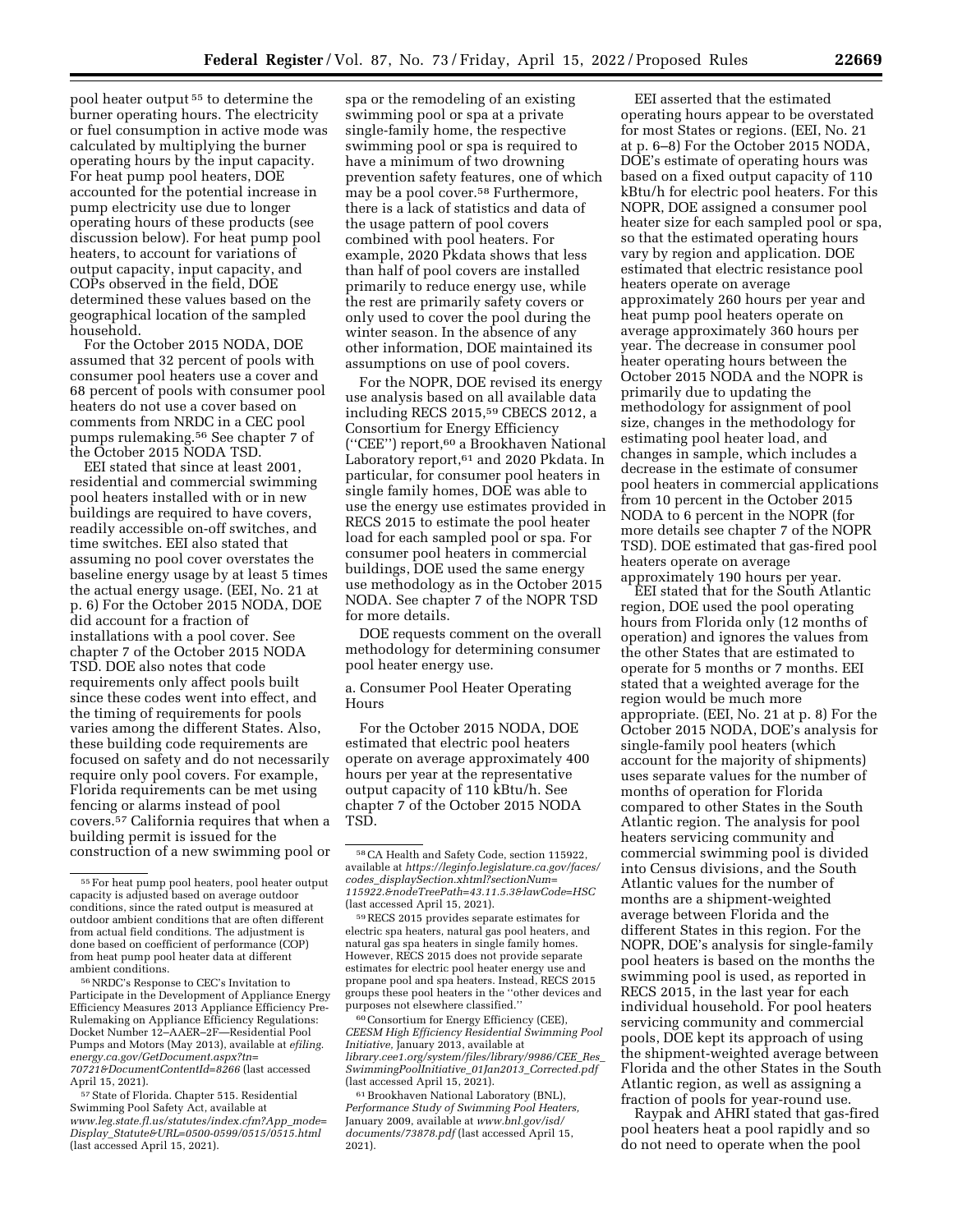is not in use; in contrast, heat pump pool heaters generally take several days to heat a pool. (Raypak, No. 4 at p. 7; AHRI, No. 7 at p. 9) DOE's analysis takes into account longer operating hours for heat pump pool heaters compared to gas-fired pool heaters and electric resistance pool heaters.

For the October 2015 NODA, DOE assigned different swimming pool use hours depending on the region the consumer pool heater is installed in, based on DOE's Energy Saver website assumptions.62 See chapter 7 of the October 2015 NODA TSD. EEI stated that a study by the National Renewable Energy Laboratories (''NREL'') shows that in Florida, California, and Arizona (three of the top four States with the highest number of in-ground pools according to NRDC $63$ ), consumer pool heaters are used less than DOE's analysis would indicate. The report states that ''the majority of solar [pool heating] users actually use their pools from April through October, whereas a majority of non-users [of solar pool heating] only use their pools from May through September.'' 64 EEI stated that although this information is somewhat dated, it clearly shows that even in the best climates, a very small percentage of residential pool owners use their pools (and consumer pool heaters) anywhere close to the values estimated by DOE. (EEI, No. 21 at p. 8–9) In response, DOE contends that a study of users of solar pool heating (*i.e.,* those who own a home with a swimming pool heated by a solar collector) is not representative of users of electric and gas-fired pool heaters. Also, as stated in the NREL report, non-users of solar pool heaters include those who do not heat their pool at all and therefore the pool usage is not an appropriate comparison. For the NOPR, DOE used RECS 2015 data that include average number of pool and spa operating months for each of the single-family households with a pool and/or spa heater, as well as 2020 Pkdata that include average pool operating months by state for pool

heaters in commercial pool applications.

The CA IOUs stated that portable electric spas are typically heated yearround, while consumer pool heaters often are only used occasionally during the swimming months. (CA IOUs, No. 5 at p. 5; CA IOUs, No. 20 at p. 7) DOE's analysis for electric pool heaters is not currently analyzing portable electric spa heaters, which are typically at or below 11 kW. DOE's analysis accounts for differences in operation between consumer pool heaters used in swimming pools compared to spas by using RECS 2015 reported months of use. RECS 2015 data show that on average heated swimming pools are used 5.2 months per year, while spas are used on average 7.4 months per year.

DOE requests comment on the data sources and methodology for determining consumer pool heater hours of operation as well as swimming pool and spa hours of operation.

## b. Heat Pump Pool Heater Energy Use

For both the October 2015 NODA and NOPR, DOE took into account variations in heat pump pool heaters regarding output capacity, input capacity, and COPs observed in the field based on the geographical location.

Commenting on the March 2015 RFI, the CA IOUs stated that although heat pump pool heaters have diminished performance at temperatures below 55 °F, most consumer pool heaters only operate during the swimming months, when ambient temperatures are often significantly higher than 55 °F. They added that the outside air temperature constraint on heat pump technology has been successfully addressed in water heaters that utilize heat pump technology whenever possible, with electric resistance as a backup only when needed. (CA IOUs, No. 5 at p. 5)

DOE accounted for outdoor air temperature and pool season length in determining the energy use of heat pump pool heaters. In the October 2015 NODA, DOE assigned an average COP value for each heat pump efficiency level based on climate region (Hot Humid, Warm, or Cold climate). For example, for EL 2 the weighted COPs by region are 5.2 for the Hot Humid region, 4.6 for the Warm region, and 4.0 for the Cold region. See chapter 7 of the October 2015 NODA TSD. For the NOPR, DOE refined its methodology to adjust the COP for heat pumps based on pool season length and monthly average temperatures for the different climate regions in the analysis. For example, for EL 2 the weighted COPs by region are 5.44 for the Hot Humid region, 5.20 for the Warm region, and 3.76 for the Cold

region. DOE is not aware of any hybrid units in the market that utilize electric resistance as a heat pump pool heater backup but agrees with CA IOUs that this is a potential solution for a fraction of installations that might require operation at very low ambient temperatures or during a period of high demand. DOE is aware of a hybrid gasfired/heat pump unit.65

For the October 2015 NODA, DOE accounted for the potential increase in pool pump electricity use due to longer operating hours of heat pump pool heaters, since the pool pump used by the pool heater needs to operate while the pool heater heats the pool. DOE assumed that heat pumps would tend to run longer than an electric resistance pool heater with similar output capacity and would therefore require the pool pump to work longer. See chapter 7 of the October 2015 NODA TSD. ASAP and NRDC commented that typical daily pool pump operating hours are significantly higher than pool heater operating hours; therefore, the additional pool heater operating hours estimated for heat pump pool heaters would not necessarily translate directly to additional pool pump operating hours. (ASAP and NRDC, No. 19 at p. 3) Similarly, the CA IOUs stated that most pool heating is achieved during the normal daily filtration pumping cycle, minimizing the need for additional pumping energy to heat pools. The CA IOUs additionally stated as filtration pumping is increasingly met by energy efficient dual-speed, multispeed, and variable-speed pumps, which often run at lower flows for a longer number of hours, the need for increased pumping for pool heating is further reduced. (CA IOUs, No. 20 at p. 6) The CA IOUs, ASAP, and NRDC encouraged DOE to ensure that it is not overestimating the additional pool pump energy required for heat pump pool heaters. (ASAP and NRDC, No. 19 at p. 3; CA IOUs, No. 20 at p. 6)

For the NOPR, DOE updated its analysis to take into account the coincidental heat pump pool heater and typical pool pump use, as well as the use of higher efficiency pumps. This revision decreased the impact of the heat pump pool heater on additional pool pump energy use by about half compared to the October 2015 NODA estimates.

DOE requests comment on the methodology used for determining heat pump pool heater energy use.

<sup>62</sup> DOE Energy Saver, available at *[www.energy.gov/energysaver/heat-pump](http://www.energy.gov/energysaver/heat-pump-swimming-pool-heaters)[swimming-pool-heaters](http://www.energy.gov/energysaver/heat-pump-swimming-pool-heaters)* (last accessed April 15, 2021).

<sup>63</sup>NRDC, NRDC's Response to CEC's Invitation to Participate in the Development of Appliance Energy Efficiency Measures 2013 Appliance Efficiency Pre-Rulemaking on Appliance Efficiency Regulations: Docket Number 12–AAER–2F Residential Pool Pumps and Motors (May 2013), available at *efiling.energy.ca.gov/GetDocument.aspx?tn=70721& DocumentContentId=8266* (last accessed April 15, 2021).

<sup>64</sup>Synapse Infusion Group, Inc., Report on Solar Pool Heating Quantitative Survey, August 1998– December 1998, April 1998, NREL/SR–550–26485, available at *[www.nrel.gov/docs/fy99osti/26485.pdf](http://www.nrel.gov/docs/fy99osti/26485.pdf)*  (last accessed April 15, 2021).

<sup>65</sup>Pentair. UltraTemp ETi Hybrid Heater, available at *[www.pentair.com/en/products/pool](http://www.pentair.com/en/products/pool-spa-equipment/pool-heaters/ultratemp-hybrid-heater.html)[spa-equipment/pool-heaters/ultratemp-hybrid](http://www.pentair.com/en/products/pool-spa-equipment/pool-heaters/ultratemp-hybrid-heater.html)[heater.html](http://www.pentair.com/en/products/pool-spa-equipment/pool-heaters/ultratemp-hybrid-heater.html)* (last accessed April 15, 2021).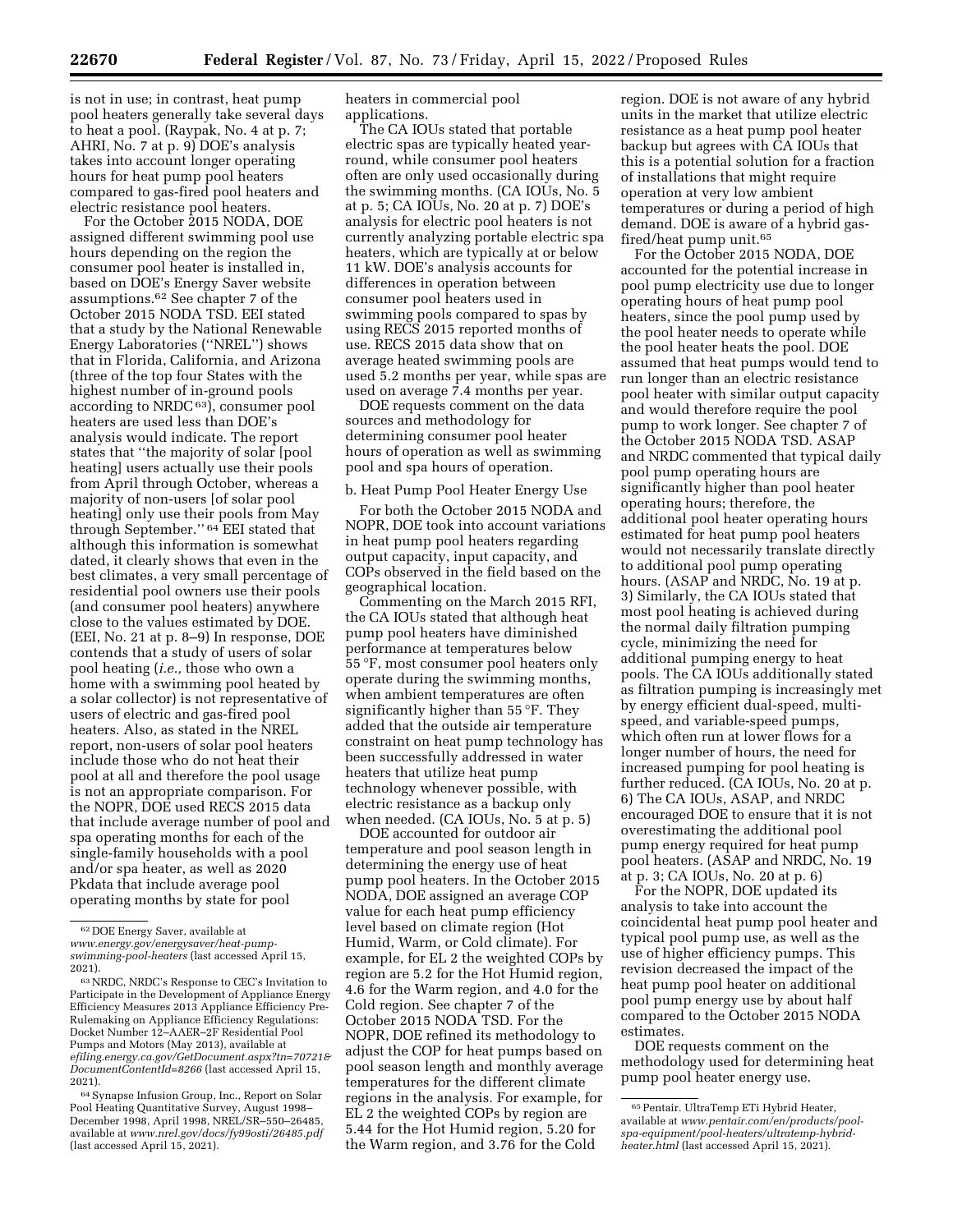c. Consumer Pool Heater Standby and Off Mode Energy Use

Lochinvar estimated that, based on DOE's estimates of burner operating hours (''BOH'') and average pool operating hours (''POH''), the annual power consumption in standby mode and off mode will be between 0.1 percent and 1 percent of the total annual power consumption for all Lochinvar pool heaters. (Lochinvar, No. 2 at p. 2) DOE's estimate of annual power consumption in standby mode and off mode is consistent with Lochinvar's comment. Lochinvar stated that its gasfired pool heaters use spark ignition and have no fossil fuel consumption in either standby mode or off mode. (Lochinvar, No. 2 at p. 1) Raypak stated that the typical fossil fuel energy use in standby mode and off mode is zero because gas-fired pool heaters only fire when there is a call for heat to maintain a setpoint temperature. Raypak also stated that standby and off-mode is limited to electricity consumption for all gas-fired, electric resistance, and electric heat pump pool heaters and that the magnitude of the electricity consumption may change slightly based on the input capacity of the unit. (Raypak, No. 4 at p. 2) DOE's understanding based on a review of the market and product literature is consistent with Raypak's comments about fossil fuel consumption in either standby or off mode for units not equipped with standing pilot ignition. DOE only accounted for standby or off mode fossil fuel consumption for gasfired pool heaters equipped with standing pilot ignition. DOE's understanding based on a review of the market and product literature is also consistent with Raypak's comment that all pool heaters have standby and off mode electricity use. For all gas-fired pool heaters, regardless of ignition type, as well as for electric resistance and electric heat pump pool heaters, DOE's analysis accounts for standby and off mode electricity use.

For the October 2015 NODA, DOE assumed that most consumers are unlikely to set their electric pool heaters to the off mode during the non-heating season. See chapter 7 of the October 2015 NODA TSD. AHRI disagreed with this assumption and stated that in climates with a long and cold nonheating season, many consumers will put their pool heater in the off mode as part of the process of closing their pool for the season. AHRI stated that in parts of the country where the non-heating season is either relatively short or relatively mild, some consumers will also put their pool heater in the off

mode. AHRI stated that in parts of the country where there is a minimal nonheating season, consumers are unlikely to put the pool heater in the off mode. (AHRI, No. 16 at p. 5)

Upon further consideration, including consideration of the comments received, for the NOPR, DOE revised its standby and off mode analysis to account for a large fraction of consumers that turn off their equipment during the non-pool heating season, especially in colder regions of the country. Chapter 7 of the NOPR TSD provides details on DOE's standby and off mode analysis for consumer pool heaters.

DOE requests comment on the methodology used for determining standby and off mode energy use.

#### 3. Energy Use Results

For the October 2015 NODA, DOE estimated that the average electric pool heater load is 47.9 million Btu per year, which resulted in average energy use of 14,034 kWh per year for an electric resistance pool heater and 4,091 to 2,505 kWh per year for an electric heat pump pool heater, depending on the efficiency level. See chapter 7 of the October 2015 NODA TSD.

EEI stated that according to RECS 2005, the average electricity use of a consumer pool heater was 3,512 kWh per year. EEI stated that RECS 2005 also estimates that electric pool heaters use an average of 37.7 million Btu/year, corresponding to 11,046 kWh per year. EEI stated that RECS 2001 data show an average annual energy use for electric pool heaters, spa heaters, and hot tubs of 2,300 kWh/year. (EEI, No. 21 at p. 3)

The values presented by EEI do not represent pool heater electricity use, but instead represent the estimated electricity use for the domestic water heater. RECS data before 2015 did not report disaggregated pool heater energy use, but instead groups such energy use with other appliances (including pool pumps, furnace fans, freezers, dishwashers, lighting, etc.), while the domestic water heating energy use associated by the electric water heater is disaggregated.66 For households with an electric pool heater in RECS 2009 this value (energy use with other appliances) is 16,953 kWh per year.67 The quoted value reported by EEI from RECS 2005 of 3,512 kWh represents the domestic hot water energy use by the electric water heater for households with both an electric water heater and a pool

heater.68 Meanwhile the 37.7 million Btu/year figure in RECS 2005 represents the domestic hot water energy use for any water heater used in households with an electric pool heater.69 Neither of these values include the electric pool heater energy use. The 2,300 kWh/year average annual energy use for electric pool heaters, spa heaters, and hot tubs from RECS 2001 70 does not represent RECS 2001 data, but instead references a 1997 report.71 It is important to note that this 2,300 kWh/year represents all electric pool heaters, spa heaters, and hot tubs, most of which are small spa heaters and hot tubs with electric resistance heaters below 11 kW (which are outside of the scope of the proposed standards). Therefore, the 2,300 kWh is not necessarily inconsistent with DOE's current energy use estimates for electric pool heaters. For the NOPR, the estimated shipment-weighted average electricity consumption for electric pool heaters in residential applications in 2028 is 2,635 kWh.

EEI also stated that pool pumps represent about 70 percent of energy used in swimming pools, consuming around 3,500 kWh per year, so electric pool heaters use about 29 percent of the residential swimming pool energy use in the US and Canada. EEI stated that using these data, an electric pool heater would use about 1,050 kWh per year. (EEI, No. 21 at p. 4) In response, the study cited by EEI includes all swimming pools with and without a pool heater. Swimming pools with both a pool heater and pool pump tend to consume much more energy than the numbers cited by EEI.

69U.S. Department of Energy–Energy Information Administration. 2005 Residential Energy Consumption Survey: Energy Consumption and Expenditures Tables. Table WH7. Average Consumption for Water Heating by Major Fuels Used, 2005 Million British Thermal Units (Btu) per Household, Page 8, available at *[www.eia.gov/](http://www.eia.gov/consumption/residential/data/2005/c&e/pdf/tablewh7.pdf)  [consumption/residential/data/2005/c&e/pdf/](http://www.eia.gov/consumption/residential/data/2005/c&e/pdf/tablewh7.pdf)  [tablewh7.pdf](http://www.eia.gov/consumption/residential/data/2005/c&e/pdf/tablewh7.pdf)* (last accessed April 15, 2021).

70U.S. Department of Energy–Energy Information Administration. 2001 Residential Energy Consumption Survey: Energy Consumption and Expenditures Tables. Table 2. Residential Consumption of Electricity by End Use, 2001, available at *[www.eia.gov/consumption/residential/](http://www.eia.gov/consumption/residential/data/2001/index.php?view=consumption#Water)  [data/2001/index.php?view=consumption#Water](http://www.eia.gov/consumption/residential/data/2001/index.php?view=consumption#Water)*  (last accessed April 15, 2021).

71Wenzel, Tom, Jonathan G. Koomey, Gregory J. Rosenquist, Marla Sanchez, and James W. Hanford. Energy Data Sourcebook for the U.S. Residential Sector, September 1997, page 128, available at *etapublications.lbl.gov/sites/default/files/lbnl-40297.pdf* (last accessed April 15, 2021).

<sup>66</sup>Previous to the RECS 2015, RECS only reported disaggregated conditional demand analysis electricity use estimates for space heating, space cooling, water heating, and refrigerator appliances. 67This value includes a mixture of households

with electric resistance and heat pump pool heaters.

<sup>68</sup>U.S. Department of Energy–Energy Information Administration. 2005 Residential Energy Consumption Survey: Energy Consumption and Expenditures Tables. Table WH6. Average Consumption for Water Heating by Major Fuels Used, 2005 Physical Units per Household, Page 8, available at *[www.eia.gov/consumption/residential/](http://www.eia.gov/consumption/residential/data/2005/c&e/pdf/tablewh6.pdf)  [data/2005/c&e/pdf/tablewh6.pdf](http://www.eia.gov/consumption/residential/data/2005/c&e/pdf/tablewh6.pdf)* (last accessed April 15, 2021).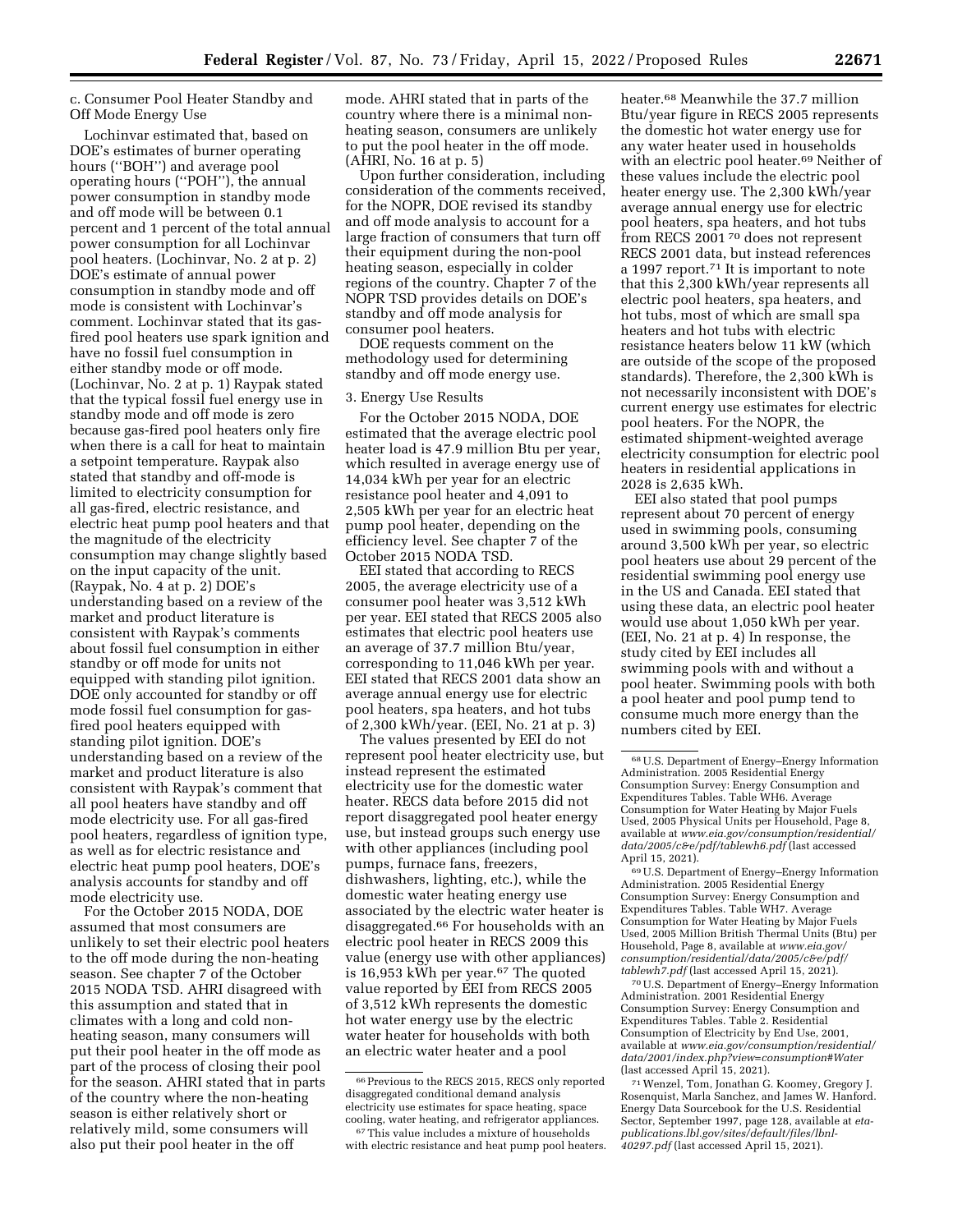For this NOPR, DOE updated its energy use analysis to account for RECS 2015 and CBECS 2012 pool heater data. For residential applications, DOE estimated that on average electric resistance pool heater load is 22.9 million Btu per year, which resulted in average shipment-weighted energy use of 6,788 kWh per year, and on average electric heat pump pool heater load is 37.6 million Btu per year, which resulted in average shipment-weighted energy use of 2,315 kWh per year. For commercial applications,72 DOE estimated that on average electric resistance pool heater load is 129.0 million Btu per year, which resulted in average shipment-weighted energy use of 38,187 kWh per year, and on average electric heat pump pool heater load is 151.6 million Btu per year, which resulted in average shipment-weighted energy use of 9,202 kWh per year.

For gas-fired pool heaters, DOE also based its analysis on RECS 2015 data, CBECS 2012 data, and updated energy use methodology. For residential applications, DOE estimated that the consumer pool heater load is 28.9 million Btu per year, which resulted in average shipment-weighted energy use of 35.0 million Btu per year. For commercial applications,73 DOE estimated that on average gas-fired pool heater load is 206.2 million Btu per year, which resulted in average shipment-weighted energy use of 247.2 million Btu per year.

See chapter 7 of the NOPR TSD for further details.

## *F. Life-Cycle Cost and Payback Period Analysis*

DOE conducted LCC and PBP analyses to evaluate the economic impacts on individual consumers of potential energy conservation standards for consumer pool heaters. The effect of new or amended energy conservation standards on individual consumers usually involves a reduction in operating cost and an increase in purchase cost. DOE used the following two metrics to measure consumer impacts:

• The LCC is the total consumer expense of an appliance or product over the life of that product, consisting of

total installed cost (manufacturer selling price, distribution chain markups, sales tax, and installation costs) plus operating costs (expenses for energy use, maintenance, and repair). To compute the operating costs, DOE discounts future operating costs to the time of purchase and sums them over the lifetime of the product.

• The PBP is the estimated amount of time (in years) it takes consumers to recover the increased purchase cost (including installation) of a moreefficient product through lower operating costs. DOE calculates the PBP by dividing the change in purchase cost at higher efficiency levels by the change in annual operating cost for the year that amended or new standards are assumed to take effect.

For any given efficiency level, DOE measures the change in LCC relative to the LCC in the no-new-standards case, which reflects the estimated efficiency distribution of consumer pool heaters in the absence of new or amended energy conservation standards. In contrast, the PBP for a given efficiency level is measured relative to the baseline product.

For each considered efficiency level in each product class, DOE calculated the LCC and PBP for a nationally representative set of consumers. As stated previously, DOE developed consumer samples primarily from the 2015 RECS and 2012 CBECS. For each sample consumer, DOE determined the energy consumption for the consumer pool heater and the appropriate energy price. By developing a representative sample of consumers, the analysis captured the variability in energy consumption and energy prices associated with the use of consumer pool heaters.

Inputs to the calculation of total installed cost include the cost of the product—which includes MPCs, manufacturer markups, retailer and distributor markups, and sales taxes and installation costs. Inputs to the calculation of operating expenses include annual energy consumption, energy prices and price projections, repair and maintenance costs, product lifetimes, and discount rates. DOE created distributions of values for product lifetime, discount rates, and sales taxes, with probabilities attached to each value, to account for their uncertainty and variability.

The computer model DOE uses to calculate the LCC and PBP relies on a Monte Carlo simulation to incorporate uncertainty and variability into the analysis. The Monte Carlo simulations randomly sample input values from the probability distributions and consumer pool heater user samples. For this proposed rule, the Monte Carlo approach is implemented in MS Excel together with the Crystal Ball<sup>TM</sup> addon.74 The model calculated the LCC and PBP for products at each efficiency level for 10,000 consumer pool heater installations per simulation run. The analytical results include a distribution of 10,000 data points showing the range of LCC savings for a given efficiency level relative to the no-new-standards case efficiency distribution. In performing an iteration of the Monte Carlo simulation for a given consumer, product efficiency is chosen based on its probability. If the chosen product efficiency is greater than or equal to the efficiency of the standard level under consideration, the LCC and PBP calculation reveals that a consumer is not impacted by the standard level. By accounting for consumers who already purchase more-efficient products, DOE avoids overstating the potential benefits from increasing product efficiency.

DOE calculated the LCC and PBP for all consumers of pool heaters as if each were to purchase a new product in the expected year of required compliance with new or amended standards. Any amended standards would apply to consumer pool heaters manufactured 5 years after the date on which any new or amended standard is published. (42 U.S.C.  $6295(m)(4)(A)(ii)$  For this analysis DOE assumed publication of a final rule, were standards to be amended, in 2023. Therefore, for purposes of its analysis, DOE used 2028 as the first year of compliance with any amended standards for consumer pool heaters.

Table IV.15 summarizes the approach and data DOE used to derive inputs to the LCC and PBP calculations. The subsections that follow provide further discussion. Details of the spreadsheet model, and of all the inputs to the LCC and PBP analyses, are contained in chapter 8 of the NOPR TSD and its appendices.

<sup>72</sup> DOE estimated that commercial applications account for 6 percent of electric pool heater shipments in 2028.

<sup>73</sup> DOE estimated that commercial applications account for 13 percent of gas-fired pool heater shipments in 2028.

 $\overline{^{74}\mathrm{Cr}$ ystal BallTM is commercially-available software tool to facilitate the creation of these types of models by generating probability distributions and summarizing results within Excel, available at *[www.oracle.com/middleware/technologies/](http://www.oracle.com/middleware/technologies/crystalball.html)  [crystalball.html](http://www.oracle.com/middleware/technologies/crystalball.html)* (last accessed April 15, 2021).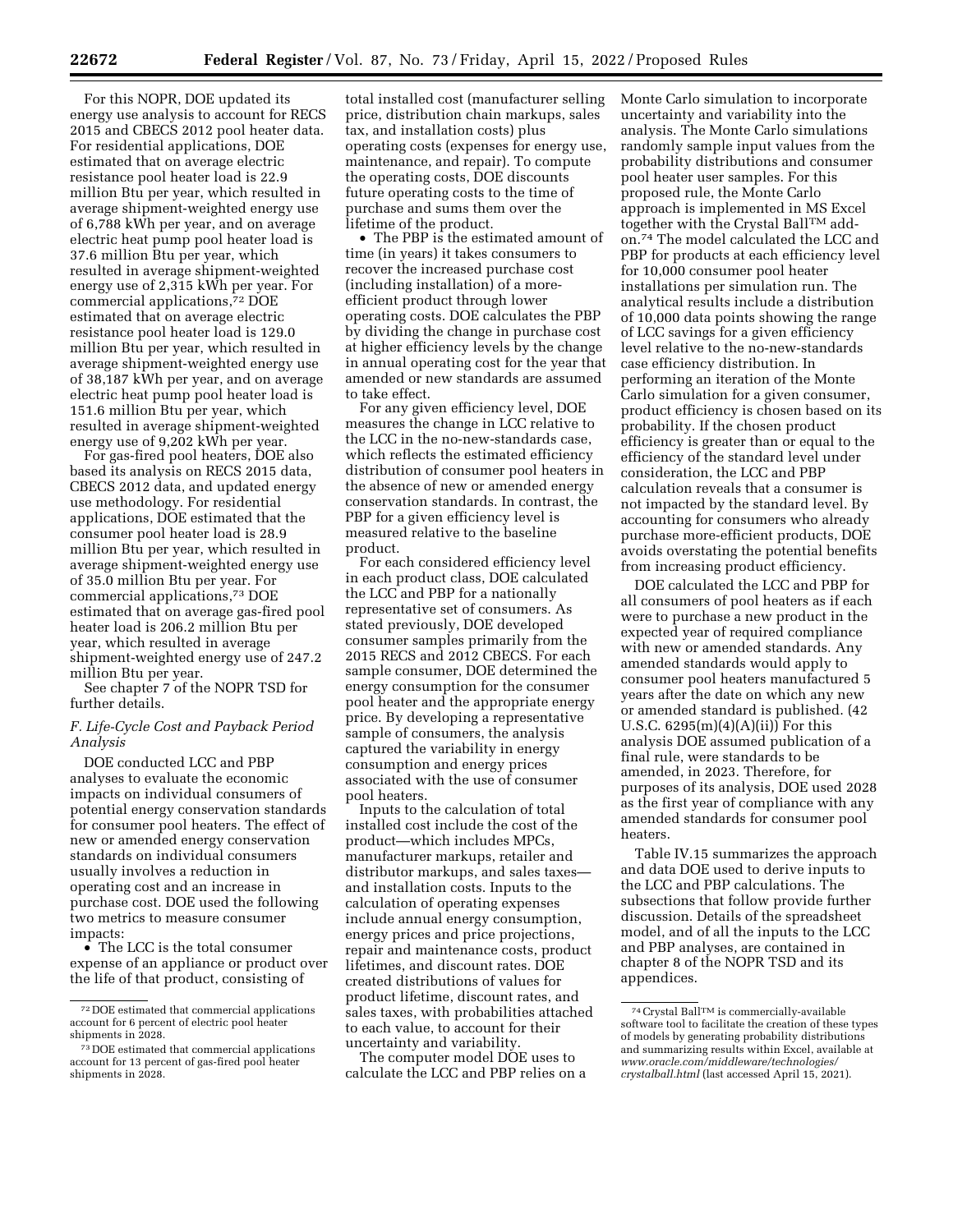# TABLE IV.15—SUMMARY OF INPUTS AND METHODS FOR THE LCC AND PBP ANALYSIS\*

| Inputs | Source/method                                                                                                                                                                                                                                                          |
|--------|------------------------------------------------------------------------------------------------------------------------------------------------------------------------------------------------------------------------------------------------------------------------|
|        | Derived by multiplying MPCs by manufacturer and retailer markups and sales<br>tax, as appropriate. Used historical data to derive a price scaling index to<br>project product costs.                                                                                   |
|        | Baseline and incremental installation cost determined with data from 2021 RS<br>Means.                                                                                                                                                                                 |
|        | The total annual energy use multiplied by the hours per year. Average number of<br>hours based on field data.                                                                                                                                                          |
|        | Variability: Based on regional data and 2015 RECS and 2012 CBECS.<br>Natural Gas: Based on EIA's Natural Gas Navigator data for 2020.<br>Propane: Based on EIA's SEDS for 2019.<br>Electricity: Based on EIA's Form 861 data for 2020.                                 |
|        | Variability: Regional energy prices determined for 10 regions for pool heaters in<br>individual single-family homes and 9 census divisions for pool heaters in com-<br>munity and commercial pool heaters.                                                             |
|        | Marginal prices used for both natural gas and electricity.                                                                                                                                                                                                             |
|        | Based on AEO2021 price projections.<br>Based on 2021 RS Means data and other sources. Assumed variation in cost by<br>efficiency.                                                                                                                                      |
|        | <i>Average:</i> 11.2 years for both electric and gas-fired pool heaters.                                                                                                                                                                                               |
|        | Residential: Approach involves identifying all possible debt or asset classes that<br>might be used to purchase the considered appliances, or might be affected in-<br>directly. Primary data source was the Federal Reserve Board's Survey of Con-<br>sumer Finances. |
|        | <i>Commercial:</i> Calculated as the weighted average cost of capital for businesses                                                                                                                                                                                   |
|        | purchasing pool heaters. Primary data source was Damodaran Online.                                                                                                                                                                                                     |

\* References for the data sources mentioned in this table are provided in the sections following the table or in chapter 8 of the NOPR TSD.

## 1. Product Cost

To calculate consumer product costs, DOE multiplied the MPCs developed in the engineering analysis by the markups described previously (along with sales taxes). DOE used different markups for baseline products and higher-efficiency products because DOE applies an incremental markup to the increase in MSP associated with higher-efficiency products. Many 82-percent thermal efficiency (EL 0 and EL 1) gas-fired pool heaters without low- $NO<sub>x</sub>$  burners are currently available that do not meet  $low-NO<sub>X</sub>$  criteria in California, Utah, and Texas.75 Thus, for the NOPR, DOE included the additional cost of a low- $NO<sub>x</sub>$  burner to all gas-fired pool heaters

installed in certain California,76 Utah,77 or Texas 78 locations and applications. DOE assigned a fraction of installations outside these three regions the low- $NO_X$ burner cost adder since the models are so widespread.79

 $^{77}\mathrm{Low}\text{-}\mathrm{NO}_{\mathrm{X}}$  gas-fired pool heaters with a rated heat input capacity less than 2,000,000 Btu/Hour. Utah Code 15A–6–102, available at *[le.utah.gov/](http://le.utah.gov/xcode/Title15A/Chapter6/15A-6-S102.html?v=C15A-6-S102_2017050920170509)  [xcode/Title15A/Chapter6/15A–6–](http://le.utah.gov/xcode/Title15A/Chapter6/15A-6-S102.html?v=C15A-6-S102_2017050920170509)  [S102.html?v=C15A–6–S102](http://le.utah.gov/xcode/Title15A/Chapter6/15A-6-S102.html?v=C15A-6-S102_2017050920170509)*\_*2017050920170509*  (last accessed April 15, 2021).

 $78$  Low NO<sub>X</sub> gas-fired pool heater with a rated heat input capacity less than or equal to 2,000,000 Btu/h Hour are required (except for units installed in single-family residences, used exclusively to heat swimming pools and hot tubs). Texas Administrative Code, Control of Air Pollution from Nitrogen Compounds, available at *[texreg.sos.state.tx.us/public/](http://texreg.sos.state.tx.us/public/readtac$ext.ViewTAC?tac_view=5&ti=30&pt=1&ch=117&sch=E&div=3&rl=Y)  [readtac\\$ext.ViewTAC?tac](http://texreg.sos.state.tx.us/public/readtac$ext.ViewTAC?tac_view=5&ti=30&pt=1&ch=117&sch=E&div=3&rl=Y)*\_ *[view=5&ti=30&pt=1&ch=117&sch=E&div=3&rl=Y](http://texreg.sos.state.tx.us/public/readtac$ext.ViewTAC?tac_view=5&ti=30&pt=1&ch=117&sch=E&div=3&rl=Y)*  (last accessed April 15, 2021).

79Pires, K. *It's A Low-NO<sup>X</sup> Life.* AQUA. November 2008, available at *[aquamagazine.com/it-s-a-low](http://aquamagazine.com/it-s-a-low-nox-life.html)[nox-life.html](http://aquamagazine.com/it-s-a-low-nox-life.html)* (last accessed April 15, 2021).

DOE requests comments on its assumption that gas-fired pool heaters installed in California, Utah, or Texas would have a low- $NO<sub>x</sub>$  burner and the fraction of installations outside these three regions that would have a low- $NO<sub>x</sub>$  burner.

Commenting on the October 2015 NODA, EEI stated that publicly available information on websites shows price differentials between electric resistance pool heaters and heat pump pool heaters on the order of \$2,000 or \$3,000, at least two to three times more than DOE's estimates. (EEI, No. 21 at p. 11) DOE compared its estimated prices to available online retail prices for electric resistance pool heaters and heat pump pool heaters with a size close to 110 kBtu/h and found them to be consistent with DOE's analysis. DOE's derivation of product costs is discussed in more detail in sections IV.C.2 and IV.D of this document.

In the October 2015 NODA, DOE developed separate product price projections for baseline electric resistance pool heaters and heat pump pool heaters. For baseline electric resistance pool heaters, DOE used the historical producer price index (''PPI'') data from the Bureau of Labor Statistics' (''BLS'') for ''heating equipment (except warm air furnace) manufacturing'' from 1980 to 2014 to determine a constant

 $75$  Low-NO<sub>x</sub> gas-fired pool heaters account for 11 percent of gas-fired pool heaters at EL 0 and 59 percent of pool heaters at EL 1.

<sup>76</sup>Low-NOx gas-fired pool heaters with a rated heat input capacity less than or equal to 2,000,000 Btu/h Hour are required in South Coast Air Quality Management District (''SCAQMD'') and San Joaquin Valley Air Pollution Control District (''SJAPCD''). SCAQMD Rule 1146.2, available at *[www.aqmd.gov/](http://www.aqmd.gov/docs/default-source/rule-book/reg-xi/rule-1146-2.pdf)  [docs/default-source/rule-book/reg-xi/rule-1146–](http://www.aqmd.gov/docs/default-source/rule-book/reg-xi/rule-1146-2.pdf)  [2.pdf;](http://www.aqmd.gov/docs/default-source/rule-book/reg-xi/rule-1146-2.pdf)* SJAPCD Rule 4308, available at *[www.valleyair.org/rules/currntrules/03–4308](http://www.valleyair.org/rules/currntrules/03-4308_CleanRule.pdf)*\_ *[CleanRule.pdf](http://www.valleyair.org/rules/currntrules/03-4308_CleanRule.pdf)* (last accessed April 15, 2021). Low  $NO<sub>x</sub>$  gas-fired pool heaters with a rated heat input capacity 400,001 to 2,000,000 Btu/h are required in Bay Area Air Quality Management District (''BAAQMD''). Regulation 9, available at *www.baaqmd.gov/*∼*[/media/dotgov/files/rules/reg-9](http://www.baaqmd.gov/~/media/dotgov/files/rules/reg-9-rule-6-nitrogen-oxides-emissions-from-natural-gasfired-water-heaters/documents/rg0906.pdf?la=en) [rule-6-nitrogen-oxides-emissions-from-natural](http://www.baaqmd.gov/~/media/dotgov/files/rules/reg-9-rule-6-nitrogen-oxides-emissions-from-natural-gasfired-water-heaters/documents/rg0906.pdf?la=en)[gasfired-water-heaters/documents/rg0906.pdf?la=en](http://www.baaqmd.gov/~/media/dotgov/files/rules/reg-9-rule-6-nitrogen-oxides-emissions-from-natural-gasfired-water-heaters/documents/rg0906.pdf?la=en)*  (last accessed April 15, 2021).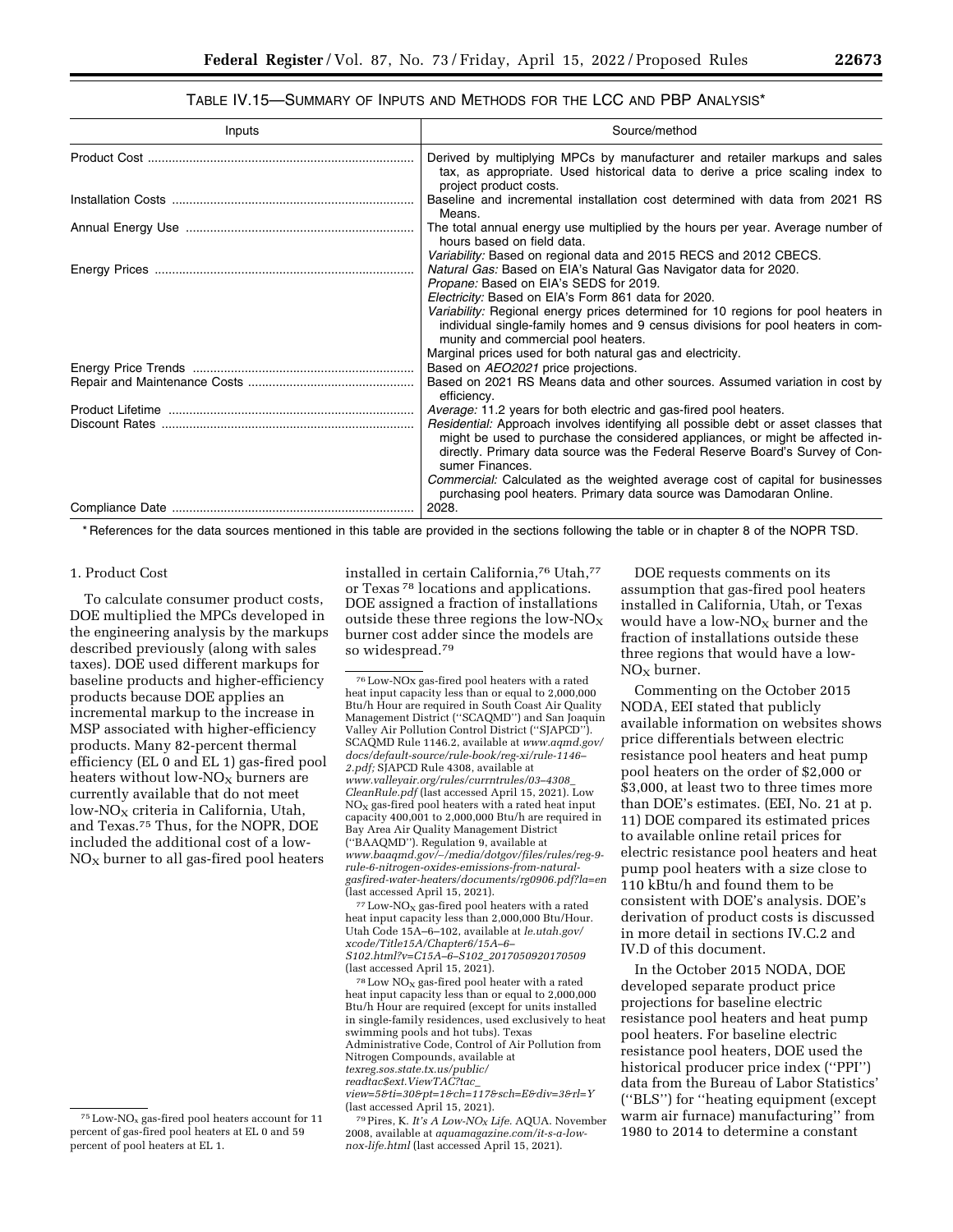price trend.80 Because heat pump pool heaters share similar technology with heat pumps used for space conditioning, DOE used historical PPI data for ''unitary air conditioners manufacturing'' spanning the period 1978–2014 to determine a decreasing price trend for these products.81 See chapter 8 of the October 2015 NODA TSD.

EEI stated that DOE provides no evidence for assuming that heat pump pool heater costs will decrease on a real basis, while electric resistance pool heater prices stay constant on a real basis. (EEI, No. 21 at p. 11) AHRI and EEI stated that pool heaters are significantly different from the space heating and cooling equipment used to derive the product price trend used in the October 2015 NODA analysis. AHRI and EEI also stated that there are different economies of scope and scale, as electric pool heater shipments are in the tens of thousands per year, while space heating and cooling equipment have shipments of about six to seven million units per year. (AHRI, No. 16 at p. 5; EEI, No. 21 at p. 10) AHRI stated that there is no economy of scale available to the manufacturers of heat pump pool heaters. (AHRI, No. 16 at p. 5) EEI also stated that over the past several years, the real price of unitary air conditioners has increased, and to project downward prices ignores this recent trend. EEI stated that DOE should only use data for pool heaters for price projections, and if not available, use the same price factor index projections for electric resistance pool heaters and heat pump pool heaters. (EEI, No. 21 at p. 10)

DOE acknowledges that use of a price trend for heat pumps may not accurately reflect the trend for heat pump pool heaters. For the NOPR, DOE used shipment-weighted wholesaler listed prices from 2003–2019 from the 2020 Pkdata report.<sup>82</sup> This data was used to produce different decreasing price trends for electric resistance pool heaters, heat pump pool heaters, and gas-fired pool heaters. DOE performed a sensitivity analysis on price trend as detailed in appendix 8C of the NOPR TSD. Further details about the development of the price trends can be

found in chapter 8 and appendix 8C of the NOPR TSD.

DOE requests comments on its assumption and methodology for determining equipment price trends. DOE also requests data that would allow for use of different price trend projections for electric resistance and heat pump pool heaters.

#### 2. Installation Cost

Installation cost includes labor, overhead, and any miscellaneous materials and parts needed to install the product. DOE estimates all the installation costs associated with fitting a consumer pool heater in a new housing unit, as a replacement for an existing pool heater, or in an existing pool without a pool heater (new owners). This includes any additional costs, such as electric modifications that would be required to install equipment at various efficiency levels. For the October 2015 NODA, DOE used 2015 RS Means for the materials and labor cost data needed to estimate the installation costs for electric pool heaters.83 See chapter 8 and appendix 8C of the October 2015 NODA TSD. DOE accounted for regional differences in labor costs by using RS Means regional cost factors.

For the October 2015 NODA, DOE accounted for the increased cost of additional electrical requirements for new swimming pool and new owner installations. 80 FR 65169. For new electric pool heater owners (including owners of new swimming pools and owners of existing swimming pools), DOE assumed that an electric resistance pool heater would have higher electrical connection installation costs in comparison to the electrical requirements for a heat pump pool heater. For replacements in outdoor swimming pools, DOE assumed that the installation costs would be the same for all efficiency levels because the old consumer pool heater already has adequate electrical service for the new pool heater. For replacements in indoor installations, DOE assumed that they are all electrical resistance and that replacement with a heat pump pool heater would add a significant cost to run water piping and an electrical connection to outside the building, where the heat pump pool heater will be installed. See chapter 8 and appendix 8C of the October 2015 NODA TSD.

EEI stated that the difference in installation cost between efficiency levels for replacements of outdoor

electric pool heaters is understated. EEI stated that based on information from *poolheatpumps.com* and *worldwidepoolheaters.com,* electric resistance pool heaters weigh between 40 and 50 pounds, while heat pump pool heaters weigh anywhere between 140 and 328 pounds (depending on the capacity and features). EEI stated that therefore, shipping and labor costs will be higher, as it is likely that a twoperson crew will be needed to move and install the heat pump pool heater. It added that the existing electric resistance pool heater may be located in a space-constrained area, and addressing the space constraints to install a heat pump unit will increase the installation cost dramatically in a number of cases (on the order of thousands of dollars). (EEI, No. 21 at p. 12) DOE's estimates for installing a consumer pool heater come from RS Means, which assumes a two-person crew. DOE also accounts for significant increased installation costs for heat pump pool heaters installed indoors. Further details about the development of the heat pump installation costs can be found in chapter 8 of the NOPR TSD.

DOE seeks comment regarding the fraction of electric pool heater installations that are located in a spaceconstrained area that could increase the cost of installing a heat pump pool heater.

The October 2015 NODA analysis accounted for installing the electrical connection new swimming pool installations with electric pool heaters. AHRI stated that DOE needs to account for installing utilities in new pool installations. (AHRI, No. 7 at p. 6) For the NOPR, DOE added the cost of new gas piping and electrical connection for new swimming pool installations with a natural gas or propane pool heater.

For the NOPR, DOE updated the installation cost data using RS Means 2021 84 (including labor costs) and included the costs for installing a gasfired pool heater. For gas-fired pool heaters, the incremental installation cost for the condensing design includes the cost of the condensate drain piping that goes from the consumer pool heater to a P-trap device 85 located at the sewer line entrance. See chapter 8 of the NOPR TSD for more details.

DOE requests comments on its assumption, methodology, and sources

<sup>80</sup>Bureau of Labor Statistics. Heating equipment PPI series ID: PCU 333414333414, available at *[www.bls.gov/ppi](http://www.bls.gov/ppi/)*/(last accessed April 15, 2021).

<sup>81</sup>Bureau of Labor Statistics. Unitary air conditioners manufacturing product series ID: PCU333415333415E, available at *[www.bls.gov/ppi/](http://www.bls.gov/ppi/)*  (last accessed April 15, 2021).

<sup>82</sup>Pkdata, *2020 Residential and Commercial Swimming Pool, Hot tub, and Pool Heater Customized Report for LBNL,* October 15, 2020, available at: *[www.pkdata.com/](http://www.pkdata.com/datapointstrade.html#/) [datapointstrade.html#/](http://www.pkdata.com/datapointstrade.html#/)* (last accessed April 15, 2021).

<sup>83</sup>RS Means Company, Inc., *RS Means Residential Cost Data 2015* (2015), available at *[www.rsmeans.com/](http://www.rsmeans.com/)* (last accessed April 15, 2021).

<sup>84</sup>RS Means Company, Inc., *RS Means Residential Cost Data 2021* (2021), available at *[www.rsmeans.com/](http://www.rsmeans.com/)* (last accessed April 15, 2021).

<sup>85</sup>A ''P-trap'' is required by many city codes. It helps to isolate the condensate from back-flowing into the pool water and prevents the sewer gas from back-flowing.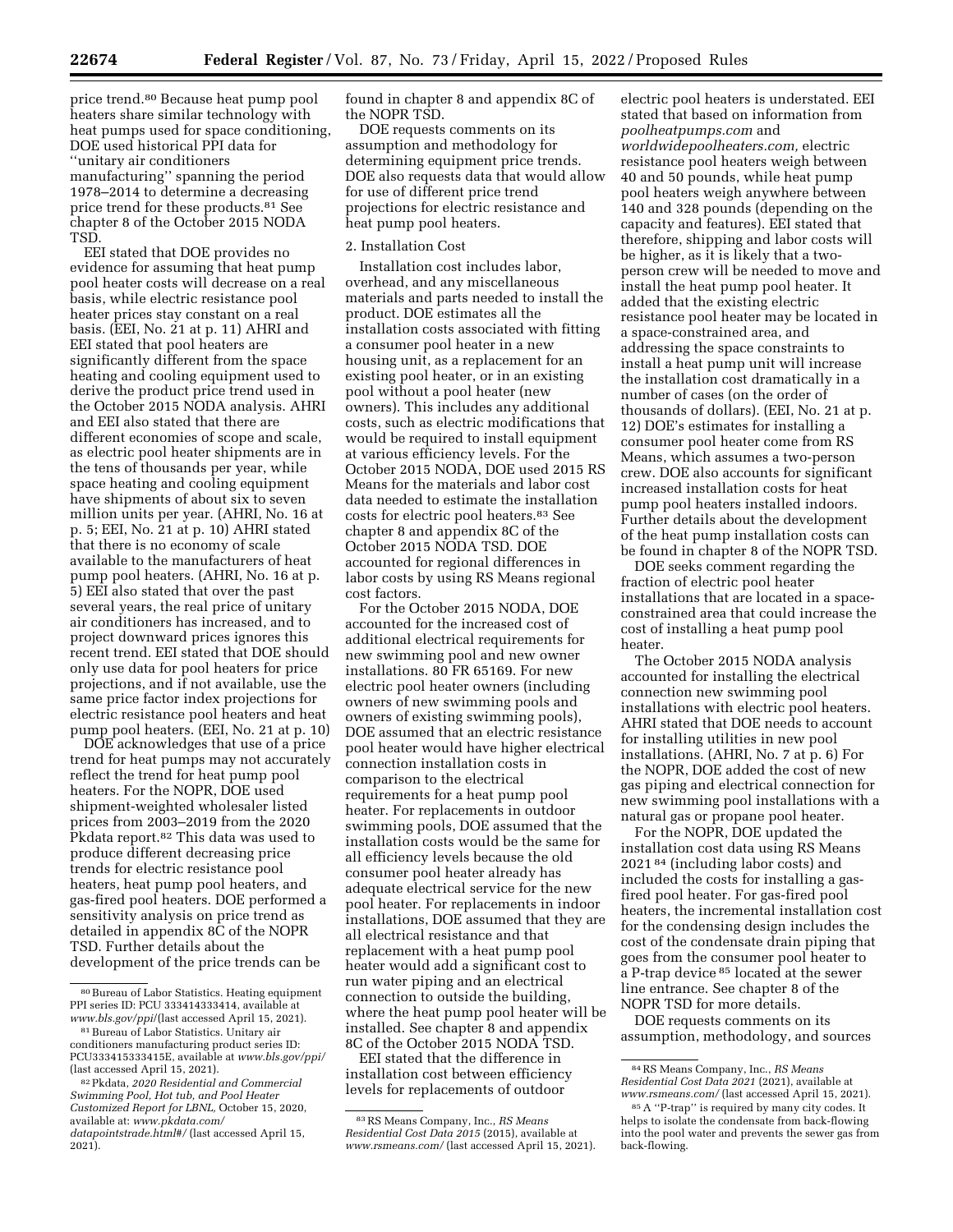for determining installation costs for consumer pool heaters.

#### 3. Annual Energy Consumption

For each sampled installation, DOE determined the energy consumption for a consumer pool heater at different efficiency levels using the approach described previously in section IV.E of this document.

a. Rebound Effect

Higher-efficiency consumer pool heaters reduce the operating costs for a consumer, which can lead to greater use of the consumer pool heater. A direct rebound effect occurs when a product that is made more efficient is used more intensively, such that the expected energy savings from the efficiency improvement may not fully materialize. At the same time, consumers benefit from increased utilization of products due to rebound. Overall consumer welfare (taking into account additional costs and benefits) is generally understood to increase from rebound. DOE did not find any data on the rebound effect that is specific to consumer pool heaters. In the April 2010 final rule, DOE estimated a rebound of 10 percent for pool heaters for the NIA but did not include rebound in the LCC analysis. 75 FR 20112, 20165. Given the uncertainty and lack of data specific to pool heaters, DOE does not include the rebound effect in the LCC analysis for this NOPR. DOE does include rebound in the NIA for a conservative estimate of national energy savings. DOE estimates a rebound effect of 10 percent for consumer pool heaters used in residential applications based on studies of other residential products and 0 percent for consumer pool heaters used in commercial applications. See section IV.H.2 for further details on how the rebound effect is applied in the NIA.

AHRI stated that DOE should include the rebound effect in the LCC analysis. AHRI stated that although the increased use of the heated pool is real, it has no real monetary value. AHRI stated that the increase in a consumer's monthly energy bill due to the rebound effect is real. (AHRI, No. 16 at p. 6) DOE disagrees that the benefit of using a heated pool more often has no real monetary value. The value of any service can be inferred from what a user will pay for it. In the case of a rebound effect, the user indirectly pays for the increased use by foregoing savings on the utility bill. For the LCC analysis, DOE does not include the rebound effect due to a lack of data specific to pool heaters. DOE recognizes, however, that increased consumer pool heater usage associated with the rebound effect

provides consumers with increased welfare (*e.g.,* more pool usage or higher swimming pool water temperature). Economic theory suggests that, if it were able to monetize the welfare change to consumers due to the rebound effect, consumer welfare would increase.

DOE requests comments on its approach for determining the rebound effect, including the magnitude of the rebound effect and data sources specific to pool heaters.

#### 4. Energy Prices

Because marginal electricity price more accurately captures the incremental savings associated with a change in energy use from higher efficiency, it provides a better representation of incremental change in consumer costs than average electricity prices. Therefore, DOE applied average electricity prices for the energy use of the product purchased in the no-newstandards case, and marginal electricity prices for the incremental change in energy use associated with the other efficiency levels considered.

For the October 2015 NODA, DOE derived average and marginal residential marginal electricity prices for 30 geographic regions and commercial average and marginal electricity prices for 9 census divisions based on data from EIA's form EIA– 861M (formerly EIA–826).86 80 FR 65169.

EEI stated that if DOE analyzes commercial pools in this pool heater rulemaking, then the estimated residential energy prices must be decreased significantly to account for lower commercial electricity prices. (EEI, No. 21 at p. 13) In the October 2015 NODA and this NOPR, DOE used commercial energy prices for pool heaters in commercial applications and residential energy prices for pool heaters in residential applications.

For the NOPR, DOE derived average monthly residential and commercial marginal electricity and natural gas prices for the various regions using 2020 data from EIA, 87 88 and average monthly residential and commercial

LPG prices for the various regions using 2019 data from EIA.<sup>89</sup> The methodology and data sources are described in detail in appendix 8E of the NOPR TSD.

To estimate energy prices in future years, DOE multiplied the average regional energy prices by a projection of annual change in national-average residential or commercial energy price in the Reference case from *AEO2021*, which has an end year of 2050.90 To estimate price trends after 2050, DOE used simple extrapolations of the average annual growth rate in prices from 2045 to 2050 based on the methods used in the 2021 Life-Cycle Costing Manual for the Federal Energy Management Program ("FEMP").91

DOE requests comments on its approach for developing gas, LPG, and electricity prices.

# 5. Repair and Maintenance Costs

Repair costs are associated with repairing or replacing product components that have failed in an appliance; maintenance costs are associated with maintaining the operation of the product. Typically, small incremental increases in product efficiency produce no or only minor changes in repair and maintenance costs compared to baseline efficiency products.

For the October 2015 NODA, DOE used 2015 RS Means for the materials and labor cost data needed to estimate the maintenance and repair costs for electric pool heaters.92 80 FR 65169. In addition, DOE used information provided in comments, manufacturer literature, and expert consultants to calculate maintenance and repair costs, as well as the frequency of maintenance and repairs. DOE accounted for regional differences in labor costs by using RS Means regional cost factors.

DOE estimated that the repair cost for heat pump pool heaters is slightly greater than for electric resistance pool heaters due to the presence of more

91Lavappa, Priya D. and J. D. Kneifel. *Energy Price Indices and Discount Factors for Life-Cycle Cost Analysis—2021 Annual Supplement to NIST Handbook 135.* National Institute of Standards and Technology (NIST). NISTIR 85–3273–36, available at *[www.nist.gov/publications/energy-price-indices](http://www.nist.gov/publications/energy-price-indices-and-discount-factors-life-cycle-cost-analysis-2021-annual)[and-discount-factors-life-cycle-cost-analysis-2021](http://www.nist.gov/publications/energy-price-indices-and-discount-factors-life-cycle-cost-analysis-2021-annual) [annual](http://www.nist.gov/publications/energy-price-indices-and-discount-factors-life-cycle-cost-analysis-2021-annual)* (last accessed April 15, 2021).

92RS Means Company, Inc., *RS Means Residential Cost Data 2015* (2015), available at *[www.rsmeans.com/](http://www.rsmeans.com/)* (last accessed April 15, 2021).

<sup>86</sup>U.S. Department of Energy-Energy Information Administration, Form EIA–861M (formerly EIA– 826) Database Monthly Electric Utility Sales and Revenue Data (2013), available at *[www.eia.gov/](http://www.eia.gov/electricity/data/eia861m/)  [electricity/data/eia861m/](http://www.eia.gov/electricity/data/eia861m/)* (last accessed April 15, 2021).

<sup>87</sup>U.S. Department of Energy-Energy Information Administration, Form EIA–861M (formerly EIA– 826) Database Monthly Electric Utility Sales and Revenue Data (1990–2020), available at *[www.eia.gov/electricity/data/eia861m/](http://www.eia.gov/electricity/data/eia861m/)* (last accessed April 15, 2021).

<sup>88</sup>U.S. Department of Energy-Energy Information Administration, Natural Gas Navigator (1990–2020), available at *[www.eia.gov/dnav/ng/ng](http://www.eia.gov/dnav/ng/ng_pri_sum_dcu_nus_m.htm)*\_*pri*\_*sum*\_*dcu*\_ *nus*\_*[m.htm](http://www.eia.gov/dnav/ng/ng_pri_sum_dcu_nus_m.htm)* (last accessed April 15, 2021).

<sup>89</sup>U.S. Department of Energy-Energy Information Administration, 2019 State Energy Consumption, Price, and Expenditure Estimates (SEDS) (2019), available at *[www.eia.gov/state/seds/](http://www.eia.gov/state/seds/)* (last accessed April 15, 2021).

<sup>90</sup>U.S. Department of Energy-Energy Information Administration, *Annual Energy Outlook 2021 with Projections to 2050,* available at *[www.eia.gov/](http://www.eia.gov/outlooks/aeo/)  [outlooks/aeo/](http://www.eia.gov/outlooks/aeo/)* (last accessed April 15, 2021).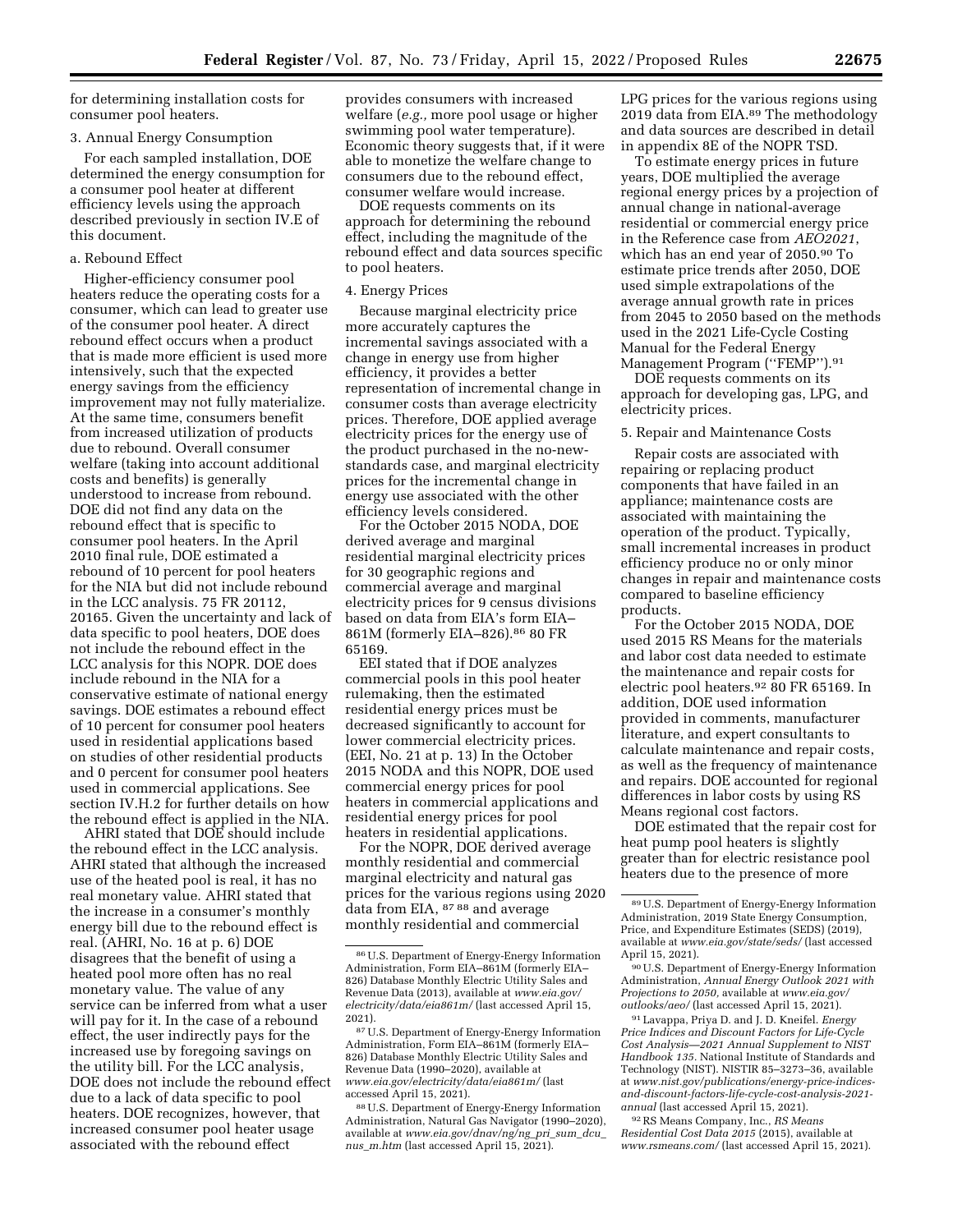complex components. DOE assumed that electric resistance pool heaters do not require maintenance. DOE assumed that a fraction of consumers maintain their heat pump pool heaters regularly, while the rest do not. DOE estimated the frequency of annual maintenance of heat pump pool heaters using data from RECS 2009 about how often air source heat pump (space heating and cooling) owners perform maintenance. DOE included the cost of preventative maintenance, such as cleaning the air filter and checking the evaporator and refrigeration system, in the maintenance cost of heat pump pool heaters.

AHRI stated that the estimated annual maintenance and repair costs are too low. AHRI is not aware of 2015 RS Means Facilities Repair and Maintenance Data specific to the repair and maintenance of heat pump pool heaters. (AHRI, No. 16 at p. 6) DOE determined maintenance and repair costs based on RS Means data for products that are similar to heat pump pool heaters, such as air source space heating and cooling heat pumps and air conditioners. For the NOPR, DOE used 2021 RS Means for the materials and labor cost data needed to estimate the maintenance and repair costs for electric pool heaters.93 The methodology and data sources are described in detail in appendix 8F of the NOPR TSD.

Raypak stated that the repair costs for gas-fired pool heaters vary as a function of efficiency. Raypak stated that the lowest-efficiency products have the lowest repair costs because they are generally atmospheric units that do not have blowers and the associated controls. Raypak stated that fan-assisted pool heaters have higher repair costs, and condensing gas-fired pool heaters have the highest repair costs because of the use of materials that are more resistant to both the pool chemicals on one side and corrosive condensate on the other side of the heat exchanger. (Raypak, No. 4 at p. 6) For the NOPR, DOE included additional repair costs for higher efficiency gas-fired pool heaters (including repair costs associated with electronic ignition, controls, and blowers for fan-assisted designs) based on 2021 RS Means data.

Further detail regarding the maintenance and repair costs developed for consumer pool heaters can be found in chapter 8 of the NOPR TSD.

DOE requests comments on its approach for calculating maintenance and repair costs.

### 6. Product Lifetime

For the October 2015 NODA, DOE used consumer pool heater lifetime estimates from published literature and manufacturer input. The data allowed DOE to develop a survival function, which provides a distribution of lifetime ranging from 1 to 25 years with a mean value of 11 years. DOE assumes that the distribution of lifetimes accounts for the impact of the pool water quality on the life of the product, the level of maintenance of a consumer pool heater, and the fraction of consumers winterizing the consumer pool heater.

AHRI stated that an average lifetime of 10 years should be applied consistently throughout the analysis. (AHRI, No. 16 at p. 6) For the October 2015 NODA, the 11.2-year average estimate used was primarily based on published literature and manufacturer input from the RFI. For the NOPR, DOE updated its lifetime methodology by using historical shipments data and pool heater stock data from RECS 1987– 2015 and 2020 Pkdata. The updated average lifetime is 11.2 years for both electric and gas-fired pool heaters. Appendix 8G of the NOPR TSD includes a sensitivity analysis of higher and lower lifetime estimates.

DOE welcomes additional comments and data regarding lifetime estimates, particularly in relation to differences between electric resistance pool heaters, heat pump pool heaters, and gas-fired pool heaters.

### 7. Discount Rates

In the calculation of LCC, DOE applies discount rates appropriate to households to estimate the present value of future operating costs. DOE estimated a distribution of residential discount rates for consumer pool heaters based on consumer financing costs and the opportunity cost of consumer funds.

DOE applies weighted average discount rates calculated from consumer debt and asset data, rather than marginal or implicit discount rates. DOE notes that the LCC does not analyze the appliance purchase decision, so the implicit discount rate is not relevant in this model. The LCC estimates net present value over the lifetime of the product, so the appropriate discount rate will reflect the general opportunity cost of household funds, taking this time scale into account. Given the long time horizon modeled in the LCC, the application of a marginal interest rate associated with an initial source of funds is inaccurate. Regardless of the method of purchase, consumers are expected to continue to rebalance their debt and asset holdings over the LCC

analysis period, based on the restrictions consumers face in their debt payment requirements and the relative size of the interest rates available on debts and assets. DOE estimates the aggregate impact of this rebalancing using the historical distribution of debts and assets.

To establish residential discount rates for the October 2015 NODA LCC analysis, DOE identified all relevant household debt or asset classes in order to approximate a consumer's opportunity cost of funds related to appliance energy cost savings. It estimated the average percentage shares of the various types of debt and equity by household income group using data from the Federal Reserve Board's Survey of Consumer Finances 94 (''SCF'') for 1995, 1998, 2001, 2004, 2007, and 2010. Using the SCF and other sources, DOE developed a distribution of rates for each type of debt and asset by income group to represent the rates that may apply in the year in which amended standards would take effect. DOE assigned each sample household a specific discount rate drawn from one of the distributions. The average rate across all types of household debt and equity and income groups, weighted by the shares of each type, was 4.0 percent.

AHRI stated that the true marginal discount rates for consumers are much more likely to cluster around 8–9 percent than around 3–5 percent. AHRI stated that only a minority of consumers will be able to use cash or other savings to pay for a consumer pool heater. AHRI stated that even then, cash is not a low/ no cost source of funds because it must be replaced with high cost funds or deferred consumption to rebuild the liquidity cushion. AHRI stated that the marginal source of funds for most consumers is credit card debt (estimated by DOE to have a rate of 14.2–15.0 percent). AHRI stated that according to the American Housing Survey, only 7 percent of respondents had home equity loans or lines of credit (the lowest cost of borrowing for most consumers). (AHRI, No. 16 at p. 7)

AHRI stated DOE applies weighted average discount rates calculated from consumer debt and asset data, rather than marginal or implicit discount rates, and as the LCC does not analyze the appliance purchase decision the implicit discount rate is not relevant in this model. For the NOPR, DOE maintained its existing approach to derive discount rates, but included data

<sup>93</sup>RS Means Company, Inc., *RS Means Facilities Repair and Maintenance 2021* (2021), available at *[www.rsmeans.com/](http://www.rsmeans.com/)* (last accessed April 15, 2021).

<sup>94</sup>Board of Governors of the Federal Reserve System. *Survey of Consumer Finances.* 1995, 1998, 2001, 2004, 2007, and 2010, available at *[www.federalreserve.gov/econres/scfindex.htm](http://www.federalreserve.gov/econres/scfindex.htm)* (last accessed April 15, 2021).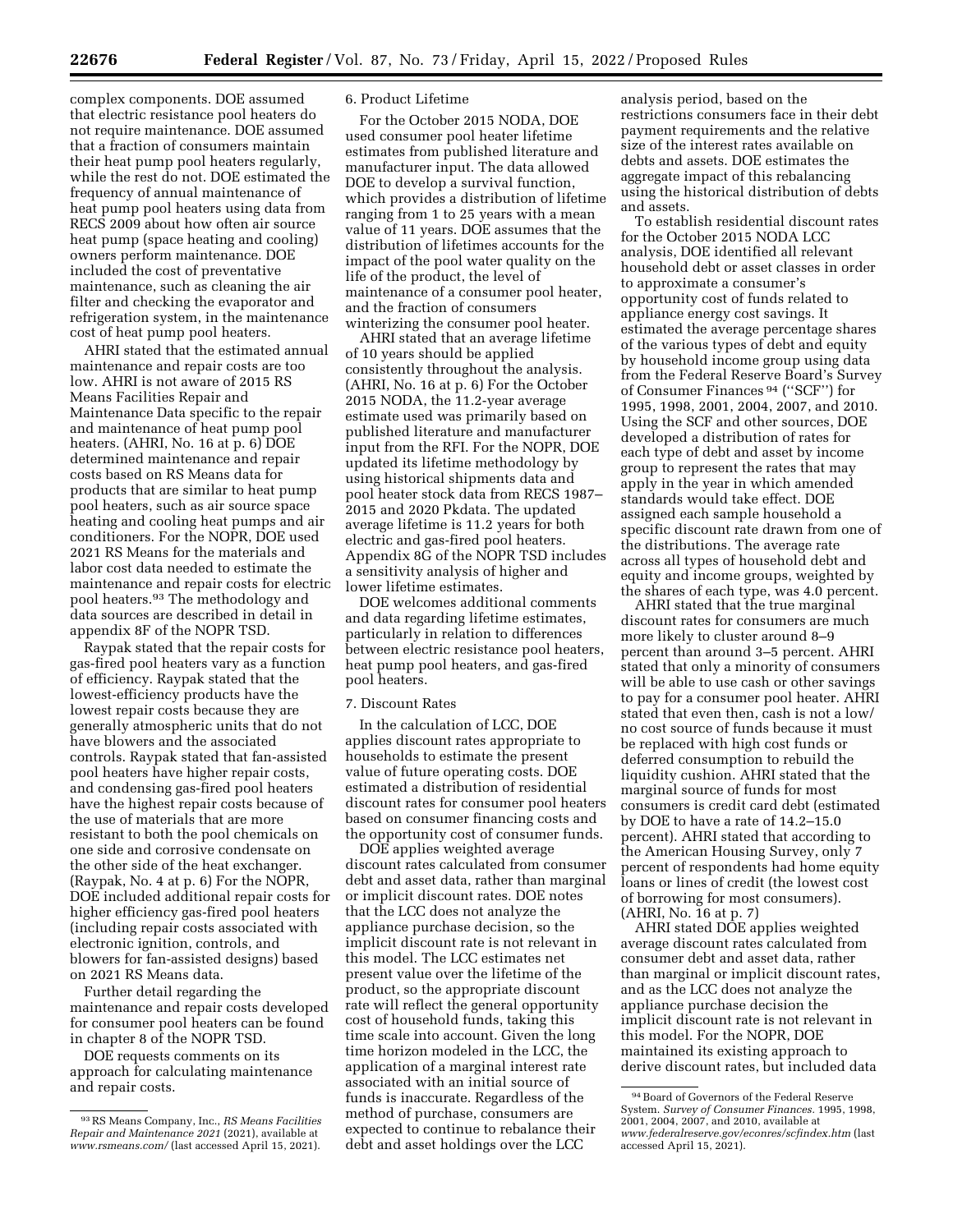from the 2013 SCF, 2016 SCF, and 2019 SCF, and updated several other data sources. The average rate in the NOPR analysis across all types of household debt and equity and income groups, weighted by the shares of each type, is 3.8 percent for electric pool heaters and 3.7 percent for gas-fired pool heaters.

To establish commercial discount rates for the fraction of instances where businesses are using consumer pool heaters, DOE estimated the weightedaverage cost of capital using data from Damodaran Online.95 The weightedaverage cost of capital is commonly used to estimate the present value of cash flows to be derived from a typical company project or investment. Most companies use both debt and equity capital to fund investments, so their cost of capital is the weighted average of the cost to the firm of equity and debt financing. DOE estimated the cost of equity using the capital asset pricing model, which assumes that the cost of equity for a particular company is proportional to the systematic risk faced by that company. The average rate in the October 2015 NODA analysis across all commercial groups was 4.0 percent for electric resistance pool heaters. For the NOPR analysis, the commercial discount rate average is 5.5 percent for electric pool heaters and 5.5 percent for gas-fired pool heaters.

See chapter 8 of the NOPR TSD for further details on the development of consumer discount rates.

8. Energy Efficiency Distribution in the No-New-Standards Case

To accurately estimate the share of consumers that would be affected by a potential energy conservation standard at a particular efficiency level, DOE's LCC analysis considered the projected distribution (market shares) of product efficiencies under the no-new-standards case (*i.e.,* the case without amended or new energy conservation standards).

For the October 2015 NODA, to estimate the energy efficiency distribution of heat pump pool heaters in the compliance year, DOE used the

2015 AHRI Directory of the Certified Pool Heater models as a primary data source.96 The fraction of heat pump pool heaters was adjusted to take into account standards in Florida 97 and California 98 that require higher efficiency heat pump pool heaters. The region and market specific fraction of electric resistance pool heaters was determined for each region and consumer pool heater market. For example, DOE assumed that warmer areas of the country such as Florida, which are better suited for heat pump installations, have a lower fraction of electric resistance installations (pool type 1, 2, 4, 5, and 7; see section IV.E.1 of this document), while large spas (pool type 3) have a larger fraction of electric resistance installations and all indoor installations (pool type 6) were estimated to be electric resistance pool heaters.

Raypak stated that there are no data available on shipments by efficiency and that all heat pump pool heater models and all electric resistance pool heater models have approximately the same efficiency range. Only gas-fired pool heaters have a range of efficiencies. (Raypak, No. 4 at p. 6) AHRI stated that by 2022, some percentage of commercial

98California Title 20 Section 1605.3 (g) (3) states: ''For heat pump pool heaters manufactured on or after March 1, 2003, the average of the coefficient of performance (COP) at Standard Temperature Rating and the coefficient of performance (COP) at Low Temperature Rating shall be not less than 3.5.'' California Energy Commission. California Code of Regulations: Title 20. Public Utilities and Energy, Division 2. State Energy Resources Conservation and Development Commission, Chapter 4. Energy Conservation, Article 4. Appliance Efficiency Regulations (Refs & Annos), 1605.3. State Standards for Non-Federally-Regulated Appliances available at *[govt.westlaw.com/calregs/Document/](http://govt.westlaw.com/calregs/Document/IEEDE2D64EF7B4F168C0E85379828A8C2?viewType=FullText&originationContext=documenttoc&transitionType=CategoryPageItem&contextData=(sc.Default))  [IEEDE2D64EF7B4F168C0E85379828A8C2?](http://govt.westlaw.com/calregs/Document/IEEDE2D64EF7B4F168C0E85379828A8C2?viewType=FullText&originationContext=documenttoc&transitionType=CategoryPageItem&contextData=(sc.Default)) [viewType=FullText&originationContext=](http://govt.westlaw.com/calregs/Document/IEEDE2D64EF7B4F168C0E85379828A8C2?viewType=FullText&originationContext=documenttoc&transitionType=CategoryPageItem&contextData=(sc.Default)) [documenttoc&transitionType=Category](http://govt.westlaw.com/calregs/Document/IEEDE2D64EF7B4F168C0E85379828A8C2?viewType=FullText&originationContext=documenttoc&transitionType=CategoryPageItem&contextData=(sc.Default)) [PageItem&contextData=\(sc.Default\)](http://govt.westlaw.com/calregs/Document/IEEDE2D64EF7B4F168C0E85379828A8C2?viewType=FullText&originationContext=documenttoc&transitionType=CategoryPageItem&contextData=(sc.Default))* (last accessed April 15, 2021).

indoor pools will be heated with heat pump pool heaters. (AHRI, No. 16 at p. 7) The CA IOUs understand that heat pump pool heaters comprise most of the electric pool heater market, given their significantly higher efficiency compared to electric resistance pool heaters. (CA IOUs, No. 5 at p. 5)

For the NOPR, based on input from manufacturer interviews, DOE adjusted its fraction of electric resistance pool heaters in 2020, as shown in Table IV.16, by assuming a larger growth in heat pump pool heater shipments compared to electric resistance pool heater shipments and an overall lower total fraction of electric resistance pool heaters based on input from manufacturer interviews. DOE also updated the market shares of the different heat pump pool heater efficiency levels based on 2021 AHRI Directory of Certified Product Performance 99 and CEC's 2021 Modernized Appliance Efficiency Database System (''MAEDbS'') 100 for heat pump pool heaters models as well as manufacturer product literature. The fraction of heat pump pool heaters was also adjusted to take into account standards in Connecticut that require higher efficiency heat pump pool heaters,101 in addition to standards in California and Florida. To extrapolate from 2020 to 2028, DOE assumed different growth rates for the electric resistance and heat pump pool heater shipments. These assumptions resulted in a 7.8 percent overall market share for electric resistance pool heaters in 2028.

99AHRI. *Directory of Certified Heat Pump Pool Heater Models.* February 9, 2021, available at *[www.ahridirectory.org](http://www.ahridirectory.org)* (last accessed April 15, 2021).

100CEC. *Modernized Appliance Efficiency Database System.* February 9, 2021, available at *[cacertappliances.energy.ca.gov/Pages/Search/](http://www.ahridirectory.org) AdvancedSearch.aspx* (last accessed April 15, 2021).

101Connecticut's Regulations and Procedures for Establishing Energy Efficiency Standards for Certain Appliances and Products Section 16a–48–4(S)(4) states: ''Heat pump pool heaters shall have a coefficient of performance (COP) of not less than 3.5 at standard temperature rating and at low temperature rating.'' State of Connecticut. Title 16a—Planning and Energy Policy. 2015, available at *[eregulations.ct.gov/eRegsPortal/Browse/RCSA/](http://eregulations.ct.gov/eRegsPortal/Browse/RCSA/Title_16aSubtitle_16a-48Section_16a-48-4/) Title*\_*16aSubtitle*\_*[16a-48Section](http://eregulations.ct.gov/eRegsPortal/Browse/RCSA/Title_16aSubtitle_16a-48Section_16a-48-4/)*\_*16a-48-4/* (last accessed April 15, 2021).

<sup>95</sup> Damodaran Online, *Data Page: Costs of Capital by Industry Sector,* (2021), available at *[pages.stern.nyu.edu/](http://pages.stern.nyu.edu/~adamodar/)*∼*adamodar/* (last accessed April 15, 2021).

<sup>96</sup>AHRI. *Directory of the Certified Pool Heater models,* available at *[www.ahridirectory.org/](http://www.ahridirectory.org/)* (last

<sup>&</sup>lt;sup>97</sup> 2017 Florida Energy & Conservation Code Chapter 4 section R403.10.5 states: ''Heat pump pool heaters shall have a minimum COP of 4.0 when tested in accordance with AHRI 1160, Table 2, Standard Rating Conditions-Low Air Temperature.'' State of Florida. Energy & Conservation Code, Chapter 4, available at *[codes.iccsafe.org/content/FEC2017/chapter-4-re](http://codes.iccsafe.org/content/FEC2017/chapter-4-reresidential-energy-efficiency?site_type=public)[residential-energy-efficiency?site](http://codes.iccsafe.org/content/FEC2017/chapter-4-reresidential-energy-efficiency?site_type=public)*\_*type=public* (last accessed April 15, 2021).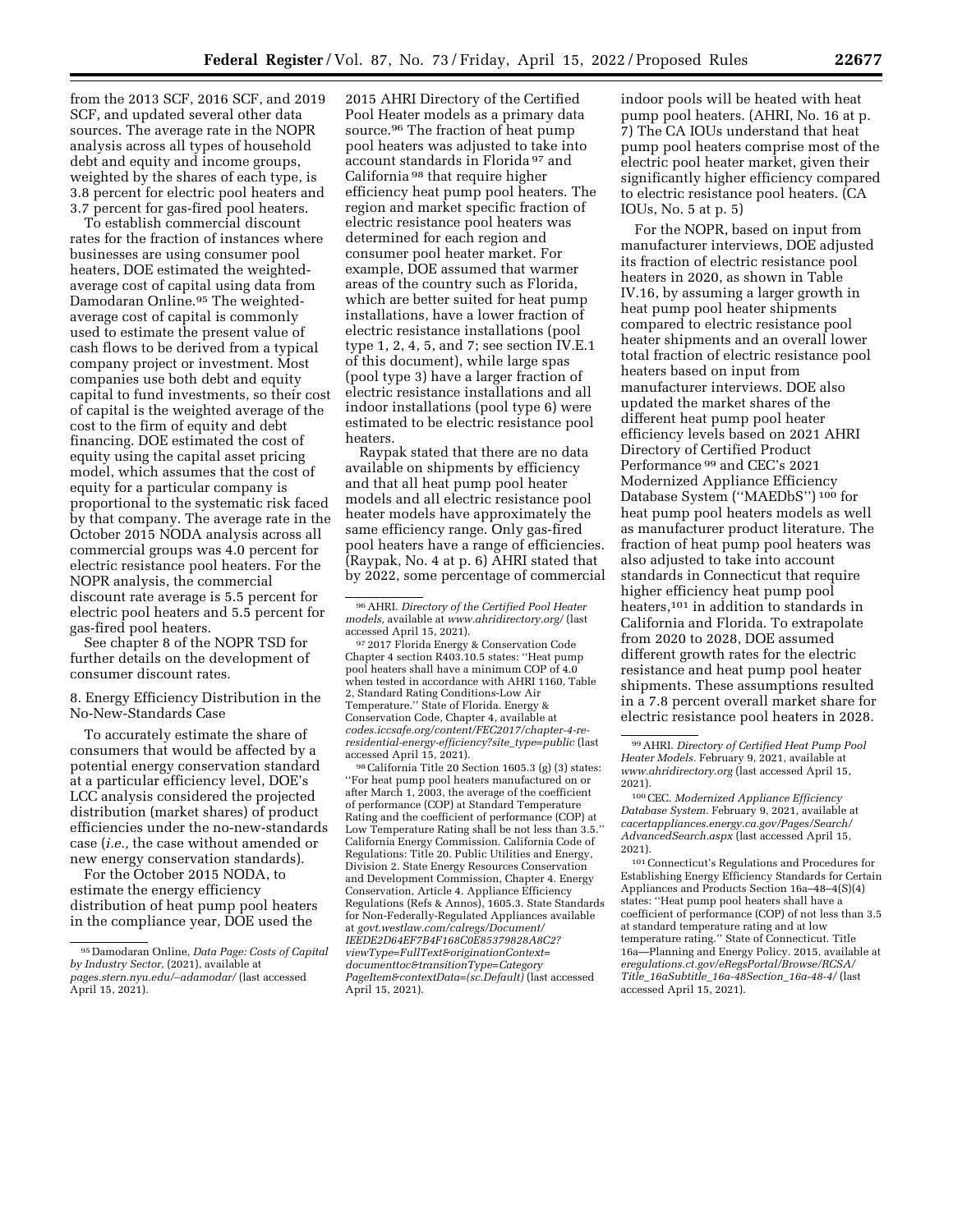# TABLE IV.16—MARKET SHARE OF ELECTRIC RESISTANCE POOL HEATERS BY CONSUMER POOL HEATER MARKET AND REGION IN 2028

| Consumer pool heater<br>market type <sup>*</sup> and region |      | Electric resistance<br>pool heater<br>market share<br>(%) |        |  |
|-------------------------------------------------------------|------|-----------------------------------------------------------|--------|--|
|                                                             | 2020 | 2028                                                      | $(\%)$ |  |
|                                                             | 1.9  | 1.6                                                       | 40.O   |  |
|                                                             | 3.8  | 3.2                                                       | 13.4   |  |
|                                                             | 7.5  | 6.3                                                       | 38.4   |  |
|                                                             | 18.8 | 15.8                                                      | 1.0    |  |
|                                                             | 37.5 | 31.7                                                      |        |  |
|                                                             | 75.0 | 63.4                                                      | 4.5    |  |
|                                                             | 87.5 | 73.9                                                      |        |  |
|                                                             | 9.2  | 7.8                                                       |        |  |

\* Consumer Pool Heater Market Types are described in Table IV.13.

Raypak stated that the majority of the gas-fired pool heater market is and will continue to be at the minimum efficiency level (82-percent thermal efficiency) because of the high price of higher-efficiency models and the low number of annual operating hours. Raypak estimated that the market share for non-condensing gas-fired pool heaters is 98 percent, while the market share for condensing units is 2 percent or less. Raypak believes that this market share trend will continue in the absence of a significant increase in the efficiency standards. (Raypak, No. 4 at p. 5, 7)

For the NOPR, to estimate the energy efficiency distribution of gas-fired pool heaters for the compliance year, DOE used the DOE's 2021 Compliance Certification Management System (''CCMS'') 102 and CEC's 2021 MAEDbS<sup>103</sup> for gas-fired pool heaters models as well as manufacturer product literature. During manufacturer interviews, DOE received input that consumer pool heaters with standing pilot only represented about 4 percent of gas-fired pool heater shipments. In addition, DOE accounted for the ban on pilot lights in gas-fired pool heaters in

California,104 Connecticut,105 Florida,106 and New York.107 DOE's NOPR estimates a higher fraction of gasfired pool heaters will be above the baseline or condensing compared to Raypak's comment due to the number of models currently available. For example, DOE estimates that the EL 2 market share will be approximately 35 percent and the condensing efficiency level (EL 3) will be approximately 7 percent.

The estimated market shares in the no-new-standards case for consumer

104California Title 20 Section 1605.3(g)(1) states: ''Energy Design Standard for Natural Gas Pool Heaters. Natural gas pool heaters shall not be equipped with constant burning pilots.'' California Energy Commission. California Code of Regulations: Title 20. Public Utilities and Energy, Division 2. State Energy Resources Conservation and Development Commission, Chapter 4. Energy Conservation, Article 4. Appliance Efficiency Regulations (Refs & Annos), 1605.3. State Standards for Non-Federally-Regulated Appliances available at *[govt.westlaw.com/calregs/Document/](http://govt.westlaw.com/calregs/Document/IEEDE2D64EF7B4F168C0E85379828A8C2?viewType=FullText&originationContext=documenttoc&transitionType=CategoryPageItem&contextData=(sc.Default))  [IEEDE2D64EF7B4F168C0E85379828A8C2?view](http://govt.westlaw.com/calregs/Document/IEEDE2D64EF7B4F168C0E85379828A8C2?viewType=FullText&originationContext=documenttoc&transitionType=CategoryPageItem&contextData=(sc.Default)) [Type=FullText&originationContext=](http://govt.westlaw.com/calregs/Document/IEEDE2D64EF7B4F168C0E85379828A8C2?viewType=FullText&originationContext=documenttoc&transitionType=CategoryPageItem&contextData=(sc.Default)) [documenttoc&transitionType=CategoryPage](http://govt.westlaw.com/calregs/Document/IEEDE2D64EF7B4F168C0E85379828A8C2?viewType=FullText&originationContext=documenttoc&transitionType=CategoryPageItem&contextData=(sc.Default)) [Item&contextData=\(sc.Default\)](http://govt.westlaw.com/calregs/Document/IEEDE2D64EF7B4F168C0E85379828A8C2?viewType=FullText&originationContext=documenttoc&transitionType=CategoryPageItem&contextData=(sc.Default))* (last accessed April 15, 2021).

105Connecticut's Regulations and Procedures for Establishing Energy Efficiency Standards for Certain Appliances and Products Section 16a–48–4(S)(2) states: ''Natural gas pool heaters shall not be equipped with a constantly burning pilot light.'' State of Connecticut. Title 16a—Planning and Energy Policy. 2015, available at *[eregulations.ct.gov/eRegsPortal/Browse/RCSA/](http://eregulations.ct.gov/eRegsPortal/Browse/RCSA/Title_16aSubtitle_16a-48Section_16a-48-4/) Title*\_*16aSubtitle*\_*[16a-48Section](http://eregulations.ct.gov/eRegsPortal/Browse/RCSA/Title_16aSubtitle_16a-48Section_16a-48-4/)*\_*16a-48-4/* (last accessed April 15, 2021).

106 2017 Florida Energy & Conservation Code Chapter 4 section R403.10.4 states: ''Pool heaters fired by natural or LP gas shall not have continuously burning pilot lights.'' State of Florida. Energy & Conservation Code, Chapter 4, available at *[codes.iccsafe.org/content/FEC2017/chapter-4-re](http://codes.iccsafe.org/content/FEC2017/chapter-4-re-residential-energy-efficiency?site_type=public)[residential-energy-efficiency?site](http://codes.iccsafe.org/content/FEC2017/chapter-4-re-residential-energy-efficiency?site_type=public)*\_*type=public* (last accessed September 2, 2021).

107 2020 Energy Conservation Construction Code of New York State Chapter 4 section R403.10.1 states: ''Gas-fired heaters shall not be equipped with continuously burning ignition pilots.'' State of New York, available at *[codes.iccsafe.org/content/](http://codes.iccsafe.org/content/NYSECC2020P1) [NYSECC2020P1](http://codes.iccsafe.org/content/NYSECC2020P1)* (last accessed September 2, 2021).

pool heaters used for the NOPR are shown in Table IV.17 and Table IV.18. See chapter 8 of the NOPR TSD for further information on the derivation of the efficiency distributions.

TABLE IV.17—EFFICIENCY DISTRIBU-TION IN THE NO-NEW-STANDARDS CASE FOR ELECTRIC POOL HEATERS IN 2028

| <b>Efficiency level</b>                                     | Representa-<br>tive TE <sub>I</sub><br>(% ) | National<br>market<br>share<br>(%)       |
|-------------------------------------------------------------|---------------------------------------------|------------------------------------------|
| EL <sub>0</sub><br>EL 1<br>$EL 2$<br>EL 3<br>EL 4<br>$FL.5$ | 99<br>387<br>483<br>534<br>551<br>595       | 7.8<br>11.7<br>59.1<br>9.1<br>9.1<br>3.1 |

TABLE IV.18—EFFICIENCY DISTRIBU-TION IN THE NO-NEW-STANDARDS CASE FOR GAS-FIRED POOL HEAT-**ERS IN 2028** 

| <b>Efficiency level</b>                  | Representa-<br>tive TE <sub>I</sub><br>(%) | National<br>market<br>share<br>(%) |  |  |
|------------------------------------------|--------------------------------------------|------------------------------------|--|--|
| FI <sub>0</sub><br>$F1$ 1<br>F12<br>F1.3 | 61.1<br>81.3<br>83.3<br>94.8               | 4.9<br>43.6<br>45.3<br>6.2         |  |  |

DOE welcomes additional comments and data regarding estimates for energy efficiency distribution for 2020 and future distribution in 2028.

#### 9. Payback Period Analysis

The payback period is the amount of time it takes the consumer to recover the additional installed cost of moreefficient products, compared to baseline products, through energy cost savings. Payback periods are expressed in years.

<sup>102</sup> DOE. *Compliance Certification Management System.* February 9, 2021, available at *[www.regulations.doe.gov/certification-data/](http://www.regulations.doe.gov/certification-data/)* (last accessed April 15, 2021).

<sup>103</sup>CEC. *Modernized Appliance Efficiency Database System.* February 9, 2021, available at *[cacertappliances.energy.ca.gov/Pages/Search/](http://cacertappliances.energy.ca.gov/Pages/Search/AdvancedSearch.aspx) [AdvancedSearch.aspx](http://cacertappliances.energy.ca.gov/Pages/Search/AdvancedSearch.aspx)* (last accessed April 15, 2021).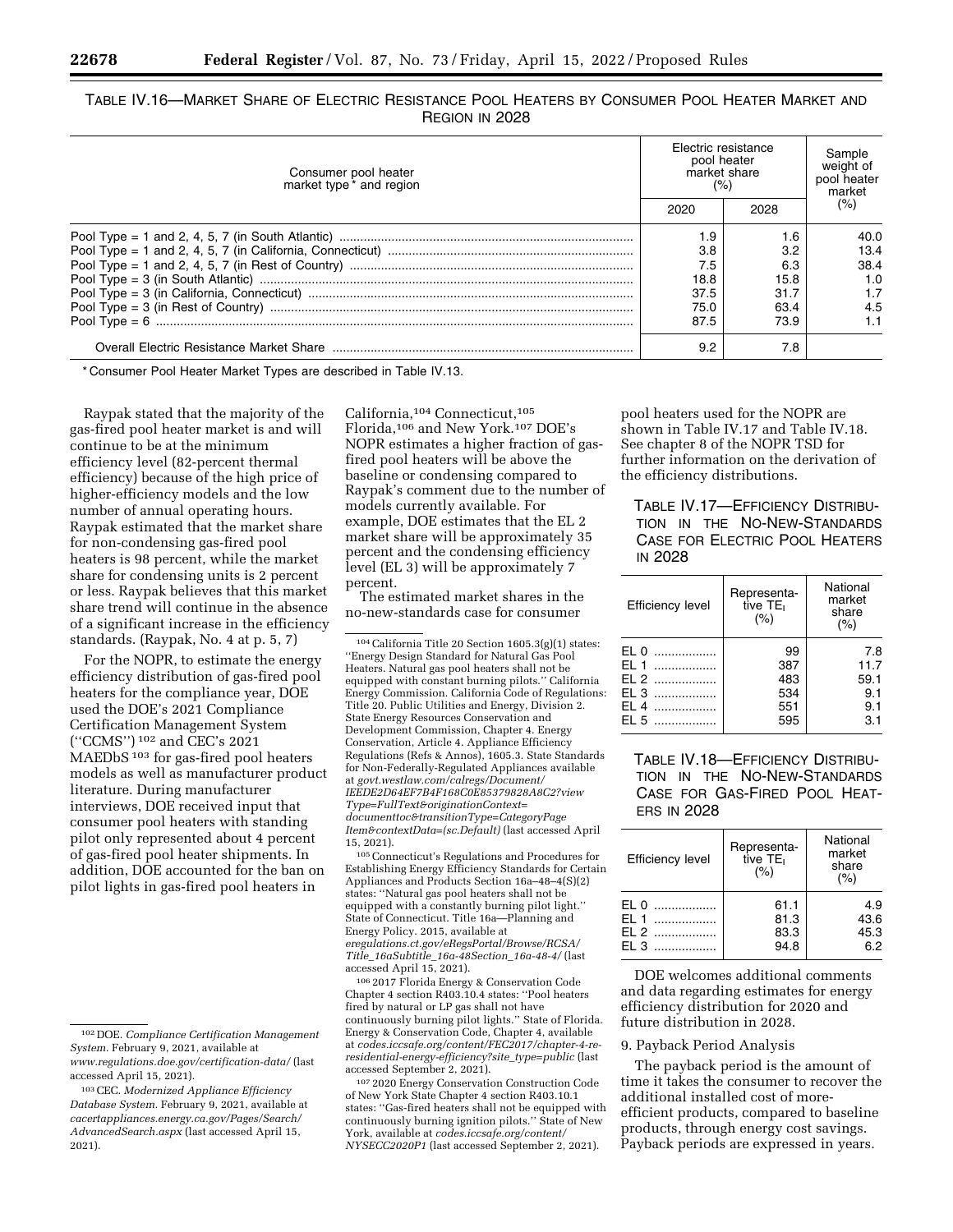Payback periods that exceed the life of the product mean that the increased total installed cost is not recovered in reduced operating expenses.

The inputs to the PBP calculation for each efficiency level are the change in total installed cost of the product and the change in the first-year annual operating expenditures relative to the baseline. The PBP calculation uses the same inputs as the LCC analysis, except that discount rates are not needed.

As noted previously, EPCA establishes a rebuttable presumption that a standard is economically justified if the Secretary finds that the additional cost to the consumer of purchasing a product complying with an energy conservation standard level will be less than three times the value of the first year's energy savings resulting from the standard, as calculated under the applicable test procedure. (42 U.S.C.  $6295(0)(2)(B)(iii)$  For each considered efficiency level, DOE determined the value of the first year's energy savings by calculating the energy savings in accordance with the applicable DOE test procedure, and multiplying those savings by the average energy price projection for the year in which compliance with the new and amended standards would be required.

### *G. Shipments Analysis*

DOE uses projections of annual product shipments to calculate the national impacts of potential or new amended energy conservation standards on energy use, net present value (''NPV''), and future manufacturer cash flows.108 The shipments model takes an accounting approach, tracking market shares of each product class and the vintage of units in the stock. Stock accounting uses product shipments as inputs to estimate the age distribution of in-service product stocks for all years. The age distribution of in-service product stocks is a key input to calculations of both the NES and NPV, because operating costs for any year depend on the age distribution of the stock.

For the October 2015 NODA, DOE estimated electric pool heater shipments by projecting shipments in three market segments: (1) Replacements; (2) new swimming pool owners; and (3) new owners with an existing swimming pool that did not previously have an electric pool heater,109 as follows:

(1) To project electric pool heater replacement shipments in the residential sector, DOE developed retirement functions for electric pool heaters from the lifetime estimates (see section IV.F.6 of this document) and applied them to the existing products in the stock. DOE estimated the existing stock of products using estimated historical shipments and survival function for electric pool heaters from the lifetime estimates. DOE took into account replacement rate of retired (failed) residential electric pool heaters, which DOE estimated to be 70 percent (in other words 30 percent are not replaced).110

(2) To project shipments to the new swimming pool market in the residential sector, DOE utilized projected new swimming pool (inground and above ground) installations and saturation rates. DOE estimated projected new swimming pool (inground and above ground) installations based on 2015 Pkdata and projected saturation rates based on saturation data from 2015 Pkdata and 1990–2009 RECS data.111

(3) To project shipments to new owners in existing swimming pools that did not previously have an electric pool heater in the residential sector, DOE estimated that a small fraction of existing swimming pools (0.1 percent) would add an electric pool heater.<sup>112</sup>

In addition, in the October 2015 NODA to account for consumer pool heaters in commercial applications, DOE assumed that the market for electric pool heaters used in commercial swimming pools and spas (including community swimming pools and spas) accounted for about 10 percent of the total electric pool heaters market over the analysis period.

AHRI stated that the projected rate of growth in future shipments of electric pool heaters is significantly overestimated. AHRI also stated that the rate of growth in historical shipments of heat pump pool heaters does not support the rate of increase estimated by DOE. (AHRI, No. 16 at p. 7) EEI also questioned the dramatic increase in electric pool heater shipments from 2015 through 2040. (EEI, No. 21 at p. 13)

For the NOPR, DOE updated its shipments estimates based on information from manufacturer interviews, 2016 Pkdata, 113 2020 Pkdata,114 and RECS 2015 data, a revised regression methodology for determining projected new swimming pool shipments, and a modified approach for projecting electric pool heaters in standalone spas (without connecting to swimming pools) and in the commercial sector. As a result, DOE projected a lower average annual growth rate of electric pool heater shipments for the NOPR compared to the October 2015 NODA. In regard to heat pump pool heaters, DOE did not have access to the historical data mentioned by AHRI. See chapter 9 of the NOPR TSD for details.

For the NOPR, DOE used a similar approach for projecting gas-fired pool heater shipments. There are limited historical gas-fired pool heater shipments data that were used to calibrate the shipments model.115 116 117 See chapter 9 of the NOPR TSD for details.

DOE requests comment on DOE's methodology and data sources used for projecting the future shipments of consumer pool heaters in the absence of amended energy conservation standards.

Because the standards-case projections take into account the increase in purchase price and the decrease in operating costs caused by amended standards, projected shipments for a standards case typically deviate from those for the no-newstandards case. Because purchase price tends to have a larger impact than operating cost on appliance purchase decisions, standards-case projections

115U.S. Department of Energy-Office of Codes and Standards, Technical Support Document: Energy Efficiency Standards for Consumer Products: Room Air Conditioners, Water Heaters, Direct Heating Equipment, Mobile Home Furnaces, Kitchen Ranges and Ovens, Pool Heaters, Fluorescent Lamp Ballasts & Television Sets, 1993. Washington, DC Vol. 1 of 3. Report No. DOE/EE–0009.

116Association of Pool & Spa Professionals (APSP). 2003–2009 Gas-fired Pool Heater Shipments Data (Comment #135 for 2010 Heating Products Final Rule), available at *[www.regulations.gov/document/EERE-2006-STD-](http://www.regulations.gov/document/EERE-2006-STD-0129-0135)[0129-0135](http://www.regulations.gov/document/EERE-2006-STD-0129-0135)* (last accessed April 15, 2021).

117 2016 Pkdata provided estimated combined historical shipments for electric and gas-fired pool heaters used in commercial applications from 2010–2015.

<sup>108</sup> DOE uses data on manufacturer shipments as a proxy for national sales, as aggregate data on sales are lacking. In general, one would expect a close correspondence between shipments and sales.

<sup>109</sup> DOE assumed in the October 2015 NODA that new owners also account for potential switching between gas and electric pool heater products.

<sup>110</sup> In preparing the October 2015 NODA, DOE did not find historical shipments data for electric pool heaters, so DOE ''backcasted'' the shipments model (*i.e.,* applied the shipments model to years prior to 2015) to estimate historical shipments.

<sup>111</sup>Pkdata. 2015 Swimming Pool and Pool Heater Customized Report for LBNL, available at *[www.pkdata.com/datapointstrade.html#/](http://www.pkdata.com/datapointstrade.html#/)* (last accessed April 15, 2021).

<sup>112</sup>Number of existing swimming pools without an electric pool heater was based on 1990–2015 RECS data.

<sup>113</sup>Pkdata. *2016 Residential and Commercial Swimming Pool, Hot tub, and Pool Heater Customized Report for LBNL,* June 21, 2016, available at *[www.pkdata.com/](http://www.pkdata.com/datapointstrade.html#/) [datapointstrade.html#/](http://www.pkdata.com/datapointstrade.html#/)* (last accessed April 15, 2021).

<sup>114</sup>Pkdata. *2020 Residential Swimming Pool, Hot tub, and Pool Heater Customized Report for LBNL,*  October 15, 2020, available at *[www.pkdata.com/](http://www.pkdata.com/datapointstrade.html#/) [datapointstrade.html#/](http://www.pkdata.com/datapointstrade.html#/)* (last accessed April 15, 2021).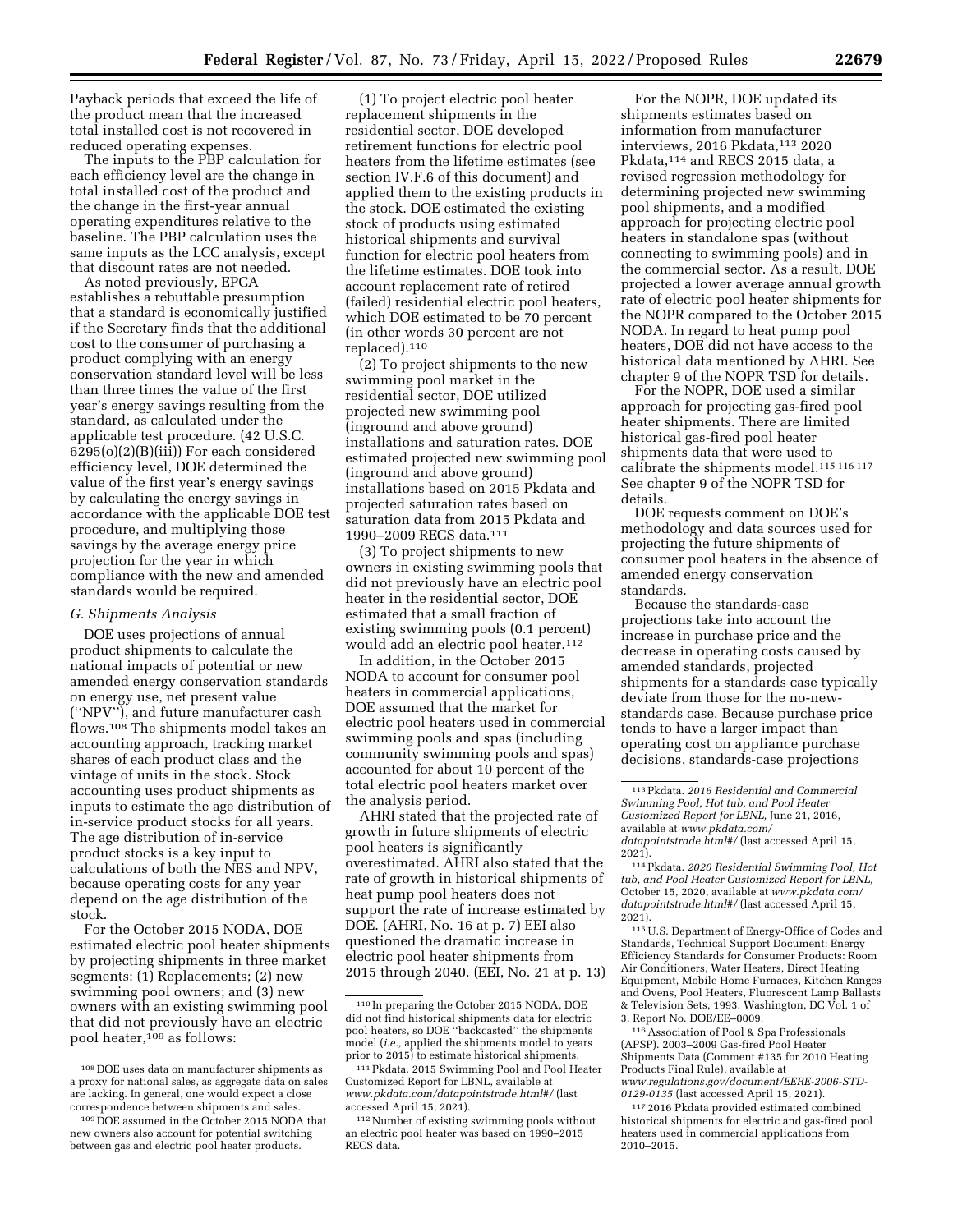typically show a decrease in product shipments relative to the no-newstandards case.

EEI stated that if there is a dramatic increase in the efficiency standards for electric pool heaters, while the standards (and retail prices) for competing gas products do not change, it would be reasonable to project a much more dramatic impact on shipments of electric pool heaters than what is currently shown in the TSD. (EEI, No. 21 at p. 13) EEI stated that with a relative price elasticity of  $-0.68$ , a 10percent increase in price would result in a 6.8-percent decrease in shipments. EEI stated that given the estimated incremental total installed cost increases, shipments would be reduced (before any fuel switching) by 10.7 percent to 20.1 percent, which is much higher than the decrease in shipments DOE projected of 5 percent to 7.7 percent. (EEI, No. 21 at p. 14)

DOE's relative price elasticity incorporates the energy cost savings of a more-efficient product as well as the increase in installed cost. Because the energy cost savings of a heat pump water heater are very large compared to the baseline product, the impact of the higher installed cost is lessened. DOE maintained its approach to estimate the impact of any proposed standard on consumer pool heater shipments, but it also conducted a sensitivity analysis that assumes that the energy cost savings of higher efficiency design options are given less weight. Appendix 10C of the NOPR TSD describes this analysis.

Raypak asserted that some consumers may repair existing pool heaters instead of purchasing new units. (Raypak, No. 4 at p. 7) The application of the relative price elasticity implicitly accounts for

reduction in shipments for any reason, including extension of the lifetime by repairing existing pool heaters.

EEI stated that if electric resistance heaters are removed from the market, it is very likely that a significant portion of consumers will shift to natural gas-, propane-, or oil-fired pool heaters due to lower first costs. EEI stated that DOE should account for fuel switching in this analysis unless the proposed increases in gas or oil pool heater standards increase the efficiency and/or costs as much as for electric pool heaters. (EEI, No. 21 at p. 14)

DOE reasons that costs associated with switching from an electric pool heater to a gas-fired pool heater (such as extending the gas line, adding a propane tank, or accounting for venting) would tend to limit such switching.

To estimate the impact on shipments of the price increase for the considered efficiency levels, DOE used a relative price elasticity approach. DOE welcomes stakeholder input on the effect of amended standards on future consumer pool heater shipments.

DOE welcomes any additional information that would help to estimate the likely magnitude of fuel and equipment switching in response to the evaluated standards.

# *H. National Impact Analysis*

The NIA assesses the NES and the NPV from a national perspective of total consumer costs and savings that would be expected to result from new or amended standards at specific efficiency levels.118 (''Consumer'' in this context refers to consumers of the product being regulated.) DOE calculates the NES and NPV for the potential standard levels considered based on projections of annual product shipments, along with

the annual energy consumption and total installed cost data from the energy use and LCC analyses.119 For the present analysis, DOE projected the energy savings, operating cost savings, product costs, and NPV of consumer benefits over the lifetime of consumer pool heaters sold from 2028 through 2057.

DOE evaluates the impacts of new or amended standards by comparing a case without such standards with standardscase projections. The no-new-standards case characterizes energy use and consumer costs for each product class in the absence of new or amended energy conservation standards. For this projection, DOE considers historical trends in efficiency and various forces that are likely to affect the mix of efficiencies over time. DOE compares the no-new-standards case with projections characterizing the market for each product class if DOE adopted new or amended standards at specific energy efficiency levels (*i.e.,* the TSLs or standards cases) for that class. For the standards cases, DOE considers how a given standard would likely affect the market shares of products with efficiencies greater than the standard.

DOE uses a spreadsheet model to calculate the energy savings and the national consumer costs and savings from each TSL. Interested parties can review DOE's analyses by changing various input quantities within the spreadsheet. The NIA spreadsheet model uses typical values (as opposed to probability distributions) as inputs.

Table IV.19 summarizes the inputs and methods DOE used for the NIA analysis for the NOPR. Discussion of these inputs and methods follows the table. See chapter 10 of the NOPR TSD for further details.

### TABLE IV.19—SUMMARY OF INPUTS AND METHODS FOR THE NATIONAL IMPACT ANALYSIS

| Inputs | Method                                                                                                                                                        |
|--------|---------------------------------------------------------------------------------------------------------------------------------------------------------------|
|        | Annual shipments from shipments model.                                                                                                                        |
|        | 2028.                                                                                                                                                         |
|        | No-new-standards case: Based on historical data.                                                                                                              |
|        | Standards cases: Roll-up in the compliance year and then DOE estimated growth<br>in shipment-weighted efficiency in all the standards cases, except max-tech. |
|        | Annual weighted-average values are a function of energy use at each TSL.                                                                                      |
|        | Annual weighted-average values are a function of cost at each TSL.                                                                                            |
|        | Incorporates projection of future product prices based on historical data.                                                                                    |
|        | Annual weighted-average values as a function of the annual energy consumption<br>per unit and energy prices.                                                  |
|        | Annual values do not change with efficiency level.                                                                                                            |
|        | AEO2021 projections (to 2050) and extrapolation thereafter.                                                                                                   |
|        | A time-series conversion factor based on AEO2021 (to 2050) and extrapolation<br>thereafter.                                                                   |
|        | 3 percent and 7 percent.                                                                                                                                      |

118The NIA accounts for impacts in the 50 states and U.S. territories.

<sup>119</sup>For the NIA, DOE adjusts the installed cost data from the LCC analysis to exclude sales tax, which is a transfer.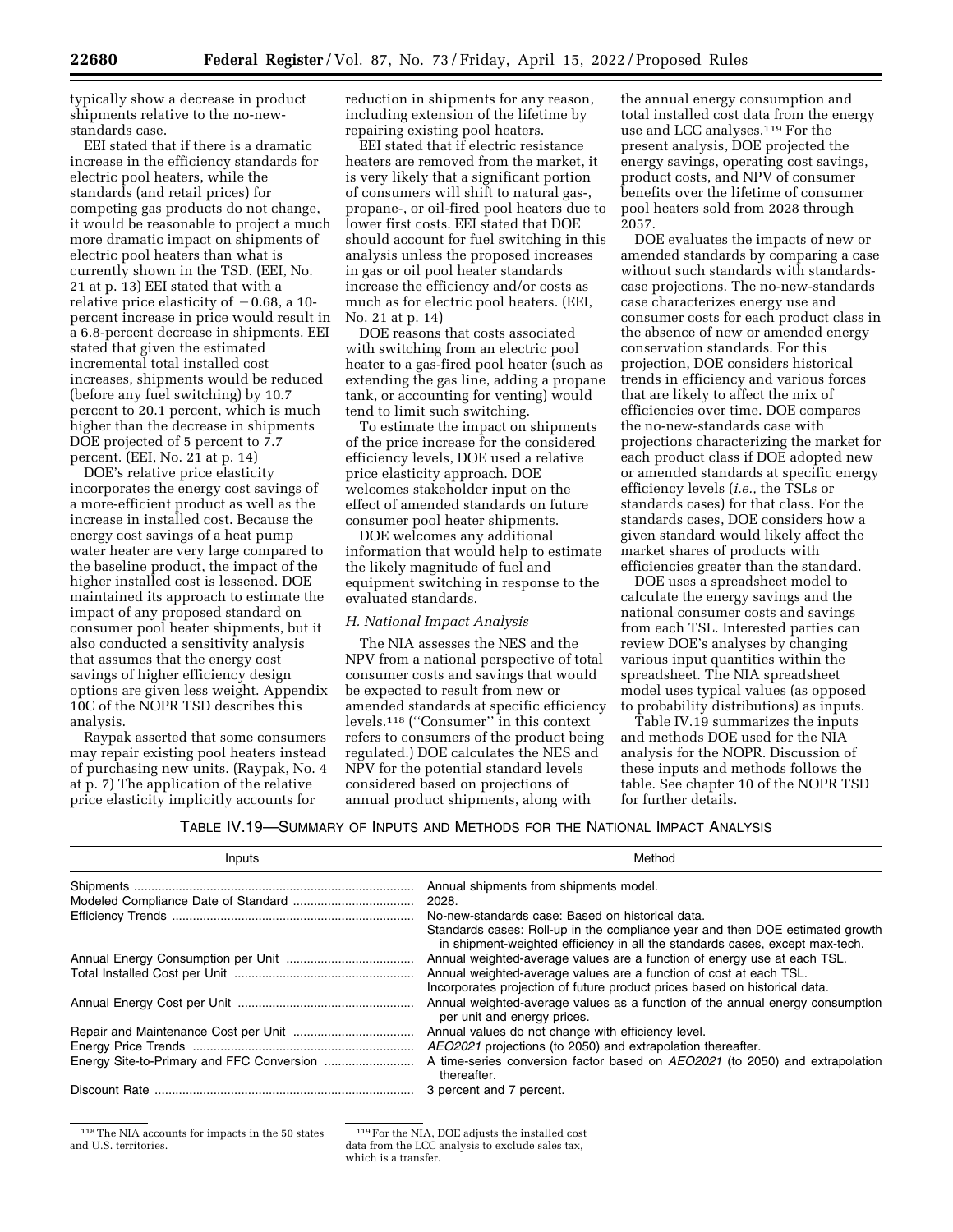# TABLE IV.19—SUMMARY OF INPUTS AND METHODS FOR THE NATIONAL IMPACT ANALYSIS—Continued

| Inputs              | Method |
|---------------------|--------|
| <b>Present Year</b> | 2021.  |
|                     |        |

#### 1. Product Efficiency Trends

A key component of the NIA is the trend in energy efficiency projected for the no-new-standards case and each of the standards cases. Section IV.F.8 of this document describes how DOE developed an energy efficiency distribution for the no-new-standards case (which yields a shipment-weighted average efficiency) and for each of the considered product classes for the first full year of anticipated compliance with an amended or new standard. The approach is further described in chapter 10 of the NOPR TSD.

For the standards cases, DOE used a ''roll-up'' scenario to establish the shipment-weighted efficiency for the first full year that standards are assumed to become effective (2028). In this scenario, the market shares of products in the no-new-standards case that do not meet the standard under consideration would ''roll up'' to meet the new standard level, and the market share of products above the standard would remain unchanged. In the standards cases, the efficiency after the compliance year increases at a rate similar to that of the no-new-standards case.

To develop no-new standards case efficiency trends after 2020, DOE assumed an annual decreasing trend of negative 2 percent in the market share for the minimum efficiency levels (EL 0) for both electric and gas-fired pool heaters. This resulted in a market share for EL 0 of 8 percent in 2028 and 4 percent in 2057 for electric pool heaters and 4 percent in 2028 and 2 percent in 2057 for gas-fired pool heaters.

### 2. National Energy Savings

The NES analysis involves a comparison of national energy consumption of the considered products between each potential standards case (TSL) and the case with no new or amended energy conservation standards. DOE calculated the national energy consumption by multiplying the number of units (stock) of each product (by vintage or age) by the unit energy consumption (also by vintage). DOE calculated annual NES based on the difference in national energy

consumption for the no-new-standards case and for each higher efficiency standard case. DOE estimated energy consumption and savings based on site energy and converted the electricity consumption and savings to primary energy (*i.e.,* the energy consumed by power plants to generate site electricity) using annual conversion factors derived from *AEO2021.* Cumulative energy savings are the sum of the NES for each year over the timeframe of the analysis.

Use of higher-efficiency products is occasionally associated with a direct rebound effect, which refers to an increase in utilization of the product due to the increase in efficiency. DOE did not find any data on the rebound effect specific to consumer pool heaters. DOE applied a rebound effect of 10 percent for consumer pool heaters used in residential applications based on studies of other residential products and 0 percent for consumer pool heaters used in commercial applications (see section IV.F.3.a for more details). The April 2010 final rule also utilized a 10 percent rebound when calculating the NES. 75 FR 20112, 20165. The calculated NES at each efficiency level is therefore reduced by 10 percent in residential applications. DOE does not include the rebound effect in the NPV analysis.

In 2011, in response to the recommendations of a committee on ''Point-of-Use and Full-Fuel-Cycle Measurement Approaches to Energy Efficiency Standards'' appointed by the National Academy of Sciences, DOE announced its intention to use full-fuelcycle (''FFC'') measures of energy use and greenhouse gas and other emissions in the national impact analyses and emissions analyses included in future energy conservation standards rulemakings. 76 FR 51281 (Aug. 18, 2011). After evaluating the approaches discussed in the August 18, 2011 notice, DOE published a statement of amended policy in which DOE explained its determination that EIA's National Energy Modeling System (''NEMS'') is the most appropriate tool for its FFC analysis and its intention to use NEMS for that purpose. 77 FR 49701 (Aug. 17, 2012). NEMS is a public domain, multi-

sector, partial equilibrium model of the U.S. energy sector 120 that EIA uses to prepare its *Annual Energy Outlook.* The FFC factors incorporate losses in production and delivery in the case of natural gas (including fugitive emissions) and additional energy used to produce and deliver the various fuels used by power plants. The approach used for deriving FFC measures of energy use and emissions is described in appendix 10B of the NOPR TSD.

NPGA commented that the calculation of primary (source) energy savings is misleading and unnecessary given the use of FFC analysis. NPGA further stated that DOE's reliance on an additional energy consumption calculation conflicts with the purpose and function of FFC analysis. NPGA urged DOE to rely on the FFC analysis to calculate NES as the best estimation of energy consumption and as intended by the agency's formal policy adoption of FFC. (NPGA, No. 15 at p. 3)

As indicated in section I and Table V.23 of this document, DOE primarily uses FFC energy savings when considering the energy savings from standards. DOE presents primary energy savings in some tables for information purposes.

NPGA stated that there is no clear difference between the FFC analysis that measures energy consumption in ''extracting, processing, and transporting'' versus primary (source) energy that measures energy loss in transmission and distribution and in electricity generation.'' (NPGA, No. 15 at p. 3) The FFC includes primary energy as well as upstream energy, which refers to the extracting, processing, and transporting of the primary fuels, such as coal or natural gas that are used to generate electricity. In contrast, losses in transmission and distribution and in electricity generation refer to the losses in the conversion from the primary fuel to electricity and in distribution of electricity.

<sup>120</sup>For more information on NEMS, refer to *The National Energy Modeling System: An Overview 2009,* DOE/EIA–0581, Oct. 2009, available at *[www.eia.gov/forecasts/aeo/nems/overview/pdf/](http://www.eia.gov/forecasts/aeo/nems/overview/pdf/0581(2009).pdf)  [0581\(2009\).pdf](http://www.eia.gov/forecasts/aeo/nems/overview/pdf/0581(2009).pdf)* (last accessed April 15, 2021).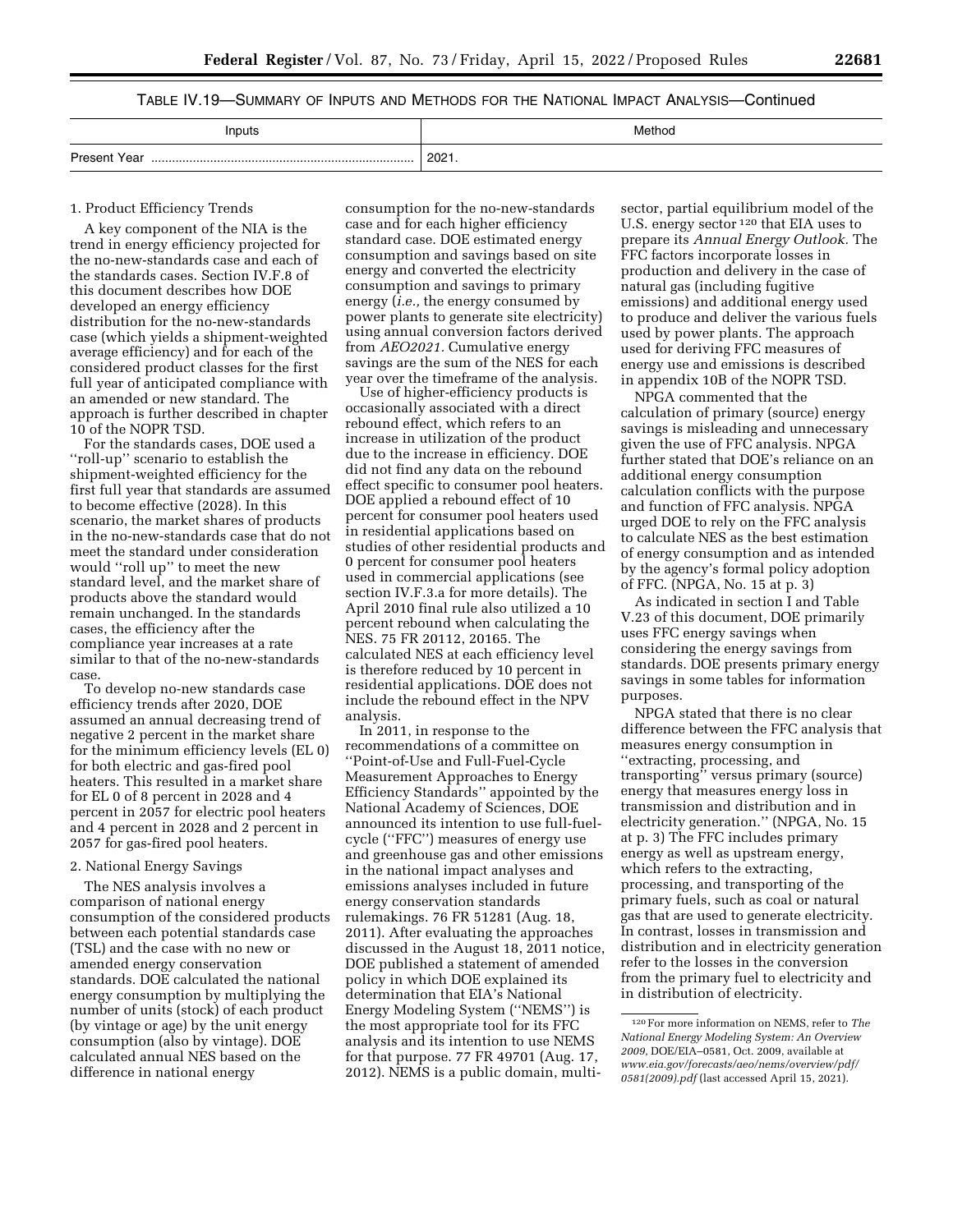EEI stated that the national average site-to-source conversion factors ignore the significant variation in electric generation by region. EEI also stated that the factors incorrectly assign a fossil fuel heat rate to renewable electric generation. (EEI, No. 21 at p. 15)

DOE's approach uses end-use dependent site-to-primary energy conversion factors. The correlation between regional variations in end-use energy consumption and regional variations in the mix of generation technologies is accounted for by this approach. Regarding renewable electric generation, DOE uses the same convention that EIA uses in national energy statistics. Renewable electric generation technologies transform the inputs of solar, wind, and hydro energy into electricity, but characterizing these inputs in terms of primary energy consumption is difficult and not very relevant for national energy accounting. The convention used by EIA reflects the likelihood that renewable electricity generation displaces conventional fossil fuel generation.

EEI stated that the factors that convert site electricity use to primary energy use in the October 2015 NODA NIA spreadsheet increase slightly from 2035 to 2040 without explanation and with no improvement after 2040. EEI stated that the post-2035 increase does not comport with the expected fuel mix that will be generating electricity post-2030. (EEI, No. 21 at pp. 14–15)

The increase from 2035 to 2040 is consistent with the projections of the mix of electricity generation in *AEO2015,* which was used in the October 2015 NODA. Regarding the factors after 2040, the marginal conversion factors derived from projections in *AEO2015* do not show a clear trend, so DOE refrained from projecting a change after 2040. For the NOPR, DOE used conversion factors based on *AEO2021,* which shows a generally flat trend from 2035 to 2050 for these factors. *AEO2021* provides trends up to 2050, after which DOE maintained the 2050 value.

EEI expressed concern that DOE used an annual conversion factor for an appliance that operates primarily during the summer season in the majority of the country. EEI stated that if DOE is going to use annualized data, it should at least recognize in its analysis that summer usage often corresponds with the use of more solar electricity (central station and distributed). (EEI, No. 21 at pp. 15–16)

DOE acknowledges that marginal siteto-source conversion factors in the summer may vary from annual factors; however, *AEO* does not provide

information that would allow for derivation of such factors. DOE notes that the greater use of solar electricity in the summer does not necessarily mean that solar electricity would be disproportionately reduced at the margin if electricity demand declines.

EEI stated that the site-to-source conversion factors do not account for the changes that are due to the Environmental Protection Agency's (''EPA'') Clean Power Plan (''CPP''). (EEI, No. 21 at p. 16) EEI also stated that any estimated upstream losses analysis regarding the production of electricity should properly account for new Federal regulations and increases in the use of lower carbon and renewable electric generation. (EEI, No. 21 at p. 16)

On July 8, 2019, EPA published a final rule repealing the Clean Power Plan. 84 FR 32520. As stated previously, for this NOPR, DOE used projections from *AEO2021.* The *AEO2021* reference case does not include the CPP but does account for recent Federal regulations. Because renewable electricity generation is assigned a fossil-fuelequivalent site-to-primary factor, increases in the share of such generation would have little impact on the site-tosource conversion factors.

3. Net Present Value Analysis

The inputs for determining the NPV of the total costs and benefits experienced by consumers are (1) total annual installed cost, (2) total annual operating costs (energy costs and repair and maintenance costs), and (3) a discount factor to calculate the present value of costs and savings. DOE calculates net savings each year as the difference between the no-newstandards case and each standards case in terms of total savings in operating costs versus total increases in installed costs. DOE calculates operating cost savings over the lifetime of each product shipped during the projection period.

As discussed in section IV.F.1 of this document, DOE used historical shipment-weighted wholesaler prices to produce different decreasing price trends for electric resistance pool heaters, heat pump pool heaters, and gas-fired pool heaters. DOE's projection of product prices is described in appendix 10C of the NOPR TSD.

To evaluate the effect of uncertainty regarding the price trend estimates, DOE investigated the impact of different product price projections on the consumer NPV for the considered TSLs for consumer pool heaters. In addition to the default price trend, DOE considered two product price sensitivity cases: (1) A low price—high declining trend case based on exponential fit to

2003 to 2014 wholesale price data from the 2020 Pkdata report 121 for electric resistance pool heaters, heat pump pool heaters, and gas-fired pool heaters, and (2) a constant price trend. The derivation of these price trends and the results of these sensitivity cases are described in appendix 10C of the NOPR TSD.

The operating cost savings are the sum of the differences in energy cost savings, maintenance, and repair costs, which are calculated using the estimated energy savings in each year and the projected price of the appropriate form of energy. To estimate energy prices in future years, DOE multiplied the calculated 2020 national average and marginal residential and commercial energy prices by the projection of annual national-average residential or commercial energy price changes from the Reference case from *AEO2021,* which has an end year of 2050.122 To estimate price trends after 2050, DOE used the average of annual growth rates in prices from 2045 through 2050.123 As part of the NIA, DOE also analyzed scenarios that used inputs from variants of the *AEO2021*  Reference case that have lower and higher economic growth. Those cases have lower and higher energy price trends compared to the Reference case. NIA results based on these cases are presented in appendix 10D of the NOPR TSD.

In calculating the NPV, DOE multiplies the net savings in future years by a discount factor to determine their present value. For this NOPR, DOE estimated the NPV of consumer benefits using both a 3-percent and a 7-percent real discount rate. DOE uses these discount rates in accordance with guidance provided by the Office of Management and Budget (''OMB'') to Federal agencies on the development of regulatory analysis.124 The discount

123Lavappa, Priya D. and J.D. Kneifel. *Energy Price Indices and Discount Factors for Life-Cycle Cost Analysis—2021 Annual Supplement to NIST Handbook 135.* National Institute of Standards and Technology (NIST). NISTIR 85–3273–36, available at *[www.nist.gov/publications/energy-price-indices](http://www.nist.gov/publications/energy-price-indices-and-discount-factors-life-cycle-cost-analysis-2021-annual)[and-discount-factors-life-cycle-cost-analysis-2021](http://www.nist.gov/publications/energy-price-indices-and-discount-factors-life-cycle-cost-analysis-2021-annual) [annual](http://www.nist.gov/publications/energy-price-indices-and-discount-factors-life-cycle-cost-analysis-2021-annual)* (last accessed April 15, 2021).

124United States Office of Management and Budget. Circular A–4: Regulatory Analysis.

<sup>121</sup>Pkdata, *2020 Residential and Commercial Swimming Pool, Hot tub, and Pool Heater Customized Report for LBNL,* October 15, 2020, available at *[/www.pkdata.com/](http://www.pkdata.com/datapointstrade.html#/)  [datapointstrade.html#/](http://www.pkdata.com/datapointstrade.html#/)* (last accessed April 15, 2021).

<sup>122</sup>The regional 2020 average and marginal energy prices are converted to national averages using the regional weights calculated by the pool heater sample discussed in section IV.E.1. The census division price trends from *AEO2021* are also converted to national average values using the pool heater sample weights.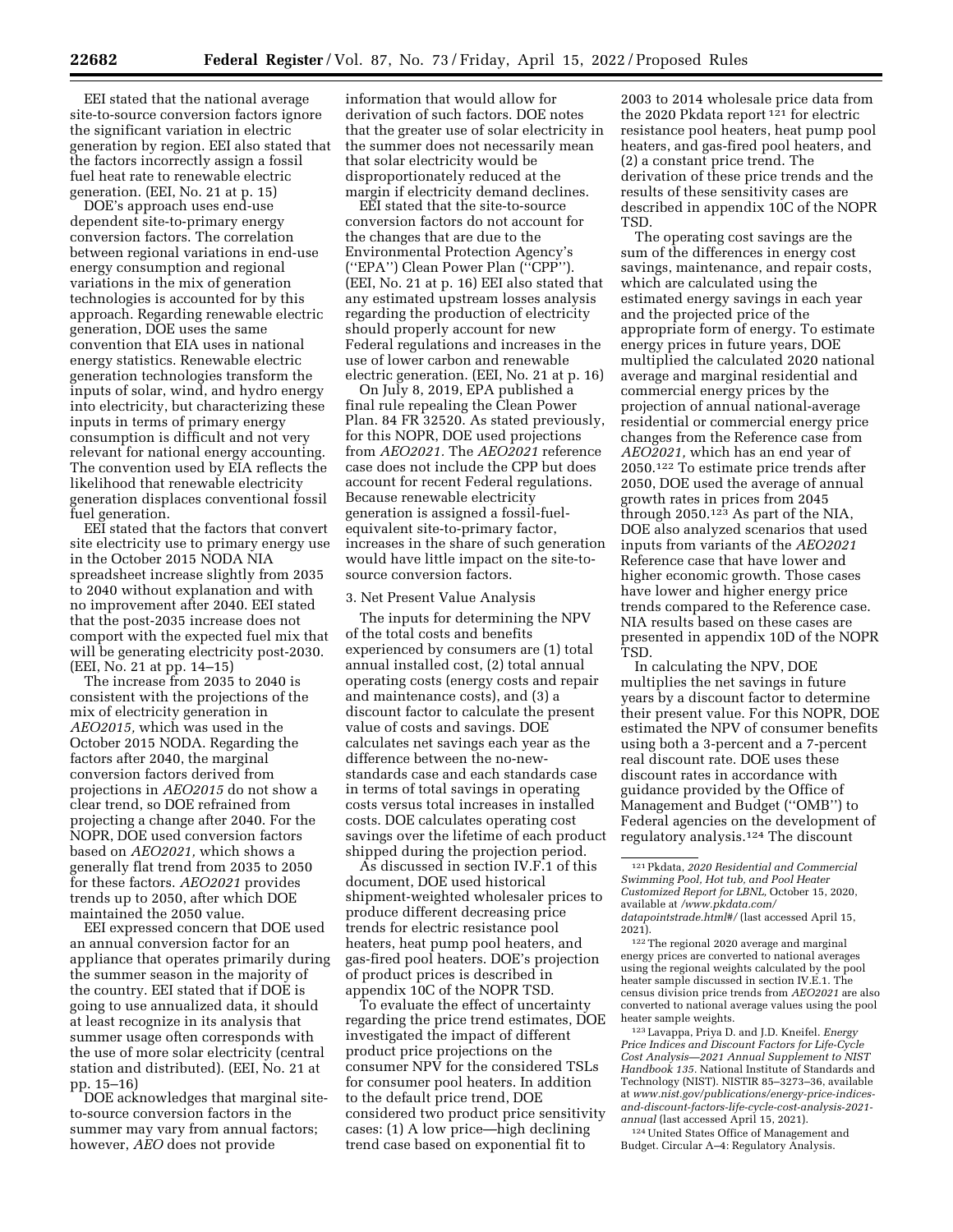rates for the determination of NPV are in contrast to the discount rates used in the LCC analysis, which are designed to reflect a consumer's perspective. The 7 percent real value is an estimate of the average before-tax rate of return to private capital in the U.S. economy. The 3-percent real value represents the ''social rate of time preference,'' which is the rate at which society discounts future consumption flows to their present value.

# *I. Consumer Subgroup Analysis*

In analyzing the potential impact of new or amended energy conservation standards on consumers, DOE evaluates the impact on identifiable subgroups of consumers that may be disproportionately affected by a new or amended national standard. The purpose of a subgroup analysis is to determine the extent of any such disproportional impacts. DOE evaluates impacts on particular subgroups of consumers by analyzing the LCC impacts and PBP for those particular consumers from alternative standard levels. For this NOPR, DOE analyzed the impacts of the considered standard levels on senior-only households and small businesses.125 The analysis used subsets of the consumer pool heater sample composed of households or buildings that meet the criteria for the subgroup. DOE used the LCC and PBP spreadsheet model to estimate the impacts of the considered efficiency levels on these subgroups. Chapter 11 in the NOPR TSD describes the consumer subgroup analysis.

## *J. Manufacturer Impact Analysis*

## 1. Overview

DOE performed an MIA to estimate the financial impacts of new and amended energy conservation standards on manufacturers of consumer pool heaters and to estimate the potential impacts of such standards on employment and manufacturing capacity. The MIA has both quantitative and qualitative aspects and includes analyses of projected industry cash flows, the INPV, investments in research and development (''R&D'') and manufacturing capital, and domestic manufacturing employment. Additionally, the MIA seeks to determine how new and amended energy conservation standards might

affect manufacturing employment, capacity, and competition, as well as how standards contribute to overall regulatory burden. Finally, the MIA serves to identify any disproportionate impacts on manufacturer subgroups, including small business manufacturers.

The quantitative part of the MIA primarily relies on the Government Regulatory Impact Model (''GRIM''), an industry cash flow model with inputs specific to this rulemaking. The key GRIM inputs include data on the industry cost structure, unit production costs, product shipments, manufacturer markups, and investments in R&D and manufacturing capital required to produce compliant products. The key GRIM outputs are the INPV, which is the sum of industry annual cash flows over the analysis period, discounted using the industry-weighted average cost of capital, and the impact to domestic manufacturing employment. The model uses standard accounting principles to estimate the impacts of more-stringent energy conservation standards on a given industry by comparing changes in INPV and domestic manufacturing employment between a no-new-standards case and the various standards cases *(i.e.,* TSLs). To capture the uncertainty relating to manufacturer pricing strategies following new and amended standards, the GRIM estimates a range of possible impacts under different markup scenarios.

The qualitative part of the MIA addresses manufacturer characteristics and market trends. Specifically, the MIA considers such factors as a potential standard's impact on manufacturing capacity, competition within the industry, the cumulative impact of other DOE and non-DOE regulations, and impacts on manufacturer subgroups. The complete MIA is outlined in chapter 12 of the NOPR TSD.

DOE conducted the MIA for this proposed rulemaking in three phases. In Phase 1 of the MIA, DOE prepared a profile of the consumer pool heater manufacturing industry based on the market and technology assessment, preliminary manufacturer interviews, and publicly-available information. This included a top-down analysis of consumer pool heater manufacturers that DOE used to derive preliminary financial inputs for the GRIM (*e.g.,*  revenues; materials, labor, overhead, and depreciation expenses; selling, general, and administrative expenses (''SG&A''); and R&D expenses). DOE also used public sources of information to further calibrate its initial characterization of the consumer pool heater manufacturing industry,

including company filings of form 10– K from the  $SE\overline{C}$ , <sup>126</sup> corporate annual reports, industry trade association product database from AHRI,<sup>127</sup> the U.S. Census Bureau's *Economic Census,*128 and reports from Dun & Bradstreet.129

In Phase 2 of the MIA, DOE prepared a framework industry cash-flow analysis to quantify the potential impacts of new and amended energy conservation standards. The GRIM uses several factors to determine a series of annual cash flows starting with the announcement of the standard and extending over a 30-year period following the compliance date of the standard. These factors include annual expected revenues, costs of sales, SG&A and R&D expenses, taxes, and capital expenditures. In general, energy conservation standards can affect manufacturer cash flow in three distinct ways: (1) Creating a need for increased investment, (2) raising production costs per unit, and (3) altering revenue due to higher per-unit prices and changes in sales volumes.

In addition, during Phase 2, DOE developed interview guides to distribute to manufacturers of consumer pool heaters in order to develop other key GRIM inputs, including product and capital conversion costs, and to gather additional information on the anticipated effects of energy conservation standards on revenues, direct employment, capital assets, industry competitiveness, and subgroup impacts.

In Phase 3 of the MIA, DOE conducted structured, detailed interviews with representative manufacturers. During these interviews, DOE discussed engineering, manufacturing, procurement, and financial topics to validate assumptions used in the GRIM and to identify key issues or concerns. See section IV.J.3 of this document for a description of the key issues raised by manufacturers during the interviews. As part of Phase 3, DOE also evaluated subgroups of manufacturers that may be disproportionately impacted by new and amended standards or that may not be accurately represented by the average cost assumptions used to develop the industry cash flow analysis. Such manufacturer subgroups may include small business manufacturers, lowvolume manufacturers, niche players, and/or manufacturers exhibiting a cost

September 17, 2003. Section E, available at *[www.whitehouse.gov/sites/whitehouse.gov/files/](http://www.whitehouse.gov/sites/whitehouse.gov/files/omb/circulars/A4/a-4.pdf)  [omb/circulars/A4/a-4.pdf](http://www.whitehouse.gov/sites/whitehouse.gov/files/omb/circulars/A4/a-4.pdf)* (last accessed April 15, 2021).

<sup>125</sup> DOE did not evaluate low-income consumer subgroup impacts for pool heaters because the sample size of the subgroups is too small for meaningful analysis.

<sup>126</sup>See *[www.sec.gov/edgar.shtml.](http://www.sec.gov/edgar.shtml)*  127See *[www.ahridirectory.org/](http://www.ahridirectory.org/NewSearch?programId=36&searchTypeId=3)* 

*[NewSearch?programId=36&searchTypeId=3.](http://www.ahridirectory.org/NewSearch?programId=36&searchTypeId=3)* 

<sup>128</sup>See *[www.census.gov/programs-surveys/asm/](http://www.census.gov/programs-surveys/asm/data.html) [data.html.](http://www.census.gov/programs-surveys/asm/data.html)* 

<sup>129</sup>See *[www.dnb.com.](http://www.dnb.com)*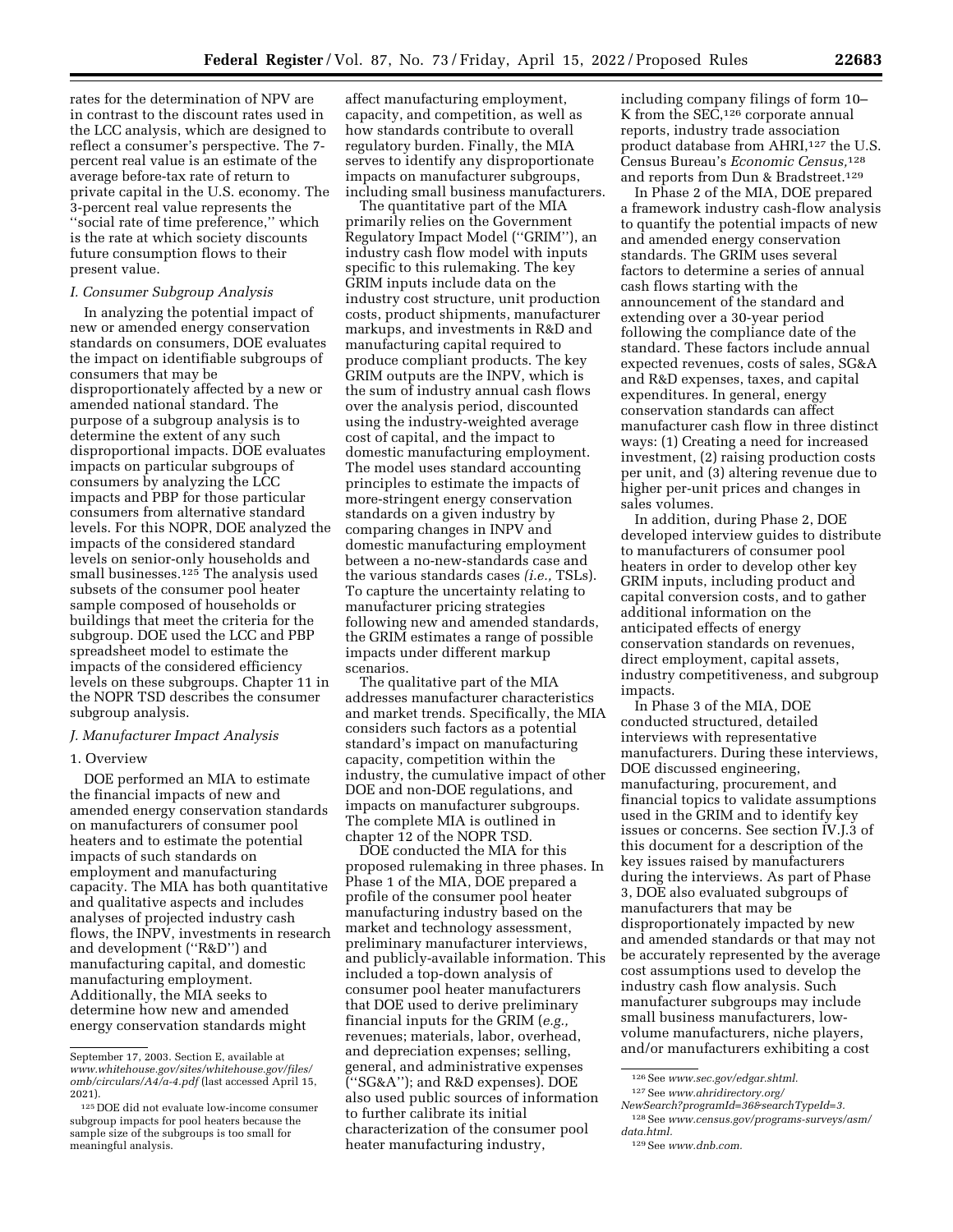structure that largely differs from the industry average. DOE identified one manufacturer subgroup for a separate impact analysis: Small business manufacturers. The small business subgroup is discussed in section VI.B, ''Review under the Regulatory Flexibility Act'' of this document, and in chapter 12 of the NOPR TSD.

2. Government Regulatory Impact Model and Key Inputs

DOE uses the GRIM to quantify the changes in cash flow due to new and amended standards that result in a higher or lower industry value. The GRIM uses a standard, annual discounted cash-flow analysis that incorporates manufacturer costs, markups, shipments, and industry financial information as inputs. The GRIM models changes in costs, distribution of shipments, investments, and manufacturer margins that could result from new and amended energy conservation standards. The GRIM spreadsheet uses the inputs to arrive at a series of annual cash flows, beginning in 2021 (the base year of the analysis) and continuing to 2057. DOE calculated INPVs by summing the stream of annual discounted cash flows during this period. For manufacturers of consumer pool heaters, DOE used a real discount rate of 7.4 percent, which was derived from industry financials and then modified according to feedback received during manufacturer interviews.

The GRIM calculates cash flows using standard accounting principles and compares changes in INPV between the no-new-standards case and each standards case. The difference in INPV between the no-new-standards case and a standards case represents the financial impact of the new and amended energy conservation standards on consumer pool heater manufacturers. As discussed previously, DOE developed critical GRIM inputs using a number of sources, including publicly available data, results of the engineering analysis, and information gathered from industry stakeholders during the course of manufacturer interviews. The GRIM results are presented in section V.B.2. of this document. Additional details about the GRIM, the discount rate, and other financial parameters can be found in chapter 12 of the NOPR TSD.

### a. Manufacturer Production Costs

Manufacturing more efficient products is typically more expensive than manufacturing baseline products due to the use of more complex components, which are typically more costly than baseline components. The changes in the manufacturer production costs (''MPCs'') of covered products can affect the revenues, gross margins, and cash flow of the industry.

In the MIA, DOE used the MPCs calculated in the engineering analysis, as described in section IV.C and in chapter 5 of the NOPR TSD. DOE used information from its teardown analysis, described in section IV.C.2 of this document to disaggregate the MPCs into material, labor, depreciation, and overhead costs. To calculate the MPCs for products above the baseline, DOE added incremental material, labor, depreciation, and overhead costs from the engineering cost-efficiency curves to the baseline MPCs. These cost breakdowns were validated with manufacturers during manufacturer interviews.

For a complete description of the MPCs, see chapter 5 of the NOPR TSD.

## b. Shipments Projections

The GRIM estimates manufacturer revenues based on total unit shipment projections and the distribution of those shipments by efficiency level. Changes in sales volumes and efficiency mix over time can significantly affect manufacturer finances. For the no-newstandards case, the GRIM uses the NIA's annual shipment projections derived from the shipment analysis from the reference year, 2021, to the end of the analysis period in 2057. For the standards case shipment projection, the GRIM uses the NIA standards case shipment projections. The NIA assumes elasticity in demand as explained in section IV.G and chapter 9 of the NOPR TSD. Therefore, the total number of shipments per year in the standards cases could be fewer than the total number of shipments per year in the nonew-standards case. DOE assumed that products that did not meet the analyzed standards in the no-new-standards case in the compliance year and beyond, would become minimally compliant products in the standards cases. This is referred to as a ''roll up'' shipment scenario (*i.e.,* new and amended energy conservation standards only impact models and shipments that do not meet the adopted standards).

For a complete description of the shipments analysis, see chapter 9 of the NOPR TSD.

### c. Product and Capital Conversion Costs

New and amended energy conservation standards could cause manufacturers to incur conversion costs to bring their production facilities and product designs into compliance. DOE evaluated the level of conversion-related expenditures that would be needed to comply with each considered efficiency

level in each product class. For the MIA, DOE classified these conversion costs into two major groups: (1) Product conversion costs; and (2) capital conversion costs. Product conversion costs are investments in research, development, testing, marketing, and other non-capitalized costs necessary to make product designs comply with new and amended energy conservation standards. Capital conversion costs are investments in property, plant, and equipment necessary to adapt or change existing production facilities such that new compliant product designs can be fabricated and assembled.

To evaluate the level of capital conversion costs manufacturers would likely incur to comply with new and amended energy conservation standards, DOE used data gathered from manufacturer interviews as well as information derived from the product teardown analysis and engineering model. In developing its conversion cost estimates, DOE conservatively assumed manufacturers would redesign all noncompliant heat pump pool heater models and gas-fired pool heater models to comply with new and amended energy conservation standards. Manufacturers could choose to drop some models that do not meet the levels prescribed by new and amended standards. Therefore, total product and capital conversion costs may be lower than the estimates calculated as part of this analysis.

Product conversion are calculated on a per model basis and are primarily driven by R&D costs. R&D costs include redesign, selection and purchasing of new components, and testing to demonstrate compliance with adopted energy conservation standards for those redesigned models. DOE assumed that manufacturers would discontinue all their electric resistance pool heater models for any standard level above baseline for electric pool heaters, because electric resistance pool heaters use different technologies and designs than heat pump pool heaters. Consequently, no redesign costs are assigned to the redesign of electric resistance pool heater models. For heat pump pool heaters, all design options include growing the size of the evaporator. DOE assumed that the per model redesign effort is the same irrespective of how much the size of the evaporator is increased and the per model redesign cost does not vary by the analyzed standard for electric pool heaters, however, the number of models that would be required to be redesigned would vary by the analyzed standard. DOE estimated a redesign effort of six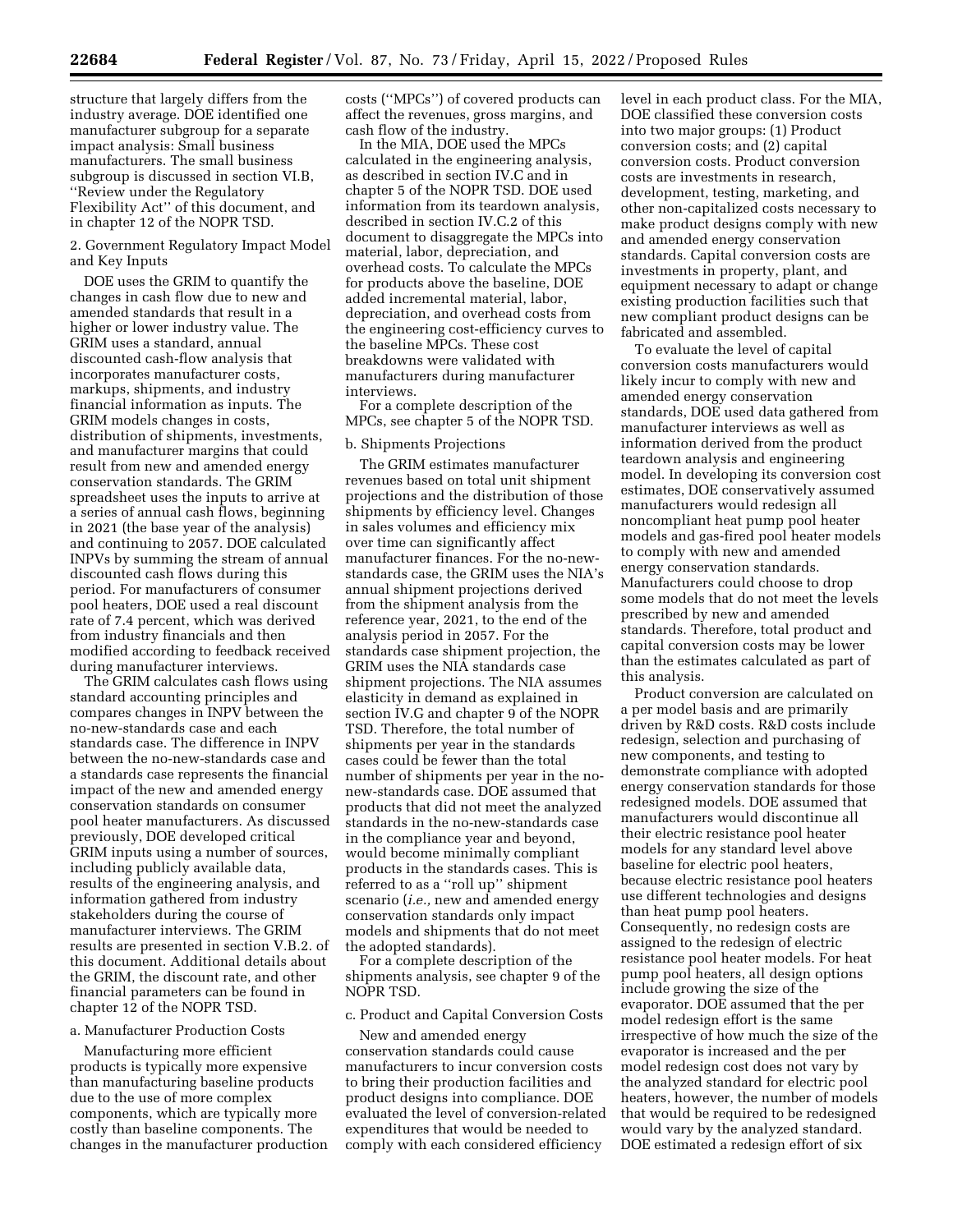months of engineering time per model for electric heat pump pool heaters.

For gas-fired pool heaters, DOE estimated that the redesign effort varies by efficiency level. The design option analyzed at EL 1 replaces the standing pilot with an electronic ignition system. This entails a component swap and requires the addition of a sparker. DOE estimates a total of two months of engineering time per model to redesign a model with a standing pilot to an electronic ignition. The design option analyzed at EL 2 incorporates a blower. Product conversion costs involve the selection, qualification, and safety testing of the blower. DOE estimated a redesign effort of 18 months of engineering time per model, or three fully utilized engineers for a period of six months. The design option analyzed at max-tech level incorporates condensing technology. This requires a significant amount of redesign to fine tune the gas-fired pool heater such that it can accommodate condensate. DOE estimated a redesign effort of 24 months of engineering per model, or four fully

utilized engineers for a period of six months each.

The product conversion costs presented in Table IV.20 also include costs of testing and demonstrating compliance that would result from new and amended standards. Since gas-fired pool heaters already must meet DOE energy conservation standards, only the models that are redesigned because of amended energy conservation standards would have to be retested to demonstrate compliance with the standards. In contrast, electric pool heaters are not currently required to be tested to demonstrate compliance with a DOE energy conservation standard. Therefore, for the analyzed TSLs that set standards for electric pool heaters, manufacturers would have to test all electric pool heater models to comply with potential standards.

Capital conversion costs are estimated on a per manufacturer basis. DOE developed a list of manufacturers of gasfired, heat pump, and electric resistance pool heaters using manufacturer websites and public databases such as

AHRI 130 and DOE's publicly available Compliance Certification Database.131 For gas-fired pool heaters capital conversion costs would be minimal at EL 1 and EL 2, which would likely not require the use of condensing technology to meet these efficiency levels. However, manufacturers would likely be required to use condensing technology to meet EL 3. This would require larger investments from manufacturers to necessitate major changes to tooling to make condensing heat exchangers as well as changes to injection molding machinery to accommodate larger cabinet sizes.

In general, DOE assumes all conversion-related investments occur between the year of publication of the final rule and the year by which manufacturers must comply with the new and amended standards. The conversion cost figures used in the GRIM can be found in Table IV.20 and in section V.B.2.a of this document. For additional information on the estimated capital and product conversion costs, see chapter 12 of the NOPR TSD.

Table IV.20 Industry Product and Capital Conversion Costs per Efficiency Level

|                         | <b>Product</b><br>Units |              |                 | <b>Efficiency Level</b> |                 |      |      |                 |  |
|-------------------------|-------------------------|--------------|-----------------|-------------------------|-----------------|------|------|-----------------|--|
|                         |                         | <b>Class</b> | <b>Baseline</b> | EL 1                    | EL <sub>2</sub> | EL 3 | EL 4 | EL <sub>5</sub> |  |
| <b>Product</b>          | 20208                   | Gas-Fired    | 0.0             | 0.5                     | 9.1             | 15.5 |      |                 |  |
| <b>Conversion Costs</b> | millions                | Electric     | 0.0             | 2.2                     | 5.5             | 22.4 | 23.5 | 26.1            |  |
| Capital                 | 20208                   | Gas-Fired    | 0.0             | 0.0                     | 0.8             | 12.1 |      |                 |  |
| <b>Conversion Costs</b> | millions                | Electric     | 0.0             | 0.0                     | 0.6             | 5.3  | 5.3  | 5.4             |  |

DOE seeks additional information on industry capital and product conversion costs of compliance associated with the analyzed energy conservation standards for consumer pool heaters evaluated in this NOPR.

### d. Stranded Assets

In addition to capital and product conversion costs, new and amended energy conservation standards could create stranded assets (*i.e.,* tooling and equipment that would have enjoyed longer use if the energy conservation standard had not made them obsolete). In the compliance year, manufacturers write down the remaining undepreciated book value of existing tooling and equipment rendered obsolete by new and amended energy conservation standards.

DOE assumed that manufacturers discontinue all electric resistance pool heaters for any electric pool heater standard above baseline. Manufacturers of electric resistance pool heaters

typically purchase components from vendors and assemble them in-house. These manufacturers do not own capital equipment or machinery and therefore stranded assets are limited for electric resistance pool heater manufacturers. DOE estimated stranded assets for the electric pool heater industry at \$0.7 million for any level above baseline. This includes welding machines and other tools used to assemble these products.

Based on manufacturer interviews, manufacturers could strand assets for gas-fired pool heaters if standards were set at max-tech. Manufacturers stated that existing injection molding machines, fin presses, and fin dies could be orphaned. DOE estimated the industry stranded assets for gas-fired pool heaters to be \$5.6 million if standards were set at max-tech.

DOE requests comment on the estimated stranded assets for both electric resistance pool heaters and gasfired pool heaters.

e. Manufacturer Markup Scenarios

MSPs include direct manufacturing production costs (*i.e.,* labor, materials, and overhead estimated in DOE's MPCs) and all non-production costs (*i.e.,*  SG&A, R&D, and interest), along with profit. To calculate the MSPs in the GRIM, DOE applied non-production cost markups to the MPCs estimated in the engineering analysis for each product class and efficiency level, and then added the cost of shipping. Modifying these markups in the standards case yields different sets of impacts on manufacturers. For the MIA, DOE modeled two standards-case manufacturer markup scenarios to represent uncertainty regarding the potential impacts on prices and profitability for manufacturers following the implementation of new and amended energy conservation standards: (1) A preservation of gross

<sup>130</sup>See *[www.ahridirectory.org/](http://www.ahridirectory.org/)* (last accessed April 15, 2021).

<sup>131</sup>See *[www.regulations.doe.gov/certification](http://www.regulations.doe.gov/certification-data)[data](http://www.regulations.doe.gov/certification-data)* (last accessed April 15, 2021).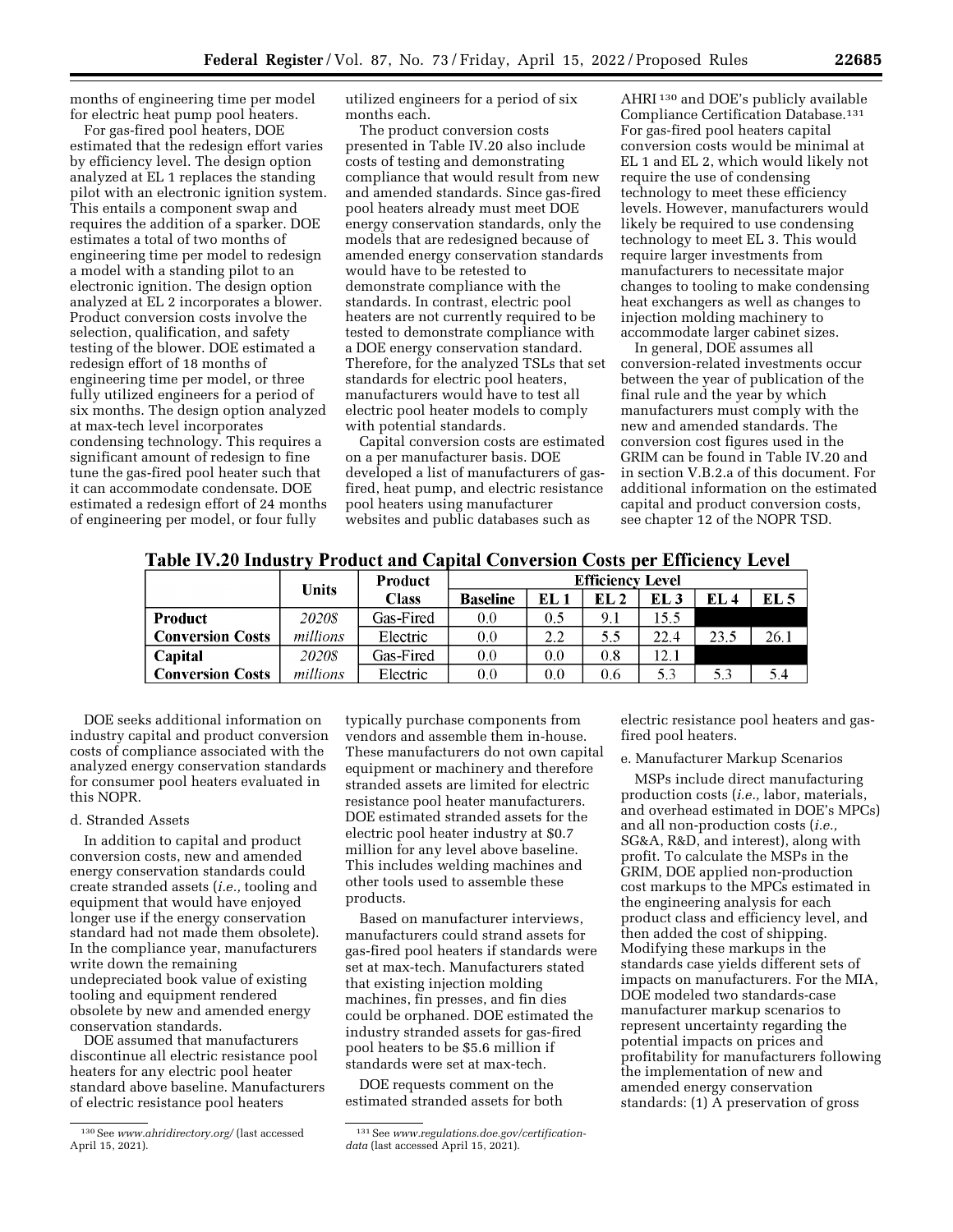margin percentage markup scenario; and (2) a preservation of per-unit operating profit markup scenario. These scenarios lead to different manufacturer markup values that, when applied to the MPCs, result in varying revenue and cash flow impacts.

Under the preservation of gross margin percentage scenario, DOE applied a single uniform ''gross margin percentage'' manufacturer markup across all efficiency levels. As production costs increase with efficiency, this scenario implies that the absolute dollar markup will increase as well. Based on publicly available financial information for consumer pool heater manufacturers, and information obtained during manufacturer interviews, DOE assumed the nonproduction cost manufacturer markup which includes SG&A expenses, R&D expenses, interest, and profit—to be 1.33 for gas-fired pool heaters and 1.28 for electric pool heaters. These manufacturer markups are consistent with the ones DOE assumed in the engineering analysis (see section IV.C of this document). Therefore, DOE assumes that this scenario represents the upper bound to industry profitability under energy conservation standards.

Under the preservation of per-unit operating profit markup scenario, DOE modeled a scenario in which manufacturers are not able to increase per-unit operating profit in proportion to increases in MPCs. Under this scenario, as the MPCs increase, manufacturers are generally required to reduce the manufacturer markup to maintain a cost competitive offering in the market. Therefore, gross margin (as a percentage) shrinks in the standards cases. This manufacturer markup scenario represents the lower bound to industry profitability under new and amended energy conservation standards.

A comparison of industry financial impacts under the two manufacturer markup scenarios is presented in section V.B.2.a of this document.

### 3. Manufacturer Interviews

DOE conducted additional interviews with manufacturers following the October 2015 NODA as part of the NOPR analysis. In these interviews, DOE asked manufacturers to describe their major concerns with new and amended consumer pool heater energy conservation standards. Manufacturers identified three major areas of concern: (1) Use of integrated thermal efficiency metric for electric pool heaters; (2) cost and complexity of installing condensing gas-fired pool heaters; and (3) impact on profitability. Manufacturer interviews are conducted under non-disclosure agreements (''NDAs''), so DOE does not document these discussions in the same way that it does public comments in the comment summaries and DOE's responses throughout the rest of this document.

a. Use of Integrated Thermal Efficiency Metric for Electric Pool Heaters

Manufacturers stated that the coefficient of performance is currently used by industry and consumers to evaluate the efficiency of electric heat pump pool heaters. This metric is accepted throughout the industry and is widely used in state regulations such as California, Connecticut, and Florida. Manufacturers commented that changing the metric to integrated thermal efficiency would be confusing to consumers, because it shows efficiencies over 100 percent. Furthermore, using integrated thermal efficiency would make the comparison between existing heat pumps with a coefficient of performance label, and heat pumps with an integrated thermal efficiency metric more difficult.

b. Cost and Complexity of Installing Condensing Gas-Fired Pool Heaters

Manufacturers indicated that a condensing standard would require greater investment in R&D and capital equipment than a non-condensing standard and would also raise per-unit production costs, resulting in higher end-user purchase prices. They expressed concern that the combination of higher installation costs and retail prices for condensing pool heaters could deter consumers from purchasing new units, potentially impacting manufacturer revenues and reducing the prospective energy savings from new and amended standards.

### c. Impacts on Profitability

Manufacturers have indicated that it would be optimistic for DOE to assume that as MPCs increase in response to energy conservation standards, manufacturers would be able to maintain the same gross margin percentage markup. Manufacturers stated that consumer pool heaters are typically purchased on a first-cost basis and they indicated that they do not earn a premium on more efficient units. They indicated that consumer pool heaters are relatively low-margin offerings and consumers are typically more concerned with capacity and speed of heating than with efficiency and therefore look to purchase the least expensive consumer pool heater at the right capacity.

## *K. Emissions Analysis*

The emissions analysis consists of two components. The first component estimates the effect of potential energy conservation standards on power sector and site (where applicable) combustion emissions of  $CO<sub>2</sub>$ , NO<sub>X</sub>, SO<sub>2</sub>, and Hg. The second component estimates the impacts of potential standards on emissions of two additional greenhouse gases,  $CH_4$  and  $N_2O$ , as well as the reductions to emissions of other gases due to ''upstream'' activities in the fuel production chain. These upstream activities comprise extraction, processing, and transporting fuels to the site of combustion.

The analysis of power sector emissions of  $CO<sub>2</sub>$ ,  $NO<sub>X</sub>$ ,  $SO<sub>2</sub>$ , and Hg uses marginal emissions factors that were derived from data in *AEO2021,* as described in section IV.M of this document. Details of the methodology are described in the appendices to chapters 13 and 15 of the TSD for this NOPR.

Power sector emissions of  $CO<sub>2</sub>$ ,  $CH<sub>4</sub>$ , and N2O are estimated using Emission Factors for Greenhouse Gas Inventories published by the EPA.132 The FFC upstream emissions are estimated based on the methodology described in chapter 15 of the NOPR TSD. The upstream emissions include both emissions from extraction, processing, and transportation of fuel, and ''fugitive'' emissions (direct leakage to the atmosphere) of  $CH_4$  and  $CO_2$ .

The on-site operation of certain consumer pool heaters requires combustion of fossil fuels and results in emissions of  $CO_2$ ,  $NO_X$ ,  $SO_2$ ,  $CH_4$ , and  $N<sub>2</sub>O$  at the sites where these products are used. DOE accounted for the reduction in these site emissions and the associated FFC upstream emissions due to potential standards. Site emissions of these gases were estimated using Emission Factors for Greenhouse Gas Inventories and emissions intensity factors from an EPA publication.133

The emissions intensity factors are expressed in terms of physical units per megawatt-hour (MWh) or million British thermal units (MMBtu) of site energy savings. Total emissions reductions are estimated using the energy savings calculated in the national impact analysis.

<sup>132</sup>Available at *[www.epa.gov/sites/production/](http://www.epa.gov/sites/production/files/2021-04/documents/emission-factors_apr2021.pdf) [files/2021-04/documents/emission-factors](http://www.epa.gov/sites/production/files/2021-04/documents/emission-factors_apr2021.pdf)*\_ *[apr2021.pdf](http://www.epa.gov/sites/production/files/2021-04/documents/emission-factors_apr2021.pdf)* (last accessed July 12, 2021).

<sup>133</sup>U.S. Environmental Protection Agency. External Combustion Sources. In *Compilation of Air Pollutant Emission Factors.* AP–42. Fifth Edition. Volume I: Stationary Point and Area Sources. Chapter 1, available at *[www.epa.gov/air-emissions](http://www.epa.gov/air-emissions-factors-and-quantification/ap-42-compilation-air-emissions-factors)[factors-and-quantification/ap-42-compilation-air](http://www.epa.gov/air-emissions-factors-and-quantification/ap-42-compilation-air-emissions-factors)[emissions-factors](http://www.epa.gov/air-emissions-factors-and-quantification/ap-42-compilation-air-emissions-factors)* (last accessed April 15, 2021).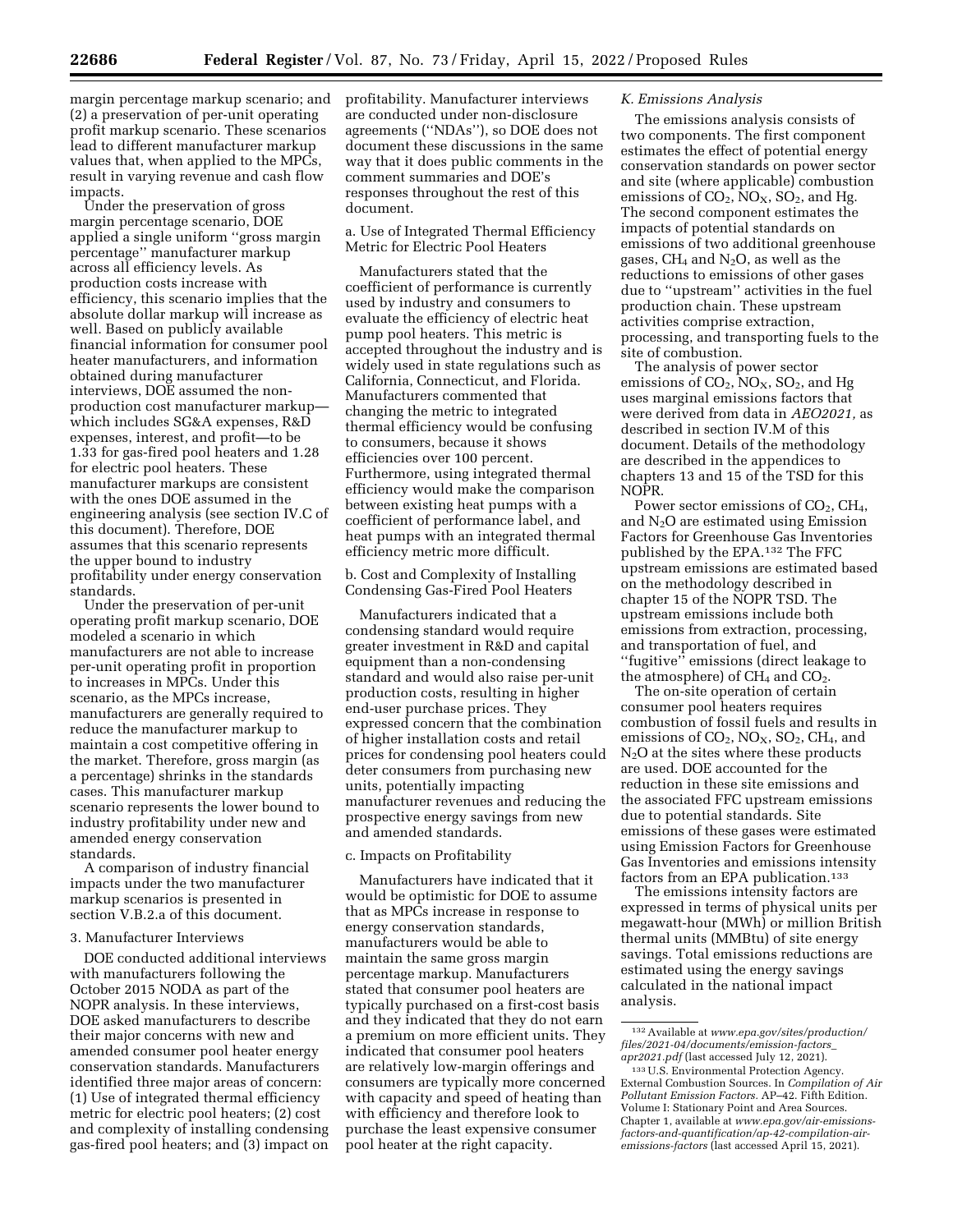1. Air Quality Regulations Incorporated in DOE's Analysis

DOE's no-new-standards case for the electric power sector reflects the *AEO2021,* which incorporates the projected impacts of existing air quality regulations on emissions. *AEO2021*  generally represents current legislation and environmental regulations, including recent government actions, that were in place at the time of preparation of *AEO2021,* including the emissions control programs discussed in the following paragraphs.134

SO2 emissions from affected electric generating units (''EGUs'') are subject to nationwide and regional emissions capand-trade programs. Title IV of the Clean Air Act sets an annual emissions cap on  $SO<sub>2</sub>$  for affected EGUs in the 48 contiguous States and the District of Columbia (DC). (42 U.S.C. 7651 *et seq.*)  $SO<sub>2</sub>$  emissions from numerous States in the eastern half of the United States are also limited under the Cross-State Air Pollution Rule (''CSAPR''). 76 FR 48208 (Aug. 8, 2011). CSAPR requires these States to reduce certain emissions, including annual  $SO<sub>2</sub>$  emissions, and went into effect as of January 1, 2015.135 *AEO2021* incorporates implementation of CSAPR, including the update to the CSAPR ozone season program emission budgets and target dates issued in 2016, 81 FR 74504 (Oct. 26, 2016). Compliance with CSAPR is flexible among EGUs and is enforced through the use of tradable emissions allowances. Under existing EPA regulations, any excess  $SO<sub>2</sub>$  emissions allowances resulting from the lower electricity demand caused by the adoption of an efficiency standard could be used to permit offsetting increases in SO2 emissions by another regulated EGU.

However, beginning in 2016,  $SO<sub>2</sub>$ emissions began to fall as a result of the Mercury and Air Toxics Standards

135CSAPR requires states to address annual emissions of  $SO<sub>2</sub>$  and  $NO<sub>X</sub>$ , precursors to the formation of fine particulate matter  $(PM_{2.5})$ pollution, in order to address the interstate transport of pollution with respect to the 1997 and 2006 PM2.5 National Ambient Air Quality Standards (''NAAQS''). CSAPR also requires certain states to address the ozone season (May-September) emissions of  $NO<sub>x</sub>$ , a precursor to the formation of ozone pollution, in order to address the interstate transport of ozone pollution with respect to the 1997 ozone NAAQS. 76 FR 48208 (Aug. 8, 2011). EPA subsequently issued a supplemental rule that included an additional five states in the CSAPR ozone season program; 76 FR 80760 (Dec. 27, 2011) (Supplemental Rule).

(''MATS'') for power plants. 77 FR 9304 (Feb. 16, 2012). In the MATS final rule, EPA established a standard for hydrogen chloride as a surrogate for acid gas hazardous air pollutants (''HAP''), and also established a standard for  $SO<sub>2</sub>$  (a non-HAP acid gas) as an alternative equivalent surrogate standard for acid gas HAP. The same controls are used to reduce HAP and non-HAP acid gas; thus,  $SO<sub>2</sub>$  emissions are being reduced as a result of the control technologies installed on coal-fired power plants to comply with the MATS requirements for acid gas. *T*o continue operating, coal power plants must have either flue gas desulfurization or dry sorbent injection systems installed. Both technologies, which are used to reduce acid gas emissions, also reduce  $SO<sub>2</sub>$  emissions. Because of the emissions reductions under the MATS, it is unlikely that excess  $SO<sub>2</sub>$  emissions allowances resulting from the lower electricity demand would be needed or used to permit offsetting increases in SO<sub>2</sub> emissions by another regulated EGU. Therefore, energy conservation standards that decrease electricity generation would generally reduce  $SO<sub>2</sub>$ emissions. DOE estimated SO<sub>2</sub> emissions reduction using emissions factors based on *AEO2021.* 

CSAPR also established limits on  $NO<sub>x</sub>$ emissions for numerous States in the eastern half of the United States. Energy conservation standards would have little effect on  $NO<sub>X</sub>$  emissions in those States covered by CSAPR emissions limits if excess  $NO<sub>x</sub>$  emissions allowances resulting from the lower electricity demand could be used to permit offsetting increases in  $NO<sub>x</sub>$ emissions from other EGUs. In such case,  $NO<sub>x</sub>$  emissions would remain near the limit even if electricity generation goes down. A different case could possibly result, depending on the configuration of the power sector in the different regions and the need for allowances, such that  $NO<sub>X</sub>$  emissions might not remain at the limit in the case of lower electricity demand. In this case, energy conservation standards might reduce  $NO<sub>x</sub>$  emissions in covered States. Despite this possibility, DOE has chosen to be conservative in its analysis and has maintained the assumption that standards will not reduce  $NO<sub>x</sub>$ emissions in States covered by CSAPR. Energy conservation standards would be expected to reduce  $NO<sub>x</sub>$  emissions in the States not covered by CSAPR. DOE used *AEO2021* data to derive NO<sub>X</sub> emissions factors for the group of States not covered by CSAPR.

The MATS limit mercury emissions from power plants, but they do not include emissions caps and, as such,

DOE's energy conservation standards would be expected to slightly reduce Hg emissions. DOE estimated mercury emissions reduction using emissions factors based on *AEO2021,* which incorporates the MATS.

DOE welcomes any additional comments on the approach for conducting the emissions analysis for pool heaters.

#### *L. Monetizing Emissions Impacts*

As part of the development of this proposed rule, for the purpose of complying with the requirements of Executive Order 12866, DOE considered the estimated monetary benefits from the reduced emissions of  $CO<sub>2</sub>$ ,  $CH<sub>4</sub>$ , N<sub>2</sub>O,  $NO<sub>X</sub>$ , and  $SO<sub>2</sub>$  that are expected to result from each of the TSLs considered. In order to make this calculation analogous to the calculation of the NPV of consumer benefit, DOE considered the reduced emissions expected to result over the lifetime of products shipped in the projection period for each TSL. This section summarizes the basis for the values used for monetizing the emissions benefits and presents the values considered in this NOPR.

On March 16, 2022, the Fifth Circuit Court of Appeals (No. 22–30087) granted the federal government's emergency motion for stay pending appeal of the February 11, 2022, preliminary injunction issued in *Louisiana* v. *Biden,* No. 21–cv–1074– JDC–KK (W.D. La.). As a result of the Fifth Circuit's order, the preliminary injunction is no longer in effect, pending resolution of the federal government's appeal of that injunction or a further court order. Among other things, the preliminary injunction enjoined the defendants in that case from ''adopting, employing, treating as binding, or relying upon'' the interim estimates of the social cost of greenhouse gases—which were issued by the Interagency Working Group on the Social Cost of Greenhouse Gases on February 26, 2021—to monetize the benefits of reducing greenhouse gas emissions. In the absence of further intervening court orders, DOE will revert to its approach prior to the injunction and present monetized benefits where appropriate and permissible under law. DOE requests comment on how to address the climate benefits and other non-monetized effects of the proposal.

# 1. Monetization of Greenhouse Gas Emissions

For the purpose of complying with the requirements of Executive Order 12866, DOE estimates the monetized benefits of the reductions in emissions

<sup>134</sup>For further information, see the Assumptions to *AEO2021* report that sets forth the major assumptions used to generate the projections in the Annual Energy Outlook. Available at *[www.eia.gov/](http://www.eia.gov/outlooks/aeo/assumptions/)  [outlooks/aeo/assumptions/](http://www.eia.gov/outlooks/aeo/assumptions/)* (last accessed April 15, 2021).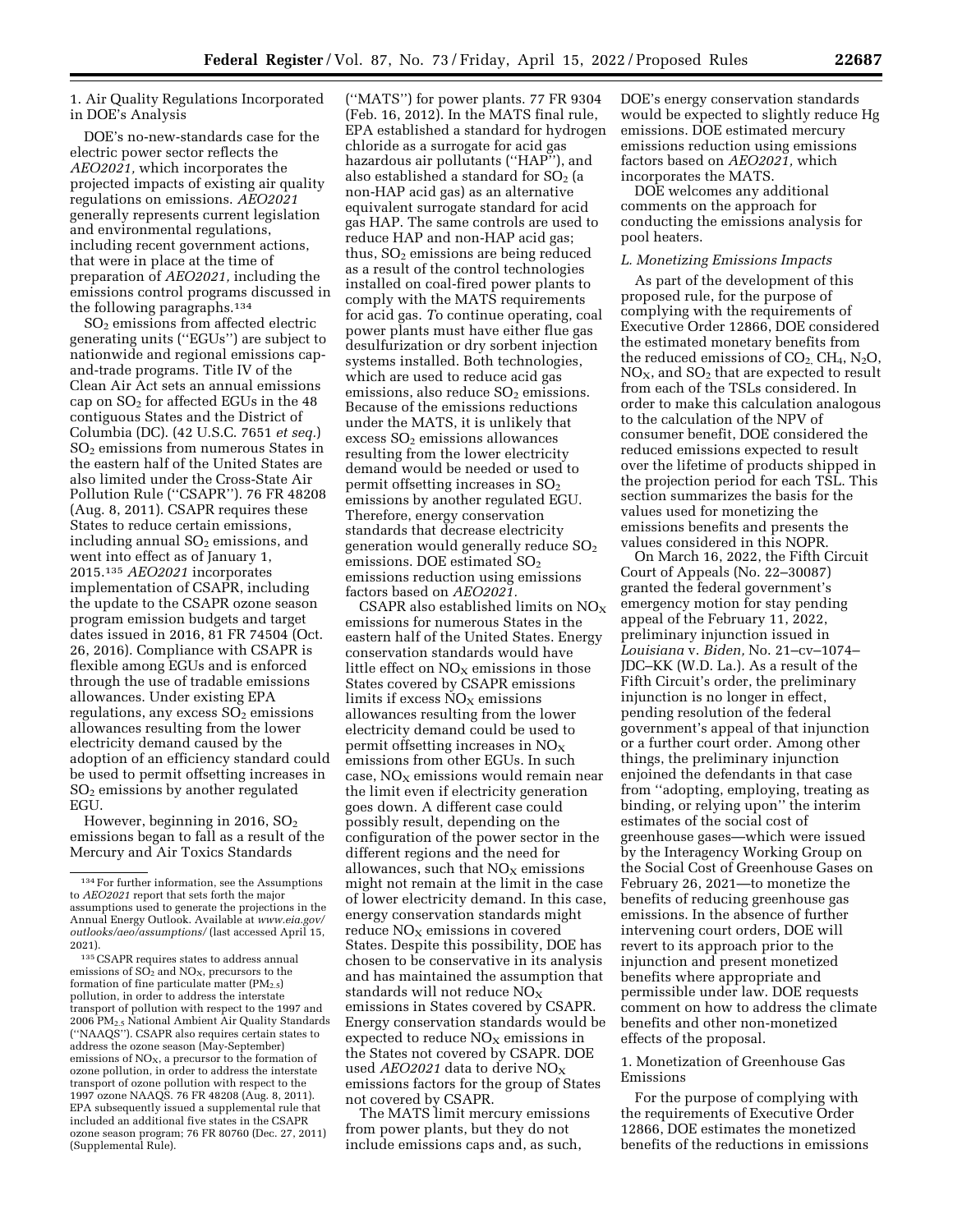of  $CO<sub>2</sub>$ , CH<sub>4</sub>, and N<sub>2</sub>O by using a measure of the social cost (''SC'') of each pollutant (*e.g.,* SC–GHGs). These estimates represent the monetary value of the net harm to society associated with a marginal increase in emissions of these pollutants in a given year, or the benefit of avoiding that increase. These estimates are intended to include (but are not limited to) climate-changerelated changes in net agricultural productivity, human health, property damages from increased flood risk, disruption of energy systems, risk of conflict, environmental migration, and the value of ecosystem services. DOE exercises its own judgment in presenting monetized climate benefits as recommended by applicable Executive Orders and guidance, and DOE would reach the same conclusion presented in this notice in the absence of the social cost of greenhouse gases, including the February 2021 Interim Estimates presented by the Interagency Working Group on the Social Cost of Greenhouse Gases.

DOE estimated the global social benefits of  $CO_2$ , CH<sub>4</sub>, and N<sub>2</sub>O reductions (*i.e.,* SC–GHGs) using the estimates presented in the Technical Support Document: Social Cost of Carbon, Methane, and Nitrous Oxide Interim Estimates under Executive Order 13990 published in February 2021 by the Interagency Working Group on the Social Cost of Greenhouse Gases (IWG) (IWG, 2021).136 The SC–GHGs is the monetary value of the net harm to society associated with a marginal increase in emissions in a given year, or the benefit of avoiding that increase. In principle, SC–GHGs includes the value of all climate change impacts, including (but not limited to) changes in net agricultural productivity, human health effects, property damage from increased flood risk and natural disasters, disruption of energy systems, risk of conflict, environmental migration, and the value of ecosystem services. The SC–GHGs therefore, reflects the societal value of reducing emissions of the gas in question by one metric ton. The SC– GHGs is the theoretically appropriate value to use in conducting benefit-cost analyses of policies that affect  $CO<sub>2</sub>$ , N<sub>2</sub>O and CH4 emissions. As a member of the IWG involved in the development of the February 2021 SC–GHG TSD), the DOE

agrees that the interim SC–GHG estimates represent the most appropriate estimate of the SC–GHG until revised estimates have been developed reflecting the latest, peer-reviewed science.

The SC–GHGs estimates presented here were developed over many years, using transparent process, peerreviewed methodologies, the best science available at the time of that process, and with input from the public. Specifically, in 2009, an interagency working group (IWG) that included the DOE and other executive branch agencies and offices was established to ensure that agencies were using the best available science and to promote consistency in the social cost of carbon  $SC-CO<sub>2</sub>$ ) values used across agencies. The IWG published  $SC-CO<sub>2</sub>$  estimates in 2010 that were developed from an ensemble of three widely cited integrated assessment models (IAMs) that estimate global climate damages using highly aggregated representations of climate processes and the global economy combined into a single modeling framework. The three IAMs were run using a common set of input assumptions in each model for future population, economic, and  $CO<sub>2</sub>$ emissions growth, as well as equilibrium climate sensitivity (ECS)—a measure of the globally averaged temperature response to increased atmospheric  $CO<sub>2</sub>$  concentrations. These estimates were updated in 2013 based on new versions of each IAM. In August 2016 the IWG published estimates of the social cost of methane (SC–CH<sub>4</sub>) and nitrous oxide  $SC-N<sub>2</sub>O$ ) using methodologies that are consistent with the methodology underlying the SC–  $CO<sub>2</sub>$  estimates. The modeling approach that extends the IWG  $SC$ - $CO<sub>2</sub>$ methodology to non-CO<sub>2</sub> GHGs has undergone multiple stages of peer review. The SC–CH<sub>4</sub> and SC–N<sub>2</sub>O estimates were developed by Marten et al. (2015) and underwent a standard double-blind peer review process prior to journal publication. In 2015, as part of the response to public comments received to a 2013 solicitation for comments on the SC–CO<sub>2</sub> estimates, the IWG announced a National Academies of Sciences, Engineering, and Medicine review of the SC–CO<sub>2</sub> estimates to offer advice on how to approach future updates to ensure that the estimates continue to reflect the best available science and methodologies. In January 2017, the National Academies released their final report, Valuing Climate Damages: Updating Estimation of the Social Cost of Carbon Dioxide, and recommended specific criteria for future

updates to the  $SC$ – $CO<sub>2</sub>$  estimates, a modeling framework to satisfy the specified criteria, and both near-term updates and longer-term research needs pertaining to various components of the estimation process (National Academies, 2017). Shortly thereafter, in March 2017, President Trump issued Executive Order 13783, which disbanded the IWG, withdrew the previous TSDs, and directed agencies to ensure  $SC$ – $CO<sub>2</sub>$  estimates used in regulatory analyses are consistent with the guidance contained in OMB's Circular A–4, ''including with respect to the consideration of domestic versus international impacts and the consideration of appropriate discount rates'' (E.O. 13783, Section 5(c)).

On January 20, 2021, President Biden issued Executive Order 13990, which reestablished the IWG and directed it to ensure that the U.S. Government's estimates of the social cost of carbon and other greenhouse gases reflect the best available science and the recommendations of the National Academies (2017). The IWG was tasked with first reviewing the SC–GHG estimates currently used in Federal analyses and publishing interim estimates within 30 days of the E.O. that reflect the full impact of GHG emissions, including by taking global damages into account. The interim SC– GHG estimates published in February 2021, specifically the  $SC-CH<sub>4</sub>$  estimates, are used here to estimate the climate benefits for this proposed rulemaking. The E.O. instructs the IWG to undertake a fuller update of the SC–GHG estimates by January 2022 that takes into consideration the advice of the National Academies (2017) and other recent scientific literature.

The February 2021 SC–GHG TSD provides a complete discussion of the IWG's initial review conducted under E.O. 13990. In particular, the IWG found that the SC–GHG estimates used under E.O. 13783 fail to reflect the full impact of GHG emissions in multiple ways. First, the IWG found that a global perspective is essential for SC–GHG estimates because it fully captures climate impacts that affect the United States and which have been omitted from prior U.S.-specific estimates due to methodological constraints. Examples of omitted effects include direct effects on U.S. citizens, assets, and investments located abroad, supply chains, and tourism, and spillover pathways such as economic and political destabilization and global migration. In addition, assessing the benefits of U.S. GHG mitigation activities requires consideration of how those actions may affect mitigation activities by other

<sup>136</sup>*See* Interagency Working Group on Social Cost of Greenhouse Gases, *Technical Support Document: Social Cost of Carbon, Methane, and Nitrous Oxide. Interim Estimates Under Executive Order 13990,*  Washington, DC, February 2021. Available at: *[www.whitehouse.gov/wp-content/uploads/2021/02/](http://www.whitehouse.gov/wp-content/uploads/2021/02/TechnicalSupportDocument_SocialCostofCarbonMethaneNitrousOxide.pdf) [TechnicalSupportDocument](http://www.whitehouse.gov/wp-content/uploads/2021/02/TechnicalSupportDocument_SocialCostofCarbonMethaneNitrousOxide.pdf)*\_

*[SocialCostofCarbonMethaneNitrousOxide.pdf](http://www.whitehouse.gov/wp-content/uploads/2021/02/TechnicalSupportDocument_SocialCostofCarbonMethaneNitrousOxide.pdf)* (last accessed March 17, 2021).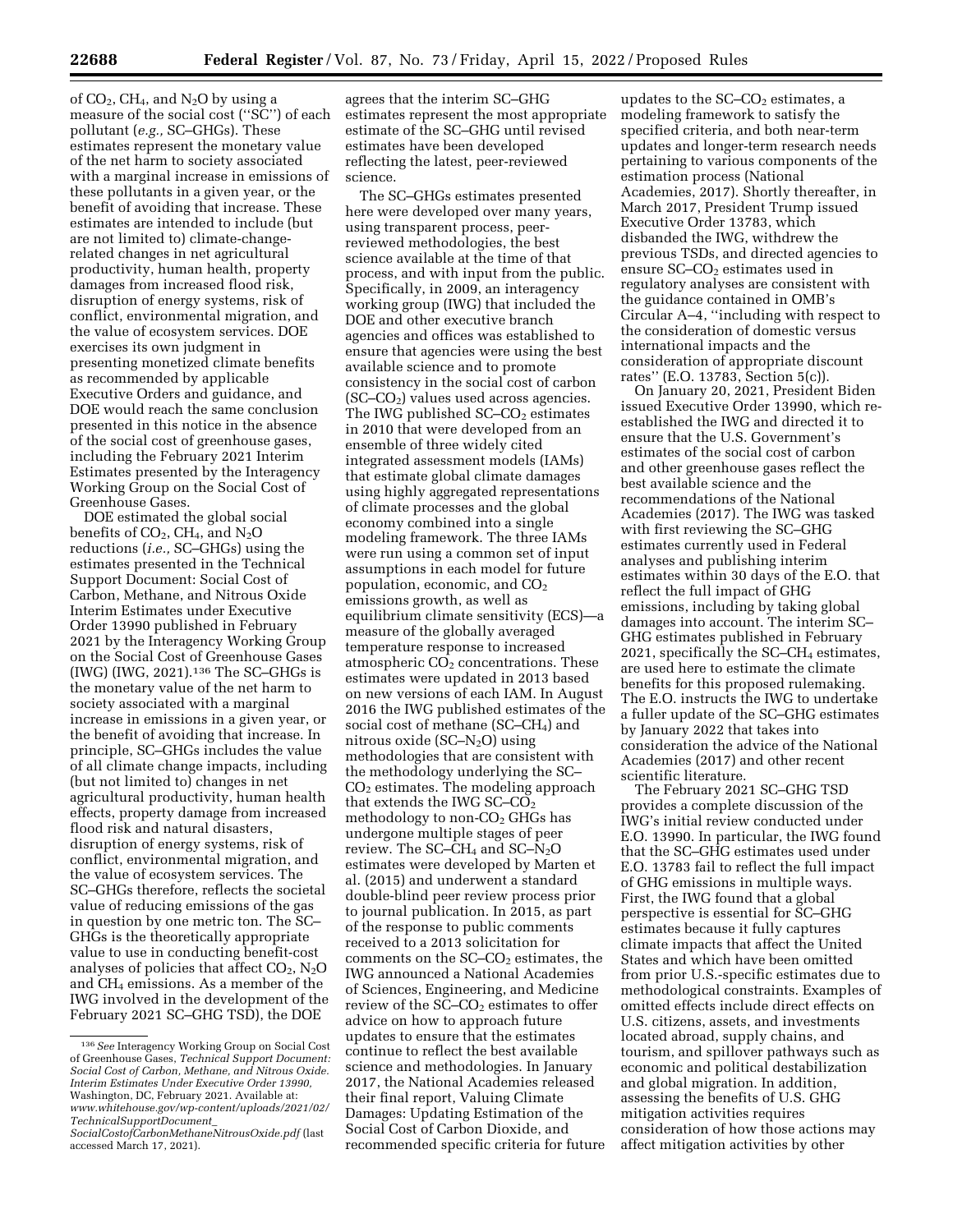countries, as those international mitigation actions will provide a benefit to U.S. citizens and residents by mitigating climate impacts that affect U.S. citizens and residents. If the United States does not consider impacts on other countries, it is difficult to convince other countries to consider the impacts of their emissions on the United States. As a member of the IWG involved in the development of the February 2021 SC–GHG TSD, DOE agrees with this assessment and, therefore, in this proposed rule DOE centers attention on a global measure of SC–GHG. This approach is the same as that taken in DOE regulatory analyses from 2012 through 2016. Prior to that, in 2008 DOE presented Social Cost of Carbon (SCC) estimates based on values the Intergovernmental Panel on Climate Change (IPCC) identified in literature at that time. As noted in the February 2021 SC–GHG TSD, the IWG will continue to review developments in the literature, including more robust methodologies for estimating a U.S.-specific SC–GHG value, and explore ways to better inform the public of the full range of carbon impacts. As a member of the IWG, DOE will continue to follow developments in the literature pertaining to this issue.

Second, the IWG found that the use of the social rate of return on capital (7 percent under current OMB Circular A– 4 guidance) to discount the future benefits of reducing GHG emissions inappropriately underestimates the impacts of climate change for the purposes of estimating the SC–GHG. Consistent with the findings of the National Academies (2017) and the economic literature, the IWG continued

to conclude that the consumption rate of interest is the theoretically appropriate discount rate in an intergenerational context (IWG 2010, 2013, 2016a, 2016b), and recommended that discount rate uncertainty and relevant aspects of intergenerational ethical considerations be accounted for in selecting future discount rates. As a member of the IWG involved in the development of the February 2021 SC–GHG TSD, DOE agrees with this assessment and will continue to follow developments in the literature pertaining to this issue.

While the IWG works to assess how best to incorporate the latest, peer reviewed science to develop an updated set of SC–GHG estimates, it set the interim estimates to be the most recent estimates developed by the IWG prior to the group being disbanded in 2017. The estimates rely on the same models and harmonized inputs and are calculated using a range of discount rates. As explained in the February 2021 SC– GHG TSD, the IWG has recommended that agencies revert to the same set of four values drawn from the SC–GHG distributions based on three discount rates as were used in regulatory analyses between 2010 and 2016 and subject to public comment. For each discount rate, the IWG combined the distributions across models and socioeconomic emissions scenarios (applying equal weight to each) and then selected a set of four values recommended for use in benefit-cost analyses: An average value resulting from the model runs for each of three discount rates (2.5 percent, 3 percent, and 5 percent), plus a fourth value, selected as the 95th percentile of estimates based on a 3 percent discount

rate. The fourth value was included to provide information on potentially higher-than-expected economic impacts from climate change. As explained in the February 2021 SC–GHG TSD, and DOE agrees, this update reflects the immediate need to have an operational SC–GHG for use in regulatory benefitcost analyses and other applications that was developed using a transparent process, peer-reviewed methodologies, and the science available at the time of that process. Those estimates were subject to public comment in the context of dozens of proposed rulemakings as well as in a dedicated public comment period in 2013.

DOE's derivations of the SC–GHG (*i.e.,* SC–CO2, SC–N2O, and SC–CH4) values used for this NOPR are discussed in the following sections, and the results of DOE's analyses estimating the benefits of the reductions in emissions of these pollutants are presented in section V.B.6. of this document.

## a. Social Cost of Carbon

The  $SC$ – $CO<sub>2</sub>$  values used for this NOPR were generated using the values presented in the 2021 update from the IWG's February 2021 TSD. Table IV.21 shows the updated sets of SC–CO<sub>2</sub> estimates from the latest interagency update in 5-year increments from 2020 to 2050. The full set of annual values used is presented in appendix 14A of the NOPR TSD. For purposes of capturing the uncertainties involved in regulatory impact analysis, DOE has determined it is appropriate to include all four sets of SC–CO<sub>2</sub> values, as recommended by the IWG.137

TABLE IV.21—ANNUAL SC–CO2 VALUES FROM 2021 INTERAGENCY UPDATE, 2020–2050

[2020\$ per metric ton CO<sub>2</sub>]

|                                                      | Discount rate              |                                        |                                           |                                               |  |  |
|------------------------------------------------------|----------------------------|----------------------------------------|-------------------------------------------|-----------------------------------------------|--|--|
| Year                                                 | 5%                         | 3%<br>(average)                        | 2.5%<br>verage'                           | 3%<br>centile                                 |  |  |
| 2020<br>2025<br>2030<br>2035<br>2040<br>2045<br>2050 | 19<br>22<br>25<br>28<br>32 | 51<br>56<br>62<br>67<br>73<br>79<br>85 | 76<br>83<br>89<br>96<br>103<br>110<br>116 | 152<br>169<br>187<br>206<br>225<br>242<br>260 |  |  |

In calculating the potential global benefits resulting from reduced  $CO<sub>2</sub>$ emissions, DOE used the values from the 2021 interagency report, adjusted to 2020\$ using the implicit price deflator

for gross domestic product (GDP) from the Bureau of Economic Analysis. For each of the four sets of  $SC-CO<sub>2</sub>$  cases specified, the values for emissions in 2020 were \$14, \$51, \$76, and \$152 per metric ton avoided (values expressed in 2020\$). DOE derived values from 2051 to 2070 based on estimates published by

<sup>137</sup>For example, the February 2021 TSD discusses how the understanding of discounting approaches

suggests that discount rates appropriate for intergenerational analysis in the context of climate change may be lower than 3 percent.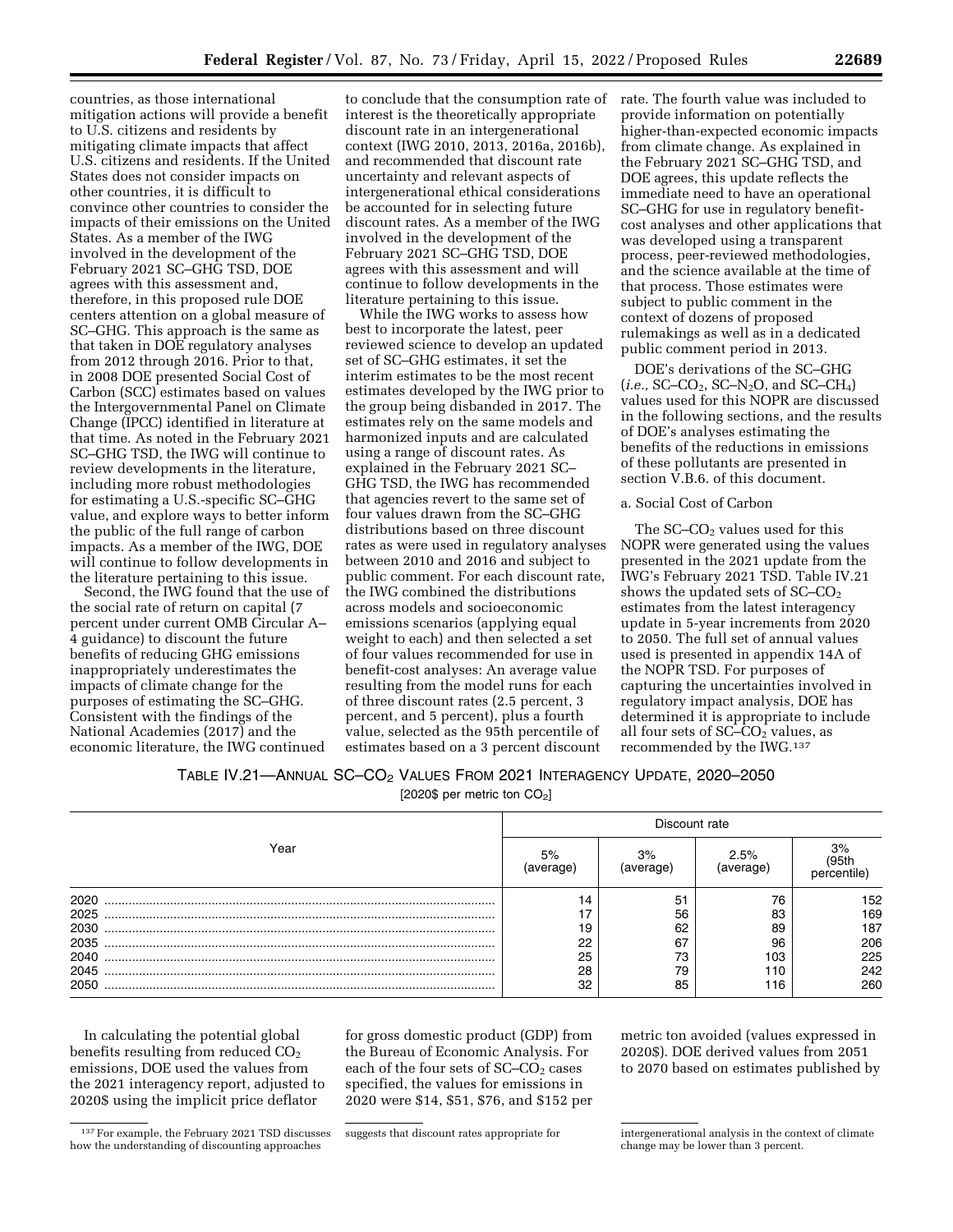EPA.138 These estimates are based on methods, assumptions, and parameters identical to the 2020–2050 estimates published by the IWG. DOE derived values after 2070 based on the trend in 2060–2070 in each of the four cases in the IWG update.

DOE multiplied the  $CO<sub>2</sub>$  emissions reduction estimated for each year by the  $SC$ – $CO<sub>2</sub>$  value for that year in each of the four cases. To calculate a present value of the stream of monetary values,

DOE discounted the values in each of the four cases using the specific discount rate that had been used to obtain the  $SC$ – $CO<sub>2</sub>$  values in each case. See chapter 13 for the annual emissions reduction. See appendix 14A for the annual  $SC$ – $CO<sub>2</sub>$  values.

b. Social Cost of Methane and Nitrous Oxide

The SC–CH<sub>4</sub> and SC–N<sub>2</sub>O values used for this NOPR were generated using the values presented in the 2021 update

from the IWG.139 Table IV.22 shows the updated sets of  $SC-CH_4$  and  $SC-N_2O$ estimates from the latest interagency update in 5-year increments from 2020 to 2050. The full set of annual values used is presented in appendix 14A of the NOPR TSD. To capture the uncertainties involved in regulatory impact analysis, DOE has determined it is appropriate to include all four sets of SC–CH<sub>4</sub> and SC–N<sub>2</sub>O values, as recommended by the IWG.

| TABLE IV.22-ANNUAL SC-CH <sub>4</sub> AND SC-N <sub>2</sub> O VALUES FROM 2021 INTERAGENCY UPDATE, 2020-2050 |                         |  |  |
|--------------------------------------------------------------------------------------------------------------|-------------------------|--|--|
|                                                                                                              | [2020\$ per metric ton] |  |  |

|          |                 | $SC$ – $CH4$ discount rate and statistic |                   |                            | $SC-N2O$ discount rate and statistic |                 |                   |                            |
|----------|-----------------|------------------------------------------|-------------------|----------------------------|--------------------------------------|-----------------|-------------------|----------------------------|
| Year     | 5%<br>(average) | 3%<br>(average)                          | 2.5%<br>(average) | 3%<br>(95th<br>percentile) | 5%<br>(average)                      | 3%<br>(average) | 2.5%<br>(average) | 3%<br>(95th<br>percentile) |
| 2020<br> | 670             | 1500                                     | 2000              | 3900                       | 5800                                 | 18000           | 27000             | 48000                      |
| 2025     | 800             | 1700                                     | 2200              | 4500                       | 6800                                 | 21000           | 30000             | 54000                      |
| 2030     | 940             | 2000                                     | 2500              | 5200                       | 7800                                 | 23000           | 33000             | 60000                      |
| 2035<br> | 1100            | 2200                                     | 2800              | 6000                       | 9000                                 | 25000           | 36000             | 67000                      |
| 2040<br> | 1300            | 2500                                     | 3100              | 6700                       | 10000                                | 28000           | 39000             | 74000                      |
| 2045<br> | 1500            | 2800                                     | 3500              | 7500                       | 12000                                | 30000           | 42000             | 81000                      |
| 2050<br> | 1700            | 3100                                     | 3800              | 8200                       | 13000                                | 33000           | 45000             | 88000                      |

DOE multiplied the  $CH_4$  and  $N_2O$ emissions reduction estimated for each year by the  $SC-CH_4$  and  $SC-N_2O$ estimates for that year in each of the cases. To calculate a present value of the stream of monetary values, DOE discounted the values in each of the cases using the specific discount rate that had been used to obtain the SC–CH4 and SC–N2O estimates in each case. See chapter 13 for the annual emissions reduction. See appendix 14A for the annual SC–CH<sub>4</sub> and SC–N<sub>2</sub>O values.

2. Monetization of Other Air Pollutants

DOE estimated the monetized value of  $NO<sub>X</sub>$  and  $SO<sub>2</sub>$  emissions reductions from electricity generation using benefit per ton estimates based on air quality modeling and concentration-response functions conducted for the Clean Power Plan final rule. 84 FR 32520. DOE used EPA's reported values for  $NO<sub>x</sub>$  (as PM<sub>2.5</sub>) and SO<sub>2</sub> for 2020, 2025, and 2030 calculated with discount rates of 3 percent and 7 percent, and EPA's values for ozone season  $NO<sub>X</sub>$ , which do not involve discounting since the impacts are in the same year as emissions. DOE derived values specific to the sector for pool heaters using a method described in appendix 14A of the NOPR TSD. For

this analysis DOE used linear interpolation to define values for the years between 2020 and 2025 and between 2025 and 2030; for years beyond 2030 the values are held constant.

DOE estimated the monetized value of  $NO<sub>X</sub>$  and  $SO<sub>2</sub>$  emissions reductions from gas pool heaters using benefit per ton estimates from the EPA's ''Technical Support Document Estimating the Benefit per Ton of Reducing PM2.5 Precursors from 17 Sectors'' (''EPA TSD'').140 Although none of the sectors refers specifically to residential and commercial buildings, and by association pool heaters, the sector called ''area sources'' would be a reasonable proxy for residential and commercial buildings. ''Area sources'' represents all emission sources for which states do not have exact (point) locations in their emissions inventories. Because exact locations would tend to be associated with larger sources, ''area sources'' would be fairly representative of small dispersed sources like homes and businesses. The EPA TSD provides high and low estimates for 2016, 2020, 2025, and 2030 at 3- and 7-percent discount rates. DOE primarily relied on the low estimates to be conservative.

DOE multiplied the site emissions reduction (in tons) in each year by the associated \$/ton values, and then discounted each series using discount rates of 3 percent and 7 percent as appropriate. DOE will continue to evaluate the monetization of avoided  $NO<sub>x</sub>$  emissions and will make any appropriate updates for the final rule. Additional details on the monetization of  $NO<sub>x</sub>$  and  $SO<sub>2</sub>$  emissions reductions are included in chapter 14 of the NOPR TSD.

# *M. Utility Impact Analysis*

The utility impact analysis estimates several effects on the electric power generation industry that would result from the adoption of new or amended energy conservation standards. The utility impact analysis estimates the changes in installed electrical capacity and generation that would result for each TSL. The analysis is based on published output from the NEMS associated with *AEO2021.* NEMS produces the *AEO* Reference case, as well as a number of side cases that estimate the economy-wide impacts of changes to energy supply and demand. For the current analysis, impacts are quantified by comparing the levels of

<sup>138</sup>See EPA, *Revised 2023 and Later Model Year Light-Duty Vehicle GHG Emissions Standards: Regulatory Impact Analysis,* Washington, DC, December 2021. Available at: *[https://www.epa.gov/](https://www.epa.gov/system/files/documents/2021-12/420r21028.pdf)  [system/files/documents/2021-12/420r21028.pdf](https://www.epa.gov/system/files/documents/2021-12/420r21028.pdf)*  (last accessed January 13, 2022).

<sup>139</sup>See Interagency Working Group on Social Cost of Greenhouse Gases, *Technical Support Document:* 

*Social Cost of Carbon, Methane, and Nitrous Oxide. Interim Estimates Under Executive Order 13990,*  Washington, DC, February 2021. Available at: *[www.whitehouse.gov/wp-content/uploads/2021/02/](http://www.whitehouse.gov/wp-content/uploads/2021/02/TechnicalSupportDocument_SocialCostofCarbonMethaneNitrousOxide.pdf) [TechnicalSupportDocument](http://www.whitehouse.gov/wp-content/uploads/2021/02/TechnicalSupportDocument_SocialCostofCarbonMethaneNitrousOxide.pdf)*\_

*[SocialCostofCarbonMethaneNitrousOxide.pdf](http://www.whitehouse.gov/wp-content/uploads/2021/02/TechnicalSupportDocument_SocialCostofCarbonMethaneNitrousOxide.pdf)* (last accessed March 17, 2021).

<sup>140</sup>U.S. Environmental Protection Agency. Technical Support Document: Estimating the Benefit per Ton of Reducing PM2.5 Precursors from 17 Sectors, available at: *[www.epa.gov/benmap/](http://www.epa.gov/benmap/estimating-benefit-ton-reducing-pm25-precursors-17-sectors) [estimating-benefit-ton-reducing-pm25-precursors-](http://www.epa.gov/benmap/estimating-benefit-ton-reducing-pm25-precursors-17-sectors)[17-sectors](http://www.epa.gov/benmap/estimating-benefit-ton-reducing-pm25-precursors-17-sectors)* (last accessed August 11, 2021).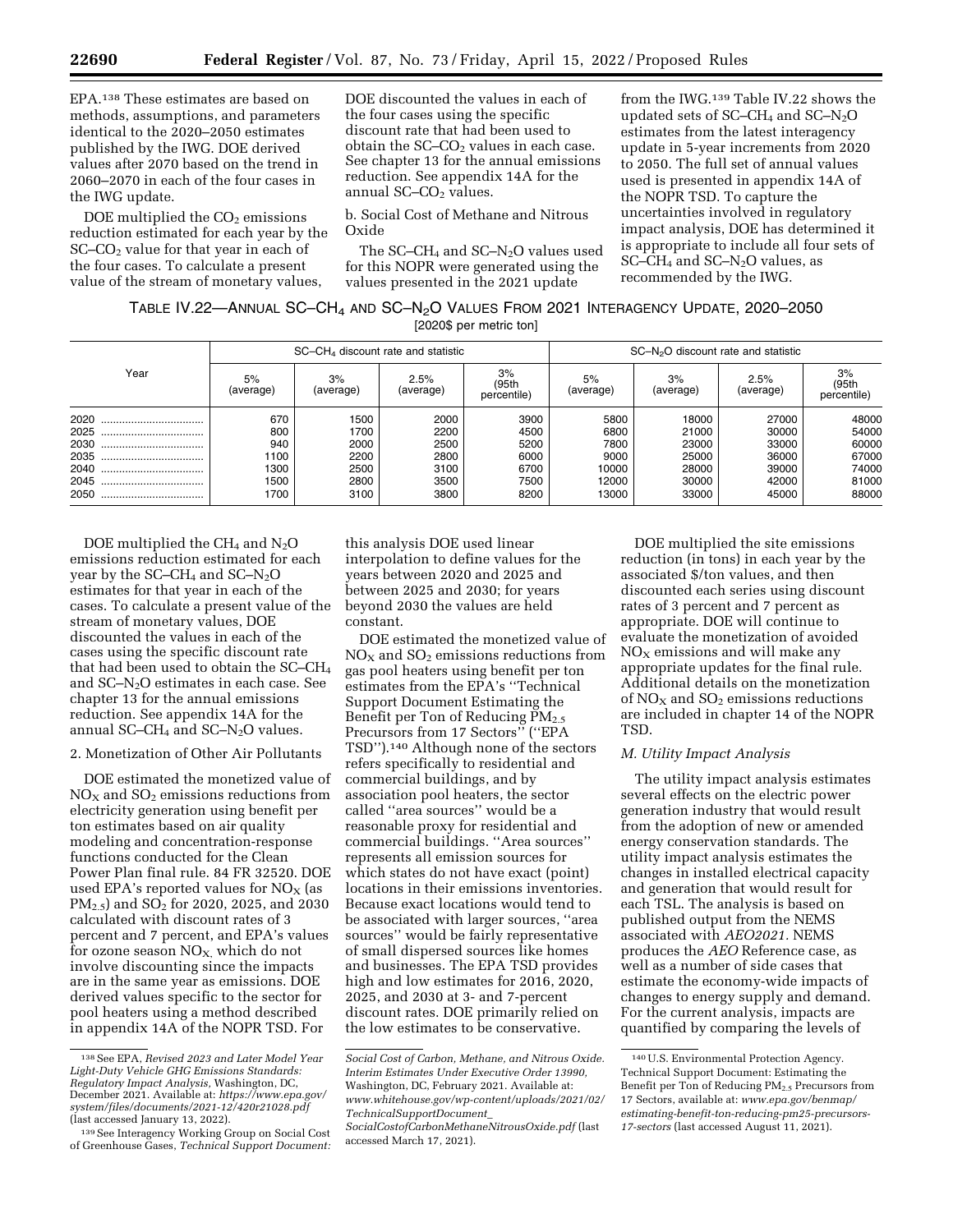electricity sector generation, installed capacity, fuel consumption and emissions in the *AEO2021* Reference case and various side cases. Details of the methodology are provided in the appendices to chapters 13 and 15 of the NOPR TSD.

The output of this analysis is a set of time-dependent coefficients that capture the change in electricity generation, primary fuel consumption, installed capacity and power sector emissions due to a unit reduction in demand for a given end use. These coefficients are multiplied by the stream of electricity savings calculated in the NIA to provide estimates of selected utility impacts of potential new or amended energy conservation standards.

### *N. Employment Impact Analysis*

DOE considers employment impacts in the domestic economy as one factor in selecting a proposed standard. Employment impacts from new or amended energy conservation standards include both direct and indirect impacts. Direct employment impacts are any changes in the number of employees of manufacturers of the products subject to standards, their suppliers, and related service firms. The MIA addresses those impacts. Indirect employment impacts are changes in national employment that occur due to the shift in expenditures and capital investment caused by the purchase and operation of more-efficient appliances. Indirect employment impacts from standards consist of the net jobs created or eliminated in the national economy, other than in the manufacturing sector being regulated, caused by (1) reduced spending by consumers on energy, (2) reduced spending on new energy supply by the utility industry, (3) increased consumer spending on the products to which the new standards apply and other goods and services, and (4) the effects of those three factors throughout the economy.

One method for assessing the possible effects on the demand for labor of such shifts in economic activity is to compare sector employment statistics developed by the Labor Department's Bureau of Labor Statistics (''BLS''). BLS regularly publishes its estimates of the number of jobs per million dollars of economic activity in different sectors of the economy, as well as the jobs created elsewhere in the economy by this same economic activity. Data from BLS indicate that expenditures in the utility sector generally create fewer jobs (both directly and indirectly) than expenditures in other sectors of the

economy.141 There are many reasons for these differences, including wage differences and the fact that the utility sector is more capital-intensive and less labor-intensive than other sectors. Energy conservation standards have the effect of reducing consumer utility bills. Because reduced consumer expenditures for energy likely lead to increased expenditures in other sectors of the economy, the general effect of efficiency standards is to shift economic activity from a less labor-intensive sector (*i.e.,* the utility sector) to more labor-intensive sectors (*e.g.,* the retail and service sectors). Thus, the BLS data suggest that net national employment may increase due to shifts in economic activity resulting from energy conservation standards.

DOE estimated indirect national employment impacts for the standard levels considered in this NOPR using an input/output model of the U.S. economy called Impact of Sector Energy Technologies version 4 (''ImSET'').142 ImSET is a special-purpose version of the ''U.S. Benchmark National Input-Output'' (''I–O'') model, which was designed to estimate the national employment and income effects of energy-saving technologies. The ImSET software includes a computer- based I– O model having structural coefficients that characterize economic flows among 187 sectors most relevant to industrial, commercial, and residential building energy use.

DOE notes that ImSET is not a general equilibrium forecasting model, and that the uncertainties involved in projecting employment impacts, especially changes in the later years of the analysis. Because ImSET does not incorporate price changes, the employment effects predicted by ImSET may over-estimate actual job impacts over the long run for this rule. Therefore, DOE used ImSET only to generate results for near-term timeframes (2028–2033), where these uncertainties are reduced. For more details on the employment impact analysis, see chapter 16 of the NOPR TSD.

#### **V. Analytical Results and Conclusions**

The following section addresses the results from DOE's analyses with respect to the considered energy conservation standards for consumer pool heaters. It addresses the TSLs examined by DOE, the projected impacts of each of these levels if adopted as energy conservation standards for consumer pool heaters, and the standards levels that DOE is proposing to adopt in this NOPR. Additional details regarding DOE's analyses are contained in the NOPR TSD supporting this document.

### *A. Trial Standard Levels*

In general, DOE typically evaluates potential amended standards for products and equipment by grouping individual efficiency levels for each class into TSLs. Use of TSLs allows DOE to identify and consider manufacturer cost interactions between the equipment classes, to the extent that there are such interactions, and market cross elasticity from consumer purchasing decisions that may change when different standard levels are set. DOE analyzed the benefits and burdens of six TSLs for consumer pool heaters. DOE presents the results for the TSLs in this document, while the results for all efficiency levels that DOE analyzed are in the NOPR TSD.

Table V.1 presents the TSLs and the corresponding efficiency levels at the representative capacity (input for gasfired, output for electric) that DOE has identified for potential amended energy conservation standards for consumer pool heaters. TSL 6 represents the maxtech energy efficiency for both electric and gas-fired pool heaters and represents the maximum energy savings possible given the specific efficiency levels analyzed by DOE (see section III.C.2 of this NOPR). TSL 5 represents efficiency levels below max-tech for both electric and gas-fired pool heaters and represents the maximum energy savings excluding max-tech efficiency levels. A greater fraction of gas-fired pool heater consumers experience a net cost compared to electric pool heater consumers at TSL 5. Therefore, TSL 4 is constructed with the same efficiency level for electric pool heaters (*i.e.,* EL 4) but the next highest efficiency level for gas-fired pool heaters (*i.e.,* EL 1). Finally, because EL 1 is the lowest analyzed efficiency level above baseline, TSLs 3, 2, and 1 are also constructed with EL 1 for gas-fired pool heaters as opposed to analyzing a no-newstandards case for this product class. TSLs 3, 2, and 1 consist of the

<sup>141</sup>U.S. Department of Commerce—Bureau of Economic Analysis. *Regional Multipliers: A User Handbook for the Regional Input-Output Modeling System (RIMS II).* 1997. U.S. Government Printing Office: Washington, DC. Available at *[www.bea.gov/](http://www.bea.gov/resources/methodologies/RIMSII-user-guide)  [resources/methodologies/RIMSII-user-guide](http://www.bea.gov/resources/methodologies/RIMSII-user-guide)* (last accessed April 15, 2021).

<sup>142</sup>Livingston, O.V., S.R. Bender, M.J. Scott, and R.W. Schultz. *ImSET 4.0: Impact of Sector Energy Technologies Model Description and User Guide.*  2015. Pacific Northwest National Laboratory: Richland, WA. PNNL–24563. Available at *[www.pnnl.gov/main/publications/external/](http://www.pnnl.gov/main/publications/external/technical_reports/PNNL-24563.pdf)  technical*\_*[reports/PNNL-24563.pdf](http://www.pnnl.gov/main/publications/external/technical_reports/PNNL-24563.pdf)* (last accessed April 15, 2021).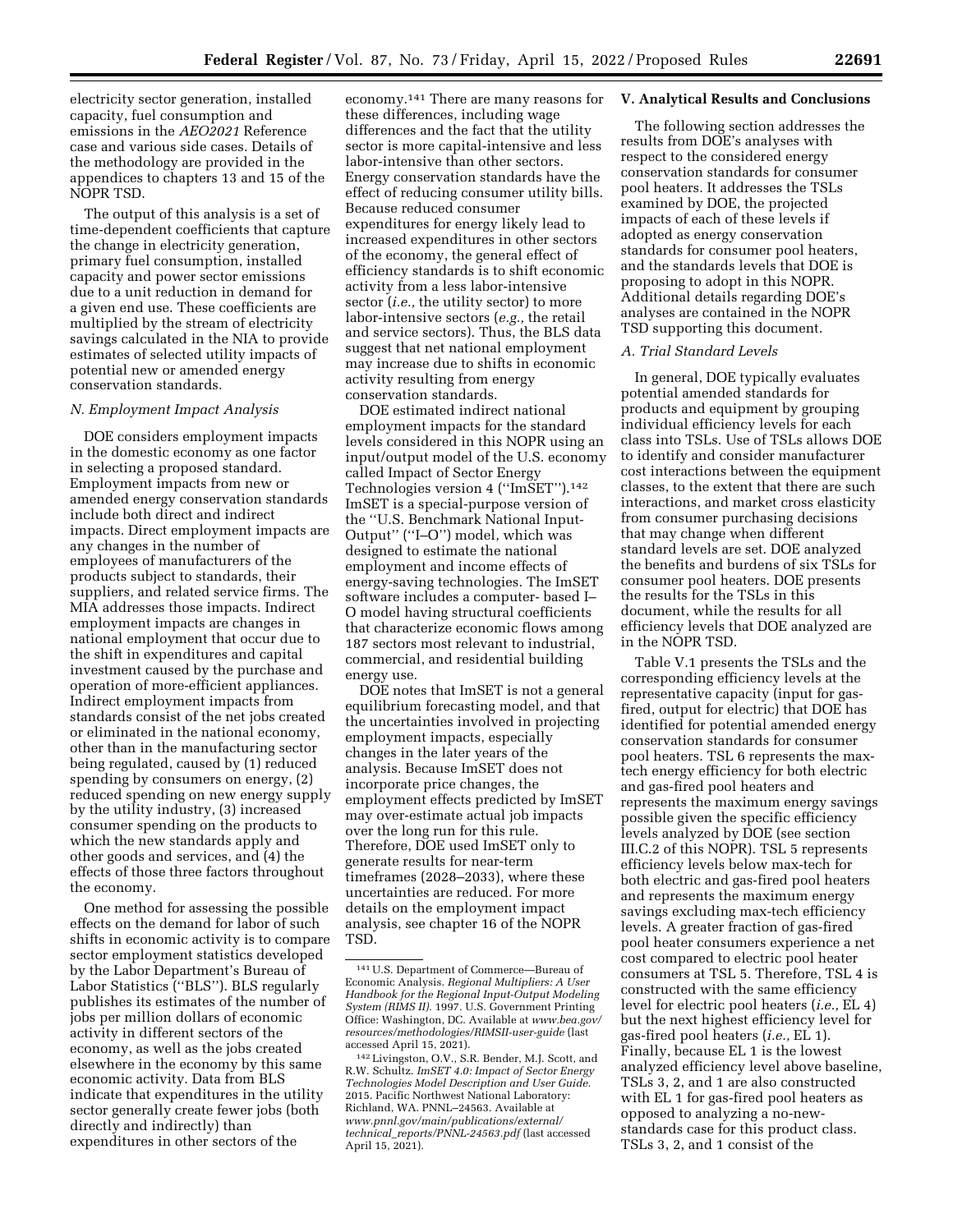remaining efficiency levels for electric pool heaters.

TABLE V.1—TRIAL STANDARD LEVELS FOR CONSUMER POOL HEATERS BY EFFICIENCY LEVEL

| Product class                                       | Trial standard level                               |                      |                      |                      |                      |                      |  |
|-----------------------------------------------------|----------------------------------------------------|----------------------|----------------------|----------------------|----------------------|----------------------|--|
|                                                     |                                                    |                      |                      |                      |                      |                      |  |
|                                                     | Efficiency Level and RepresentativeTE <sub>1</sub> |                      |                      |                      |                      |                      |  |
| Electric Pool Heaters<br>Gas-fired Pool Heaters<br> | (387%)<br>(81.3%)                                  | 2(483%)<br>1 (81.3%) | 3(534%)<br>l (81.3%) | 4 (551%)<br>1(81.3%) | 4 (551%)<br>2(83.3%) | 5 (595%)<br>3(94.8%) |  |

# *B. Economic Justification and Energy Savings*

1. Economic Impacts on Individual Consumers

DOE analyzed the economic impacts on consumer pool heater consumers by looking at the effects that potential new or amended standards at each TSL would have on the LCC and PBP. DOE also examined the impacts of potential standards on selected consumer subgroups. These analyses are discussed in the following sections.

a. Life-Cycle Cost and Payback Period

In general, higher-efficiency products affect consumers in two ways: (1) Purchase price increases and (2) annual

operating costs decrease. Inputs used for calculating the LCC and PBP include total installed costs (*i.e.,* product price plus installation costs), and operating costs (*i.e.,* annual energy use, energy prices, energy price trends, repair costs, and maintenance costs). The LCC calculation also uses product lifetime and a discount rate. Chapter 8 of the NOPR TSD provides detailed information on the LCC and PBP analyses.

Table V.2 through Table V.5 show the LCC and PBP results for the TSLs considered for each product class. In the first of each pair of tables, the simple payback is measured relative to the baseline product. In the second table,

impacts are measured relative to the efficiency distribution in the no-newstandards case in the compliance year (see section IV.F.8 of this document). Because some consumers purchase products with higher efficiency in the no-new-standards case, the average savings are less than the difference between the average LCC of the baseline product and the average LCC at each TSL. The savings refer only to consumers who are affected by a standard at a given TSL. Those who already purchase a product with efficiency at or above a given TSL are not affected. Consumers for whom the LCC increases at a given TSL experience a net cost.

TABLE V.2—AVERAGE LCC AND PBP RESULTS FOR ELECTRIC POOL HEATERS

| TSL     |                                          |                | Average costs 2020\$           | Simple                     | Average    |                    |                     |
|---------|------------------------------------------|----------------|--------------------------------|----------------------------|------------|--------------------|---------------------|
|         | Representative TE <sub>I</sub><br>$(\%)$ | Installed cost | First year's<br>operating cost | Lifetime<br>operating cost | <b>LCC</b> | payback<br>(vears) | lifetime<br>(years) |
|         | 387                                      | 3,974          | 502                            | 4,610                      | 8,584      | 0.6                | 11.2                |
| $2$<br> | 483                                      | 4,063          | 419                            | 3,868                      | 7,932      | 0.6                | 11.2                |
| 3       | 534                                      | 4,140          | 389                            | 3,601                      | 7.741      | 0.7                | 11.2                |
| 4.5     | 551                                      | 4,196          | 380                            | 3,521                      | 7.716      | 0.7                | 11.2                |
|         | 595 (Max Tech)                           | 4,342          | 363                            | 3,374                      | 7.716      | 0.8                | 11.2                |

**Note:** The results for each TSL are calculated assuming that all consumers use products at that efficiency level. The PBP is measured relative to the baseline product.

TABLE V.3—AVERAGE LCC SAVINGS RELATIVE TO THE NO-NEW-STANDARDS CASE FOR ELECTRIC POOL HEATERS

|       |                                | Life-cycle cost savings           |                                                                |  |
|-------|--------------------------------|-----------------------------------|----------------------------------------------------------------|--|
| TSL   | Representative TE <sub>I</sub> | Average LCC<br>savings*<br>2020\$ | Percent of<br>consumers<br>that experi-<br>ence net cost<br>(% |  |
|       | 387                            | 7,995                             | 0.4                                                            |  |
| $2$ . | 483                            | 3,695                             | 0.9                                                            |  |
|       | 534                            | 1.123                             | 11.0                                                           |  |
| 4.5   | 551                            | 1.029                             | 20.9                                                           |  |
|       | 595 (Max Tech)                 | 929                               | 37.8                                                           |  |

\* The savings represent the average LCC for affected consumers.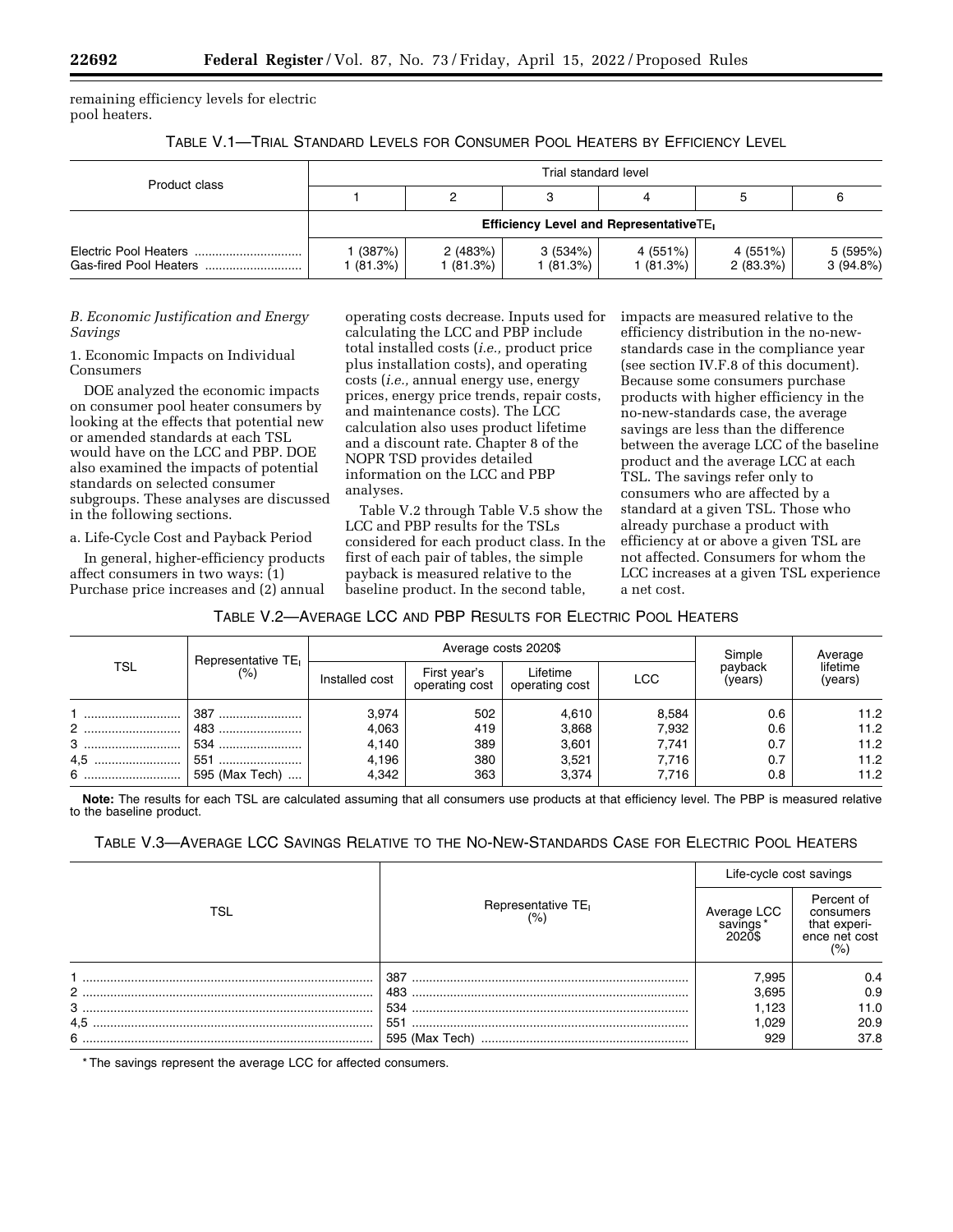# TABLE V.4—AVERAGE LCC AND PBP RESULTS FOR GAS-FIRED POOL HEATERS

| TSL            | Representative<br>TE.<br>(%)            |                         | Average costs (2020\$)         | Simple                     | Average                    |                    |                      |
|----------------|-----------------------------------------|-------------------------|--------------------------------|----------------------------|----------------------------|--------------------|----------------------|
|                |                                         | Installed cost          | First vear's<br>operating cost | Lifetime<br>operating cost | <b>LCC</b>                 | payback<br>(vears) | lifetime<br>(years)  |
| 5<br><br>6<br> | 81.3<br>83.3<br><br>94.8 (Max<br>Tech). | 2,881<br>3,059<br>3,749 | 884<br>871<br>798              | 8.374<br>8,261<br>7.603    | 11,255<br>11,320<br>11,352 | 0.1<br>1.5<br>4.4  | 11.2<br>11.2<br>11.2 |

Note: The results for each TSL are calculated assuming that all consumers use products at that efficiency level. The PBP is measured relative to the baseline product.

## TABLE V.5—AVERAGE LCC SAVINGS RELATIVE TO THE NO-NEW-STANDARDS CASE FOR GAS-FIRED POOL HEATERS

|                   |                                       | Life-cycle cost savings             |                                                                 |
|-------------------|---------------------------------------|-------------------------------------|-----------------------------------------------------------------|
| TSL               | Representative TE <sub>I</sub><br>(%) | Average LCC<br>savings*<br>(2020\$) | Percent of<br>consumers<br>that experi-<br>ence net cost<br>(%) |
| 1,2,3,4<br>5<br>6 | 81.3<br>83.3<br>94.8 (Max Tech)       | 1.085<br>43<br>(15)                 | 0.0<br>31.9<br>70.1                                             |

\* The savings represent the average LCC for affected consumers.<br>Parentheses indicate negative ( – ) values.

### b. Consumer Subgroup Analysis

In the consumer subgroup analysis, DOE estimated the impact of the considered TSLs on senior-only households and small businesses. Table V.6 and Table V.7 compare the average LCC savings and PBP at each efficiency

level for the consumer subgroup, along with the average LCC savings for the entire consumer sample for electric pool heaters and gas-fired pool heaters, respectively. In most cases, the average LCC savings and PBP for senior-only households and small businesses at the considered efficiency levels are

substantially different from the average for all households, since all households includes consumer pool heaters in homes and commercial applications. Chapter 11 of the NOPR TSD presents the complete LCC and PBP results for the subgroup.

# TABLE V.6—COMPARISON OF LCC SAVINGS AND PBP FOR CONSUMER SUBGROUPS AND ALL HOUSEHOLDS FOR ELECTRIC POOL HEATERS

|            |                           | Average life-cycle cost savings (2020\$) |                | Simple payback period (years) |                   |                |  |
|------------|---------------------------|------------------------------------------|----------------|-------------------------------|-------------------|----------------|--|
| <b>TSL</b> | Senior-only<br>households | Small<br>business                        | All households | Senior-only<br>households     | Small<br>business | All households |  |
|            | 2,758                     | 24,716                                   | 7.995          | 1.1                           | 0.3               | 0.6            |  |
| 2          | 165. ا                    | 25,600                                   | 3.695          | 2.،                           | 0.3               | 0.6            |  |
| 3          | 302                       | 16,750                                   | 1.123          | 1.3                           | 0.3               | 0.7            |  |
| 4.5        | 251                       | 16.295                                   | .029           | . 4                           | 0.4               | 0.7            |  |
| 6          | 140                       | 15.383                                   | 929            | 1.6                           | 0.4               | 0.8            |  |

# TABLE V.7—COMPARISON OF LCC SAVINGS AND PBP FOR CONSUMER SUBGROUPS AND ALL HOUSEHOLDS FOR GAS-FIRED POOL HEATERS

| TSL               |                           | Average life-cycle cost savings (2020\$) |                     | Simple payback period (years) |                   |                   |  |
|-------------------|---------------------------|------------------------------------------|---------------------|-------------------------------|-------------------|-------------------|--|
|                   | Senior-only<br>households | Small<br>business                        | All households      | Senior-only<br>households     | Small<br>business | All households    |  |
| 1,2,3,4<br>5<br>6 | .122<br>(22)<br>(464)     | 384<br>126<br>800                        | 1,085<br>43<br>(15) | 0.1<br>.6،<br>6.0             | 0.3<br>2.6<br>3.0 | 0.1<br>1.5<br>4.4 |  |

Parentheses indicate negative  $(-)$  values.

### c. Rebuttable Presumption Payback

As discussed in section III.E.2, EPCA establishes a rebuttable presumption that an energy conservation standard is economically justified if the increased purchase cost for a product that meets the standard is less than three times the value of the first-year energy savings

resulting from the standard. In calculating a rebuttable presumption payback period for each of the considered TSLs, DOE used discrete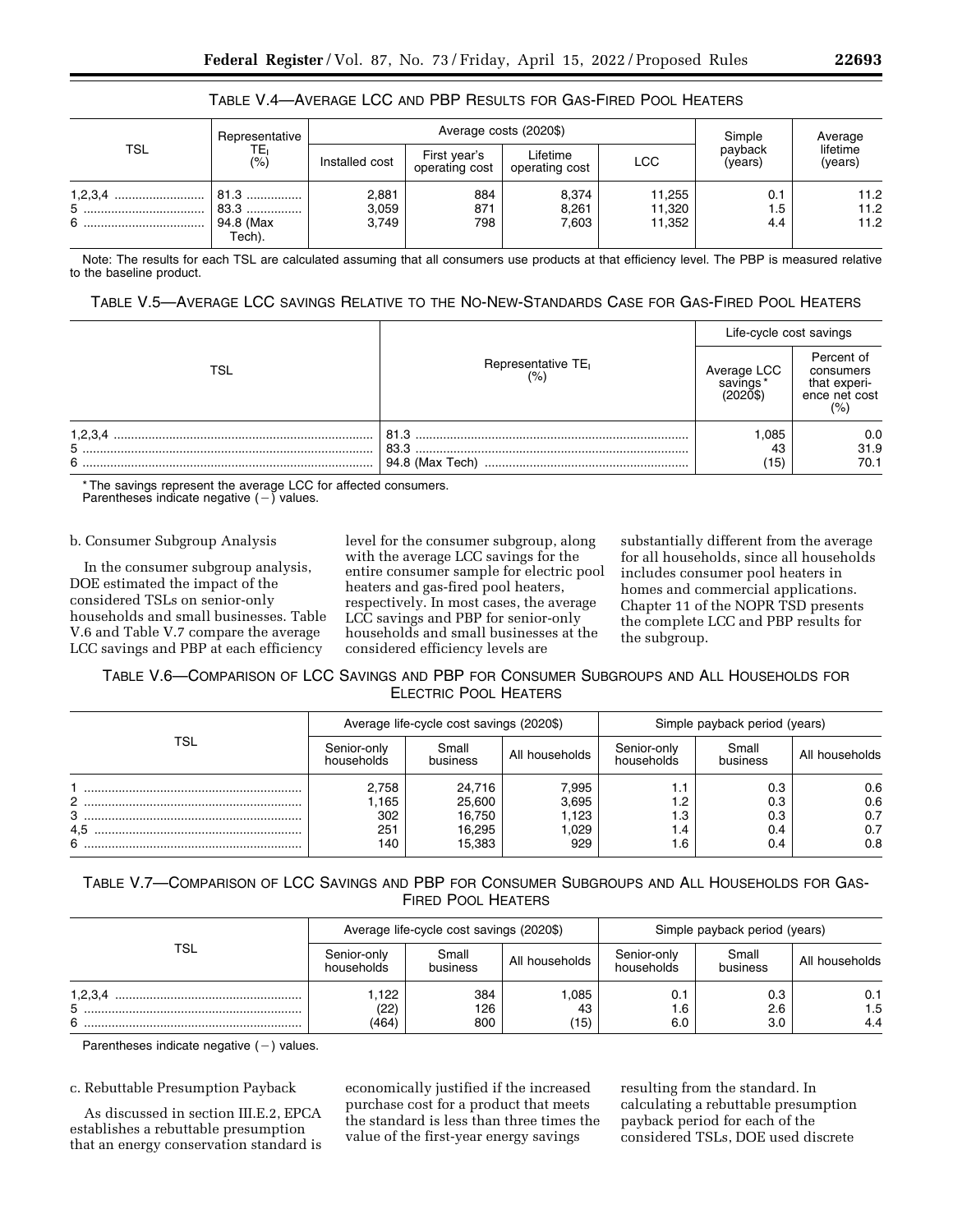values, and, as required by EPCA, based the energy use calculation on the DOE test procedure for consumer pool heaters. In contrast, the PBPs presented in section V.B.1.a of this document were calculated using distributions that reflect the range of energy use in the field.

Table V.8 presents the rebuttablepresumption payback periods for the considered TSLs for consumer pool heaters. These results show that, in most cases, the projected payback period will be three years or less with respect to each TSL examined. While DOE examined the rebuttable-presumption criterion, it considered whether the standard levels considered for the NOPR are economically justified through a more detailed analysis of the economic impacts of those levels, pursuant to 42 U.S.C.  $6295(o)(2)(B)(i)$ , that considers the full range of impacts to the consumer, manufacturer, Nation, and environment. The results of that analysis serve as the basis for DOE to definitively evaluate the economic justification for a potential standard level, thereby supporting or rebutting the results of any preliminary determination of economic justification.

# TABLE V.8—REBUTTABLE-PRESUMP-TION PAYBACK PERIODS (YEARS)

| <b>TSL</b>       | Electric pool<br>heaters             | Gas-fired pool<br>heaters            |
|------------------|--------------------------------------|--------------------------------------|
| 2<br>3<br>4<br>5 | 2.41<br>2.52<br>2.68<br>2.83<br>2.83 | 0.11<br>0.11<br>0.11<br>0.11<br>1.72 |
| .                | 3.20                                 | 5.87                                 |

# 2. Economic Impacts on Manufacturers

DOE performed an MIA to estimate the impact of new and amended energy conservation standards on manufacturers of consumer pool heaters. The following section describes the expected impacts on manufacturers at each considered TSL. Chapter 12 of the NOPR TSD explains the analysis in further detail.

# a. Industry Cash Flow Analysis Results

In this section, DOE provides GRIM results from the analysis, which examines changes in the industry that would result from a standard. The following tables illustrate the estimated financial impacts (represented by changes in INPV) of potential new and amended energy conservation standards on manufacturers of consumer pool heaters, as well as the conversion costs that DOE estimates manufacturers of consumer pool heaters would incur at each TSL.

As discussed in section IV.J.2.e of this document, DOE modeled two manufacturer markup scenarios to evaluate a range of cash flow impacts on the consumer pool heater industry: (1) The preservation of gross margin percentage markup scenario and (2) the preservation of operating profit. DOE considered the preservation of gross margin percentage scenario by applying a ''gross margin percentage'' markup for each product class across all efficiency levels. As MPCs increase with efficiency, this scenario implies that the absolute dollar markup will increase. DOE assumed a manufacturer markup of 1.33 for gas-fired pool heaters and 1.28 for electric pool heaters. This manufacturer markup is consistent with

the one DOE assumed in the engineering analysis and the no-new-standards case of the GRIM. Because this scenario assumes that a manufacturer's absolute dollar markup would increase as MPCs increase in the standards cases, it represents the upper-bound to industry profitability under potential new and amended energy conservation standards.

The preservation of operating profit scenario reflects manufacturers' concerns about their inability to maintain margins as MPCs increase to reach more-stringent efficiency levels. In this scenario, while manufacturers make the necessary investments required to convert their facilities to produce compliant products, operating profit does not change in absolute dollars and decreases as a percentage of revenue.

Each of the modeled manufacturer markup scenarios results in a unique set of cash-flows and corresponding industry values at each TSL. In the following discussion, the INPV results refer to the difference in industry value between the no-new-standards case and each standards case resulting from the sum of discounted cash-flows from 2021 through 2057. To provide perspective on the short-run cash-flow impact, DOE includes in the discussion of results a comparison of free cash flow between the no-new-standards case and the standards case at each TSL in the year before new and amended standards are required.

Table V.9 and Table V.10 show the MIA results for both product classes at each TSL using the manufacturer markup scenarios previously described.

TABLE V.9—MANUFACTURER IMPACT ANALYSIS FOR CONSUMER POOL HEATERS UNDER THE PRESERVATION OF GROSS MARGIN MARKUP SCENARIO

|                                         | Units<br>ards case              | No-new-stand- |              |              | Trial standard level* |               |               |               |
|-----------------------------------------|---------------------------------|---------------|--------------|--------------|-----------------------|---------------|---------------|---------------|
|                                         |                                 |               |              | 2            | 3                     | 4             | 5             | 6             |
| <b>INPV</b><br>                         | 2020\$<br>mil-<br>lions.        | 188.7         | 186.5        | 184.2        | 171.8                 | 171.1         | 174.2         | 187.3         |
| Change in<br>INPV.                      | 2020\$<br>mil-<br>lions.        |               | (2.2)        | (4.4)        | (16.9)                | (17.5)        | (14.4)        | (1.4)         |
| Product Con-<br>version<br>Costs.       | $%$<br>2020\$<br>mil-<br>lions. |               | (1.2)<br>2.7 | (2.3)<br>6.1 | (9.0)<br>22.9         | (9.3)<br>24.1 | (7.7)<br>32.6 | (0.7)<br>41.5 |
| Capital Con-<br>version<br>Costs.       | 2020\$<br>mil-<br>lions.        |               |              | 0.6          | 5.3                   | 5.3           | 6.2           | 17.5          |
| Total Invest-<br>ment Re-<br>quires **. | 2020\$<br>mil-<br>lions.        |               | 2.7          | 6.6          | 28.3                  | 29.4          | 38.8          | 59.0          |

\* Numbers in parentheses indicate a negative number. Numbers may not sum exactly due to rounding.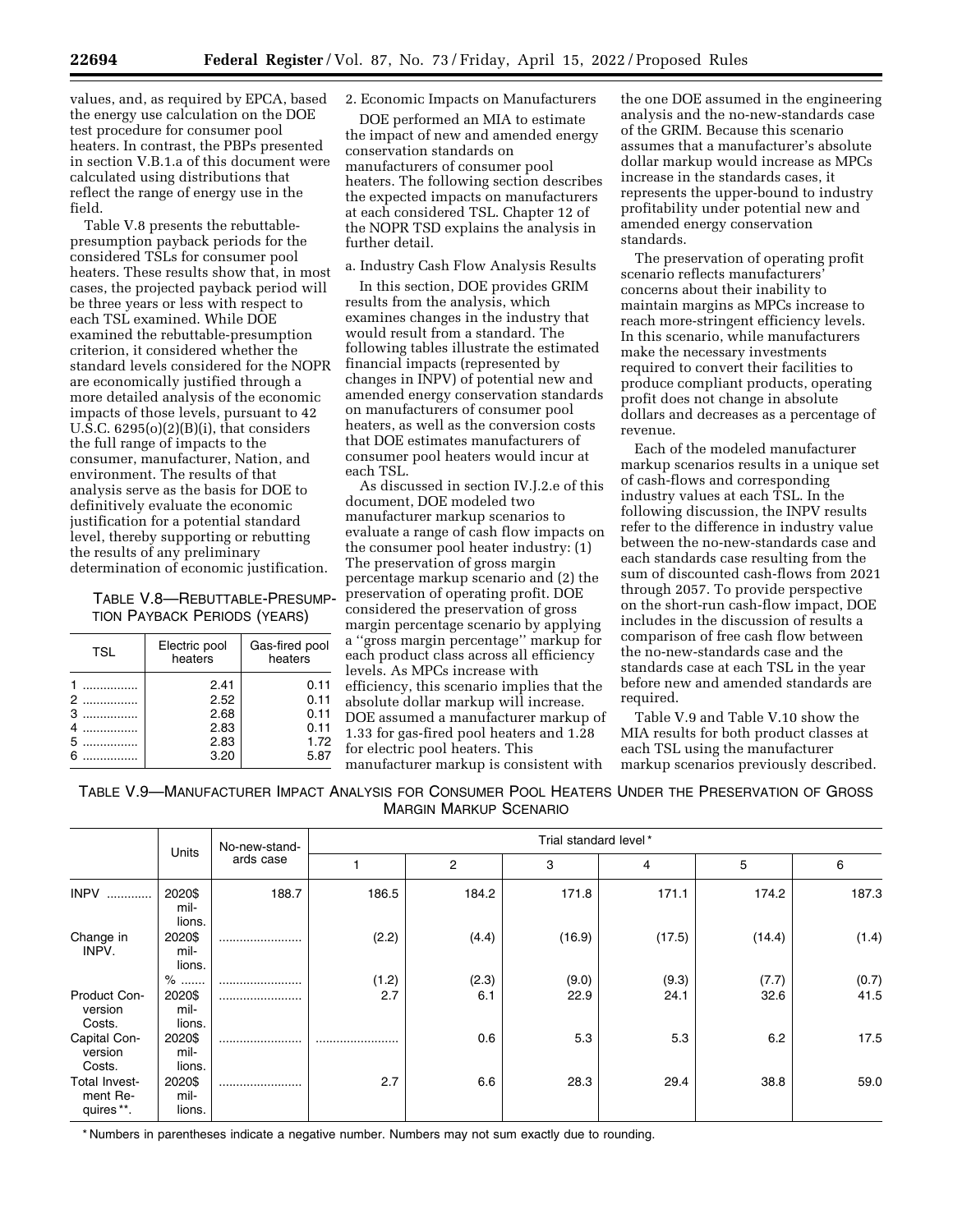TABLE V.10—MANUFACTURER IMPACT ANALYSIS FOR CONSUMER POOL HEATERS UNDER THE PRESERVATION OF OPERATING PROFIT MARKUP SCENARIO

|                                             |                                    | No-new-           | Trial standard level* |              |               |                |                |                |  |
|---------------------------------------------|------------------------------------|-------------------|-----------------------|--------------|---------------|----------------|----------------|----------------|--|
|                                             | <b>Units</b>                       | standards<br>case |                       | 2            | 3             | 4              | 5              | 6              |  |
| <b>INPV</b><br>                             | 2020\$<br>mil-<br>lions.           | 188.7             | 186.1                 | 183.6        | 170.3         | 169.0          | 161.0          | 135.5          |  |
| Change in<br>INPV.                          | 2020\$<br>mil-<br>lions.           |                   | (2.5)                 | (5.0)        | (18.3)        | (19.6)         | (27.7)         | (53.2)         |  |
| Product Con-<br>version                     | $\%$<br><br>2020\$<br>mil-         | <br>              | (1.3)<br>2.7          | (2.7)<br>6.1 | (9.7)<br>22.9 | (10.4)<br>24.1 | (14.7)<br>32.6 | (28.2)<br>41.5 |  |
| Costs.<br>Capital Con-<br>version<br>Costs. | lions.<br>2020\$<br>mil-<br>lions. |                   |                       | 0.6          | 5.3           | 5.3            | 6.2            | 17.5           |  |
| Total Invest-<br>ment Re-<br>quires.        | 2020\$<br>mil-<br>lions.           |                   | 2.7                   | 6.6          | 28.3          | 29.4           | 38.8           | 59.0           |  |

\* Numbers in parentheses indicate a negative number. Numbers may not sum exactly due to rounding.

At TSL 1, DOE estimates that impacts on INPV will range from  $-\$2.5$  million to  $-$  \$2.2 million, or a change in INPV of  $-1.3$  to  $-1.2$  percent. At TSL 1, industry free cash-flow is \$13.4 million, which is a decrease of approximately \$0.9 million compared to the no-newstandards case value of \$14.3 million in 2027, the year leading up to the proposed standards.

TSL 1 would set the energy conservation standard for both gas-fired consumer pool heaters and electric consumer pool heaters at EL 1. DOE estimates that 96 percent of gas-fired pool heater shipments and 93 percent of electric pool heater shipments already meet or exceed the efficiency levels analyzed at TSL 1. Gas-fired pool heater manufacturers would likely need to redesign any models with a standing pilot light. DOE assumed this would require approximately two months of engineering time per model, which would cost manufacturers approximately \$0.5 million. Electric heat pump pool heater manufacturers would incur approximately \$2.2 million in product conversion costs primarily to test all compliant electric pool heater models to demonstrate compliance with standards at TSL 1. DOE estimates pool heater manufacturers will incur minimal to no capital conversion costs at TSL 1.

Furthermore, no electric resistance pool heaters meet or exceed the electric pool heater efficiency level analyzed at TSL 1 or above. DOE estimates manufacturers will not incur conversion costs for electric resistance pool heaters, because of the expectation that these consumer pool heater products will be

discontinued, as described in section IV.J.2.c of this document.

At TSL 1, the shipment-weighted average MPC for all consumer pool heaters increases by 0.5 percent relative to the no-new-standards case shipmentweighted average MPC for all consumer pool heaters in 2028. In the preservation of gross margin markup scenario, manufacturers are able to fully pass on this slight cost increase to consumers. The slight increase in shipmentweighted average MPC for consumer pool heaters is slightly outweighed by the \$2.7 million in conversion costs, causing a slightly negative change in INPV at TSL 1 under the preservation of gross margin markup scenario.

Under the preservation of operating profit markup scenario, manufacturers earn the same per-unit operating profit as would be earned in the no-newstandards case, but manufacturers do not earn additional profit from their investments. In this scenario, the 0.5 percent shipment-weighted average MPC increase results in a reduction in the manufacturer markup after the analyzed compliance year. This reduction in the manufacturer markup and the \$2.7 million in conversion costs incurred by manufacturers cause a slightly negative change in INPV at TSL 1 under the preservation of operating profit markup scenario.

At TSL 2, DOE estimates that impacts on INPV will range from  $-$  \$5.0 million to  $-$  \$4.4 million, or a change in INPV of  $-2.7$  percent to  $-2.3$  percent. At TSL 2, industry free cash-flow is \$11.9 million, which is a decrease of approximately \$2.4 million compared to the no-new-standards case value of

\$14.3 million in 2027, the year leading up to the proposed standards.

DOE estimates that 96 percent of gasfired pool heater shipments and 79 percent of electric pool heater shipments already meet or exceed the efficiency levels analyzed at TSL 2. To bring non-compliant electric heat pump pool heaters into compliance and to test all electric heat pump pool heaters to demonstrate compliance with standards at TSL 2, electric heat pump pool heater manufacturers would incur approximately \$5.5 million in product conversion costs and \$0.6 million in capital conversion costs at TSL 2.

At TSL 2, the shipment-weighted average MPC for all consumer pool heaters increases by 0.9 percent relative to the no-new-standards case shipmentweighted average MPC for all consumer pool heaters in 2028. In the preservation of gross margin markup scenario, the slight increase in shipment-weighted average MPC for consumer pool heaters is slightly outweighed by the \$6.6 million in conversion costs, causing a slightly negative change in INPV at TSL 2 under the preservation of gross margin markup scenario.

Under the preservation of operating profit markup scenario, the 0.9 percent shipment-weighted average MPC increase results in a reduction in the manufacturer markup after the analyzed compliance year. This reduction in the manufacturer markup and the \$6.6 million in conversion costs incurred by manufacturers cause a slightly negative change in INPV at TSL 2 under the preservation of operating profit markup scenario.

At TSL 3, DOE estimates that impacts on INPV will range from  $-\$18.3$  million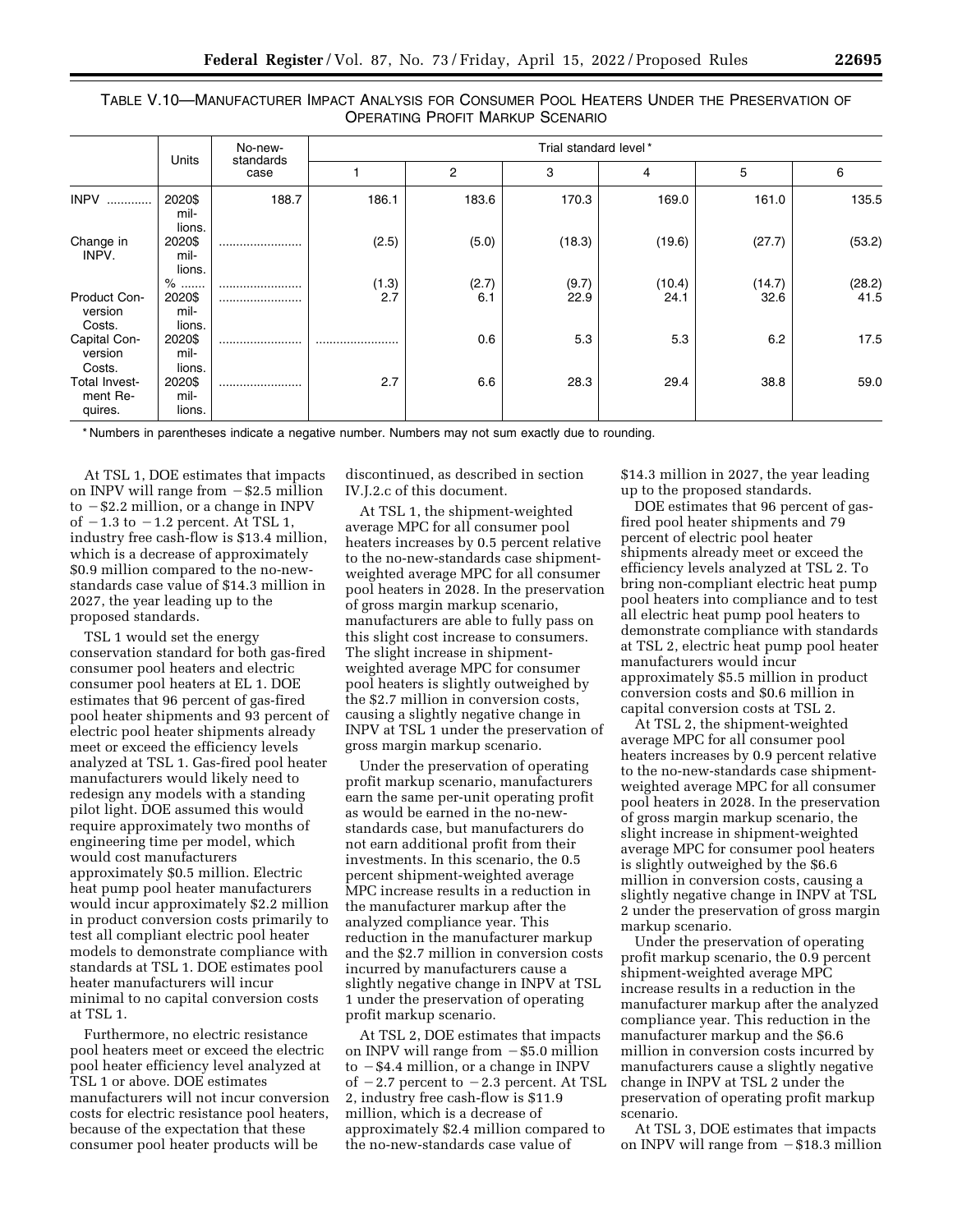$to$   $-$ \$16.9 million, or a change in INPV of  $-9.7$  percent to  $-9.0$  percent. At TSL 3, industry free cash-flow is \$3.8 million, which is a decrease of approximately \$10.6 million compared to the no-new-standards case value of \$14.3 million in 2027, the year leading up to the proposed standards.

DOE estimates that 96 percent of gasfired pool heater shipments and 19 percent of electric pool heater shipments already meet or exceed the efficiency levels analyzed at TSL 3. To bring non-compliant electric heat pump pool heaters into compliance and to test all electric heat pump pool heaters to demonstrate compliance with standards at TSL 3, electric heat pump pool heater manufacturers would incur approximately \$22.4 million in product conversion costs and \$5.3 million in capital conversion costs at TSL 3.

At TSL 3, the shipment-weighted average MPC for all consumer pool heaters increases by 2.1 percent relative to the no-new-standards case shipmentweighted average MPC for all consumer pool heaters in 2028. In the preservation of gross margin markup scenario, the increase in shipment-weighted average MPC for consumer pool heaters is outweighed by the \$28.3 million in conversion costs, causing a moderately negative change in INPV at TSL 3 under the preservation of gross margin markup scenario.

Under the preservation of operating profit markup scenario, the 2.1 percent shipment-weighted average MPC increase results in a reduction in the manufacturer markup after the analyzed compliance year. This reduction in the manufacturer markup and the \$28.3 million in conversion costs incurred by manufacturers cause a moderately negative change in INPV at TSL 3 under the preservation of operating profit markup scenario.

At TSL 4, DOE estimates that impacts on INPV will range from  $-\$19.6$  million to  $-$ \$17.5 million, or a change in INPV of  $-10.4$  percent to  $-9.3$  percent. At TSL 4, industry free cash-flow is \$3.4 million, which is a decrease of approximately \$11.0 million compared to the no-new-standards case value of \$14.3 million in 2027, the year leading up to the proposed standards.

DOE estimates that 96 percent of gasfired pool heaters and 10 percent of electric pool heaters meet or exceed the efficiency levels analyzed at TSL 4. To bring non-compliant products into compliance, consumer pool heater manufacturers would incur approximately \$24.1 million in product conversion costs for redesign and testing. DOE estimates manufacturers will incur approximately \$5.3 million in

capital conversion costs associated with TSL 4 to make changes to existing machinery and tooling.

At TSL 4, the shipment-weighted average MPC for all consumer pool heaters increases by 3.1 percent relative to the no-new-standards case shipmentweighted average MPC for all consumer pool heaters in 2028. In the preservation of gross margin markup scenario, the increase in shipment-weighted average MPC for consumer pool heaters is outweighed by the \$29.4 million in conversion costs, causing a moderately negative change in INPV at TSL 4 under the preservation of gross margin markup scenario.

Under the preservation of operating profit markup scenario, the 3.1 percent shipment-weighted average MPC increase results in a reduction in the manufacturer markup after the analyzed compliance year. This reduction in the manufacturer markup and the \$29.4 million in conversion costs incurred by manufacturers causing a moderately negative change in INPV at TSL 4 under the preservation of operating profit markup scenario.

At TSL 5, DOE estimates that impacts on INPV will range from  $-\$27.7$  million to  $-$  \$14.4 million, or a change in INPV of  $-14.7$  percent to  $-7.7$  percent. At TSL 5, industry free cash-flow is slightly negative (less then  $-$  \$0.1 million), which is a decrease of approximately \$14.4 million compared to the no-newstandards case value of \$14.3 million in 2027, the year leading up to the proposed standards.

DOE estimates that 45 percent of gasfired pool heaters and 10 percent of electric pool heaters meet or exceed the efficiency levels analyzed at TSL 5. To bring non-compliant products into compliance, consumer pool heater manufacturers would incur approximately \$32.6 million in product conversion costs for redesign and testing. DOE estimates manufacturers will incur approximately \$6.2 million in capital conversion costs associated with TSL 5 to make changes to existing machinery and tooling. The design options analyzed at TSL 5 incorporate a blower for gas-fired pool heaters.

At TSL 5, the shipment-weighted average MPC for all consumer pool heaters increases by 10.2 percent relative to the no-new-standards case shipment-weighted average MPC for all consumer pool heaters in 2028. In the preservation of gross margin markup scenario, the increase in shipmentweighted average MPC for consumer pool heaters is outweighed by the \$38.8 million in conversion costs, causing a moderately negative change in INPV at

TSL 5 under the preservation of gross margin markup scenario.

Under the preservation of operating profit markup scenario, the 10.2 percent shipment-weighted average MPC increase results in a reduction in the manufacturer markup after the analyzed compliance year. This reduction in manufacturer markup and the \$38.8 million in conversion costs incurred by manufacturers cause a moderately negative change in INPV at TSL 5 under the preservation of operating profit markup scenario.

At TSL 6, DOE estimates that impacts on INPV will range from \$53.2 million to  $-$  \$1.4 million, or a change in INPV of  $-28.2$  percent to  $-0.7$  percent. At TSL 6, industry free cash-flow is  $-$ \$8.3 million, which is a decrease of approximately \$22.6 million compared to the no-new-standards case value of \$14.3 million in 2027, the year leading up to the proposed standards.

DOE estimates 9 percent of gas-fired pool heaters and less than 1 percent of electric pool heaters meet the efficiency levels analyzed at TSL 6. To bring noncompliant products into compliance, consumer pool heater manufacturers would incur approximately \$41.5 million in product conversion costs for redesign and testing. DOE estimates manufacturers will incur approximately \$17.5 million in capital conversion costs associated with TSL 6 to make changes to existing machinery and tooling. The design options at TSL 6 analyzed the implementation of condensing technology for gas-fired pool heaters, which requires a significant redesign effort and capital investment.

At TSL 6, the shipment-weighted average MPC for all consumer pool heaters significantly increases by 37.0 percent relative to the no-new-standards case shipment-weighted average MPC for all consumer pool heaters in 2028. In the preservation of gross margin markup scenario, the large increase in shipment-weighted average MPC for consumer pool heaters is still outweighed by the \$59.0 million in conversion costs, causing a slightly negative change in INPV at TSL 6 under the preservation of gross margin markup scenario.

Under the preservation of operating profit markup scenario, the 37.0 percent shipment-weighted average MPC increase results in a significant reduction in the manufacturer markup after the analyzed compliance year. This large reduction in manufacturer markup and the significant \$59.0 million in conversion costs incurred by manufacturers cause a significantly negative change in INPV at TSL 6 under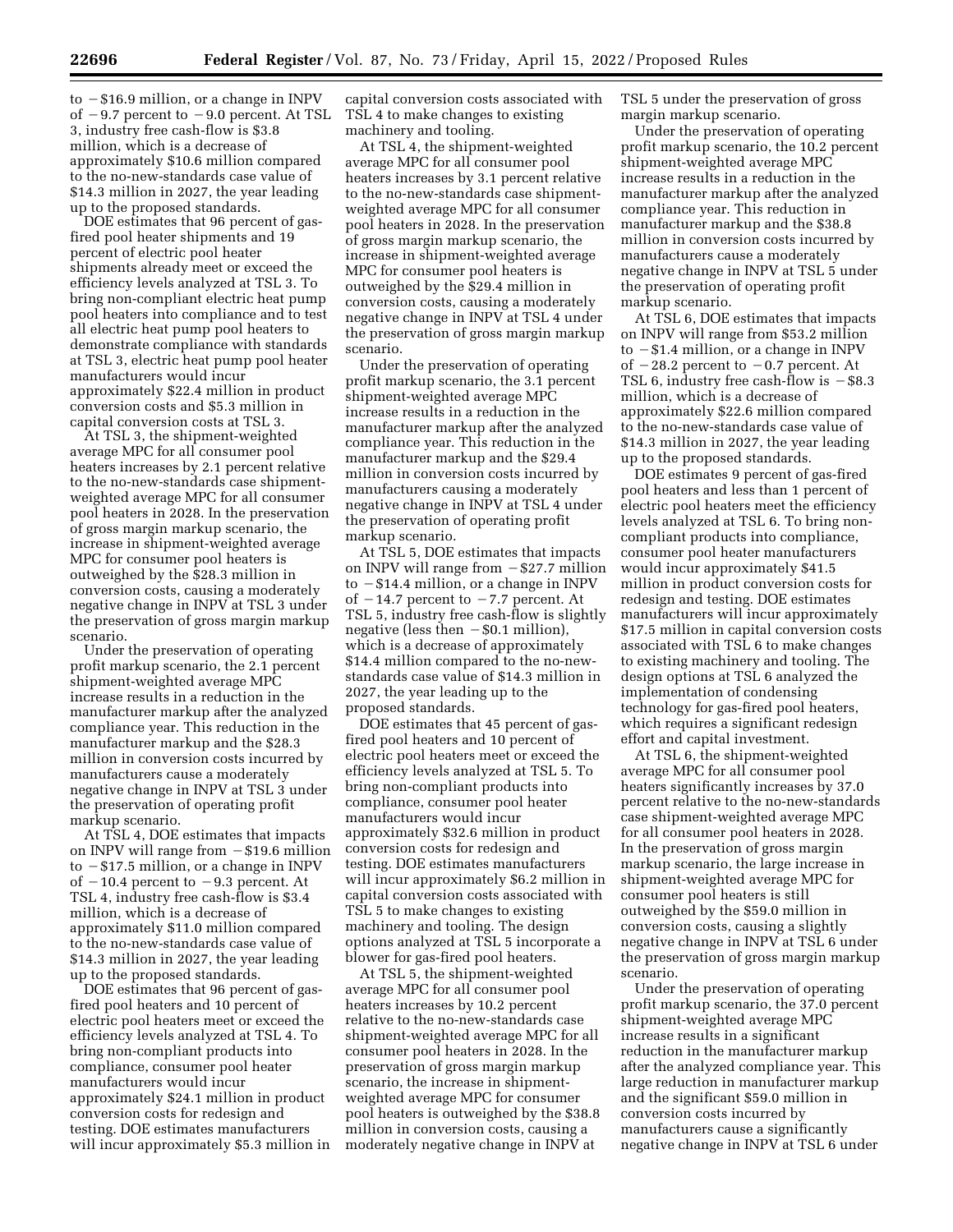the preservation of operating profit markup scenario.

### b. Direct Impacts on Employment

To quantitatively assess the potential impacts of new and amended energy conservation standards on direct employment in the consumer pool heater industry, DOE used the GRIM to estimate the number of direct production employees and nonproduction employees in the no-newstandards case, and the standards cases at each TSL.

Production employees are those who are directly involved in fabricating and assembling products within an original equipment manufacturer facility. Workers performing services that are closely associated with production operations, such as materials handling tasks using forklifts, are included as production labor, as well as line supervisors.

DOE used the GRIM to calculate the number of production employees from labor expenditures. DOE used statistical data from the U.S. Census Bureau's 2019 Annual Survey of Manufacturers (''ASM'') and the results of the engineering analysis to calculate industry-wide labor expenditures. Labor expenditures related to product manufacturing depend on the labor intensity of the product, the sales volume, and an assumption that wages remain fixed in real terms over time. The total labor expenditures in the GRIM were then converted to domestic production employment levels by dividing production labor expenditures by the annual payment per production worker.

Non-production employees account for those workers that are not directly engaged in the manufacturing of the covered product. This could include

sales, human resources, engineering, and management. DOE estimated nonproduction employment levels by multiplying the number of consumer pool heater production workers by a scaling factor. The scaling factor is calculated by taking the ratio of the total number of employees, and the total production workers associated with the industry NAICS code 333414, which covers heating equipment (except warm air furnaces) manufacturing.

Using the GRIM, DOE estimates that there would be 857 domestic production workers, and 495 non-production workers for consumer pool heaters in 2028 in the absence of new and amended energy conservation standards. Table V.11 shows the range of the impacts of energy conservation standards on U.S. production on consumer pool heaters.

### TABLE V.11—TOTAL NUMBER OF DOMESTIC CONSUMER POOL HEATER PRODUCTION WORKERS IN 2028

|                                                                           | No-new-<br>standards<br>case | Trial standard level |          |          |           |          |             |  |  |
|---------------------------------------------------------------------------|------------------------------|----------------------|----------|----------|-----------|----------|-------------|--|--|
|                                                                           |                              |                      | 0        | 3        |           | 5        |             |  |  |
| Domestic Production Workers in 2028<br>Domestic Non-Production Workers in | 857                          | 853                  | 853      | 853      | 850       | 852      | 1.064       |  |  |
|                                                                           | 495                          | 492                  | 492      | 492      | 491       | 492      | 614         |  |  |
| Total Direct Employment in 2028<br>Potential Changes in Total Direct Em-  | .352                         | 1.345                | 1,345    | 1.345    | 1,341     | 1.344    | 1.678       |  |  |
|                                                                           |                              | (30)—(7)             | (30)–(7) | (30)–(7) | (30)–(11) | (30)–(8) | $(356)-326$ |  |  |

The direct employment impacts shown in Table V.11 represent the potential changes in direct employment that could result following the compliance date for the consumer pool heaters in this proposal. Employment could increase or decrease due to the labor content of the various products being manufactured domestically or if manufacturers decided to move production facilities abroad because of the new and amended standards. At one end of the range, DOE assumes that all manufacturers continue to manufacture the same scope of the products domestically after new and amended standards. However, since the labor content of consumer pool heaters varies by efficiency level, this can either result in an increase or decrease in domestic employment, even if all domestic product remains in the U.S.143 The other end of the range assumes that some domestic manufacturing either is eliminated or moves abroad due to the analyzed new and amended standards.

DOE assumes that for electric pool heaters, only the electric resistance pool heater employees would be impacted at all TSLs analyzed. DOE estimates there would be approximately 30 domestic production and non-production employees manufacturing electric resistance pool heaters in 2028. Therefore, DOE assumes that for all TSLs analyzed, there would be a reduction in 30 domestic employees due to electric resistance pool heaters no longer being manufactured domestically. For gas pool heaters, DOE assumes there would not be any impact to domestic production until TSL 6, max-tech. At this TSL, DOE assumes that up to half of all domestic gas pool heater production could move abroad due to the new and amended standards at TSL 6. DOE estimated there would be approximately 651 domestic production workers manufacturing gas-fired pool heaters in 2028. Therefore, DOE estimates that if standards were set at TSL 6, max-tech, there could be a loss of up to 356 domestic employees responsible for manufacturing consumer

pool heaters.144 Additional detail on the analysis of direct employment can be found in chapter 12 of the NOPR TSD.

c. Impacts on Manufacturing Capacity

DOE did not identify any significant capacity constraints for the design options being evaluated for this NOPR. The design options evaluated for this NOPR are available as products that are on the market currently, with models meeting all the efficiency levels analyzed as part of this analysis. The materials used to manufacture models at all efficiency levels are widely available on the market. As a result, DOE does not anticipate that the industry will likely experience any capacity constraints directly resulting from energy conservation standards at any of the TSLs considered.

### d. Impacts on Subgroups of Manufacturers

As discussed in section IV.J.1 of this document, using average cost

<sup>143</sup>TSL 6 is estimated to have an increase in domestic employment, while TSL 1 through TSL 5, are estimated to have a reduction in domestic employment, assuming all production remains in the U.S.

<sup>144</sup> 326 domestic production employees manufacturing consumer gas-fired pool heaters and 30 domestic production and non-production employees manufacturing consumer electric resistance pool heaters.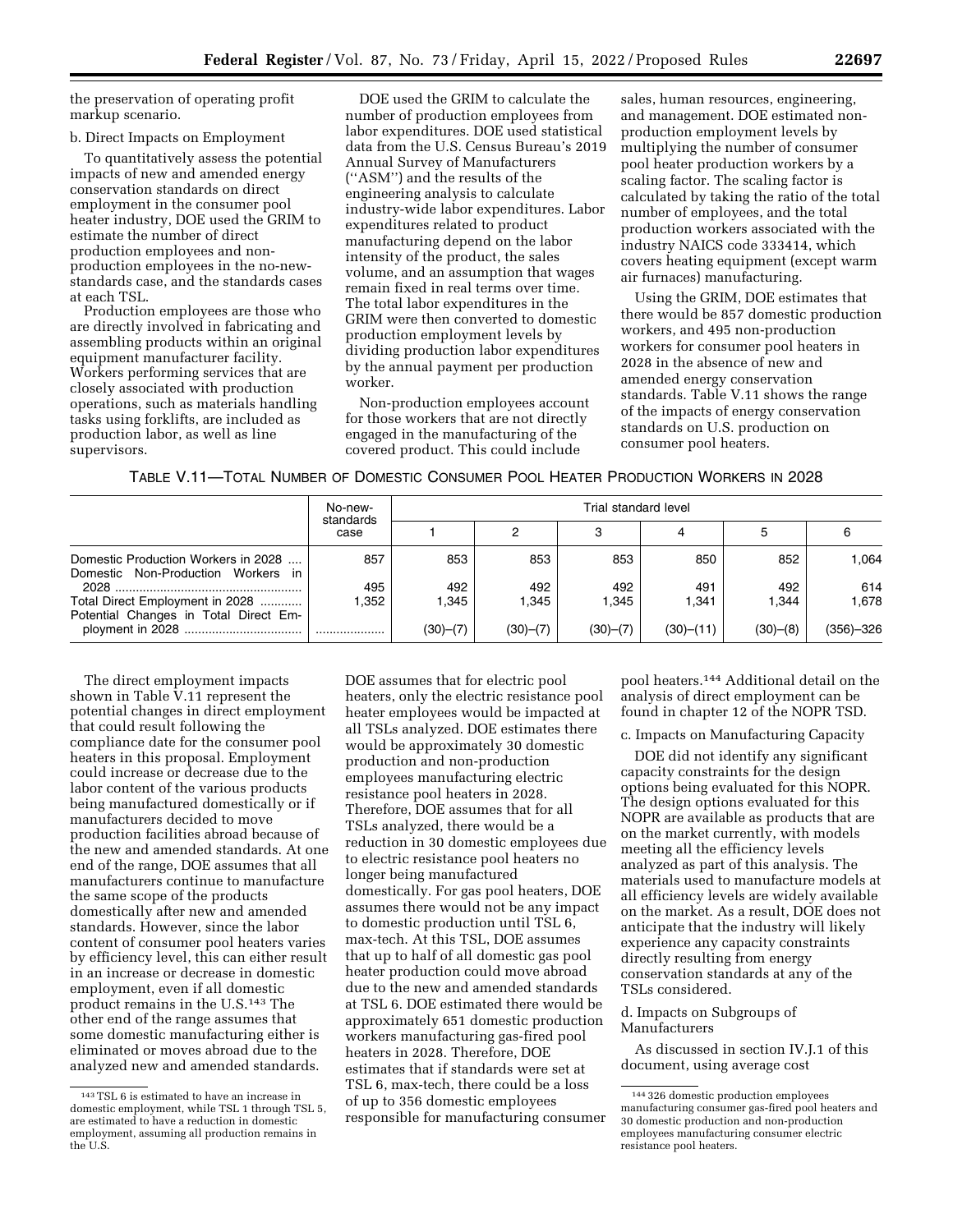assumptions to develop an industry cash-flow estimate may not be adequate for assessing differential impacts among manufacturer subgroups. Small manufacturers, niche manufacturers, and manufacturers exhibiting a cost structure substantially different from the industry average could be affected disproportionately. DOE used the results of the industry characterization to group manufacturers exhibiting similar characteristics. Consequently, DOE identified small business manufacturers as a subgroup for a separate impact analysis.

For the small business subgroup analysis, DOE applied the small business size standards published by the Small Business Administration (''SBA'') to determine whether a company is considered a small business. The size standards are codified at 13 CFR part 121. To be categorized as a small business under NAICS code 333414, ''heating equipment (except warm air furnaces) manufacturing,'' a consumer pool heater manufacturer and its affiliates may employ a maximum of 500 employees. The 500-employee threshold includes all employees in a business's parent company and any other subsidiaries. Based on this classification, DOE identified six potential manufacturers that could qualify as domestic small businesses.

All six small businesses manufacture electric pool heaters and none of them manufacture gas-fired pool heaters. Therefore, only new standards set for electric pool heaters would impact any of the small businesses. Five of the six small businesses exclusively manufacture electric heat pump pool heaters, while the other small business exclusively manufacturers electric resistance pool heaters.

The small business subgroup analysis is discussed in more detail in chapter 12 of the NOPR TSD. DOE examines the potential impacts on small business manufacturers in section VI.B of this NOPR.

## e. Cumulative Regulatory Burden

One aspect of assessing manufacturer burden involves looking at the cumulative impact of multiple DOE standards and the product-specific regulatory actions of other Federal agencies that affect the manufacturers of a covered product or equipment. While any one regulation may not impose a significant burden on manufacturers, the combined effects of several existing or impending regulations may have serious consequences for some manufacturers, groups of manufacturers, or an entire industry. Assessing the impact of a single regulation may overlook this cumulative regulatory burden. In addition to energy conservation standards, other regulations can significantly affect manufacturers' financial operations. Multiple regulations affecting the same manufacturer can strain profits and lead companies to abandon product lines or markets with lower expected future returns than competing products. For these reasons, DOE conducts an analysis of cumulative regulatory burden as part of its rulemakings pertaining to appliance efficiency.

Some consumer pool heater manufacturers also make other products or equipment that could be subject to energy conservation standards set by DOE. DOE looks at regulations that could affect consumer pool heater manufacturers that will take effect three years before or after the estimated 2028 compliance date. Therefore, this

cumulative regulatory burden analysis focuses on DOE regulations taking place between 2025 and 2031. DOE was not able to identify any potential energy conservation standard or test procedure for other products or equipment manufactured by consumer pool heater manufacturer that are scheduled to require compliance between 2025 and 2031.

DOE requests information regarding the impact of cumulative regulatory burden on manufacturers of consumer pool heaters associated with multiple DOE standards or product-specific regulatory actions of other Federal agencies.

### 3. National Impact Analysis

This section presents DOE's estimates of the NES and the NPV of consumer benefits that would result from each of the TSLs considered as potential amended standards.

## a. Significance of Energy Savings

To estimate the energy savings attributable to potential new or amended standards for consumer pool heaters, DOE compared their energy consumption under the no-newstandards case to their anticipated energy consumption under each TSL. The savings are measured over the entire lifetime of products purchased in the 30-year period that begins in the year of anticipated compliance with amended standards (2028–2057). Table V.12 presents DOE's projections of the national energy savings for each TSL considered for consumer pool heaters. The savings were calculated using the approach described in section IV.H of this document.

TABLE V.12—CUMULATIVE NATIONAL ENERGY SAVINGS FOR CONSUMER POOL HEATERS; 30 YEARS OF SHIPMENTS

| [2028–2057] |  |
|-------------|--|
|-------------|--|

| Energy<br>savings    |                                                 | Trial standard level (quads*) |              |              |              |              |              |  |  |
|----------------------|-------------------------------------------------|-------------------------------|--------------|--------------|--------------|--------------|--------------|--|--|
|                      | Product class                                   |                               | 2            | 3            | 4            | 5            | 6            |  |  |
| Site energy          | Electric Pool Heaters<br>Gas-fired Pool Heaters | 0.08<br>0.02                  | 0.10<br>0.02 | 0.13<br>0.02 | 0.14<br>0.02 | 0.14<br>0.09 | 0.16<br>0.80 |  |  |
|                      | Total<br>                                       | 0.11                          | 0.12         | 0.15         | 0.16         | 0.23         | 0.96         |  |  |
| Primary en-<br>ergy. | Electric Pool Heaters                           | 0.22                          | 0.27         | 0.35         | 0.38         | 0.38         | 0.43         |  |  |
|                      | Gas-fired Pool Heaters                          | 0.02                          | 0.02         | 0.02         | 0.02         | 0.09         | 0.80         |  |  |
|                      | Total                                           | 0.25                          | 0.30         | 0.38         | 0.40         | 0.47         | 1.23         |  |  |
| FFC energy           | Electric Pool Heaters<br>Gas-fired Pool Heaters | 0.23<br>0.02                  | 0.28<br>0.02 | 0.37<br>0.02 | 0.39<br>0.02 | 0.39<br>0.10 | 0.45<br>0.88 |  |  |
|                      | Total                                           | 0.26                          | 0.31         | 0.39         | 0.42         | 0.49         | 1.33         |  |  |

\* quads = quadrillion British thermal units.

Note numbers may not add to totals, due to rounding.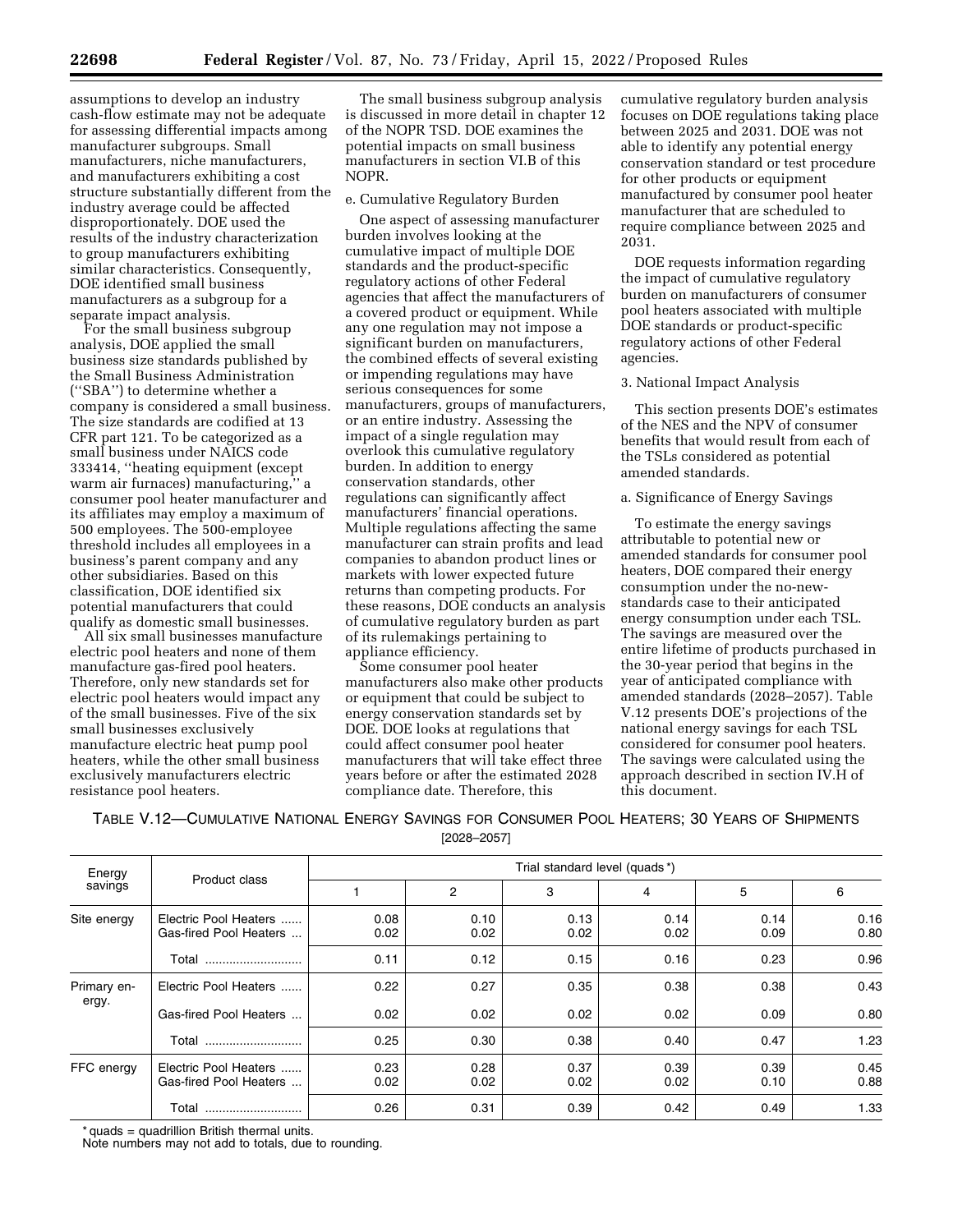OMB Circular A–4 145 requires agencies to present analytical results, including separate schedules of the monetized benefits and costs that show the type and timing of benefits and costs. Circular A–4 also directs agencies to consider the variability of key elements underlying the estimates of benefits and costs. For this proposed rulemaking, DOE undertook a sensitivity analysis using 9 years, rather

than 30 years, of product shipments. The choice of a 9-year period is a proxy for the timeline in EPCA for the review of certain energy conservation standards and potential revision of and compliance with such revised standards.146 The review timeframe established in EPCA is generally not synchronized with the product lifetime, product manufacturing cycles, or other factors specific to consumer pool

heaters. Thus, such results are presented for informational purposes only and are not indicative of any change in DOE's analytical methodology. The NES sensitivity analysis results based on a 9 year analytical period are presented in Table V.13 of this document. The impacts are counted over the lifetime of consumer pool heaters purchased in 2028–2057.

# TABLE V.13—CUMULATIVE NATIONAL ENERGY SAVINGS FOR CONSUMER POOL HEATERS; 9 YEARS OF SHIPMENTS

[2028–2036]

| Energy               |                                                 | Trial standard level (quads*) |                |              |              |              |              |  |  |
|----------------------|-------------------------------------------------|-------------------------------|----------------|--------------|--------------|--------------|--------------|--|--|
| savings              | Product class                                   |                               | $\overline{2}$ | 3            | 4            | 5            | 6            |  |  |
| Site energy          | Electric Pool Heaters<br>Gas-fired Pool Heaters | 0.03<br>0.01                  | 0.03<br>0.01   | 0.04<br>0.01 | 0.04<br>0.01 | 0.04<br>0.03 | 0.05<br>0.22 |  |  |
|                      | Total<br>                                       | 0.03                          | 0.04           | 0.05         | 0.05         | 0.07         | 0.26         |  |  |
| Primary en-<br>ergy. | Electric Pool Heaters                           | 0.07                          | 0.09           | 0.11         | 0.11         | 0.11         | 0.13         |  |  |
|                      | Gas-fired Pool Heaters                          | 0.01                          | 0.01           | 0.01         | 0.01         | 0.03         | 0.22         |  |  |
|                      | Total                                           | 0.08                          | 0.09           | 0.11         | 0.12         | 0.14         | 0.35         |  |  |
| FFC energy           | Electric Pool Heaters<br>Gas-fired Pool Heaters | 0.07<br>0.01                  | 0.09<br>0.01   | 0.11<br>0.01 | 0.12<br>0.01 | 0.12<br>0.03 | 0.13<br>0.24 |  |  |
|                      | Total                                           | 0.08                          | 0.10           | 0.12         | 0.13         | 0.15         | 0.37         |  |  |

 $*$  quads = quadrillion British thermal units.

Note numbers may not add to totals, due to rounding.

| b. Net Present Value of Consumer Costs |  |
|----------------------------------------|--|
| and Benefits                           |  |

DOE estimated the cumulative NPV of the total costs and savings for

consumers that would result from the TSLs considered for consumer pool heaters. In accordance with OMB's guidelines on regulatory analysis,147 DOE calculated NPV using both a 7percent and a 3-percent real discount rate. Table V.14 shows the consumer NPV results with impacts counted over the lifetime of products purchased in 2028–2057.

TABLE V.14—CUMULATIVE NET PRESENT VALUE OF CONSUMER BENEFITS FOR CONSUMER POOL HEATERS; 30 YEARS OF **SHIPMENTS** 

[2028–2057]

| Discount rate |                                                 | Trial standard level (billion 2020\$) |              |              |              |                |                |
|---------------|-------------------------------------------------|---------------------------------------|--------------|--------------|--------------|----------------|----------------|
|               | Product class                                   |                                       | 2            | 3            | 4            | 5              | 6              |
| 7 percent     | Electric Pool Heaters<br>Gas-fired Pool Heaters | 0.64<br>0.08                          | 0.77<br>0.08 | 0.94<br>0.08 | 0.96<br>0.08 | 0.96<br>(0.01) | 0.95<br>(0.18) |
|               | Total                                           | 0.72                                  | 0.85         | 1.02         | 1.04         | 0.95           | 0.77           |
| 3 percent     | Electric Pool Heaters<br>Gas-fired Pool Heaters | 1.49<br>0.18                          | 1.81<br>0.18 | 2.25<br>0.18 | 2.32<br>0.18 | 2.32<br>0.07   | 2.36<br>0.37   |
|               | Total                                           | 1.67                                  | 99. ا        | 2.43         | 2.50         | 2.39           | 2.73           |

Parentheses indicate negative  $(-)$  values.

Note numbers may not add to totals, due to rounding.

compliance is required, except that in no case may any new standards be required within 6 years of the compliance date of the previous standards. While adding a 6-year review to the 3-year compliance period adds up to 9 years, DOE notes that it may undertake reviews at any time within the 6 year period and that the 3-year compliance date may yield to the 6-year backstop. A 9-year analysis period may not be appropriate given the variability

that occurs in the timing of standards reviews and the fact that for some products, the compliance period is 5 years rather than 3 years.

147U.S. Office of Management and Budget. *Circular A–4: Regulatory Analysis.* September 17, 2003. Available at: *[www.whitehouse.gov/sites/](http://www.whitehouse.gov/sites/whitehouse.gov/files/omb/circulars/A4/a-4.pdf) [whitehouse.gov/files/omb/circulars/A4/a-4.pdf](http://www.whitehouse.gov/sites/whitehouse.gov/files/omb/circulars/A4/a-4.pdf)* (last accessed April 15, 2021).

<sup>145</sup>U.S. Office of Management and Budget. *Circular A–4: Regulatory Analysis.* September 17, 2003. Available at: *[www.whitehouse.gov/sites/](http://www.whitehouse.gov/sites/whitehouse.gov/files/omb/circulars/A4/a-4.pdf) [whitehouse.gov/files/omb/circulars/A4/a-4.pdf](http://www.whitehouse.gov/sites/whitehouse.gov/files/omb/circulars/A4/a-4.pdf)* (last accessed April 15, 2021).

<sup>146</sup>Section 325(m) of EPCA requires DOE to review its standards at least once every 6 years, and requires, for certain products, a 3-year period after any new standard is promulgated before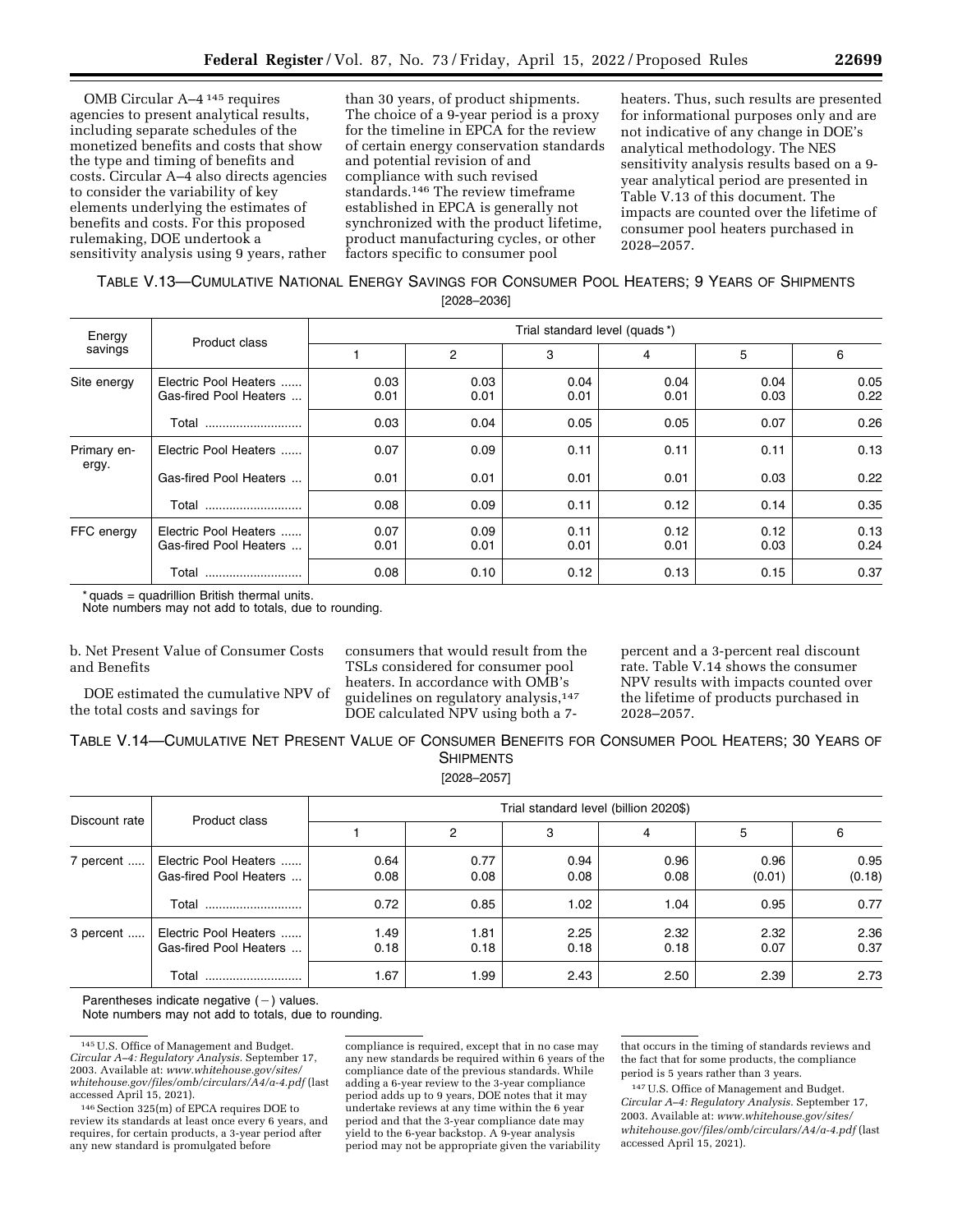The NPV results based on the aforementioned 9-year analytical period are presented in Table V.15. The impacts are counted over the lifetime of

products purchased in 2028–2057. As mentioned previously, such results are presented for informational purposes only and are not indicative of any

change in DOE's analytical methodology or decision criteria.

## TABLE V.15—CUMULATIVE NET PRESENT VALUE OF CONSUMER BENEFITS FOR CONSUMER POOL HEATERS; 9 YEARS OF SHIPMENTS

[2028–2036]

| Discount rate |                                                 | Trial standard level (billion 2020\$) |              |              |              |                |                |
|---------------|-------------------------------------------------|---------------------------------------|--------------|--------------|--------------|----------------|----------------|
|               | Product class                                   |                                       | 2            | 3            | 4            | 5              | 6              |
| 7 percent     | Electric Pool Heaters<br>Gas-fired Pool Heaters | 0.35<br>0.04                          | 0.42<br>0.04 | 0.50<br>0.04 | 0.51<br>0.04 | 0.51<br>(0.01) | 0.51<br>(0.13) |
|               | Total<br>                                       | 0.40                                  | 0.46         | 0.54         | 0.56         | 0.51           | 0.37           |
| 3 percent     | Electric Pool Heaters<br>Gas-fired Pool Heaters | 0.64<br>0.08                          | 0.76<br>0.08 | 0.92<br>0.08 | 0.94<br>0.08 | 0.94<br>0.02   | 0.95<br>0.04   |
|               | Total<br>                                       | 0.71                                  | 0.83         | 0.99         | 1.02         | 0.96           | 0.99           |

Parentheses indicate negative  $(-)$  values.

Note numbers may not add to totals, due to rounding.

The above results reflect the use of a default trend to estimate the change in price for consumer pool heaters over the analysis period (see section IV.H.3 of this document). DOE also conducted a sensitivity analysis that considered one scenario with a larger price decline from the reference case and one scenario with a constant price. The results of these alternative cases are presented in appendix 10C of the NOPR TSD. In the high-price-decline case, the NPV of consumer benefits is higher than in the default case. In the constant-price case, the NPV of consumer benefits is lower than in the default case.

### c. Indirect Impacts on Employment

It is estimated that that new or amended energy conservation standards for consumer pool heaters would reduce energy expenditures for consumers of those products, with the resulting net savings being redirected to other forms of economic activity. These expected shifts in spending and economic activity could affect the demand for labor. As described in section IV.N of this document, DOE used an input/output model of the U.S. economy to estimate indirect employment impacts of the TSLs that DOE considered. There are uncertainties involved in projecting employment impacts, especially changes in the later years of the analysis. Therefore, DOE generated results for near-term timeframes (2028– 2033), where these uncertainties are reduced.

The results suggest that the proposed standards would be likely to have a negligible impact on the net demand for labor in the economy. The net change in

jobs is so small that it would be imperceptible in national labor statistics and might be offset by other, unanticipated effects on employment. Chapter 16 of the NOPR TSD presents detailed results regarding anticipated indirect employment impacts.

4. Impact on Utility or Performance of Products

As discussed in section IV.C.1.b of this document, DOE has tentatively concluded that the standards proposed in this NOPR would not lessen the utility or performance of the consumer pool heaters under consideration in this rulemaking. Manufacturers of these products currently offer units that meet or exceed the proposed standards.

### 5. Impact of Any Lessening of Competition

DOE considered any lessening of competition that would be likely to result from new or amended standards. As discussed in section III.E.1.e of this document, the Attorney General determines the impact, if any, of any lessening of competition likely to result from a proposed standard, and transmits such determination in writing to the Secretary, together with an analysis of the nature and extent of such impact. To assist the Attorney General in making this determination, DOE has provided DOJ with copies of this NOPR and the accompanying TSD for review. DOE will consider DOJ's comments on the proposed rule in determining whether to proceed to a final rule. DOE will publish and respond to DOJ's comments in that document. DOE invites comment from the public regarding the

competitive impacts that are likely to result from this proposed rule. In addition, stakeholders may also provide comments separately to DOJ regarding these potential impacts. See the **ADDRESSES** section for information on how to send comments to DOJ.

6. Need of the Nation To Conserve Energy

Enhanced energy efficiency, where economically justified, improves the Nation's energy security, strengthens the economy, and reduces the environmental impacts (costs) of energy production. Reduced electricity demand due to energy conservation standards is also likely to reduce the cost of maintaining the reliability of the electricity system, particularly during peak-load periods. Chapter 15 in the NOPR TSD presents the estimated impacts on electricity generating capacity, relative to the no-newstandards case, for the TSLs that DOE considered in this proposed rulemaking.

Energy conservation resulting from potential new and amended energy conservation standards for consumer pool heaters is expected to yield environmental benefits in the form of reduced emissions of certain air pollutants and greenhouse gases. Table V.16 provides DOE's estimate of cumulative emissions reductions expected to result from the TSLs considered in this rulemaking. The emissions were calculated using the multipliers discussed in section IV.K. of this document. DOE reports annual emissions reductions for each TSL in chapter 13 of the NOPR TSD.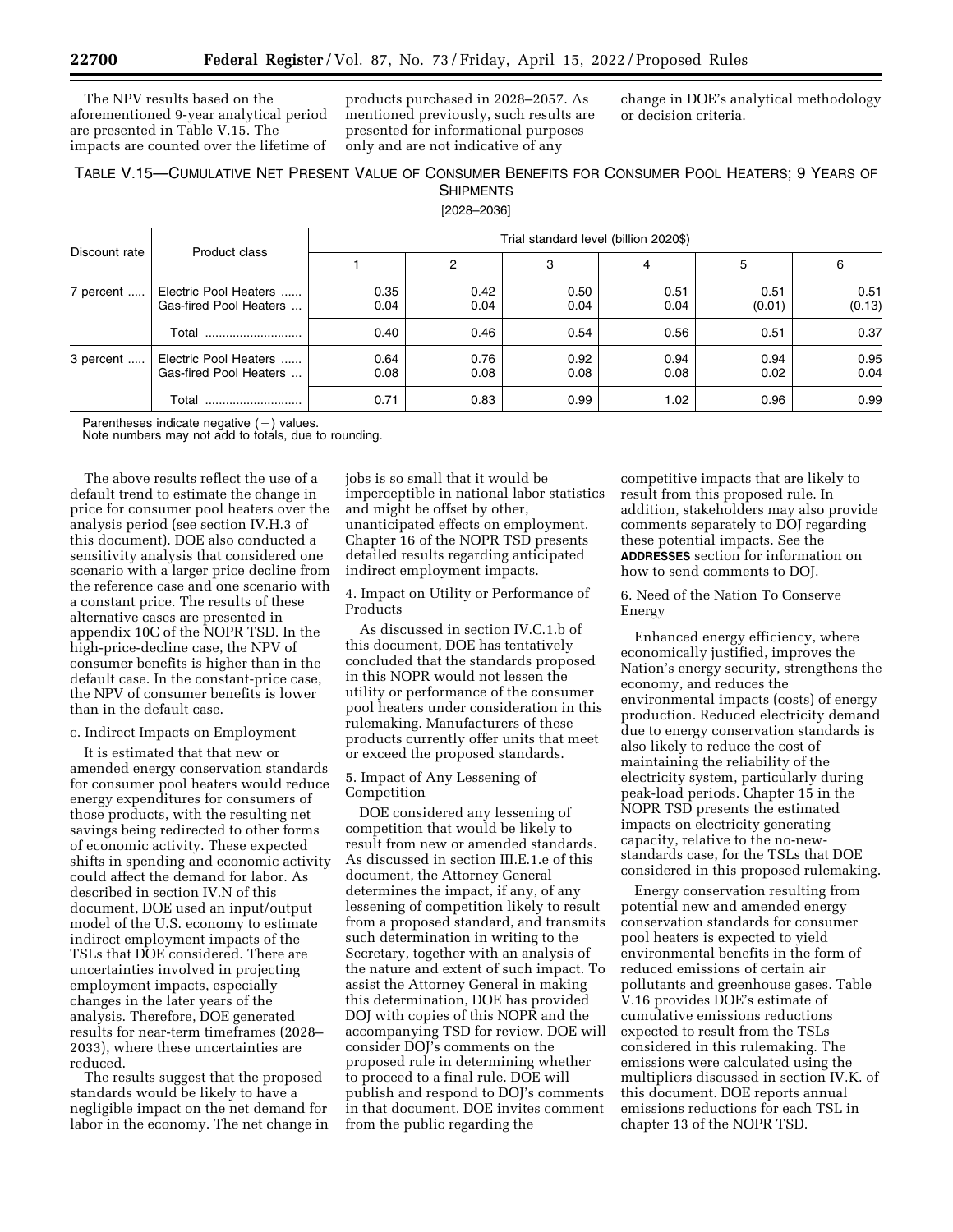# TABLE V.16—CUMULATIVE EMISSIONS REDUCTION FOR CONSUMER POOL HEATERS SHIPPED IN 2028–2057

|                                       | Trial standard level |                                        |      |      |      |      |
|---------------------------------------|----------------------|----------------------------------------|------|------|------|------|
|                                       | 1                    | 2                                      | 3    | 4    | 5    | 6    |
|                                       |                      | <b>Site and Power Sector Emissions</b> |      |      |      |      |
|                                       | 8.5                  | 10.1                                   | 12.7 | 13.6 | 17.2 | 56.4 |
|                                       | 3.2                  | 4.00                                   | 5.1  | 5.5  | 5.4  | 6.8  |
|                                       | 8.4                  | 9.1                                    | 10.2 | 10.5 | 67.0 | 74.1 |
|                                       | 0.02                 | 0.02                                   | 0.03 | 0.03 | 0.03 | 0.04 |
|                                       | 0.6                  | 0.7                                    | 0.9  | 1.0  | 1.0  | 2.0  |
|                                       | 0.08                 | 0.10                                   | 0.13 | 0.14 | 0.14 | 0.24 |
|                                       |                      | <b>Upstream Emissions</b>              |      |      |      |      |
| CO <sub>2</sub> (million metric tons) | 0.7                  | 0.8                                    | 1.0  | 1.1  | 1.5  | 6.2  |
|                                       | 0.04                 | 0.05                                   | 0.06 | 0.07 | 0.07 | 0.10 |
|                                       | 10.5                 | 12.3                                   | 15.2 | 16.2 | 23.2 | 95.0 |
|                                       | 0.00                 | 0.00                                   | 0.00 | 0.00 | 0.00 | 0.00 |
|                                       | 71                   | 83                                     | 103  | 109  | 160  | 681  |
|                                       | 0.00                 | 0.00                                   | 0.00 | 0.01 | 0.01 | 0.01 |
|                                       |                      | <b>Total FFC Emissions</b>             |      |      |      |      |
|                                       | 9.2                  | 11.0                                   | 13.8 | 14.7 | 18.8 | 62.7 |
|                                       | 3.2                  | 4.0                                    | 5.2  | 5.6  | 5.5  | 6.9  |
|                                       | 19                   | 21                                     | 25   | 27   | 90   | 169  |
|                                       | 0.02                 | 0.02                                   | 0.03 | 0.03 | 0.03 | 0.04 |
|                                       | 72                   | 84                                     | 104  | 110  | 161  | 683  |
|                                       | 0.08                 | 0.10                                   | 0.13 | 0.14 | 0.15 | 0.26 |

Note numbers may not add to totals, due to rounding.

As part of the analysis for this proposed rulemaking, DOE estimated monetary benefits likely to result from the reduced emissions of CO<sub>2</sub> that DOE

estimated for each of the considered TSLs for consumer pool heaters. Section IV.L of this document discusses the SC– CO2 values that DOE used. Table V.17

presents the value of  $CO<sub>2</sub>$  emissions reduction at each TSL.

TABLE V.17—PRESENT VALUE OF CO2 EMISSIONS REDUCTION FOR CONSUMER POOL HEATERS SHIPPED IN 2028–2057

|     | $SC$ - $CO2$ case discount rate and statistics (million 2020\$) |                 |                  |                         |
|-----|-----------------------------------------------------------------|-----------------|------------------|-------------------------|
| TSI | 5%<br>average                                                   | 3%<br>(average) | 2.5%<br>average) | 3%<br>195th<br>rcentile |
|     | 79                                                              | 347             | 545              | .053                    |
| 2   | 94                                                              | 413             | 649              | .253                    |
| 3   |                                                                 | 517             | 813              | .569                    |
| 4   | 125                                                             | 552             | 868              | 1,675                   |
| 5.  | 158                                                             | 701             | 1.103            | 2,126                   |
| 6   | 521                                                             | 2.319           | 3.656            | 7.030                   |

As discussed in section IV.L.1.b of this document, DOE estimated monetary benefits likely to result from the reduced emissions of methane and N<sub>2</sub>O

that DOE estimated for each of the considered TSLs for consumer pool heaters. Table V.18 presents the value of the CH4 emissions reduction at each

TSL, and Table V.19 presents the value of the N2O emissions reduction at each TSL.

# TABLE V.18—PRESENT VALUE OF METHANE EMISSIONS REDUCTION FOR CONSUMER POOL HEATERS SHIPPED IN 2028– 2057

|     | $SC-CH4$ case discount rate and statistics (million 2020\$) |               |                   |            |
|-----|-------------------------------------------------------------|---------------|-------------------|------------|
| TSL | 5%                                                          | 3%<br>average | $2.5\%$<br>erane. | 3%<br>95th |
|     | 28                                                          | 86            | 120               | 226        |
| C.  | 33                                                          | 100           | 141               | 265        |
| 3   | 40                                                          | 124           | 174               | 326        |
| 4   |                                                             | 131           | 185               | 347        |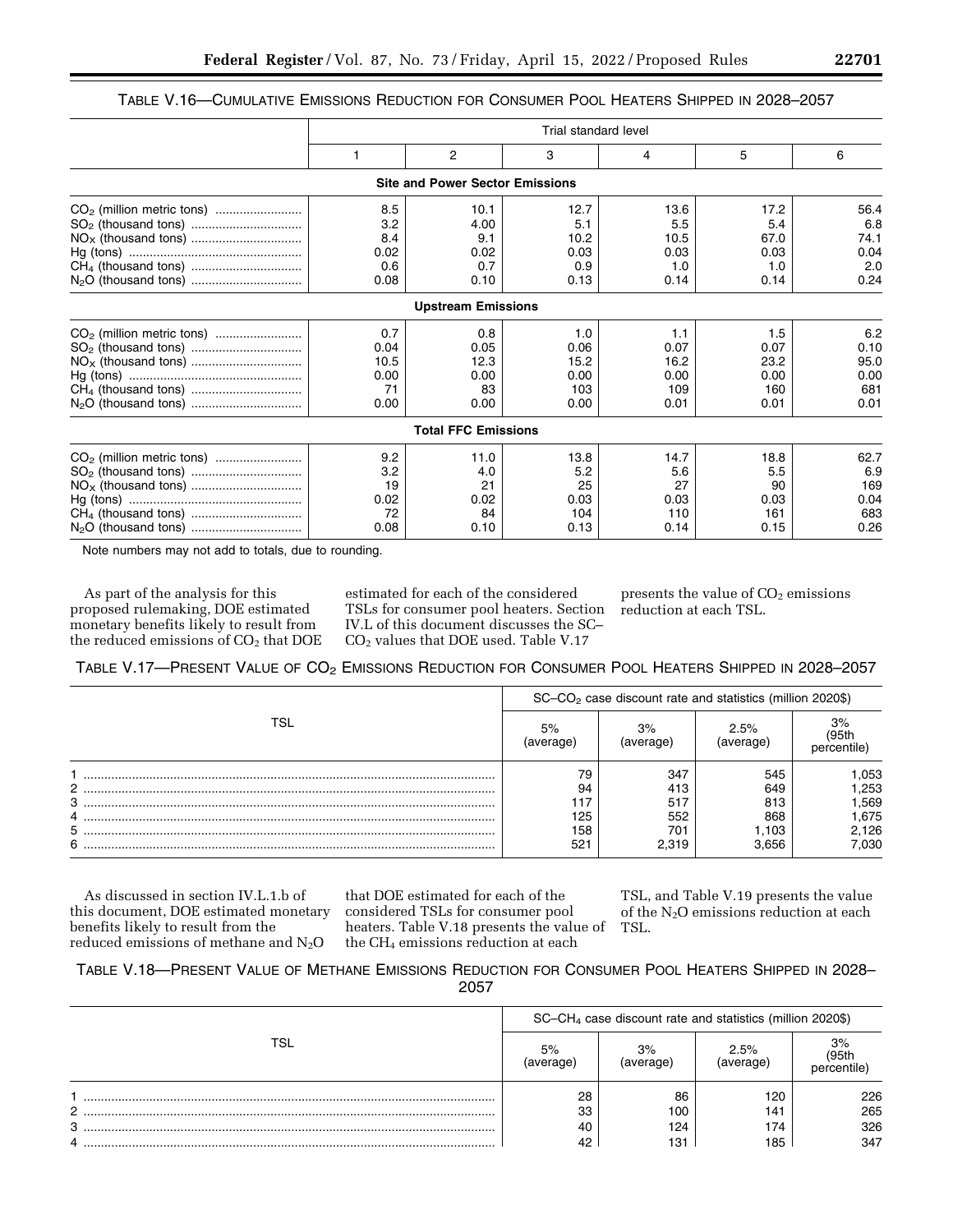TABLE V.18—PRESENT VALUE OF METHANE EMISSIONS REDUCTION FOR CONSUMER POOL HEATERS SHIPPED IN 2028– 2057—Continued

|        | $SC-CH4$ case discount rate and statistics (million 2020\$) |                 |                   |                            |
|--------|-------------------------------------------------------------|-----------------|-------------------|----------------------------|
| TSL    | 5%<br>(average)                                             | 3%<br>(average) | 2.5%<br>(average) | 3%<br>(95th<br>percentile) |
| 5<br>6 | 62<br>258                                                   | 192<br>807      | 270<br>1.139      | 506<br>2,130               |

| TABLE V.19-PRESENT VALUE OF NITROUS OXIDE EMISSIONS REDUCTION FOR CONSUMER POOL HEATERS SHIPPED IN |           |  |  |
|----------------------------------------------------------------------------------------------------|-----------|--|--|
|                                                                                                    | 2028-2057 |  |  |

|     | $SC-N2O$ case discount rate and statistics (million 2020\$) |                 |                  |                           |  |
|-----|-------------------------------------------------------------|-----------------|------------------|---------------------------|--|
| TSL | 5%<br>iverade                                               | 3%<br>(average) | 2.5%<br>average) | 3%<br>(95th<br>percentile |  |
|     | 0.27                                                        | 1.11            | 1.74             | 2.96                      |  |
| 2   | 0.33                                                        | .35             | 2.13             | 3.62                      |  |
| 3   | 0.42                                                        | .74،            | 2.74             | 4.65                      |  |
| 4   | 0.45                                                        | 87، ا           | 2.94             | 5.00                      |  |
| 5   | 0.47                                                        | .94             | 3.05             | 5.19                      |  |
| 6   | 0.82                                                        | 3.39            | 5.35             | 9.09                      |  |
|     |                                                             |                 |                  |                           |  |

DOE is well aware that scientific and economic knowledge about the contribution of  $CO<sub>2</sub>$  and other GHG emissions to changes in the future global climate and the potential resulting damages to the world economy continues to evolve rapidly. Thus, any value placed on reduced GHG emissions in this rulemaking is subject to change. That said, because of omitted damages, DOE agrees with the IWG that these estimates most likely underestimate the climate benefits of greenhouse gas reductions. DOE, together with other Federal agencies, will continue to review various methodologies for estimating the monetary value of reductions in CO<sub>2</sub> and other GHG emissions. This ongoing review will consider the comments on this subject that are part of the public record for this and other rulemakings, as well as other methodological assumptions and issues. DOE notes that the proposed standards would be economically justified even without inclusion of monetized benefits of reduced GHG emissions.

DOE also estimated the monetary value of the economic benefits associated with  $SO<sub>2</sub>$  emissions reductions anticipated to result from the considered TSLs for consumer pool heaters. The dollar-per-ton values that DOE used are discussed in section IV.L of this document. Table V.20 presents the present value for  $SO<sub>2</sub>$  emissions reduction for each TSL calculated using 7-percent and 3-percent discount rates.

# TABLE V.20—PRESENT SOCIAL VALUE OF SO<sub>2</sub> EMISSIONS REDUCTION FOR CONSUMER POOL HEATERS SHIPPED IN 2028–2057

| <b>TSL</b>        | 7%<br>Discount rate<br>(million 2020\$) | 3%<br>Discount rate<br>(million 2020\$) |
|-------------------|-----------------------------------------|-----------------------------------------|
| 2<br>3<br>5<br>ิค | 28<br>35<br>44<br>47<br>47<br>58        | 72<br>88<br>114<br>123<br>120<br>152    |

DOE also estimated the monetary value of the economic benefits associated with  $NO<sub>x</sub>$  emissions reductions anticipated to result from the considered TSLs for consumer pool heaters. The dollar-per-ton values that DOE used are discussed in section IV.L of this document. Table V.21 presents the present value for  $NO<sub>x</sub>$  emissions reduction for each TSL calculated using 7-percent and 3-percent discount rates.

TABLE V.21—PRESENT SOCIAL VALUE OF NO<sub>x</sub> EMISSIONS REDUCTION FOR CONSUMER POOL HEATERS SHIPPED IN 2028–2057

| <b>TSL</b> | 7%<br>Discount rate<br>(million 2020\$) | 3%<br>Discount rate<br>(million 2020\$) |
|------------|-----------------------------------------|-----------------------------------------|
|            | 39<br>45<br>55<br>59                    | 93<br>109<br>133<br>142                 |
|            |                                         | 202                                     |

# TABLE V.21—PRESENT SOCIAL VALUE OF NO<sub>X</sub> EMISSIONS REDUCTION FOR CONSUMER POOL HEATERS SHIPPED IN 2028–2057—Continued

| TSI | 7%<br>Discount rate<br>(million 2020\$) | 3%<br>Discount rate<br>(million 2020\$) |
|-----|-----------------------------------------|-----------------------------------------|
| ี่ค | 324                                     | 819                                     |

The benefits of reduced CO2, CH4, and N2O emissions are collectively referred to as climate benefits. The benefits of reduced  $SO_2$  and  $NO_X$ emissions are collectively referred to as health benefits. For the time series of estimated monetary values of reduced emissions, see chapter 14 of the NOPR TSD.

# 7. Other Factors

The Secretary of Energy, in determining whether a standard is economically justified, may consider any other factors that the Secretary deems to be relevant. (42 U.S.C.  $6295(o)(2)(B)(i)(VII))$  No other factors were considered in this analysis.

8. Summary of National Economic Impacts

Table V.22 presents the NPV values that result from adding the monetized estimates of the potential economic, climate, and health benefits resulting from reduced GHG,  $SO_2$ , and  $NO_X$ emissions to the NPV of consumer benefits calculated for each TSL considered in this rulemaking. The consumer benefits are domestic U.S. monetary savings that occur as a result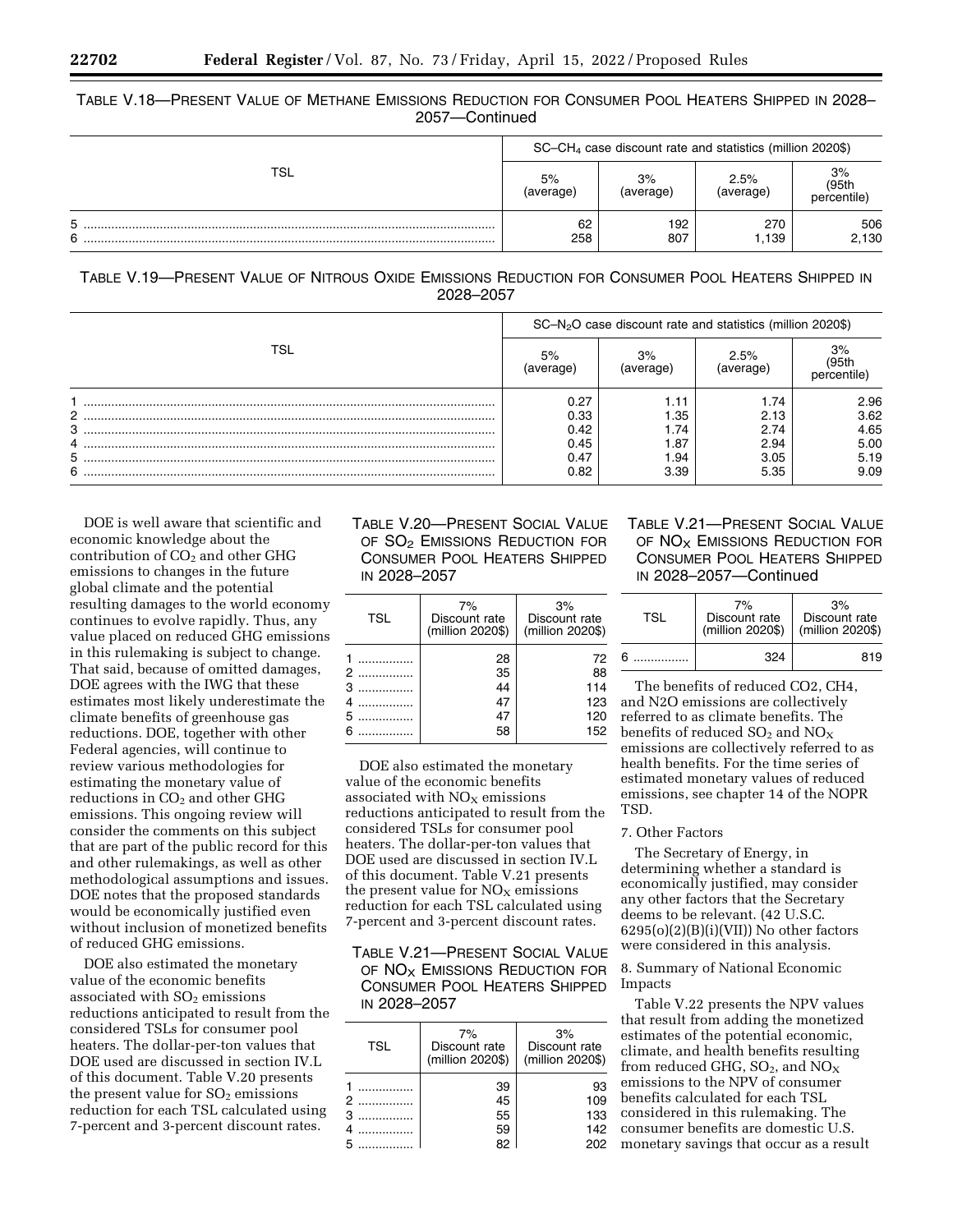of purchasing the covered pool heaters and are measured for the lifetime of products shipped in 2028–2057. The climate benefits associated with reduced GHG emissions resulting from the

adopted standards are global benefits and are also calculated based on the lifetime of pool heaters shipped in 2028–2057. The climate benefits associated with four SC–GHG estimates are shown. DOE does not have a single central SC–GHG point estimate and it emphasizes the importance and value of considering the benefits calculated using all four SC–GHG estimates.

# TABLE V.22—NPV OF CONSUMER BENEFITS COMBINED WITH MONETIZED CLIMATE AND HEALTH BENEFITS FROM EMISSIONS REDUCTIONS

| Category                                                                                                                               | TSL <sub>1</sub>         | TSL 2                    | TSL <sub>3</sub>         | TSL <sub>4</sub>                                                          | TSL <sub>5</sub>         | TSL 6                     |
|----------------------------------------------------------------------------------------------------------------------------------------|--------------------------|--------------------------|--------------------------|---------------------------------------------------------------------------|--------------------------|---------------------------|
|                                                                                                                                        |                          |                          |                          | 3% discount rate for NPV of Consumer and Health Benefits (billion 2020\$) |                          |                           |
| 5% d.r., Average SC-GHG case<br>3% d.r., Average SC-GHG case<br>2.5% d.r., Average SC-GHG case<br>3% d.r., 95th percentile SC-GHG case | 1.9<br>2.3<br>2.5<br>3.1 | 2.3<br>2.7<br>3.0<br>3.7 | 2.8<br>3.3<br>3.7<br>4.6 | 2.9<br>3.5<br>3.8<br>4.8                                                  | 2.9<br>3.6<br>4.1<br>5.3 | 4.5<br>6.8<br>8.5<br>12.9 |
|                                                                                                                                        |                          |                          |                          | 7% discount rate for NPV of Consumer and Health Benefits (billion 2020\$) |                          |                           |
| 5% d.r., Average SC-GHG case<br>3% d.r., Average SC-GHG case<br>2.5% d.r., Average SC-GHG case<br>3% d.r., 95th percentile SC-GHG case | 0.9<br>1.2<br>1.5<br>2.1 | 1.1<br>1.4<br>1.7<br>2.5 | 1.3<br>1.8<br>2.1<br>3.0 | 1.3<br>1.8<br>2.2<br>3.2                                                  | 1.3<br>2.0<br>2.5<br>3.7 | 1.9<br>4.3<br>6.0<br>10.3 |

The national operating cost savings are domestic U.S. monetary savings that occur as a result of purchasing the covered products and are measured for the lifetime of products shipped in 2028–2057. The benefits associated with reduced GHG emissions achieved as a result of the adopted standards are also calculated based on the lifetime of consumer pool heaters shipped in 2028– 2057.

### *C. Conclusion*

When considering new or amended energy conservation standards, the standards that DOE adopts for any type (or class) of covered product must be designed to achieve the maximum improvement in energy efficiency that the Secretary determines is technologically feasible and economically justified. (42 U.S.C.  $6295(o)(2)(A)$  In determining whether a standard is economically justified, the Secretary must determine whether the benefits of the standard exceed its burdens by, to the greatest extent practicable, considering the seven statutory factors discussed previously. (42 U.S.C. 6295(o)(2)(B)(i)) The new or amended standard must also result in significant conservation of energy. (42 U.S.C. 6295(o)(3)(B))

For this NOPR, DOE considered the impacts of new and amended standards for consumer pool heaters at each TSL, beginning with the maximum technologically feasible level, to determine whether that level was economically justified. Where the maxtech level was not justified, DOE then considered the next most efficient level and undertook the same evaluation until it reached the highest efficiency level

that is both technologically feasible and economically justified and saves a significant amount of energy. DOE refers to this process as the ''walk-down'' analysis.

To aid the reader as DOE discusses the benefits and/or burdens of each TSL, tables in this section present a summary of the results of DOE's quantitative analysis for each TSL. In addition to the quantitative results presented in the tables, DOE also considers other burdens and benefits that affect economic justification. These include the impacts on identifiable subgroups of consumers who may be disproportionately affected by a national standard and impacts on employment.

DOE also notes that the economics literature provides a wide-ranging discussion of how consumers trade off upfront costs and energy savings in the absence of government intervention. Much of this literature attempts to explain why consumers appear to undervalue energy efficiency improvements. There is evidence that consumers undervalue future energy savings as a result of (1) a lack of information, (2) a lack of sufficient salience of the long-term or aggregate benefits, (3) a lack of sufficient savings to warrant delaying or altering purchases, (4) excessive focus on the short term, in the form of inconsistent weighting of future energy cost savings relative to available returns on other investments, (5) computational or other difficulties associated with the evaluation of relevant tradeoffs, and (6) a divergence in incentives (for example, between renters and owners, or builders and purchasers). Having less than perfect foresight and a high degree of

uncertainty about the future, consumers may trade off these types of investments at a higher than expected rate between current consumption and uncertain future energy cost savings.

In DOE's current regulatory analysis, potential changes in the benefits and costs of a regulation due to changes in consumer purchase decisions are included in two ways. First, if consumers forego the purchase of a product in the standards case, this decreases sales for product manufacturers, and the impact on manufacturers attributed to lost revenue is included in the MIA. Second, DOE accounts for energy savings attributable only to products actually used by consumers in the standards case; if a standard decreases the number of products purchased by consumers, this decreases the potential energy savings from an energy conservation standard. DOE provides estimates of shipments and changes in the volume of product purchases in chapter 9 of the NOPR TSD. However, DOE's current analysis does not explicitly control for heterogeneity in consumer preferences, preferences across subcategories of products or specific features, or consumer price sensitivity variation according to household income.148

While DOE is not prepared at present to provide a fuller quantifiable framework for estimating the benefits and costs of changes in consumer purchase decisions due to an energy conservation standard, DOE is committed to developing a framework

<sup>148</sup>P.C. Reiss and M.W. White. Household Electricity Demand, Revisited. *Review of Economic Studies.* 2005. 72(3): pp. 853–883. doi: *10.1111/ 0034-6527.00354.*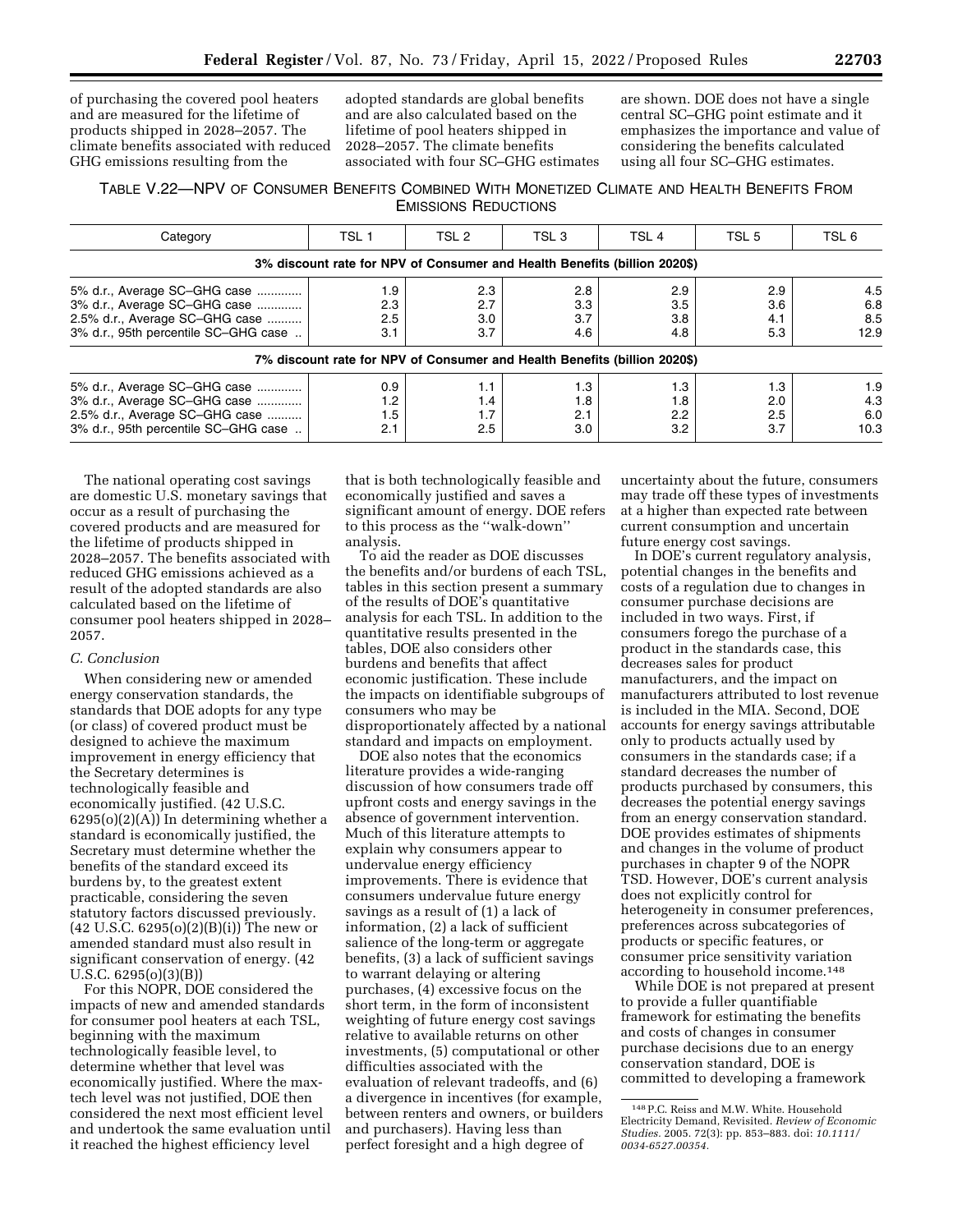that can support empirical quantitative tools for improved assessment of the consumer welfare impacts of appliance standards. DOE has posted a paper that discusses the issue of consumer welfare impacts of appliance energy conservation standards, and potential enhancements to the methodology by which these impacts are defined and estimated in the regulatory process.149 DOE welcomes comments on how to more fully assess the potential impact of energy conservation standards on consumer choice and how to quantify

this impact in its regulatory analysis in future rulemakings.

1. Benefits and Burdens of TSLs Considered for Consumer Pool Heater Standards

Table V.23 and Table V.24 summarize the quantitative impacts estimated for each TSL for consumer pool heaters. The national impacts are measured over the lifetime of consumer pool heaters purchased in the 30-year period that begins in the anticipated year of compliance with amended standards (2028–2057). The energy savings,

emissions reductions, and value of emissions reductions refer to full-fuelcycle results. DOE exercises its own judgment in presenting monetized climate benefits as recommended in applicable Executive Orders and DOE would reach the same conclusion presented in this notice in the absence of the social cost of greenhouse gases, including the February 2021 Interim Estimates presented by the Interagency Working Group on the Social Cost of Greenhouse Gases. The efficiency levels contained in each TSL are described in section V.A of this document.

| Table V.23—Summary of Analytical Results for Consumer Pool Heaters TSLs: National Impacts |  |
|-------------------------------------------------------------------------------------------|--|
|-------------------------------------------------------------------------------------------|--|

| Category                                      | TSL <sub>1</sub>                                                                  | TSL <sub>2</sub> | TSL <sub>3</sub>                                      | TSL <sub>4</sub> | TSL <sub>5</sub> | TSL 6 |
|-----------------------------------------------|-----------------------------------------------------------------------------------|------------------|-------------------------------------------------------|------------------|------------------|-------|
|                                               |                                                                                   |                  | <b>Cumulative FFC National Energy Savings (quads)</b> |                  |                  |       |
|                                               | 0.26                                                                              | 0.31             | 0.39                                                  | 0.42             | 0.49             | 1.33  |
|                                               | <b>Cumulative FFC Emissions Reduction (Total FFC Emissions)</b>                   |                  |                                                       |                  |                  |       |
| CO <sub>2</sub> (million metric tons)         | 9                                                                                 | 11               | 14                                                    | 15               | 19               | 63    |
|                                               | 3.2                                                                               | 4.0              | 5.2                                                   | 5.6              | 5.5              | 6.9   |
|                                               | 19                                                                                | 21               | 25                                                    | 27               | 90               | 169   |
|                                               | 0.02                                                                              | 0.02             | 0.03                                                  | 0.03             | 0.03             | 0.04  |
|                                               | 72                                                                                | 84               | 104                                                   | 110              | 161              | 683   |
|                                               | 0.08                                                                              | 0.10             | 0.13                                                  | 0.14             | 0.15             | 0.26  |
|                                               | Present Value of Monetized Benefits and Costs (3% discount rate, billion 2020\$)  |                  |                                                       |                  |                  |       |
| Consumer Operating Cost Savings               | 1.73                                                                              | 2.10             | 2.68                                                  | 2.87             | 3.20             | 7.16  |
|                                               | 0.43                                                                              | 0.51             | 0.64                                                  | 0.69             | 0.89             | 3.13  |
|                                               | 0.16                                                                              | 0.20             | 0.25                                                  | 0.26             | 0.32             | 0.97  |
|                                               | 2.33                                                                              | 2.81             | 3.57                                                  | 3.82             | 4.42             | 11.26 |
| Consumer Incremental Product Costs $\ddagger$ | 0.07                                                                              | 0.11             | 0.25                                                  | 0.37             | 0.81             | 4.43  |
|                                               | 1.67                                                                              | 1.99             | 2.43                                                  | 2.50             | 2.39             | 2.73  |
|                                               | 2.27                                                                              | 2.70             | 3.32                                                  | 3.45             | 3.61             | 6.83  |
|                                               | Present Value of Monetized Benefits and Costs (7% discount rate, billions 2020\$) |                  |                                                       |                  |                  |       |
| Consumer Operating Cost Savings               | 0.75                                                                              | 0.90             | 1.15                                                  | 1.23             | 1.36             | 2.98  |
|                                               | 0.43                                                                              | 0.51             | 0.64                                                  | 0.69             | 0.89             | 3.13  |
|                                               | 0.07                                                                              | 0.08             | 0.10                                                  | 0.11             | 0.13             | 0.38  |
|                                               | 1.25                                                                              | 1.50             | 1.89                                                  | 2.02             | 2.38             | 6.49  |
| Consumer Incremental Product Costs $\ddagger$ | 0.03                                                                              | 0.06             | 0.13                                                  | 0.19             | 0.40             | 2.21  |
|                                               | 0.72                                                                              | 0.85             | 1.02                                                  | 1.04             | 0.95             | 0.77  |
|                                               | 1.22                                                                              | 1.44             | 1.76                                                  | 1.83             | 1.98             | 4.28  |

**Note:** This table presents the costs and benefits associated with consumer pool heaters shipped in 2028–2057. These results include benefits to consumers which accrue after 2057 from the products shipped in 2028–2057.

\* Climate benefits are calculated using four different estimates of the social cost of carbon (SC–CO2), methane (SC–CH4), and nitrous oxide (SC–N2O) (model average at 2.5 percent, 3 percent, and 5 percent discount rates; 95th percentile at 3 percent discount rate), as shown in Table V.17 through Table V.19. Together these represent the global social cost of greenhouse gases (SC–GHG). For presentational purposes of this table, the climate benefits associated with the average SC–GHG at a 3 percent discount rate are shown, but the Department does not have a single central SC–GHG point estimate. See section. IV.L of this document for more details.

Health benefits are calculated using benefit-per-ton values for NO<sub>X</sub> and SO<sub>2</sub>. DOE is currently only monetizing PM<sub>2.5</sub> and (for NO<sub>X</sub>) ozone precursor health benefits, but will continue to assess the ability to monetize other effects such as health benefits from reductions in direct PM<sub>2.5</sub> emissions. The health benefits are presented at real discount rates of 3 and 7 percent. See section IV.L of this document for more details.

† Total and net benefits include consumer, climate, and health benefits. For presentation purposes, total and net benefits for both the 3-percent and 7-percent cases are presented using the average SC–GHG with 3-percent discount rate, but the Department does not have a single central SC–GHG point estimate. DOE emphasizes the importance and value of considering the benefits calculated using all four SC–GHG estimates. See Table V.22 for net benefits using all four SC–GHG estimates. On March 16, 2022, the Fifth Circuit Court of Appeals (No. 22–30087) granted the federal government's emergency motion for stay pending appeal of the February 11, 2022, preliminary injunction issued in *Louisiana* v. *Biden,* No. 21–cv–1074–JDC–KK (W.D. La.). As a result of the Fifth Circuit's order, the preliminary injunction is no longer in effect, pending resolution of the federal government's appeal of that injunction or a further court order. Among other things, the preliminary injunction enjoined the defendants in that case from ''adopting, employing, treating as binding, or relying upon'' the interim estimates of the social cost of greenhouse gases—which were issued by the Interagency Working Group on the Social Cost of Greenhouse Gases on February 26, 2021—to monetize the benefits of reducing greenhouse gas emissions. In the absence of further intervening court orders, DOE will revert to its approach prior to the injunction and present monetized benefits where appropriate and permissible under law.

<sup>149</sup>Sanstad, A. H. *Notes on the Economics of Household Energy Consumption and Technology* 

*Choice.* 2010. Lawrence Berkeley National Laboratory. Available at: *[www1.eere.energy.gov/](http://www1.eere.energy.gov/buildings/appliance_standards/pdfs/consumer_ee_theory.pdf)* 

*buildings/appliance*\_*[standards/pdfs/consumer](http://www1.eere.energy.gov/buildings/appliance_standards/pdfs/consumer_ee_theory.pdf)*\_*ee*\_ *[theory.pdf](http://www1.eere.energy.gov/buildings/appliance_standards/pdfs/consumer_ee_theory.pdf)* (last accessed April 15, 2021).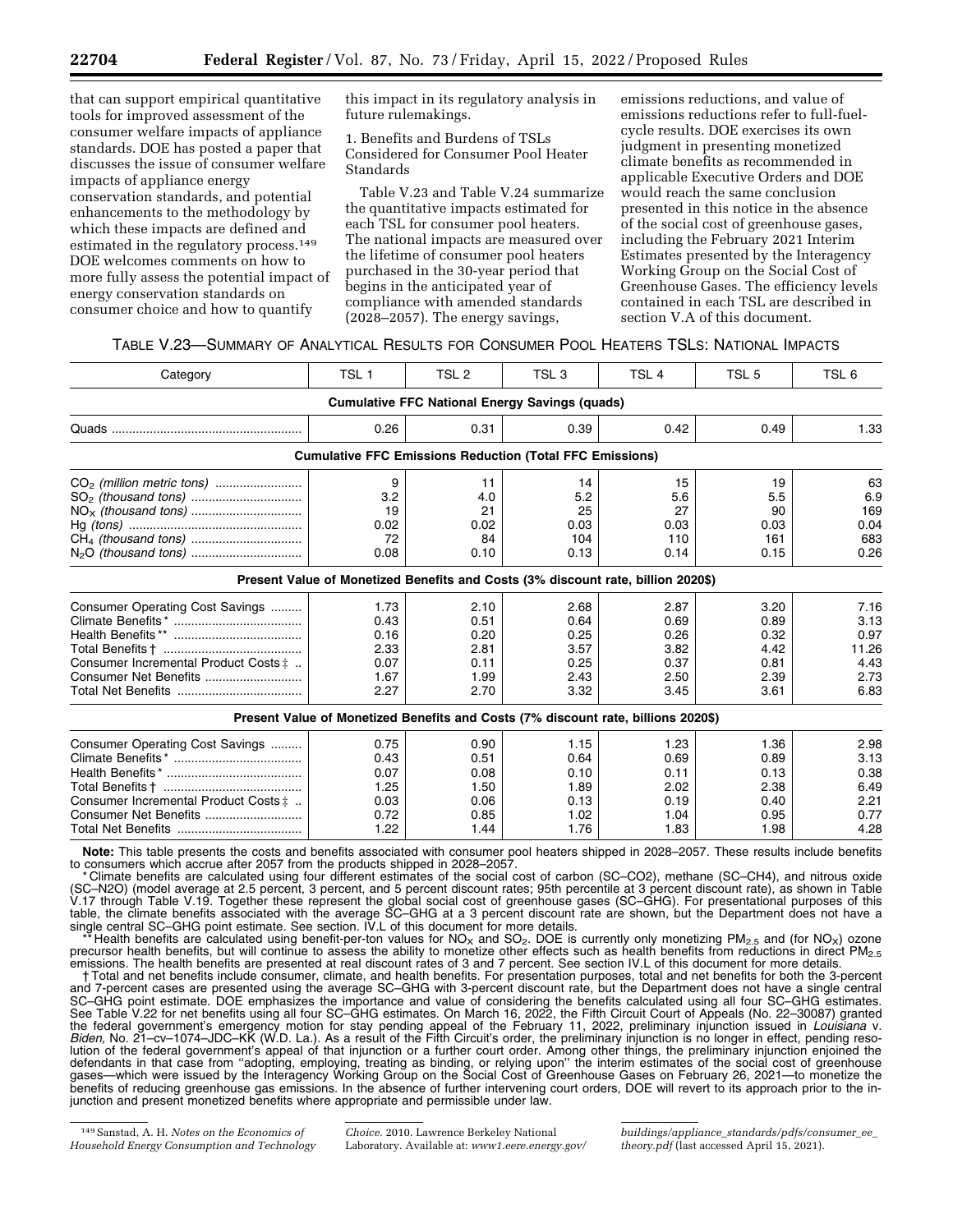‡ Costs include incremental equipment costs as well as installation costs.

TABLE V.24—SUMMARY OF ANALYTICAL RESULTS FOR CONSUMER POOL HEATERS TSLS: MANUFACTURER AND CONSUMER IMPACTS

| Category                                                                                           | TSL 1                      | TSL <sub>2</sub>                                              | TSL <sub>3</sub>           | TSL <sub>4</sub>                 | TSL 5                       | TSL 6                       |
|----------------------------------------------------------------------------------------------------|----------------------------|---------------------------------------------------------------|----------------------------|----------------------------------|-----------------------------|-----------------------------|
|                                                                                                    |                            | <b>Manufacturer Impacts</b>                                   |                            |                                  |                             |                             |
| Industry NPV (million 2020\$) (No-new-<br>standards case $INPV = 188.7$<br>Industry NPV (% change) | 186.1-186.5<br>(1.3)–(1.2) | 183.6-184.2<br>(2.7)–(2.3)                                    | 170.3-171.8<br>(9.7)–(9.0) | 169.0-171.1<br>$(10.4)$ $-(9.3)$ | 161.0-174.2<br>(14.7)–(7.7) | 135.5-187.3<br>(28.2)–(0.7) |
|                                                                                                    |                            | Consumer Average LCC Savings (2020\$)                         |                            |                                  |                             |                             |
| Shipment-Weighted Average*                                                                         | 7,995<br>1,085<br>7,995    | 3,695<br>1,085<br>3,695<br><b>Consumer Simple PBP (years)</b> | 1,123<br>1.085<br>1,123    | 1,029<br>1,085<br>1,121          | 1,029<br>43<br>677          | 929<br>(15)<br>465          |
| Shipment-Weighted Average*                                                                         | 0.6<br>0.1<br>0.6          | 0.6<br>0.1<br>0.6                                             | 0.7<br>0.1<br>0.7          | 0.7<br>0.1<br>0.3                | 0.7<br>1.5<br>1.3           | 0.8<br>4.4<br>3.3           |
|                                                                                                    |                            | Percent of Consumers that Experience a Net Cost (%)           |                            |                                  |                             |                             |
| Electric Pool Heaters<br>Shipment-Weighted Average*                                                | 0.4<br>0.0<br>0.1          | 0.9<br>0.0<br>0.3                                             | 11.0<br>0.0<br>3.3         | 20.9<br>0.0<br>3.3               | 20.9<br>31.9<br>28.6        | 37.8<br>70.1<br>60.3        |

Parentheses indicate negative  $($  –  $)$  values.

\* Weighted by shares of each product class in total projected shipments in 2028.

DOE first considered TSL 6, which represents the max-tech efficiency levels. TSL 6 would save an estimated 1.33 quads of energy, an amount DOE considers significant. Under TSL 6, the NPV of consumer benefit would be \$0.77 billion using a discount rate of 7 percent, and \$2.73 billion using a discount rate of 3 percent.

The cumulative emissions reductions at TSL 6 are 63 Mt of  $CO<sub>2</sub>$ , 6.9 thousand tons of  $SO_2$ , 169 thousand tons of  $NO_X$ , 0.04 tons of Hg, 683 thousand tons of  $CH<sub>4</sub>$ , and 0.26 thousand tons of N<sub>2</sub>O. The estimated monetary value of the climate benefits from reduced GHG emissions (associated with the average SC–GHG at a 3-percent discount rate) at TSL 6 is \$3.13 billion. The estimated monetary value of the health benefits from reduced  $SO_2$  and  $NO<sub>x</sub>$  emissions at TSL 6 is \$0.38 billion using a 7-percent discount rate and \$0.97 billion using a 3-percent discount rate.

Using a 7-percent discount rate for consumer benefits and costs and health benefits from reduced  $SO_2$  and  $NO_X$ emissions, and the 3-percent discount rate case for climate benefits from reduced GHG emissions, the estimated total monetized NPV at TSL 6 is \$4.28 billion. Using a 3-percent discount rate for all benefits and costs, the estimated total monetized NPV at TSL 6 is \$6.83 billion. The estimated total monetized NPV is provided for additional information, however DOE gives

considerable weight to the NPV of consumer benefits and the percentage of consumers experiencing a net cost when determining whether a proposed standard level is economically justified.

At TSL 6, the average LCC impact is a savings of \$929 for electric pool heaters and an average LCC loss of \$15 for gas-fired pool heaters. The simple payback period is 0.8 years for electric pool heaters and 4.4 years for gas-fired pool heaters. The fraction of consumers experiencing a net LCC cost is 37.8 percent for electric pool heaters and 70.1 percent for gas-fired pool heaters.

At TSL 6, the projected change in INPV ranges from a decrease of \$53.2 million to a decrease of \$1.4 million, which corresponds to decreases of 28.2 percent and 0.7 percent, respectively. DOE estimates that industry must invest \$59.0 million to comply with standards set at TSL 6. DOE estimates that approximately nine percent of gas-fired pool heater shipments and less than one percent of electric pool heater shipments would meet the efficiency levels analyzed at TSL 6. There are 18 pool heater manufacturers that manufacture electric pool heaters covered by this rulemaking. Only one of the 18 electric pool heater manufacturers offers electric pool heater models that meet the efficiency level required at TSL 6 for electric pool heaters. All other electric pool heater manufacturers do not offer any models

that would meet the efficiency level required at TSL 6 for electric pool heaters covered by this rulemaking. If these manufacturers decide to leave the electric pool heater market, there would be only one manufacturer of electric pool heaters, which could raise concerns related to anti-competitive market forces. There are four pool heater manufacturers that manufacture gasfired pool heaters covered by this rulemaking. Only one of the four gasfired pool heater manufacturers offers gas-fired pool heater models that meet the efficiency level required at TSL 6 for gas-fired pool heaters. All other gasfired pool heater manufacturers do not offer any models that would meet the efficiency level required at TSL 6 for gas-fired pool heaters covered by this rulemaking. At TSL 6, most manufacturers would be required to redesign every pool heater model covered by this rulemaking. It is unclear if most manufacturers would have the engineering capacity to complete the necessary redesigns within the 5-year compliance period. If manufacturers require more than 5 years to redesign all their covered pool heater models, they will likely prioritize redesigns based on sales volume. There is risk that some pool heater models will become either temporarily or permanently unavailable after the compliance date.

The Secretary tentatively concludes that at TSL 6 for consumer pool heaters,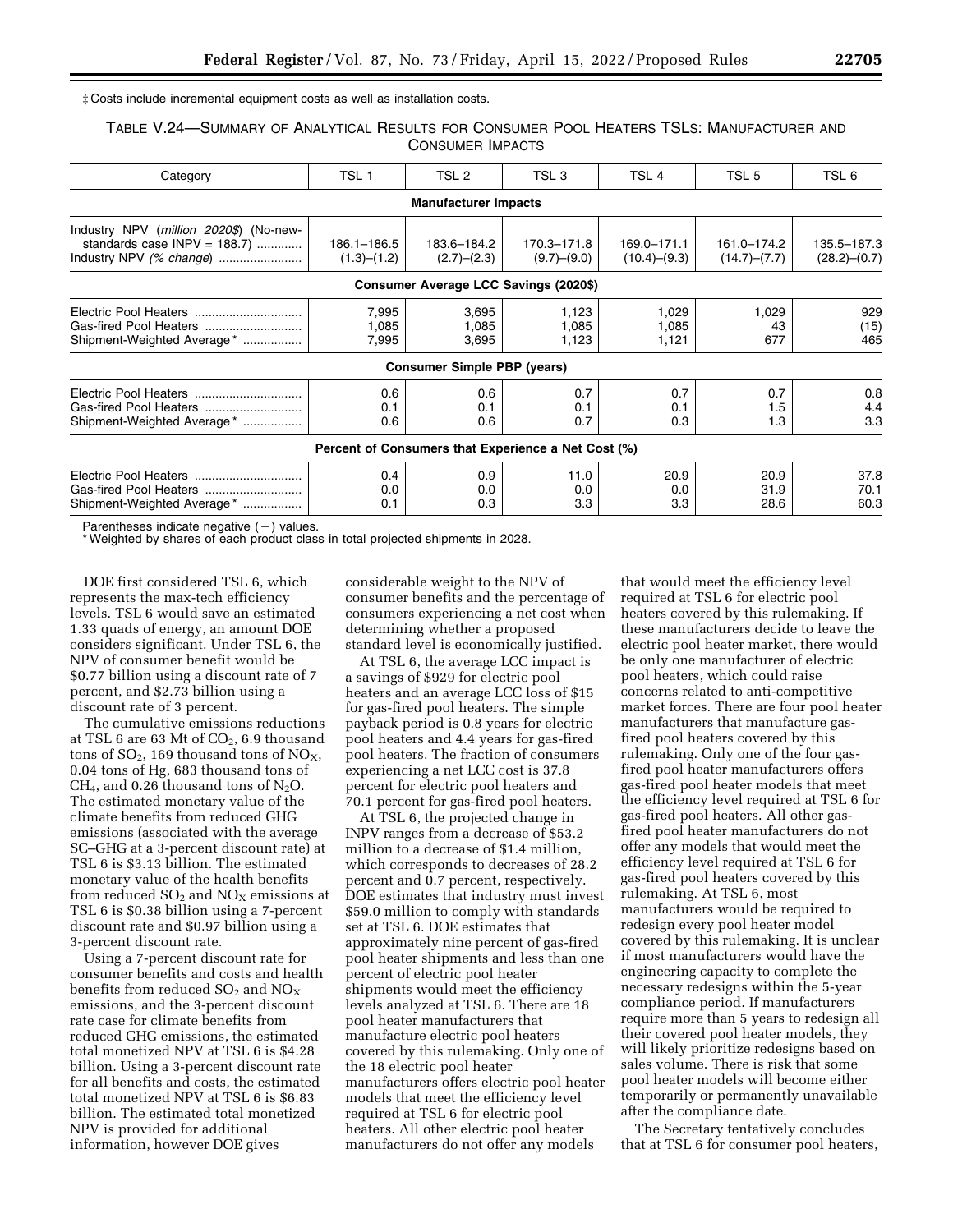the benefits of energy savings, positive NPV of consumer benefits, emission reductions, and the estimated monetary value of the climate and health benefits would be outweighed by the economic burden on many consumers, and the impacts on manufacturers, including the large conversion costs, profit margin impacts that could result in a large reduction in INPV, and the lack of manufacturers currently offering products meeting the efficiency levels required at this TSL, including most small businesses. A majority of gas-fired pool heater consumers (70.1 percent) would experience a net cost and the average LCC savings would be negative. The potential reduction in INPV could be as high as 28.2 percent. Additionally, only one pool heater manufacturer offers models that meet the efficiency level required at TSL 6 for electric pool heaters covered by this rulemaking and only one pool heater manufacturer offers models that meet the efficiency level required at TSL 6 for gas-fired pool heaters covered by this rulemaking. Due to limited amount of engineering resources each manufacturer has, it is unclear if most manufacturers will be able to redesign their entire product offerings of pool heaters covered by this rulemaking in the 5-year compliance period. Lastly, only one small business offers pool heater models that meet the efficiency levels required at TSL 6. No other small businesses offer any pool heater models that meet the efficiency levels required at TSL 6. Consequently, the Secretary has tentatively concluded that TSL 6 is not economically justified.

DOE then considered TSL 5, which represents efficiency level 4 for electric pool heaters and efficiency level 2 for gas-fired pool heaters. TSL 5 would save an estimated 0.49 quads of energy, an amount DOE considers significant. Under TSL 5, the NPV of consumer benefit would be \$0.95 billion using a discount rate of 7 percent, and \$2.39 billion using a discount rate of 3 percent.

The cumulative emissions reductions at TSL 5 are 19 Mt of  $CO<sub>2</sub>$ , 5.5 thousand tons of  $SO_2$ , 90 thousand tons of  $NO_X$ , 0.03 tons of Hg, 161 thousand tons of  $CH<sub>4</sub>$ , and 0.15 thousand tons of N<sub>2</sub>O. The estimated monetary value of the climate benefits from reduced GHG emissions (associated with the average SC–GHG at a 3-percent discount rate) at TSL 5 is \$0.89 billion. The estimated monetary value of the health benefits from reduced  $SO_2$  and  $NO<sub>X</sub>$  emissions at TSL 5 is \$0.13 billion using a 7-percent discount rate and \$0.32 billion using a 3-percent discount rate.

Using a 7-percent discount rate for consumer benefits and costs and health

benefits from reduced  $SO_2$  and  $NO_X$ emissions, and the 3-percent discount rate case for climate benefits from reduced GHG emissions, the estimated total monetized NPV at TSL 5 is \$1.98 billion. Using a 3-percent discount rate for all benefits and costs, the estimated total monetized NPV at TSL 5 is \$3.61 billion. The estimated total NPV is provided for additional information, however DOE gives considerable weight to the NPV of consumer benefits and the percentage of consumers experiencing a net cost when determining whether a proposed standard level is economically justified.

At TSL 5, the average LCC impact is a savings of \$1,029 for electric pool heaters and \$43 for gas-fired pool heaters. The simple payback period is 0.7 years for electric pool heaters and 1.5 years for gas-fired pool heaters. The fraction of consumers experiencing a net LCC cost is 20.9 percent for electric pool heaters and 31.9 percent for gas-fired pool heaters.

At TSL 5, the projected change in INPV ranges from a decrease of \$27.7 million to a decrease of \$14.4 million, which correspond to decreases of 14.7 percent and 7.7 percent, respectively. DOE estimates that industry must invest \$38.8 million to comply with standards set at TSL 5. DOE estimates that approximately 45 percent of gas-fired pool heater shipments and ten percent of electric pool heater shipments would meet the efficiency levels analyzed at TSL 5. All gas-fired pool heater manufacturers and eight of the 18 electric pool heater manufacturers offer products that meet or exceed the efficiency levels required at TSL 5.

After considering the analysis and weighing the benefits and burdens, the Secretary has tentatively concluded that at a standard set at TSL 5 for consumer pool heaters would be economically justified. At this TSL, the average LCC savings for both electric and gas-fired pool heater consumers is positive. An estimated 20.9 percent of electric pool heater consumers and 31.9 percent of gas-fired pool heater consumers experience a net cost. The FFC national energy savings are significant and the NPV of consumer benefits is positive using both a 3-percent and 7-percent discount rate. Notably, the benefits to consumers vastly outweigh the cost to manufacturers. At TSL 5, the NPV of consumer benefits, even measured at the more conservative discount rate of 7 percent is over 34 times higher than the maximum estimated manufacturers' loss in INPV. The positive LCC savings—a different way of quantifying consumer benefits—reinforces this conclusion. The standard levels at TSL 5 are

economically justified even without weighing the estimated monetary value of emissions reductions. When those monetized climate benefits from GHG emissions reductions and health benefits from  $SO_2$  and  $NO<sub>x</sub>$  emissions reductions are included—representing \$0.89 billion in climate benefits (associated with the average SC–GHG at a 3-percent discount rate) and \$0.32 billion (using a 3-percent discount rate) or \$0.13 billion (using a 7-percent discount rate) in health benefits—the rationale becomes stronger still.

As stated, DOE conducts a ''walkdown'' analysis to determine the TSL that represents the maximum improvement in energy efficiency that is technologically feasible and economically justified as required under EPCA. The walk-down is not a comparative analysis, as a comparative analysis would result in the maximization of net benefits instead of energy savings that are technologically feasible and economically justified and would be contrary to the statute. 86 FR 70892, 70908. Although DOE has not conducted a comparative analysis to select the proposed energy conservation standards, DOE notes that as compared to TSL 6, TSL 5 has higher average LCC savings, smaller percentages of consumer experiencing a net cost, a lower maximum decrease in INPV, and lower manufacturer conversion costs.

Accordingly, the Secretary has tentatively concluded that TSL 5 would offer the maximum improvement in efficiency that is technologically feasible and economically justified and would result in the significant conservation of energy. Although results are presented here in terms of TSLs, DOE analyzes and evaluates all possible ELs for each product class in its analysis. For both gas-fired pool heaters and electric pool heaters, TSL 5 is comprised of the highest efficiency level below max-tech. For gas-fired pool heaters, the max-tech efficiency level results in negative average LCC savings and a large percentage of consumers that experience a net LCC cost, in addition to significant manufacturer impacts. For electric pool heaters the max-tech efficiency level can only be achieved by a single manufacturer, resulting in large expected conversion costs and significant reductions in INPV. The ELs one level below max-tech, representing the proposed standard levels, result in positive LCC savings for both classes, significantly reduce the number of consumers experiencing a net cost, and reduce the decrease in INPV and conversion costs to the point where DOE has tentatively concluded they are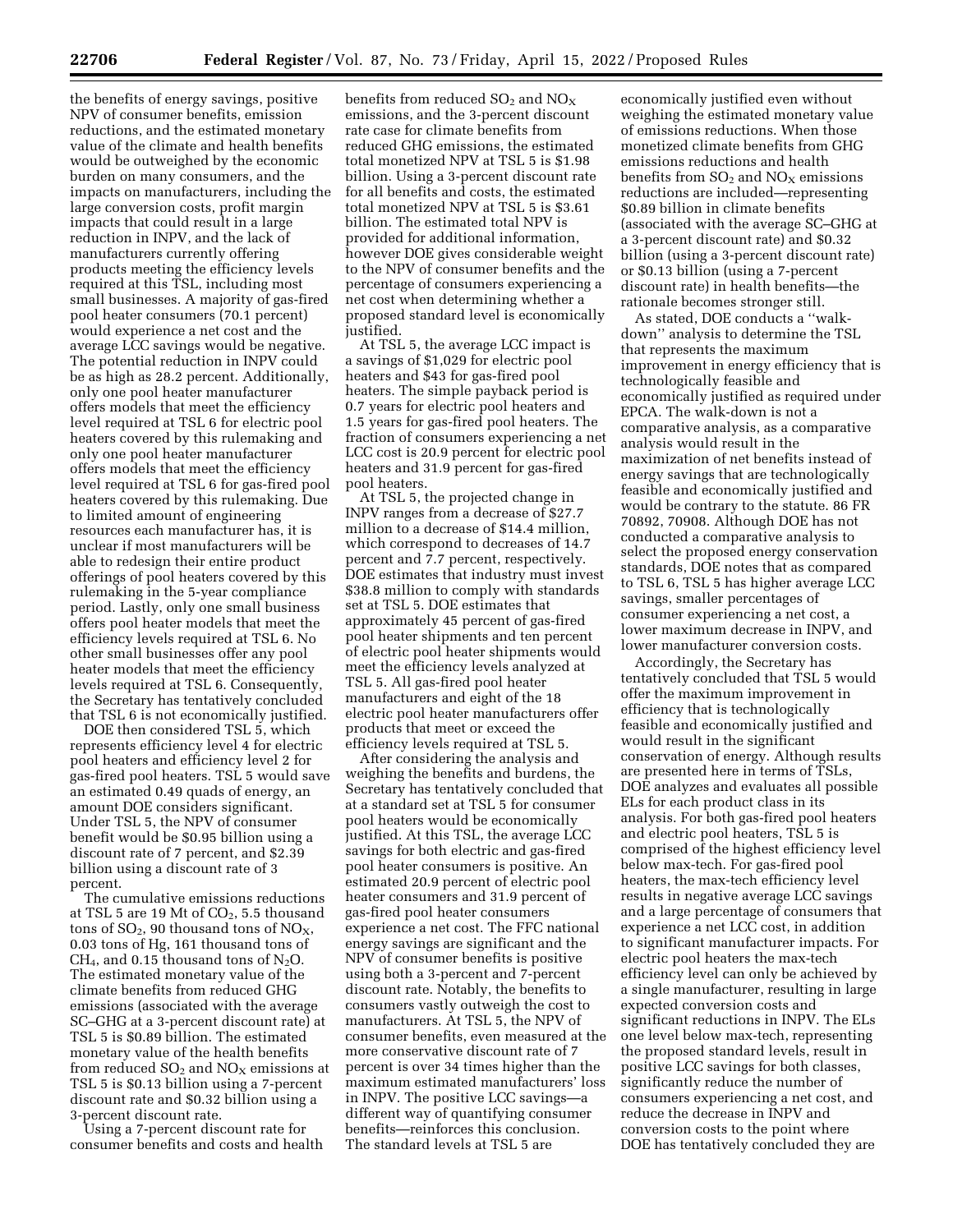economically justified, as discussed for TSL 5 in the preceding paragraphs. Therefore, based on the previous considerations, DOE proposes to adopt

the energy conservation standards for consumer pool heaters at TSL 5. The proposed amended energy conservation standards for pool heaters, which are expressed as  $TE<sub>I</sub>$ , are shown in Table V.25.

| Table V.25 Proposed Amended Energy Conservation Standards for Consumer Pool |  |  |
|-----------------------------------------------------------------------------|--|--|
| <b>Heaters</b>                                                              |  |  |

| <b>Product Class</b>  | <b>Integrated Thermal Efficiency</b><br>$TE_1^{\dagger}$<br>(percent) |
|-----------------------|-----------------------------------------------------------------------|
| Electric Pool Heater  | 600PE<br>$PE + 1,619$                                                 |
| Gas-Fired Pool Heater | $84(Q_{IN} + 491)$<br>$Q_{IN}$ + 2,536                                |

<sup>†</sup>PE is the active electrical power for consumer pool heaters and  $Q_{IN}$  is the input capacity as determined in accordance with the DOE test procedure in appendix P.

2. Annualized Benefits and Costs of the Proposed Standards

The benefits and costs of the proposed standards can also be expressed in terms of annualized values. The annualized net benefit is (1) the annualized national economic value (expressed in 2020\$) of the benefits from operating products that meet the proposed standards (consisting primarily of operating cost savings from using less energy, minus increases in product purchase costs, and (2) the annualized monetary value of the benefits of GHGs,  $SO_2$ , and  $NO_X$ emission reductions.

Table V.26 shows the annualized values for consumer pool heaters under TSL 5, expressed in 2020\$. The results under the primary estimate are as follows.

Using a 7-percent discount rate for consumer benefits and costs and health benefits from reduced  $SO_2$  and  $NO_X$ emissions, and the 3-percent discount rate case for climate benefits from reduced GHG emissions, the estimated cost of the standards proposed in this rule is \$49.0 million per year in increased equipment costs, while the estimated annual benefits are \$164 million in reduced equipment operating costs, \$54.5 million in climate benefits, and \$15.6 million in monetized health benefits. In this case, the net monetized benefit would amount to \$185 million per year.

Using a 3-percent discount rate for all benefits and costs, the estimated cost of the proposed standards is \$49.3 million per year in increased equipment costs, while the estimated annual benefits are \$195 million in reduced operating costs, \$54.5 million in climate benefits, and \$19.6 million in monetized health benefits. In this case, the net monetized benefit would amount to \$220 million per year.

TABLE V.26—ANNUALIZED MONETIZED BENEFITS AND COSTS OF PROPOSED ENERGY CONSERVATION STANDARDS FOR CONSUMER POOL HEATERS

[TSL 5]

|                  | Million 2020\$/year |                                  |                                   |
|------------------|---------------------|----------------------------------|-----------------------------------|
|                  | Primary<br>estimate | Low-net-<br>benefits<br>estimate | High-net-<br>benefits<br>estimate |
| 3% discount rate |                     |                                  |                                   |
|                  | 194.9               | 179.0                            | 212.8                             |
|                  | 54.5                | 52.4                             | 56.6                              |
|                  | 19.6                | 18.9                             | 20.4                              |
|                  | 269                 | 250                              | 290                               |
|                  | 49.3                | 51.4                             | 49.4                              |
|                  | 220                 | 199                              | 240                               |
| 7% discount rate |                     |                                  |                                   |
|                  | 164.2               | 152.7                            | 177.7                             |
|                  | 54.5                | 52.4                             | 56.6                              |
|                  | 15.6                | 15.0                             | 16.1                              |
|                  | 234                 | 220                              | 250                               |
|                  | 49.0                | 50.7                             | 49.2                              |
|                  | 185                 | 169                              | 201                               |

**Note:** This table presents the costs and benefits associated with consumer pool heaters shipped in 2028–2057. These results include benefits to consumers which accrue after 2057 from the products shipped in 2028–2057.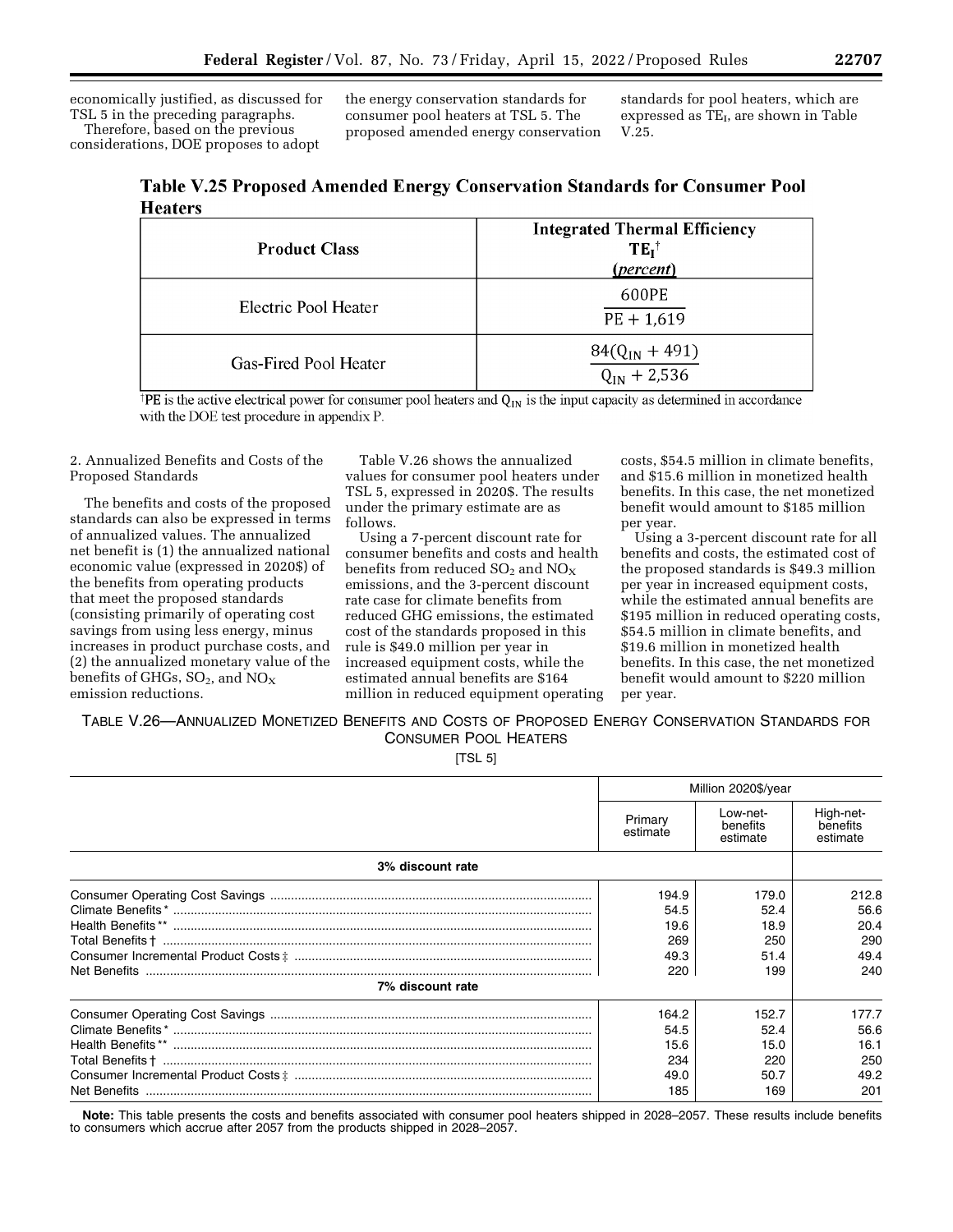\* Climate benefits are calculated using four different estimates of the social cost of carbon (SC–CO2), methane (SC–CH4), and nitrous oxide (SC–N2O) (model average at 2.5 percent, 3 percent, and 5 percent discount rates; 95th percentile at 3 percent discount rate). Together these represent the global social cost of greenhouse gases (SC–GHG). For presentational purposes of this table, the climate benefits associated with the average SC–GHG at a 3 percent discount rate are shown, but the Department does not have a single central SC–GHG point estimate, and it emphasizes the importance and value of considering the benefits calculated using all four SC–GHG estimates. See section. IV.L of this document for more details.

\* Health benefits are calculated using benefit-per-ton values for NO<sub>X</sub> and SO<sub>2</sub>. DOE is currently only monetizing PM<sub>2.5</sub> and (for NO<sub>X</sub>) ozone precursor health benefits, but will continue to assess the ability to monetize other effects such as health benefits from reductions in direct PM<sub>2.5</sub><br>emissions. The health benefits are presented at real discount rates of

† Total and net benefits include consumer, climate, and health benefits. For presentation purposes, total and net benefits for both the 3-percent and 7-percent cases are presented using the average SC–GHG with 3-percent discount rate, but the Department does not have a single central SC–GHG point estimate. DOE emphasizes the importance and value of considering the benefits calculated using all four SC–GHG estimates. On March 16, 2022, the Fifth Circuit Court of Appeals (No. 22–30087) granted the federal government's emergency motion for stay pending appeal of the February 11, 2022, preliminary injunction issued in *Louisiana* v. *Biden,* No. 21–cv–1074–JDC–KK (W.D. La.). As a result of the Fifth Circuit's order, the preliminary injunction is no longer in effect, pending resolution of the federal government's appeal of that injunction or a further court order. Among other things, the preliminary injunction enjoined the defendants in that case from ''adopting, employing, treating as binding, or relying upon'' the interim estimates of the social cost of greenhouse gases—which were issued by the Interagency Working Group on the Social Cost of Greenhouse Gases on February 26, 2021—to monetize the benefits of reducing greenhouse gas emissions. In the absence of further intervening court orders, DOE will revert to its approach prior to the injunction and present monetized benefits where appropriate and permissible under law.

### **VI. Procedural Issues and Regulatory Review**

### *A. Review Under Executive Orders 12866 and 13563*

Section 1(b)(1) of Executive Order (''E.O.'')12866, ''Regulatory Planning and Review,'' 58 FR 51735 (Oct. 4, 1993), requires each agency to identify the problem that it intends to address, including, where applicable, the failures of private markets or public institutions that warrant new agency action, as well as to assess the significance of that problem. The problems that the proposed standards set forth in this NOPR are intended to address are as follows:

(1) Insufficient information and the high costs of gathering and analyzing relevant information leads some consumers to miss opportunities to make cost-effective investments in energy efficiency.

(2) In some cases, the benefits of more-efficient equipment are not realized due to misaligned incentives between purchasers and users. An example of such a case is when the equipment purchase decision is made by a building contractor or building owner who does not pay the energy costs.

(3) There are external benefits resulting from improved energy efficiency of appliances and equipment that are not captured by the users of such products. These benefits include externalities related to public health, environmental protection, and national energy security that are not reflected in energy prices, such as reduced emissions of air pollutants and greenhouse gases that impact human health and global warming.

The Administrator of the Office of Information and Regulatory Affairs

(''OIRA'') in the OMB has determined that the proposed regulatory action is a significant regulatory action under section (3)(f) of Executive Order 12866. Accordingly, pursuant to section 6(a)(3)(B) of the Order, DOE has provided to OIRA:

(i) The text of the draft regulatory action, together with a reasonably detailed description of the need for the regulatory action and an explanation of how the regulatory action will meet that need; and

(ii) An assessment of the potential costs and benefits of the regulatory action, including an explanation of the manner in which the regulatory action is consistent with a statutory mandate. DOE has included these documents in the rulemaking record. A summary of the potential costs and benefits of the regulatory action is presented in Table VI.1.

### TABLE VI.1—ANNUALIZED BENEFITS, COSTS, AND NET BENEFITS OF PROPOSED STANDARDS

| 3% Discount                            |       | Million 2020\$/year |  |  |
|----------------------------------------|-------|---------------------|--|--|
|                                        |       | 7% Discount<br>rate |  |  |
| <b>Consumer Operating Cost Savings</b> | 194.9 | 164.2               |  |  |
| Climate Benefits*                      | 54.5  | 54.5                |  |  |
| Health Benefits **                     | 19.6  | 15.6                |  |  |
| Total Benefits +                       | 269   | 234                 |  |  |
| $Costs \pm$                            | 49.3  | 49.0                |  |  |
| Net Benefits                           | 220   | 185                 |  |  |

**Note:** This table presents the costs and benefits associated with consumer pool heaters shipped in 2028–2057. These results include benefits to consumers which accrue after 2057 from the products shipped in 2028–2057.

\* Climate benefits are calculated using four different estimates of the social cost of carbon (SC–CO2), methane (SC–CH4), and nitrous oxide (SC–N2O) (model average at 2.5 percent, 3 percent, and 5 percent discount rates; 95th percentile at 3 percent discount rate). Together these represent the global social cost of greenhouse gases (SC–GHG). For presentational purposes of this table, the climate benefits associated with the average SC–GHG at a 3 percent discount rate are shown, but the Department does not have a single central SC–GHG point estimate, and it emphasizes the importance and value of considering the benefits calculated using all four SC–GHG estimates.

Health benefits are calculated using benefit-per-ton values for NO<sub>X</sub> and SO<sub>2</sub>. DOE is currently only monetizing PM<sub>2.5</sub> and (for NO<sub>X</sub>) ozone precursor health benefits, but will continue to assess the ability to monetize other effects such as health benefits from reductions in direct PM<sub>2.5</sub> emissions. The health benefits are presented at real discount rates of 3 and 7 percent.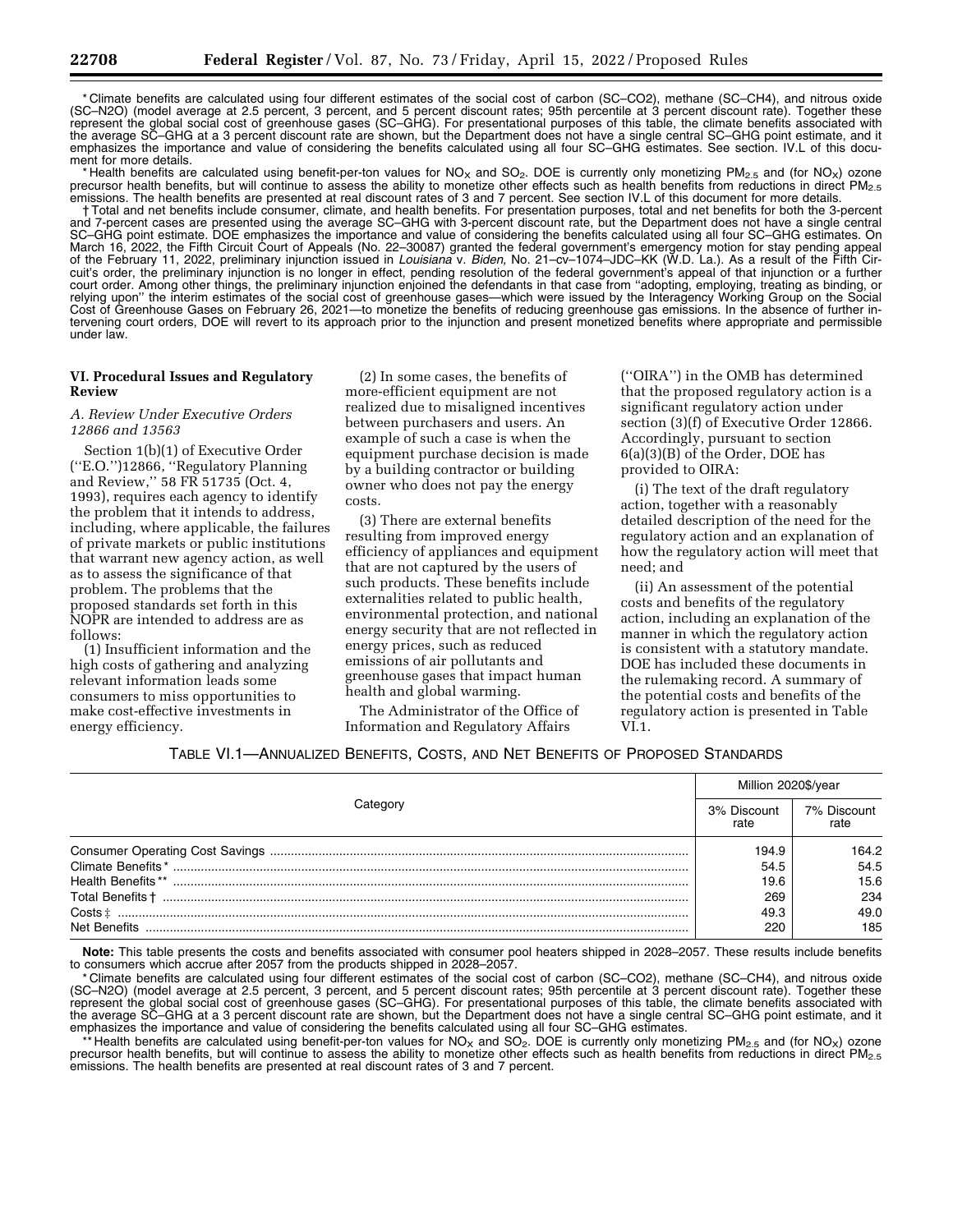† Total and net benefits include consumer, climate, and health benefits. For presentation purposes, total and net benefits for both the 3-percent and 7-percent cases are presented using the average SC–GHG with 3-percent discount rate, but the Department does not have a single central SC–GHG point estimate. DOE emphasizes the importance and value of considering the benefits calculated using all four SC–GHG estimates. On March 16, 2022, the Fifth Circuit Court of Appeals (No. 22–30087) granted the federal government's emergency motion for stay pending appeal of the February 11, 2022, preliminary injunction issued in *Louisiana* v. *Biden,* No. 21–cv–1074–JDC–KK (W.D. La.). As a result of the Fifth Circuit's order, the preliminary injunction is no longer in effect, pending resolution of the federal government's appeal of that injunction or a further court order. Among other things, the preliminary injunction enjoined the defendants in that case from ''adopting, employing, treating as binding, or relying upon'' the interim estimates of the social cost of greenhouse gases—which were issued by the Interagency Working Group on the Social Cost of Greenhouse Gases on February 26, 2021—to monetize the benefits of reducing greenhouse gas emissions. In the absence of further intervening court orders, DOE will revert to its approach prior to the injunction and present monetized benefits where appropriate and permissible under law.

‡ Costs include incremental equipment costs as well as installation costs.

In addition, the Administrator of OIRA has determined that the proposed regulatory action is an ''economically'' significant regulatory action under section (3)(f)(1) of E.O. 12866. Accordingly, pursuant to section 6(a)(3)(C) of the Order, DOE has provided to OIRA an assessment, including the underlying analysis, of benefits and costs anticipated from the regulatory action, together with, to the extent feasible, a quantification of those costs; and an assessment, including the underlying analysis, of costs and benefits of potentially effective and reasonably feasible alternatives to the planned regulation, and an explanation why the planned regulatory action is preferable to the identified potential alternatives. These assessments are summarized in this preamble and further detail can be found in the technical support document for this rulemaking.

DOE has also reviewed this proposed regulation pursuant to E.O. 13563, issued on January 18, 2011. 76 FR 3281 (Jan. 21, 2011). E.O. 13563 is supplemental to and explicitly reaffirms the principles, structures, and definitions governing regulatory review established in E.O. 12866. To the extent permitted by law, agencies are required by E.O. 13563 to (1) propose or adopt a regulation only upon a reasoned determination that its benefits justify its costs (recognizing that some benefits and costs are difficult to quantify); (2) tailor regulations to impose the least burden on society, consistent with obtaining regulatory objectives, taking into account, among other things, and to the extent practicable, the costs of cumulative regulations; (3) select, in choosing among alternative regulatory approaches, those approaches that maximize net benefits (including potential economic, environmental, public health and safety, and other advantages; distributive impacts; and equity); (4) to the extent feasible, specify performance objectives, rather than specifying the behavior or manner of compliance that regulated entities must adopt; and (5) identify and assess available alternatives to direct regulation, including providing

economic incentives to encourage the desired behavior, such as user fees or marketable permits, or providing information upon which choices can be made by the public.

DOE emphasizes as well that E.O. 13563 requires agencies to use the best available techniques to quantify anticipated present and future benefits and costs as accurately as possible. In its guidance, OIRA has emphasized that such techniques may include identifying changing future compliance costs that might result from technological innovation or anticipated behavioral changes. For the reasons stated in the preamble, this NOPR is consistent with these principles, including the requirement that, to the extent permitted by law, benefits justify costs and that net benefits are maximized.

## *B. Review Under the Regulatory Flexibility Act*

The Regulatory Flexibility Act (5 U.S.C. 601 *et seq.*) requires preparation of an initial regulatory flexibility analysis (''IRFA'') for any rule that by law must be proposed for public comment, unless the agency certifies that the rule, if promulgated, will not have a significant economic impact on a substantial number of small entities. As required by E.O. 13272, ''Proper Consideration of Small Entities in Agency Rulemaking,'' 67 FR 53461 (Aug. 16, 2002), DOE published procedures and policies on February 19, 2003, to ensure that the potential impacts of its rules on small entities are properly considered during the rulemaking process. 68 FR 7990. DOE has made its procedures and policies available on the Office of the General Counsel's website: *[www.energy.gov/gc/](http://www.energy.gov/gc/office-general-counsel)  [office-general-counsel.](http://www.energy.gov/gc/office-general-counsel)* DOE reviewed this proposed rule under the provisions of the Regulatory Flexibility Act and the policies and procedures published on February 19, 2003. DOE has prepared the following IRFA for the products that are the subject of this rulemaking.

For manufacturers of consumer pool heaters, the SBA has set a size threshold, which defines those entities classified as ''small businesses'' for the

purposes of the statute. DOE used the SBA's small business size standards to determine whether any small entities would be subject to the requirements of the rule. *See* 13 CFR part 121. The size standards are listed by North American Industry Classification System (''NAICS'') code and industry description and are available at *[www.sba.gov/document/support--table](http://www.sba.gov/document/support--table-size-standards)[size-standards.](http://www.sba.gov/document/support--table-size-standards)* Manufacturing of consumer pool heaters is classified under NAICS 333414, ''heating equipment (except warm air furnaces) manufacturing.'' The SBA sets a threshold of 500 employees or fewer for an entity to be considered as a small business for this category.

1. Description of Reasons Why Action Is Being Considered

DOE has undertaken this rulemaking pursuant to 42 U.S.C. 6295(e)(4)(B), which requires DOE to conduct a second round of amended standards rulemaking for consumer pool heaters. The Energy Policy and Conservation Act, as amended (EPCA), also requires that not later than six years after issuance of any final rule establishing or amending a standard, DOE must publish either a notice of the determination that standards for the product do not need to be amended, or a notice of proposed rulemaking including new proposed energy conservation standards. (42 U.S.C. 6295(m)(1)) This rulemaking is in accordance with DOE's obligations under EPCA.

2. Objectives of, and Legal Basis for, Rule

As discussed previously in section II, Title III, Part B of EPCA, sets forth a variety of provisions designed to improve energy efficiency and established the Energy Conservation Program for Consumer Products Other Than Automobiles, a program covering most major household appliances and certain industrial and commercial equipment. The National Appliance Energy Conservation Act of 1987 (NAECA), Public Law 100–12, amended EPCA to establish energy conservation standards for residential pool heaters and set requirements to conduct two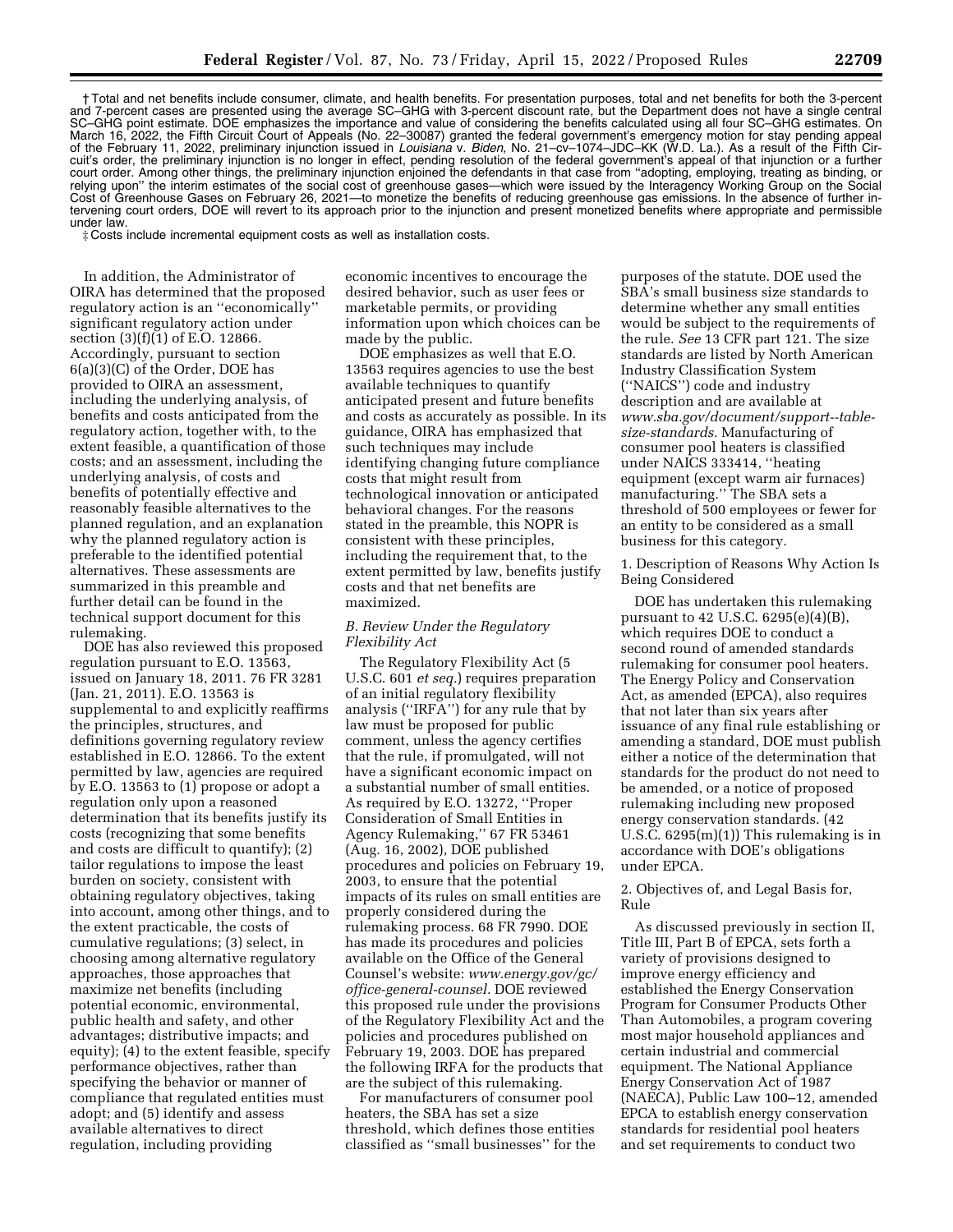cycles of rulemaking to determine whether these standards should be amended. (42 U.S.C. 6295(e)(2) and (4)) The first of these two rulemakings, which amended standards for gas-fired pool heaters, concluded with the promulgation of a final rule on April 16, 2010. 75 FR 20112. (Codified at 10 CFR 430.32(k)). This rulemaking satisfies the statutory requirements under EPCA to conduct a second round of review of the pool heaters standard. (42 U.S.C. 6295(e)(4)(B)) This proposed rulemaking is also in accordance the six-year review required under 42 U.S.C. 6295(m)(1).

3. Description on Estimated Number of Small Entities Regulated

For manufacturers of consumer pool heaters, the SBA has set a size threshold, which defines those entities classified as ''small businesses'' for the purposes of the statute. DOE used the SBA's small business size standards to determine whether any small entities would be subject to the requirements of this proposed rule. *See* 13 CFR part 121. The size standards are listed by NAICS code and industry description and are available at *[www.sba.gov/document/](http://www.sba.gov/document/support--table-size-standards)  [support--table-size-standards.](http://www.sba.gov/document/support--table-size-standards)* 

Manufacturing of consumer pool heaters is classified under NAICS code 333414, ''heating equipment (except warm air furnaces) manufacturing.'' The SBA sets a threshold of 500 employees or fewer for an entity to be considered as a small business for this category.

DOE reviewed the potential standard levels considered in this NOPR under the provisions of the Regulatory Flexibility Act and the procedures and policies published on February 19, 2003. During its market survey, DOE used publicly available information to identify potential small manufacturers. DOE's research involved industry trade association membership directories (*e.g.,* AHRI), information from previous rulemakings, individual company websites, and market research tools (*e.g.,* D&B Hoover's reports) to create a list of companies that manufacture consumer pool heaters. DOE also asked stakeholders and industry representatives if they were aware of any additional small manufacturers during manufacturer interviews. DOE reviewed publicly available data and contacted various companies on its complete list of manufacturers to determine whether they met the SBA's definition of a small business manufacturer. DOE screened out companies that do not offer products impacted by this rulemaking, do not meet the definition of a ''small business,'' or are foreign owned and operated.

DOE identified 21 companies manufacturing consumer pool heaters covered by this rulemaking. Of these manufacturers, DOE identified six as domestic small businesses. All six domestic small businesses only manufacture electric pool heaters. DOE did not identify any domestic small businesses that manufacture gas-fired pool heaters.

DOE was able to reach and discuss potential standards with two of the six small businesses. Additionally, DOE requested information about small businesses and potential impacts on small businesses while interviewing large manufacturers.

Gas-fired pool heaters account for most of the consumer pool heater market, with approximately 70 percent of all consumer pool heater units shipped annually. Within the electric pool heater market, over 90 percent of shipments are heat pump pool heaters and only a small fraction of the shipments are electric resistance pool heaters. (See chapter 9 of the NOPR TSD for more information on the shipments analysis conducted for this rulemaking.) Although the electric pool heater market is smaller than the gas-fired pool heater market, it is also more fragmented. Whereas DOE identified five manufacturers of gas-fired pool heaters, DOE identified 20 manufacturers of electric pool heaters (four of the companies make both gas-fired and electric pool heaters).

Four major players dominate the market for electric pool heaters, three are large manufacturers and one is a small business. The rest of the market is served by a combination of large and small businesses with market shares estimated to be in the single digits. Of the six small businesses identified, five only manufacture electric heat pump pool heaters and one only manufactures electric resistance pool heaters.

4. Description and Estimate of Compliance Requirements Including Differences in Cost, if Any, for Different Groups of Small Entities

As stated previously, DOE identified six small manufacturers of electric pool heaters and no small manufacturers of gas-fired pool heaters. Accordingly, this analysis of small business impacts focuses exclusively on the electric pool heater industry. Within the electric pool heater industry, this analysis focuses only on products impacted by this rulemaking (*i.e.,* electric heat pump pool heaters and electric resistance pool heaters with capacities greater than 11 kW, as discussed in section III.A of this document).

This NOPR proposes minimum energy conservation standards for electric pool heaters at efficiency levels above those achieved by electric resistance pool heaters. Given that the designs of electric heat pump pool heaters and electric resistance pool heaters use different types of technology, DOE assumes manufacturers of electric resistance pool heaters with capacities greater than 11 kW would discontinue those product lines rather than redesign them as electric heat pump pool heaters. As a result, expected impacts on manufacturers vary based on the type of electric pool heaters they manufacture.

As described in section IV.J.2.c of this document, there are two types of conversion costs that small businesses could incur due to the proposed standards for electric pool heaters: Product conversion costs and capital conversion costs. Product conversion costs are investments in R&D, testing, marketing, and other non-capitalized costs necessary to make product designs comply with new and amended energy conservation standards. Capital conversion costs are investments in property, plant, and equipment necessary to adapt or change existing production facilities such that new compliant product designs can be fabricated and assembled. Manufacturers would only need to make these investments if they have products that do not meet the adopted energy conservation standards. Testing costs are costs manufacturers must make to test their electric pool heaters in accordance with DOE's test procedure to demonstrate compliance with adopted energy conservation standards. Manufacturers must do this for all compliant electric pool heaters that are in the scope of this rulemaking.

DOE estimates there are three small businesses that do not have any electric heat pump pool heater models that would meet the proposed standards. DOE applied the conversion cost methodology described in section IV.J.2.c of this document to calculate small business product and capital conversion costs. To calculate product conversion costs DOE estimated it would take six months of engineering time to redesign a single electric heat pump pool heater model to meet the proposed standards. DOE estimates that there are approximately 101 electric heat pump pool heaters manufactured by small businesses that may need to be redesigned to comply with the proposed energy conservation standards for electric pool heaters, if adopted. To calculate capital conversion costs DOE estimates that most small businesses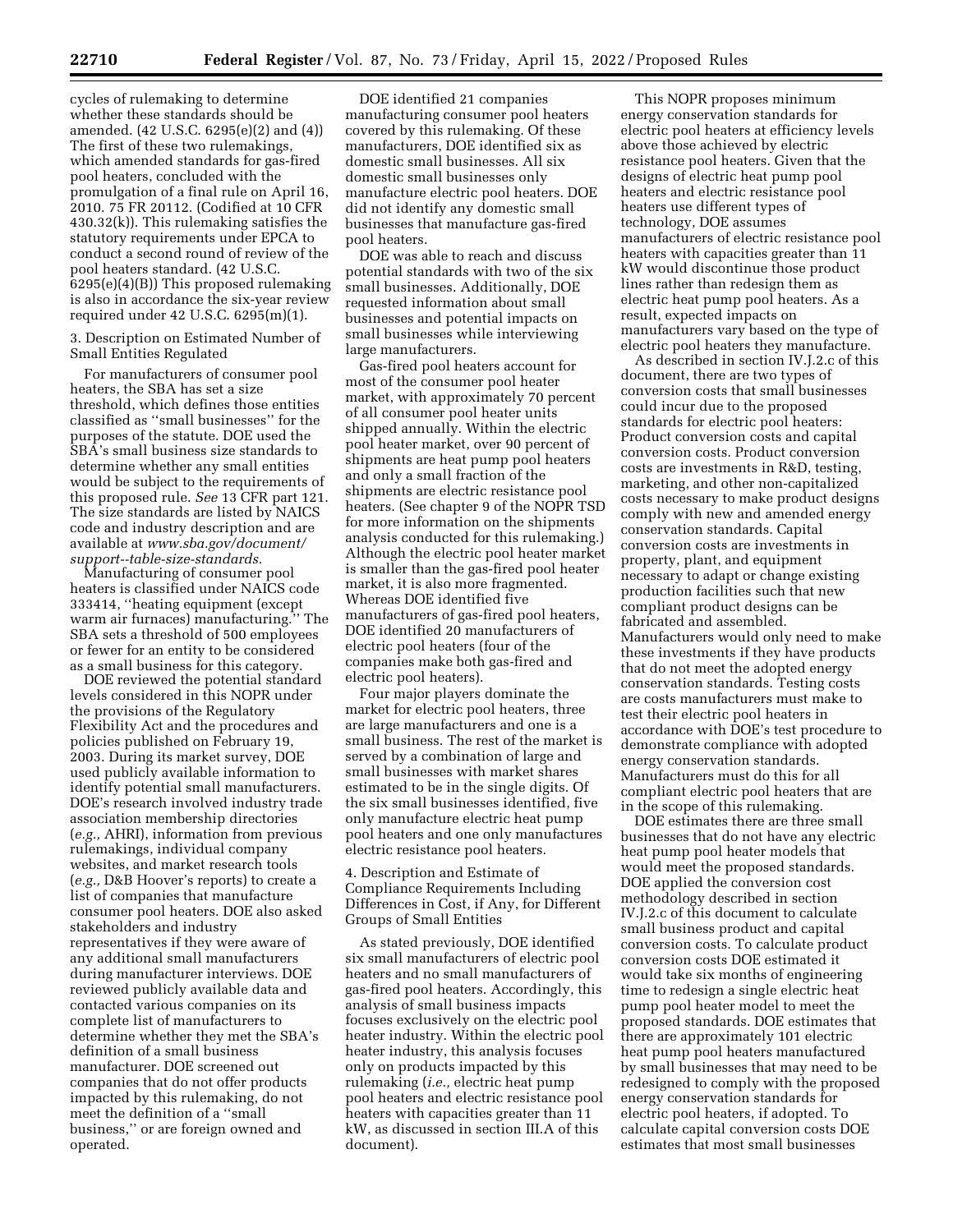would need to make minor investments in tooling to accommodate electric heat pump pool heater models with a larger evaporator. Small business conversion costs are presented in Table VI.2. of this document.

The five small businesses that manufacture electric heat pump pool heaters would incur testing costs to demonstrate compliance of electric pool heaters with adopted energy

conservation standards in accordance with DOE's test procedure. Electric pool heaters are currently not subject to DOE energy conservation standards. This NOPR proposes to establish new energy conservation standards for electric pool heaters. Manufacturers, including small businesses, would have to test all electric pool heaters that are subject to this rulemaking after the compliance date. DOE estimates that small

# TABLE VI.2—SMALL BUSINESS COSTS

businesses manufacture approximately 131 electric heat pump pool models that would be included in the scope of this rulemaking. All 118 electric heat pump pool heater models would need to be tested after the compliance date. DOE estimates a per model testing cost for these electric heat pump pool heater models. Small business conversion and testing costs are presented in Table VI.2.

| $(2020\$<br>$(2020\$                                                                                                                                       |  |
|------------------------------------------------------------------------------------------------------------------------------------------------------------|--|
| 6.34 million  1.27 million<br>$\vert$ 0.23 million $\ldots \vert$ 0.05 million<br>$0.66$ million $\dots$ $\mid$ 0.13 million<br>7.23 million  1.45 million |  |

DOE estimates the average small business would incur approximately \$1.45 million per small business. DOE assumes that all consumer pool heater manufacturers would spread these costs over the five-year compliance timeframe, as standards are expected to require compliance approximately five years after the publication of a Final Rule. Therefore, DOE assumes that the average consumer pool heater small

business would incur on average \$290,000 annually in the five years leading up to the compliance date for consumer pool heaters. Using publicly available data, DOE estimated the average annual revenue of the five small businesses that manufacturer electric heat pump pool heaters to be \$4.89 million. Table VI.3 compares these average small business costs to average annual revenue of small businesses.

Additionally, these manufacturers could choose to discontinue their least efficient models and ramp up production of existing, compliant models rather than redesign each of their noncompliant models. Therefore, actual conversion costs could be lower than estimates developed under the conservative assumption that manufacturers would redesign all noncompliant models.

| TABLE VI.3—AVERAGE SMALL BUSINESS COSTS COMPARED TO ANNUAL REVENUE |  |
|--------------------------------------------------------------------|--|
|--------------------------------------------------------------------|--|

| Units                                  | Estimated compliance<br>costs<br>$(2020\$ | Annual revenue<br>$(2020\$ | Compliance<br>costs as a<br>percent of<br>annual<br>revenue<br>(%) | 5 Years of revenue<br>$(2020\$ | Compliance<br>costs as a<br>percent of 5<br>vears of<br>revenue<br>(%) |
|----------------------------------------|-------------------------------------------|----------------------------|--------------------------------------------------------------------|--------------------------------|------------------------------------------------------------------------|
| Average Small Business    1.45 million |                                           | 4.89 million               |                                                                    | 29.5 24.47 million             | 5.9                                                                    |

Lastly, for the one small business that manufactures only electric resistance pool heaters, based on public company literature, this small business manufactures 72 electric resistance pool heaters with capacities greater than 11 kW. This small business also manufactures electric resistance pool heaters with capacities less than or equal to 11 kW and a small selection of other heating products that would still be allowed to be sold, even if this proposal is adopted in a final rule. If the proposed standards were adopted, this manufacturer's business and competitive position in the electric pool heater market (for electric resistance pool heaters with capacities greater than 11 kW) would be negatively impacted, since the proposed standards result in a minimum efficiency level that is not

feasible for electric resistance pool heaters to achieve. This small business does not offer any compliant consumer pool heater products that could serve as a replacement product for the noncompliant electric resistance pool heaters. However, this small business would still be able to sell electric resistance pool heaters with capacities less than or equal to 11 kW and would still be able to export electric resistance pool heaters with capacities greater than 11 kW to other countries, including into Canada.

DOE requests comment on its findings that there are six domestic small businesses that manufacture consumer pool heaters and its estimate of the potential impacts on these small businesses.

5. Duplication, Overlap, and Conflict With Other Rules and Regulations

DOE is not aware of any rules or regulations that duplicate, overlap, or conflict with the proposed rule being considered today.

6. Significant Alternatives to the Rule

The discussion in the previous section analyzes impacts on small businesses that would result from DOE's proposed rule, represented by TSL 5. In reviewing alternatives to the proposed rule, DOE examined energy conservation standards set at lower efficiency levels. While TSL 1, TSL 2, and TSL 3 would reduce the impacts on small business manufacturers, it would come at the expense of a reduction in energy savings and, for some TSLs, a reduction in NPV benefits to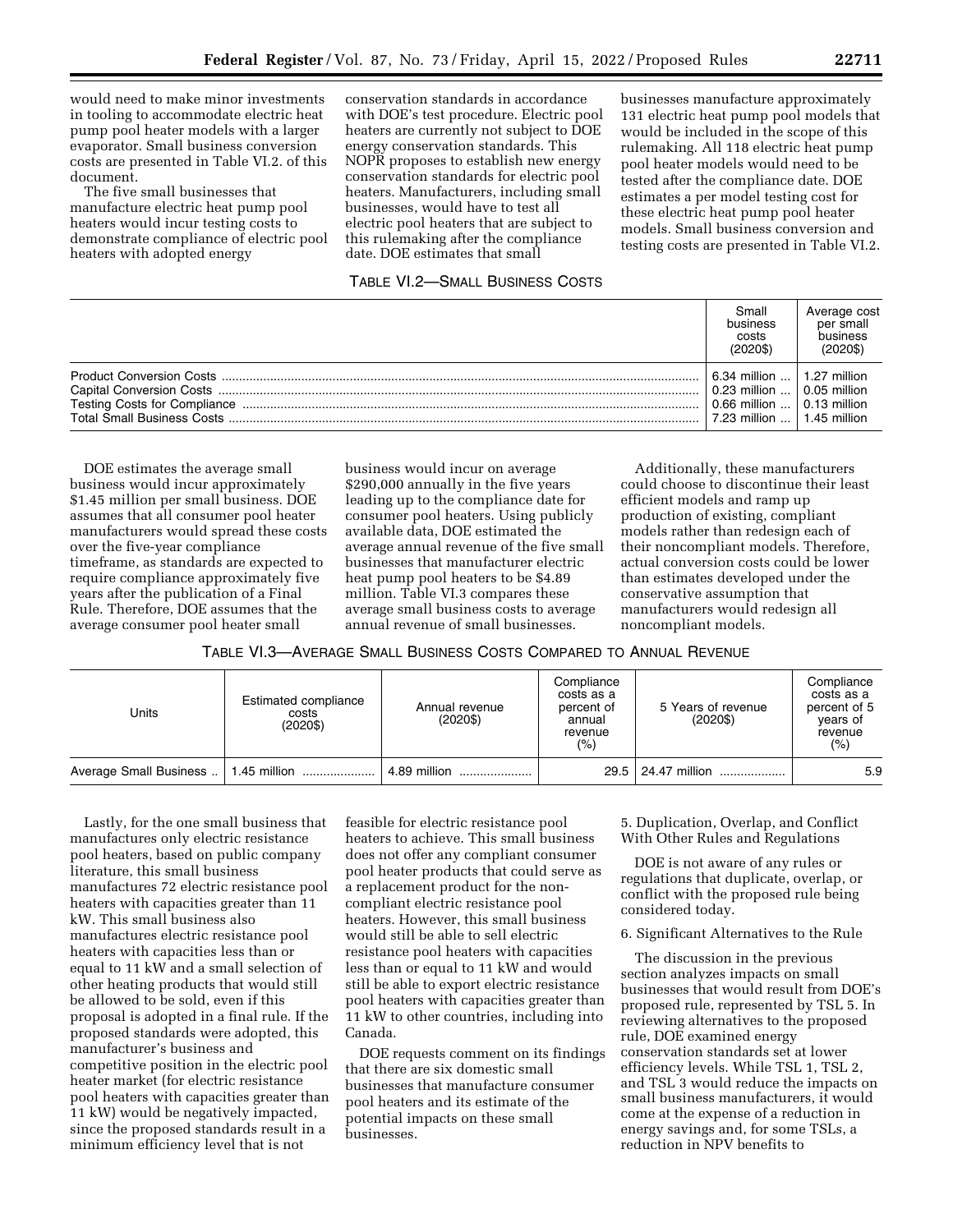consumers.150 TSL 1 achieves 47 percent lower energy savings and 24 percent less NPV benefits discounted at 7 percent to consumers compared to the energy savings and NPV benefits at TSL 5. TSL 2 achieves 37 percent lower energy savings and 11 percent less NPV benefits discounted at 7 percent to consumers compared to the energy savings and NPV benefits at TSL 5. TSL

3 achieves 20 percent lower energy savings compared to the energy savings at TSL 5. DOE tentatively concludes that

establishing standards at TSL 5 balances the benefits of the energy savings with the potential burdens placed on consumer pool heater manufacturers, including small business manufacturers. Accordingly, DOE does not propose one of the other TSLs considered in the analysis, or the other policy alternatives examined as part of the regulatory impact analysis and included in chapter 17 of the NOPR TSD.

Additional compliance flexibilities may be available through other means. EPCA provides that a manufacturer whose annual gross revenue from all of its operations does not exceed \$8 million may apply for an exemption from all or part of an energy conservation standard for a period not longer than 24 months after the effective date of a final rule establishing the standard. (42 U.S.C. 6295(t)). Additionally, manufacturers subject to DOE's energy efficiency standards may apply to DOE's Office of Hearings and Appeals for exception relief under certain circumstances. Manufacturers should refer to 10 CFR part 430, subpart E, and 10 CFR part 1003 for additional details.

### *C. Review Under the Paperwork Reduction Act*

Manufacturers of consumer pool heaters currently subject to energy conservation standards must certify to DOE that their products comply with any applicable energy conservation standards. In certifying compliance, manufacturers must test their products according to the DOE test procedures for consumer pool heaters, including any amendments adopted for those test procedures. DOE has established regulations for the certification and recordkeeping requirements for all

covered consumer products and commercial equipment, including consumer pool heaters. 76 FR 12422 (Mar. 7, 2011); 80 FR 5099 (Jan. 30, 2015). The collection-of-information requirement for the certification and recordkeeping is subject to review and approval by OMB under the Paperwork Reduction Act (''PRA''). This requirement has been approved by OMB under OMB control number 1910–1400. Public reporting burden for the certification is estimated to average 35 hours per response, including the time for reviewing instructions, searching existing data sources, gathering and maintaining the data needed, and completing and reviewing the collection of information.

DOE is proposing to amend energy conservation standards for gas-fired consumer pool heaters and proposing to establish energy conservation standards for electric consumer pool heaters. DOE is not proposing to amend the existing reporting requirements or establish new DOE reporting requirements. Were DOE to establish amended and new energy conservation standards as proposed in this NOPR, DOE would consider associated reporting and certification requirements in a future rulemaking. Therefore, DOE has tentatively concluded that amended energy conservation standards for gas-fired consumer pool heaters and new energy conservation standards for electric consumer pool heaters would not impose additional costs for manufacturers related to reporting and certification.

Notwithstanding any other provision of the law, no person is required to respond to, nor shall any person be subject to a penalty for failure to comply with, a collection of information subject to the requirements of the PRA, unless that collection of information displays a currently valid OMB Control Number.

## *D. Review Under the National Environmental Policy Act of 1969*

DOE is analyzing this proposed regulation in accordance with the National Environmental Policy Act of 1969 (''NEPA'') and DOE's NEPA implementing regulations (10 CFR part 1021). DOE's regulations include a categorical exclusion for rulemakings that establish energy conservation standards for consumer products or industrial equipment. 10 CFR part 1021, subpart D, appendix B5.1. DOE anticipates that this rulemaking qualifies for categorical exclusion B5.1 because it is a rulemaking that establishes energy conservation standards for consumer products or industrial equipment, none of the

exceptions identified in categorical exclusion B5.1(b) apply, no extraordinary circumstances exist that require further environmental analysis, and it otherwise meets the requirements for application of a categorical exclusion. See 10 CFR 1021.410. DOE will complete its NEPA review before issuing the final rule.

## *E. Review Under Executive Order 13132*

E.O. 13132, ''Federalism,'' 64 FR 43255 (Aug. 10, 1999), imposes certain requirements on Federal agencies formulating and implementing policies or regulations that preempt State law or that have federalism implications. The Executive order requires agencies to examine the constitutional and statutory authority supporting any action that would limit the policymaking discretion of the States and to carefully assess the necessity for such actions. The Executive order also requires agencies to have an accountable process to ensure meaningful and timely input by State and local officials in the development of regulatory policies that have federalism implications. On March 14, 2000, DOE published a statement of policy describing the intergovernmental consultation process it will follow in the development of such regulations. 65 FR 13735. DOE has examined this proposed rule and has tentatively determined that it would not have a substantial direct effect on the States, on the relationship between the national government and the States, or on the distribution of power and responsibilities among the various levels of government. EPCA governs and prescribes Federal preemption of State regulations as to energy conservation for the products that are the subject of this proposed rule. States can petition DOE for exemption from such preemption to the extent, and based on criteria, set forth in EPCA. (42 U.S.C. 6297) Therefore, no further action is required by Executive Order 13132.

## *F. Review Under Executive Order 12988*

With respect to the review of existing regulations and the promulgation of new regulations, section 3(a) of E.O. 12988, ''Civil Justice Reform,'' imposes on Federal agencies the general duty to adhere to the following requirements: (1) Eliminate drafting errors and ambiguity, (2) write regulations to minimize litigation, (3) provide a clear legal standard for affected conduct rather than a general standard, and (4) promote simplification and burden reduction. 61 FR 4729 (Feb. 7, 1996). Regarding the review required by section 3(a), section 3(b) of E.O. 12988 specifically requires that executive

<sup>150</sup>TSL 4 would have an identical impact on electric pool heater manufacturers as TSL 5 since the standards for electric pool heaters are identical at TSL 4 and TSL 5. Both TSL 4 and TSL 5 require the same EL for electric pool heaters, EL 4. All small businesses only manufacture electric pool heaters. No small businesses manufacture gas-fired pool heaters. Therefore, the impacts on small businesses are identical at TSL 4 and TSL 5.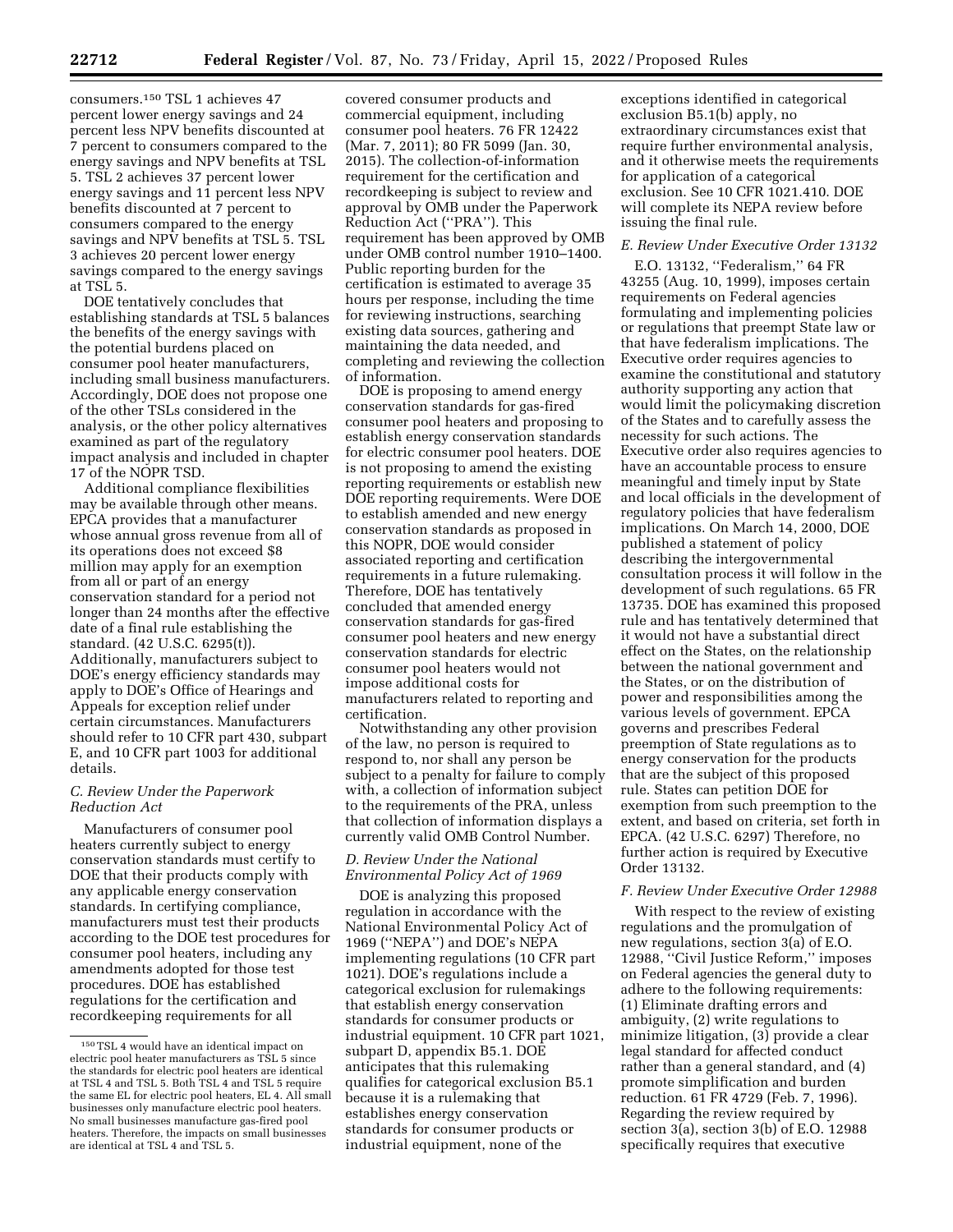agencies make every reasonable effort to ensure that the regulation: (1) Clearly specifies the preemptive effect, if any, (2) clearly specifies any effect on existing Federal law or regulation, (3) provides a clear legal standard for affected conduct while promoting simplification and burden reduction, (4) specifies the retroactive effect, if any, (5) adequately defines key terms, and (6) addresses other important issues affecting clarity and general draftsmanship under any guidelines issued by the Attorney General. Section 3(c) of Executive Order 12988 requires executive agencies to review regulations in light of applicable standards in section 3(a) and section 3(b) to determine whether they are met, or it is unreasonable to meet one or more of them. DOE has completed the required review and determined that, to the extent permitted by law, this proposed rule meets the relevant standards of E.O. 12988.

### *G. Review Under the Unfunded Mandates Reform Act of 1995*

Title II of the Unfunded Mandates Reform Act of 1995 (''UMRA'') requires each Federal agency to assess the effects of Federal regulatory actions on State, local, and Tribal governments and the private sector. Public Law 104–4, section 201 (codified at 2 U.S.C. 1531). For a proposed regulatory action likely to result in a rule that may cause the expenditure by State, local, and Tribal governments, in the aggregate, or by the private sector of \$100 million or more in any one year (adjusted annually for inflation), section 202 of UMRA requires a Federal agency to publish a written statement that estimates the resulting costs, benefits, and other effects on the national economy. (2 U.S.C. 1532(a), (b)) The UMRA also requires a Federal agency to develop an effective process to permit timely input by elected officers of State, local, and Tribal governments on a proposed ''significant intergovernmental mandate,'' and requires an agency plan for giving notice and opportunity for timely input to potentially affected small governments before establishing any requirements that might significantly or uniquely affect them. On March 18, 1997, DOE published a statement of policy on its process for intergovernmental consultation under UMRA. 62 FR 12820. DOE's policy statement is also available at *[www.energy.gov/sites/prod/](http://www.energy.gov/sites/prod/files/gcprod/documents/umra_97.pdf)  [files/gcprod/documents/umra](http://www.energy.gov/sites/prod/files/gcprod/documents/umra_97.pdf)*\_*97.pdf.* 

This proposed rule does not contain a Federal intergovernmental mandate, nor is it expected to require expenditures of \$100 million or more in any one year by the private sector. As

a result, the analytical requirements of UMRA do not apply.

### *H. Review Under the Treasury and General Government Appropriations Act, 1999*

Section 654 of the Treasury and General Government Appropriations Act, 1999 (Pub. L. 105–277) requires Federal agencies to issue a Family Policymaking Assessment for any rule that may affect family well-being. This proposed rule would not have any impact on the autonomy or integrity of the family as an institution. Accordingly, DOE has concluded that it is not necessary to prepare a Family Policymaking Assessment.

### *I. Review Under Executive Order 12630*

Pursuant to E.O. 12630, ''Governmental Actions and Interference with Constitutionally Protected Property Rights,'' 53 FR 8859 (Mar. 15, 1988), DOE has determined that this proposed rule, if finalized, would not result in any takings that might require compensation under the Fifth Amendment to the U.S. Constitution.

### *J. Review Under the Treasury and General Government Appropriations Act, 2001*

Section 515 of the Treasury and General Government Appropriations Act, 2001 (44 U.S.C. 3516 note) provides for Federal agencies to review most disseminations of information to the public under information quality guidelines established by each agency pursuant to general guidelines issued by OMB. OMB's guidelines were published at 67 FR 8452 (Feb. 22, 2002), and DOE's guidelines were published at 67 FR 62446 (Oct. 7, 2002). Pursuant to OMB Memorandum M–19–15, Improving Implementation of the Information Quality Act (April 24, 2019), DOE published updated guidelines which are available at *[www.energy.gov/sites/prod/files/2019/](http://www.energy.gov/sites/prod/files/2019/12/f70/DOE%20Final%20Updated%20IQA%20Guidelines%20Dec%202019.pdf) [12/f70/DOE%20Final%20Updated](http://www.energy.gov/sites/prod/files/2019/12/f70/DOE%20Final%20Updated%20IQA%20Guidelines%20Dec%202019.pdf) [%20IQA%20Guidelines%20Dec](http://www.energy.gov/sites/prod/files/2019/12/f70/DOE%20Final%20Updated%20IQA%20Guidelines%20Dec%202019.pdf) [%202019.pdf.](http://www.energy.gov/sites/prod/files/2019/12/f70/DOE%20Final%20Updated%20IQA%20Guidelines%20Dec%202019.pdf)* DOE has reviewed this NOPR under the OMB and DOE guidelines and has concluded that it is consistent with applicable policies in those guidelines.

#### *K. Review Under Executive Order 13211*

E.O. 13211, ''Actions Concerning Regulations That Significantly Affect Energy Supply, Distribution, or Use,'' 66 FR 28355 (May 22, 2001), requires Federal agencies to prepare and submit to OIRA at OMB, a Statement of Energy Effects for any proposed significant energy action. A "significant energy action'' is defined as any action by an

agency that promulgates or is expected to lead to promulgation of a final rule, and that (1) is a significant regulatory action under Executive Order 12866, or any successor order; and (2) is likely to have a significant adverse effect on the supply, distribution, or use of energy, or (3) is designated by the Administrator of OIRA as a significant energy action. For any proposed significant energy action, the agency must give a detailed statement of any adverse effects on energy supply, distribution, or use should the proposal be implemented, and of reasonable alternatives to the action and their expected benefits on energy supply, distribution, and use.

DOE has tentatively concluded that this regulatory action, which proposes new and amended energy conservation standards for consumer pool heaters, is not a significant energy action because the proposed standards are not likely to have a significant adverse effect on the supply, distribution, or use of energy, nor has it been designated as such by the Administrator at OIRA. Accordingly, DOE has not prepared a Statement of Energy Effects on this proposed rule.

#### *L. Information Quality*

On December 16, 2004, OMB, in consultation with the Office of Science and Technology Policy (''OSTP''), issued its Final Information Quality Bulletin for Peer Review (''the Bulletin''). 70 FR 2664 (Jan. 14, 2005). The Bulletin establishes that certain scientific information shall be peer reviewed by qualified specialists before it is disseminated by the Federal Government, including influential scientific information related to agency regulatory actions. The purpose of the bulletin is to enhance the quality and credibility of the Government's scientific information. Under the Bulletin, the energy conservation standards rulemaking analyses are ''influential scientific information,'' which the Bulletin defines as ''scientific information the agency reasonably can determine will have, or does have, a clear and substantial impact on important public policies or private sector decisions.'' 70 FR 2664, 2667.

In response to OMB's Bulletin, DOE conducted formal peer reviews of the energy conservation standards development process and the analyses that are typically used and has prepared a report describing that peer review.151 Generation of this report involved a rigorous, formal, and documented

<sup>151</sup>The 2007 ''Energy Conservation Standards Rulemaking Peer Review Report'' is available at the following website: *[https://energy.gov/eere/](https://energy.gov/eere/buildings/downloads/energy-conservation-standards-rulemaking-peer-review-report-0) [buildings/downloads/energy-conservation](https://energy.gov/eere/buildings/downloads/energy-conservation-standards-rulemaking-peer-review-report-0)[standards-rulemaking-peer-review-report-0.](https://energy.gov/eere/buildings/downloads/energy-conservation-standards-rulemaking-peer-review-report-0)*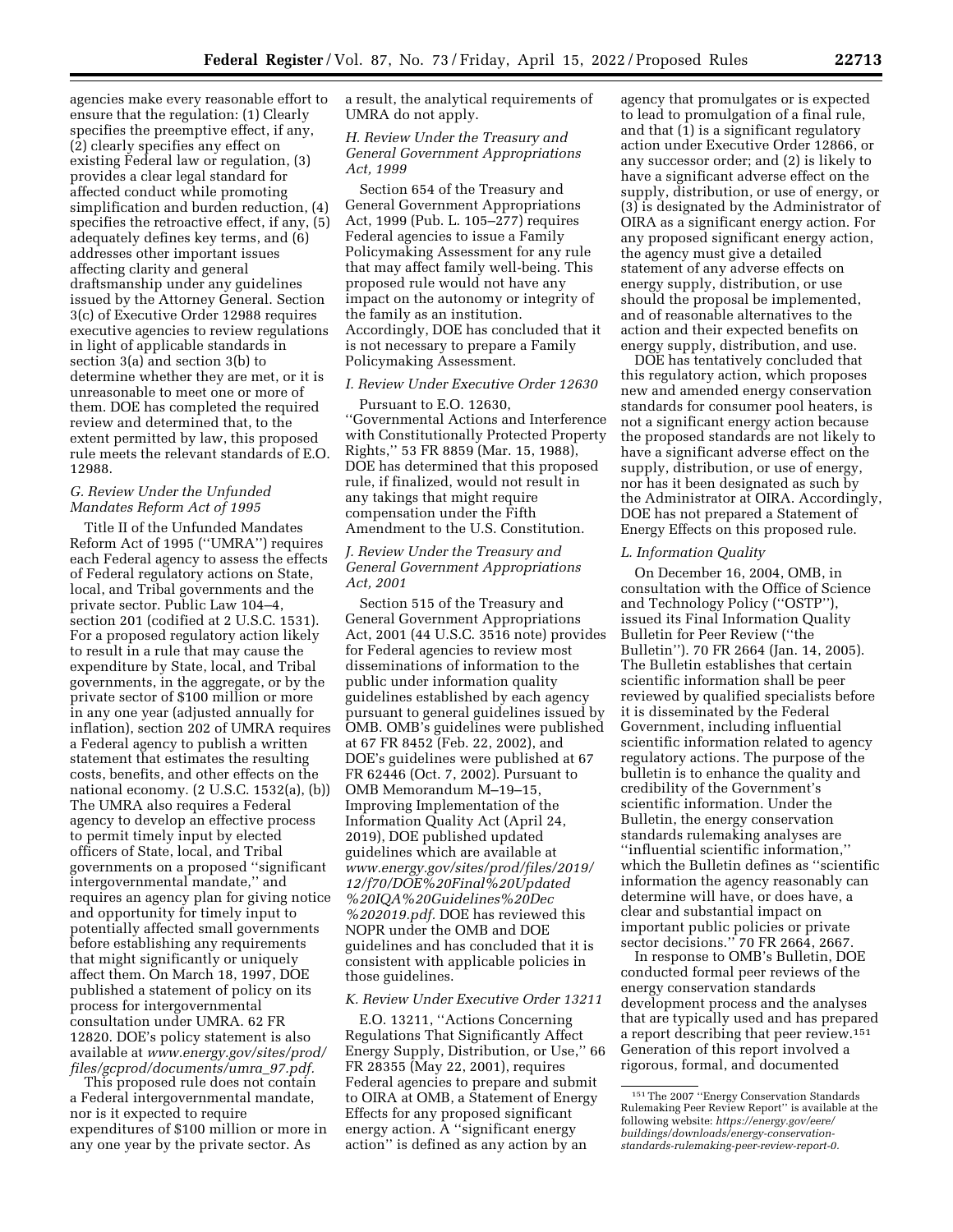evaluation using objective criteria and qualified and independent reviewers to make a judgment as to the technical/ scientific/business merit, the actual or anticipated results, and the productivity and management effectiveness of programs and/or projects. DOE has determined that the peer-reviewed analytical process continues to reflect current practice, and the Department followed that process for developing energy conservation standards in the case of the present proposed rulemaking.

## *M. Description of Materials Incorporated by Reference*

In this NOPR, DOE proposes to maintain the following material previously approved for incorporation by reference in appendix P: The test standard published by American Society of Heating, Refrigerating and Air-Conditioning Engineers, Inc., titled ''Method of Testing and Rating Pool Heaters'', approved February 2, 2011, ASHRAE 146; and the test standard published by American National Standards Institute, titled ''Standard for Gas-Fired Pool Heaters'', approved December 13. 2005. ANSI Z21.56.

ASHRAE 146 is an industry standard for testing and rating pool heaters. Appendix P references ASHRAE 146 to establish the active mode equilibrium condition for fossil fuel-fired pool heaters and the active mode test method, measurements, and calculations for electric resistance and electric heat pump pool heaters. The proposed amendments to appendix P include additional references to ASHRAE 146 to clarify the calculations of average annual electrical energy consumption and for electric pool heaters, output capacity. Copies of ASHRAE 146 can be obtained from American Society of Heating, Refrigerating and Air-Conditioning Engineers, Inc., Publication Sales, 1791 Tullie Circle NE, Atlanta, GA 30329, 800–527–4723 or 404–636–8400, or go to *[www.ashrae.org.](http://www.ashrae.org)* 

ANSI Z21.56 is an industry standard for testing gas-fired pool heaters. Appendix P references ANSI Z21.56 to establish the active mode test method, test conditions, measurements, and calculations for fossil fuel-fired pool heaters. The proposed amendments to appendix P include additional references to ANSI Z21.56 to clarify the calculations of input capacity and active electrical power for fossil fuel-fired pool heaters. Copies of ANSI Z21.56 can be obtained from, American National Standards Institute, 25 W. 43rd Street, 4th Floor, New York, NY 10036, 212– 642–4900, or go to *[www.ansi.org.](http://www.ansi.org)* 

### **VII. Public Participation**

### *A. Participation in the Webinar*

The time and date of the webinar meeting are listed in the **DATES** section at the beginning of this document. Webinar registration information, participant instructions, and information about the capabilities available to webinar participants will be published on DOE's website: *[www1.eere.energy.gov/buildings/](http://www1.eere.energy.gov/buildings/appliance_standards/standards.aspx?productid=44&action=viewcurrent)  appliance*\_*[standards/standards.aspx?](http://www1.eere.energy.gov/buildings/appliance_standards/standards.aspx?productid=44&action=viewcurrent) [productid=44&action=viewcurrent.](http://www1.eere.energy.gov/buildings/appliance_standards/standards.aspx?productid=44&action=viewcurrent)*  Participants are responsible for ensuring their systems are compatible with the webinar software.

### *B. Procedure for Submitting Prepared General Statements for Distribution*

Any person who has an interest in the topics addressed in this NOPR, or who is representative of a group or class of persons that has an interest in these issues, may request an opportunity to make an oral presentation at the webinar. Such persons may submit requests to speak by email to: *[Appliance](mailto:ApplianceStandardsQuestions@ee.doe.gov) [StandardsQuestions@ee.doe.gov.](mailto:ApplianceStandardsQuestions@ee.doe.gov)*  Persons who wish to speak should include with their request a computer file in WordPerfect, Microsoft Word, PDF, or text (ASCII) file format that briefly describes the nature of their interest in this rulemaking and the topics they wish to discuss. Such persons should also provide a daytime telephone number where they can be reached.

Persons requesting to speak should briefly describe the nature of their interest in this proposed rulemaking and provide a telephone number for contact. DOE requests persons selected to make an oral presentation to submit an advance copy of their statements at least two weeks before the webinar. At its discretion, DOE may permit persons who cannot supply an advance copy of their statement to participate, if those persons have made advance alternative arrangements with the Building Technologies Office. As necessary, requests to give an oral presentation should ask for such alternative arrangements.

#### *C. Conduct of the Webinar*

DOE will designate a DOE official to preside at the webinar and may also use a professional facilitator to aid discussion. The meeting will not be a judicial or evidentiary-type public hearing, but DOE will conduct it in accordance with section 336 of EPCA (42 U.S.C. 6306). A court reporter will be present to record the proceedings and prepare a transcript. DOE reserves the right to schedule the order of

presentations and to establish the procedures governing the conduct of the webinar. There shall not be discussion of proprietary information, costs or prices, market share, or other commercial matters regulated by U.S. anti-trust laws. After the webinar and until the end of the comment period, interested parties may submit further comments on the proceedings and any aspect of the rulemaking.

The webinar will be conducted in an informal, conference style. DOE will present summaries of comments received before the webinar, allow time for prepared general statements by participants, and encourage all interested parties to share their views on issues affecting this proposed rulemaking. Each participant will be allowed to make a general statement (within time limits determined by DOE), before the discussion of specific topics. DOE will permit, as time permits, other participants to comment briefly on any general statements.

At the end of all prepared statements on a topic, DOE will permit participants to clarify their statements briefly. Participants should be prepared to answer questions by DOE and by other participants concerning these issues. DOE representatives may also ask questions of participants concerning other matters relevant to this proposed rulemaking. The official conducting the webinar will accept additional comments or questions from those attending, as time permits. The presiding official will announce any further procedural rules or modification of the above procedures that may be needed for the proper conduct of the webinar.

A transcript of the webinar will be included in the docket, which can be viewed as described in the *Docket*  section at the beginning of this NOPR. In addition, any person may buy a copy of the transcript from the transcribing reporter.

### *D. Submission of Comments*

DOE will accept comments, data, and information regarding this proposed rule no later than the date provided in the **DATES** section at the beginning of this proposed rule. Interested parties may submit comments, data, and other information using any of the methods described in the **ADDRESSES** section at the beginning of this document.

*Submitting comments via [www.regulations.gov.](http://www.regulations.gov)* The *[www.regulations.gov](http://www.regulations.gov)* web page will require you to provide your name and contact information. Your contact information will be viewable to DOE Building Technologies staff only. Your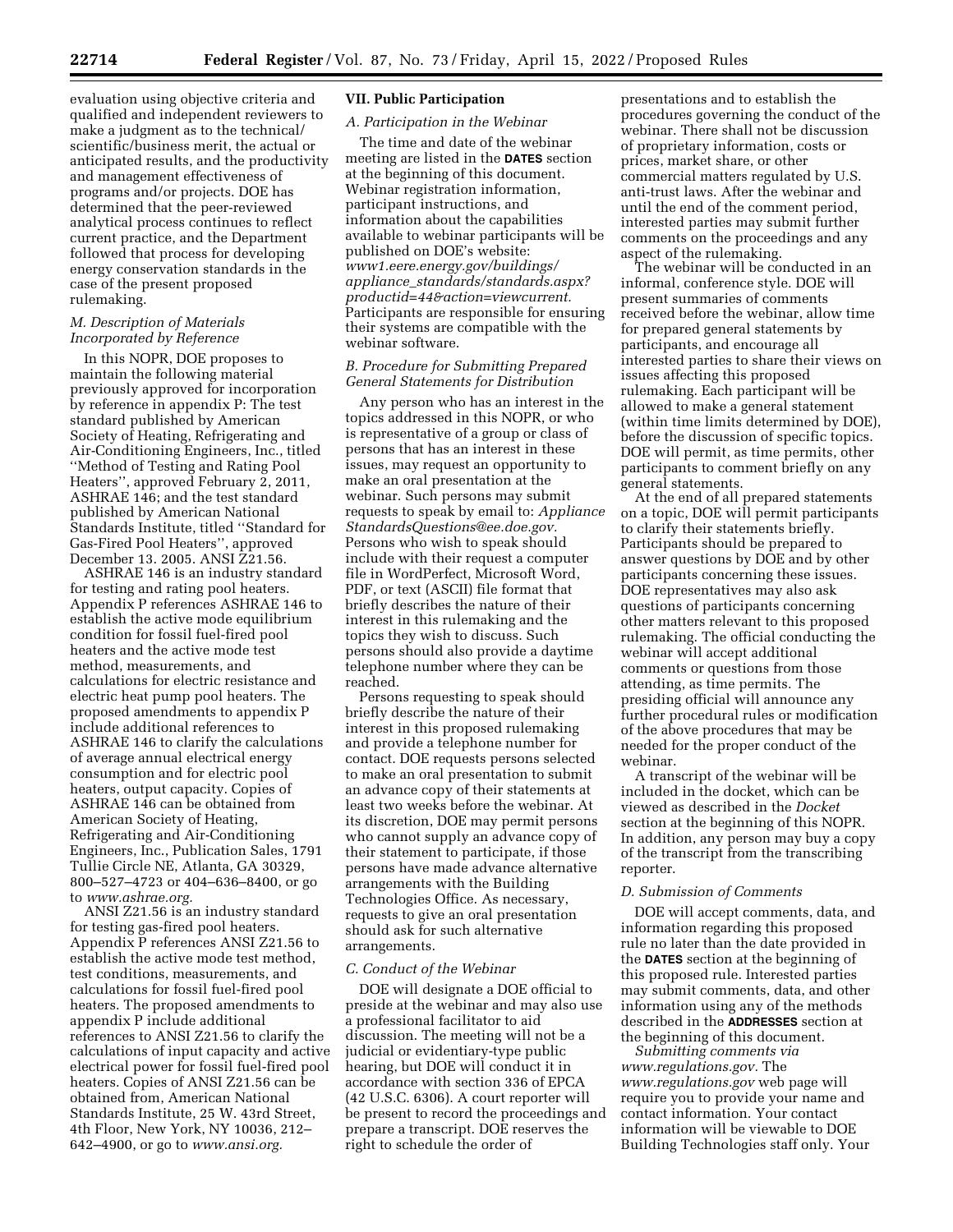contact information will not be publicly viewable except for your first and last names, organization name (if any), and submitter representative name (if any). If your comment is not processed properly because of technical difficulties, DOE will use this information to contact you. If DOE cannot read your comment due to technical difficulties and cannot contact you for clarification, DOE may not be able to consider your comment.

However, your contact information will be publicly viewable if you include it in the comment itself or in any documents attached to your comment. Any information that you do not want to be publicly viewable should not be included in your comment, nor in any document attached to your comment. Otherwise, persons viewing comments will see only first and last names, organization names, correspondence containing comments, and any documents submitted with the comments.

Do not submit to *[www.regulations.gov](http://www.regulations.gov)*  information for which disclosure is restricted by statute, such as trade secrets and commercial or financial information (hereinafter referred to as Confidential Business Information (''CBI'')). Comments submitted through *[www.regulations.gov](http://www.regulations.gov)* cannot be claimed as CBI. Comments received through the website will waive any CBI claims for the information submitted. For information on submitting CBI, see the Confidential Business Information section.

DOE processes submissions made through *[www.regulations.gov](http://www.regulations.gov)* before posting. Normally, comments will be posted within a few days of being submitted. However, if large volumes of comments are being processed simultaneously, your comment may not be viewable for up to several weeks. Please keep the comment tracking number that *[www.regulations.gov](http://www.regulations.gov)*  provides after you have successfully uploaded your comment.

*Submitting comments via email.*  Comments and documents submitted via email also will be posted to *[www.regulations.gov.](http://www.regulations.gov)* If you do not want your personal contact information to be publicly viewable, do not include it in your comment or any accompanying documents. Instead, provide your contact information in a cover letter. Include your first and last names, email address, telephone number, and optional mailing address. The cover letter will not be publicly viewable as long as it does not include any comments.

Include contact information each time you submit comments, data, documents, and other information to DOE. No telefacsimiles (''faxes'') will be accepted.

Comments, data, and other information submitted to DOE electronically should be provided in PDF (preferred), Microsoft Word or Excel, WordPerfect, or text (ASCII) file format. Provide documents that are not secured, that are written in English, and that are free of any defects or viruses. Documents should not contain special characters or any form of encryption and, if possible, they should carry the electronic signature of the author.

*Campaign form letters.* Please submit campaign form letters by the originating organization in batches of between 50 to 500 form letters per PDF or as one form letter with a list of supporters' names compiled into one or more PDFs. This reduces comment processing and posting time.

*Confidential Business Information.*  Pursuant to 10 CFR 1004.11, any person submitting information that he or she believes to be confidential and exempt by law from public disclosure should submit via email two well-marked copies: One copy of the document marked ''confidential'' including all the information believed to be confidential, and one copy of the document marked ''non-confidential'' with the information believed to be confidential deleted. DOE will make its own determination about the confidential status of the information and treat it according to its determination.

It is DOE's policy that all comments may be included in the public docket, without change and as received, including any personal information provided in the comments (except information deemed to be exempt from public disclosure).

## *E. Issues on Which DOE Seeks Comment*

Although DOE welcomes comments on any aspect of this proposal, DOE is particularly interested in receiving comments and views of interested parties concerning the following issues:

(1) DOE requests comment on the proposal to add to its enforcement provisions to use a ±2 percent threshold on the certified value of input capacity or active electrical power (as applicable) when determining the applicable energy conservation standard for the basic model.

(2) DOE requests comment on its assumption that electric pool heaters that have both heating and cooling capabilities do not suffer diminished efficiency performance in heating mode.

(3) DOE requests comment on the product classes analyzed for this rulemaking.

(4) DOE requests comment on the proposed definitions for electric pool heater, electric spa heater, gas-fired pool heater, oil-fired pool heater, and portable electric spa.

(5) DOE requests comment on its proposed definition for output capacity, as well as its proposed calculations for determining the output capacity of electric pool heaters.

(6) DOE requests comment on the efficiency improvement expected from replacing a PSC fan motor with a BPM fan motor in heat pump pool heater.

(7) DOE seeks comment from interested parties regarding the efficiency levels selected for the NOPR analysis.

(8) DOE seeks comment from interested parties regarding the typical technological changes associated with each efficiency level.

(9) DOE requests comment on its assumption that the fraction of shipments which utilize cupronickel heat exchangers would not change as a result of amended standards.

(10) DOE requests comment on whether the distribution channels described above are appropriate for consumer pool heaters and are sufficient to describe the distribution markets. In addition, DOE seeks input on the percentage of products being distributed through the different distribution channels, and whether the share of products through each channel varies based on product class, capacity, or other features.

(11) DOE requests comment on the data sources used to establish the markups for the parties involved with the distribution of covered products.

(12) DOE requests comment on the data sources and methodology used to establish pool heater consumer samples.

(13) DOE requests comment on the overall methodology for determining consumer pool heater energy use.

(14) DOE requests comment on the data sources and methodology for determining consumer pool heater hours of operation as well as swimming pool and spa hours of operation.

(15) DOE requests comment on the methodology used for determining heat pump pool heater energy use.

(16) DOE requests comment on the methodology used for determining standby and off mode energy use.

(17) DOE requests comments on its assumption that gas-fired pool heaters installed in California, Utah, or Texas would have a low- $NO<sub>X</sub>$  burner and the fraction of installations outside these three regions that would have a low- $NO<sub>x</sub>$  burner.

(18) DOE requests comments on its assumption and methodology for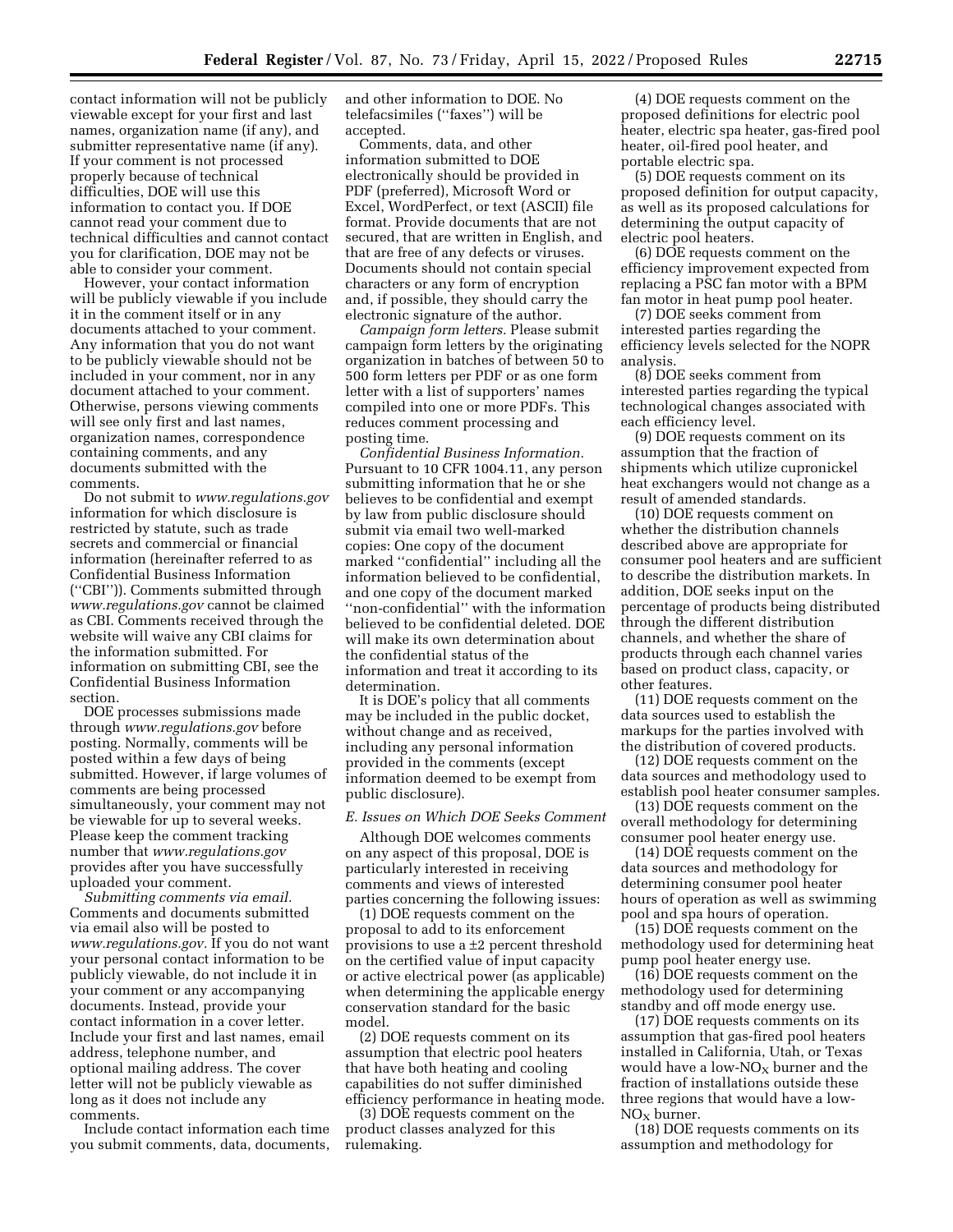determining equipment price trends. DOE also requests data that would allow for use of different price trend projections for electric resistance and heat pump pool heaters.

(19) DOE seeks comment regarding the fraction of electric pool heater installations that are located in a spaceconstrained area that could increase the cost of installing a heat pump pool heater.

(20) DOE requests comments on its assumption, methodology, and sources for determining installation costs for consumer pool heaters.

(21) DOE requests comments on its approach for determining the rebound effect.

(22) DOE requests comments on its approach for developing gas, LPG, and electricity prices.

(23) DOE requests comments on its approach for calculating maintenance and repair costs.

(24) DOE welcomes additional comments and data regarding lifetime estimates, particularly in relation to differences between electric resistance pool heaters, heat pump pool heaters, and gas-fired pool heaters.

(25) DOE welcomes additional comments and data regarding estimates for energy efficiency distribution for 2020 and future distribution in 2028.

(26) DOE requests comment on DOE's methodology and data sources used for projecting the future shipments of consumer pool heaters in the absence of amended energy conservation standards.

(27) To estimate the impact on shipments of the price increase for the considered efficiency levels, DOE used a relative price elasticity approach. DOE welcomes stakeholder input on the effect of amended standards on future consumer pool heater shipments.

(28) DOE seeks additional information on industry capital and product conversion costs of compliance associated with the analyzed energy conservation standards for consumer pool heaters evaluated in this NOPR.

(29) DOE requests comment on the estimated stranded assets for both electric resistance pool heaters and gasfired pool heaters.

(30) DOE welcomes any additional comments on the approach for conducting the emissions analysis for pool heaters.

(31) DOE requests information regarding the impact of cumulative regulatory burden on manufacturers of consumer pool heaters associated with multiple DOE standards or productspecific regulatory actions of other Federal agencies.

(32) DOE requests comment on its findings that there are six domestic small businesses that manufacture consumer pool heaters and its estimate of the potential impacts on these small businesses.

Additionally, DOE welcomes comments on other issues relevant to the conduct of this rulemaking that may not specifically be identified in this document.

### **VIII. Approval of the Office of the Secretary**

The Secretary of Energy has approved publication of this notice of proposed rulemaking.

### **List of Subjects**

#### *10 CFR Part 429*

Administrative practice and procedure, Confidential business information, Energy conservation, Household appliances, Reporting and recordkeeping requirements.

# *10 CFR Part 430*

Administrative practice and procedure, Confidential business information, Energy conservation, Household appliances, Imports, Incorporation by reference, Intergovernmental relations, Small businesses.

### **Signing Authority**

This document of the Department of Energy was signed on March 28, 2022, by Kelly J. Speakes-Backman, Principal Deputy Assistant Secretary for Energy Efficiency and Renewable Energy, pursuant to delegated authority from the Secretary of Energy. That document with the original signature and date is maintained by DOE. For administrative purposes only, and in compliance with requirements of the Office of the Federal Register, the undersigned DOE Federal Register Liaison Officer has been authorized to sign and submit the document in electronic format for publication, as an official document of the Department of Energy. This administrative process in no way alters the legal effect of this document upon publication in the **Federal Register**.

Signed in Washington, DC, on March 31, 2022.

#### **Treena V. Garrett,**

*Federal Register Liaison Officer, U.S. Department of Energy.* 

For the reasons set forth in the preamble, DOE proposes to amend 10 CFR parts 429 and 430 as set forth below:

### **PART 429—CERTIFICATION, COMPLIANCE, AND ENFORCEMENT FOR CONSUMER PRODUCTS AND COMMERCIAL AND INDUSTRIAL EQUIPMENT**

■ 1. The authority citation for part 429 continues to read as follows:

**Authority:** 42 U.S.C. 6291–6317; 28 U.S.C. 2461 note.

■ 2. Section 429.134 is amended by adding paragraph (s) to read as follows:

### **§ 429.134 Product-specific enforcement provisions.**

\* \* \* \* \* (s) *Pool heaters.* Beginning on [DATE 5 YEARS AFTER PUBLICATION OF FINAL RULE]:

(1) *Verification of input capacity for gas-fired pool heaters.* The input capacity of each tested unit will be measured pursuant to the test requirements of § 430.23(p). The results of the measurement(s) will be compared to the represented value of input capacity certified by the manufacturer for the basic model. The certified input capacity will be considered valid only if the measurement(s) (either the measured input capacity for a single unit sample or the average of the measured input capacity for a multiple unit sample) is within two percent of the certified input capacity.

(i) If the representative value of input capacity is found to be valid, the certified input capacity will serve as the basis for determination of the applicable standard and the mean measured input capacity will be used as the basis for calculation of the integrated thermal efficiency standard for the basic model.

(ii) If the representative value of input capacity is not within two percent of the certified input capacity, DOE will first attempt to increase or decrease the gas pressure within the range specified in manufacturer's installation and operation manual shipped with the gasfired pool heater being tested to achieve the certified input capacity (within two percent). If the input capacity is still not within two percent of the certified input capacity, DOE will attempt to modify the gas inlet orifice. If the input capacity still is not within two percent of the certified input capacity, the mean measured input capacity (either for a single unit sample or the average for a multiple unit sample) determined from the tested units will serve as the basis for calculation of the integrated thermal efficiency standard for the basic model.

(2) *Verification of active electrical power for pool heaters.* The active electrical power of each tested unit will be measured pursuant to the test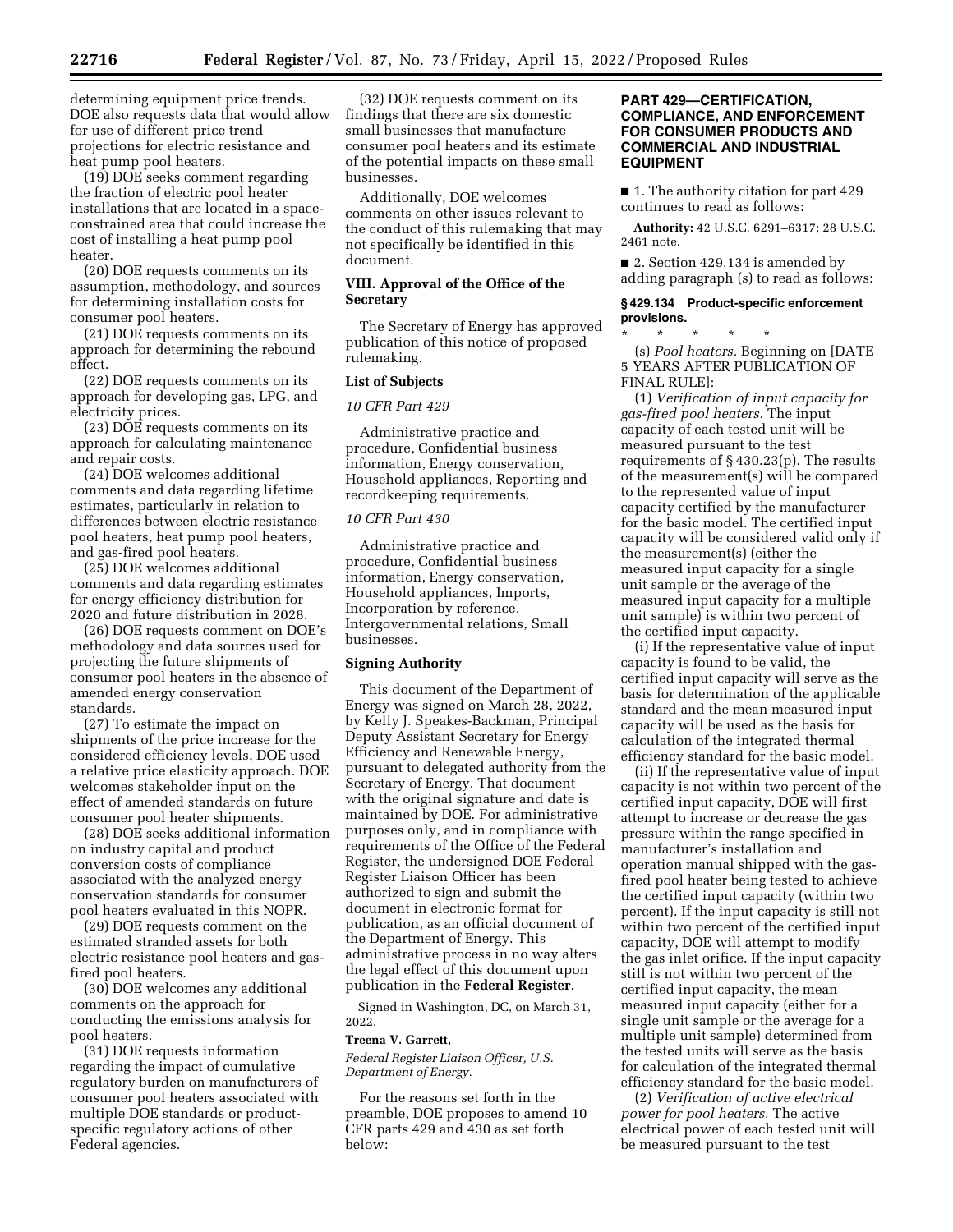requirements of § 430.23. The results of the measurement(s) will be compared to the represented value of active electrical power city certified by the manufacturer for the basic model. The certified active electrical power will be considered valid only if the measurement(s) (either the measured active electrical power for a single unit sample or the average of the measured active electrical power for a multiple unit sample) is within two percent of the certified active electrical power.

(i) If the representative value of active electrical power is found to be valid, the certified active electrical power will serve as the basis for determination of the applicable standard and the mean measured active electrical power will be used as the basis for calculation of the integrated thermal efficiency standard for the basic model.

(ii) If the representative value of input capacity is not within two percent of the certified input capacity, the mean measured active electrical power (either for a single unit sample or the average for a multiple unit sample) determined from the tested units will serve as the basis for calculation of the integrated thermal efficiency standard for the basic model.

## **PART 430—ENERGY CONSERVATION PROGRAM FOR CONSUMER PRODUCTS**

■ 3. The authority citation for part 430 continues to read as follows:

**Authority:** 42 U.S.C. 6291–6309; 28 U.S.C. 2461 note.

■ 4. Section 430.2 is amended by adding in alphabetical order definitions for ''Electric pool heater'', ''Electric spa heater", "Gas-fired pool heater", "Oilfired pool heater'', and ''Portable electric spa'' to read as follows:

#### **§ 430.2 Definitions.**

\* \* \* \* \* *Electric pool heater* means a pool heater other than an electric spa heater that uses electricity as its primary energy source.

*Electric spa heater* means a pool heater that—

(1) Uses electricity as its primary energy source;

(2) Has an output capacity (as measured according to appendix P to subpart B of part 430) of 11 kW or less; and

(3) Is designed to be installed within a portable electric spa.

\* \* \* \* \* *Gas-fired pool heater* means a pool heater that uses gas as its primary energy source.

\* \* \* \* \*

*Oil-fired pool heater* means a pool heater that uses oil as its primary energy source.

\* \* \* \* \* *Portable electric spa* means a selfcontained, factory-built spa or hot tub in which all control, water heating and water circulating equipment is an integral part of the product. Selfcontained spas may be permanently wired or cord connected.

■ 5. Appendix P of subpart B of part 430 is amended by:

■ a. Revising the introductory note.  $\blacksquare$  b. Revising sections 1., 5.2, and 5.3;

and

\* \* \* \* \*

■ c. Adding sections 5.5, 5.5.1, and 5.5.2;

The revisions and additions read as follows:

# **Appendix P to Subpart B of Part 430— Uniform Test Method for Measuring the Energy Consumption of Pool Heaters**

**Note:** On and after [*Date 180 days after publication of final rule*], any representations made with respect to the energy use or efficiency of all pool heaters must be made in accordance with the results of testing pursuant to this appendix. Until [*Date 180 Days After Publication of Final Rule*], manufacturers must test gas-fired pool heaters in accordance with this appendix, or appendix P as it appeared at 10 CFR part 430, subpart B revised as of January 1, 2021. Prior to [*Date 180 days after publication of final rule*], if a manufacturer makes representations of standby mode and off mode energy consumption, then testing must also include the provisions of this appendix, or appendix P as it appeared at 10 CFR part 430, subpart B revised as of January 1, 2021, related to standby mode and off mode energy consumption.

1. Definitions

*Active electrical power* means the maximum electrical power consumption in active mode for an electric pool heater.

*Active mode* means the condition during the pool heating season in which the pool heater is connected to the power source, and the main burner, electric resistance element, or heat pump is activated to heat pool water.

*Coefficient of performance (COP),* as applied to heat pump pool heaters, means the ratio of heat output in kW to the total power input in kW.

*Electric heat pump pool heater* means an appliance designed for heating nonpotable water and employing a compressor, water-cooled condenser, and outdoor air coil.

*Electric resistance pool heater* means an appliance designed for heating nonpotable water and employing electric resistance heating elements.

*Fossil fuel-fired pool heater* means an appliance designed for heating nonpotable water and employing gas or oil burners.

*Hybrid pool heater* means an appliance designed for heating nonpotable water and employing both a heat pump (compressor, water-cooled condenser, and outdoor air coil) and a fossil fueled burner as heating sources.

*Input capacity* means the maximum fuel input rate for a fossil fuel-fired pool heater.

*Off mode* means the condition during the pool non-heating season in which the pool heater is connected to the power source, and neither the main burner, nor the electric resistance elements, nor the heat pump is activated, and the seasonal off switch, if present, is in the ''off'' position.

*Output capacity* for an electric pool or spa heater means the maximum rate at which energy is transferred to the water.

*Seasonal off switch* means a switch that results in different energy consumption in off mode as compared to standby mode.

*Standby mode* means the condition during the pool heating season in which the pool heater is connected to the power source, and neither the main burner, nor the electric resistance elements, nor the heat pump is activated.

\* \* \* \* \* 5.2 *Average annual fossil fuel energy for pool heaters.* For electric resistance and electric heat pump pool heaters, the average annual fuel energy for pool

heaters,  $E_F = 0$ . For fossil fuel-fired pool heaters, the average annual fuel energy for pool heaters,  $E_F$ , is defined as:

 $E_F$  = BOH Q<sub>IN</sub> + (POH – BOH) Q<sub>PR</sub> +  $(8760-POH)$  Q<sub>off,R</sub>

where:

- BOH = average number of burner operating hours  $= 104$  h.
- POH = average number of pool operating hours =  $4,464$  h,
- $Q_{IN}$  = input capacity, in Btu/h, calculated as the quantity  $CF \times Q \times H$  in the equation for thermal efficiency in Section 2.10.1 of ANSI Z21.56 (incorporated by reference; see § 430.3) and divided by 0.5 h (For electric resistance and electric heat pump pool heaters,  $Q_{IN} = 0$ .),
- $Q_{PR}$  = average energy consumption rate of continuously operating pilot light, if employed,  $= (Q_P/1 \text{ h})$ ,
- $Q_P$  = energy consumption of continuously operating pilot light, if employed, as measured in section 4.2 of this appendix, in Btu,

8760 = number of hours in one year,

- $Q_{\text{off,R}}$  = average off mode fossil fuel energy consumption rate =  $Q_{off}/(1 \text{ h})$ , and
- $Q_{\text{off}}$  = off mode energy consumption as defined in section 4.3 of this appendix.